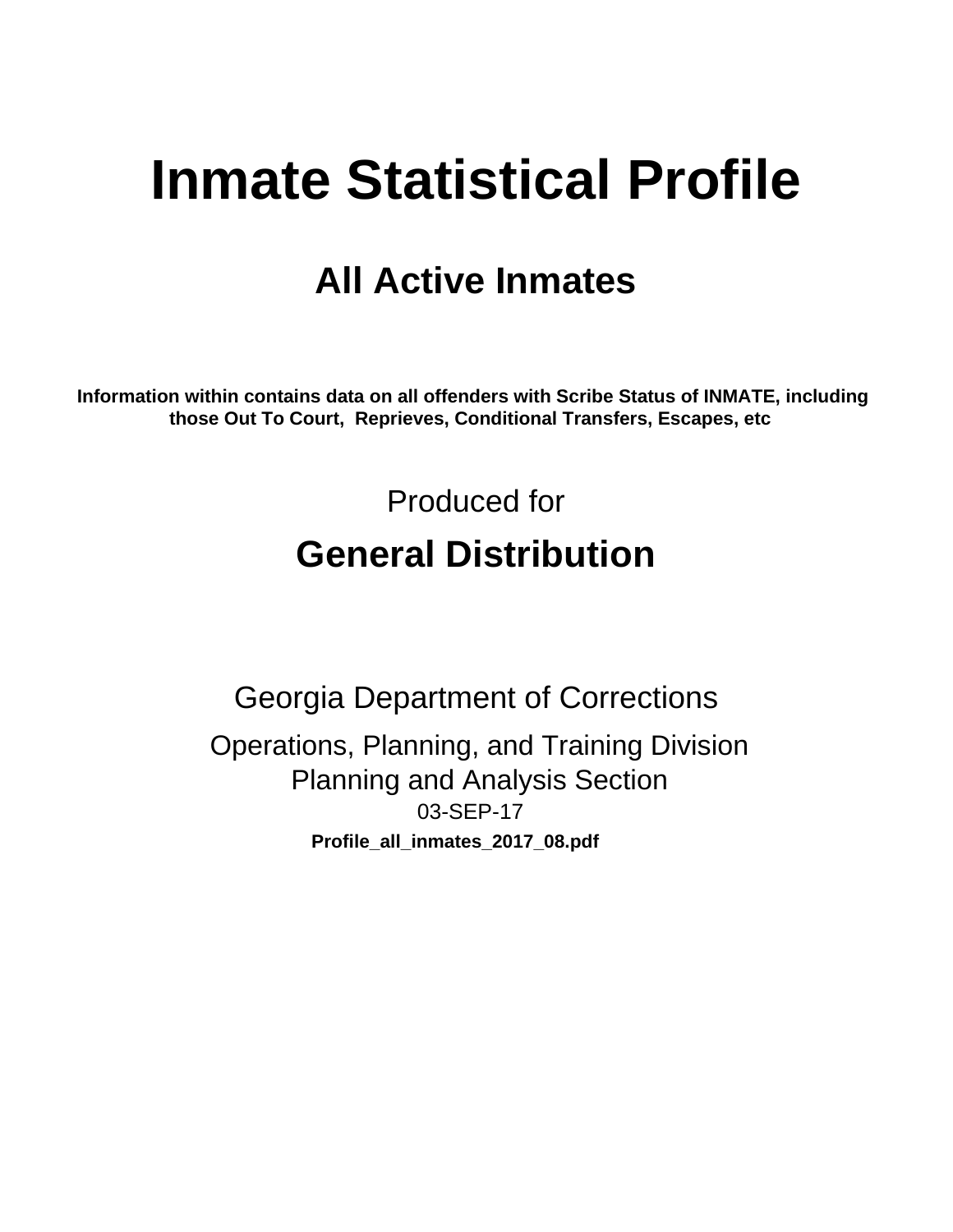#### Inmate Statistical Profile 03-SEP-17 Contents

**All Active Inmates** 

Produced for General Distribution

# **Table of Contents**

|    | <b>Demographic information</b>                                        |
|----|-----------------------------------------------------------------------|
|    | 4 Current age, broken out in ten year age groups                      |
|    | 5 Race group                                                          |
|    | 6 Marital status, self-reported at entry to prison                    |
|    | 7 Number of Inmates with Dependents, self-reported at entry to prison |
|    | 8 Religious affiliation, self-reported at entry to prison             |
|    | 9 Home county - self-reported at entry to prison                      |
|    | 14 Employment status before prison, self-reported at entry to prison  |
|    | 15 Age at admission                                                   |
|    | 17 Age at admission                                                   |
|    | 20 Height, measured at entry to prison                                |
|    | 21 Height, measured at entry to prison                                |
|    | 23 Weight, measured at entry to prison                                |
|    | 24 Military service                                                   |
|    | <b>Correctional information</b>                                       |
|    | 25 Type of admission to prison                                        |
|    | 26 Current / last supervision level                                   |
|    | 27 Current / last institution type                                    |
|    | 28 Institution type - transitional centers                            |
|    | 29 Institution type - county prisons                                  |
| 31 | Institution type - state prisons                                      |
|    | 33 Institution type - private prisons                                 |
|    | 34 Institution type - inmate boot camp                                |
|    | 35 Number of disciplinary reports                                     |
|    | 36 Number of transfers                                                |
|    | 37 Number of escapes                                                  |
|    | 38 Split sentence - Probation to follow                               |
|    | 39 Probable future release type of still active inmates               |
|    | 40 Time served in current (or last) institution                       |
|    | Educational, psychological and physical information                   |
|    | 41 Highest grade level attained                                       |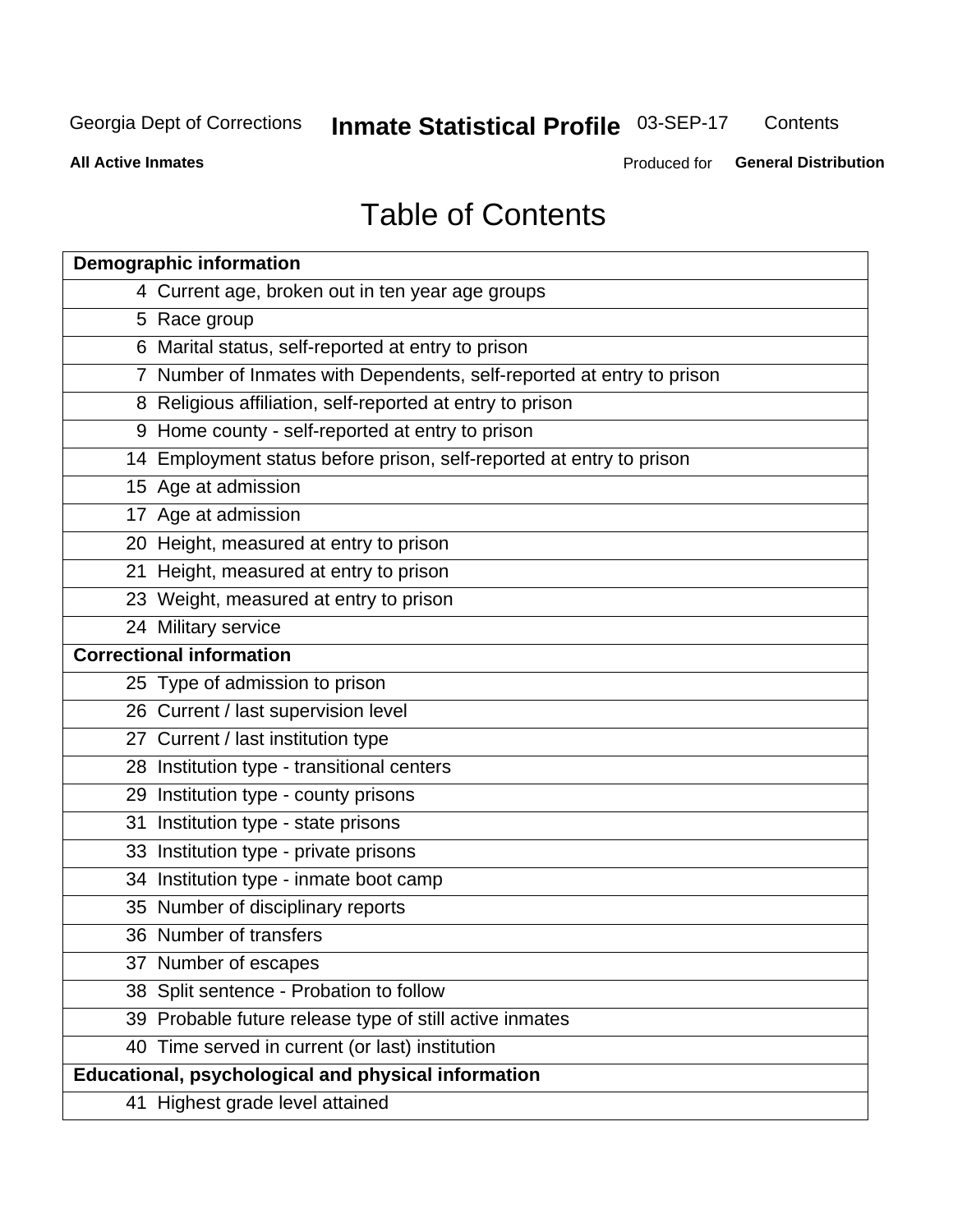# Inmate Statistical Profile 03-SEP-17

Contents

**All Active Inmates** 

Produced for General Distribution

# **Table of Contents**

| <b>Educational, psychological and physical information</b>       |
|------------------------------------------------------------------|
| 42 Culture fair IQ scores                                        |
| 43 Wide Range Achievement Test (WRAT) reading score              |
| 44 Wide Range Achievement Test (WRAT) math score                 |
| 45 Wide Range Achievement Test (WRAT) spelling score             |
| 46 Current / last mental health treatment level                  |
| 47 PULHESDWIT medical scale - 'P' overall condition ('P'hysical) |
| 48 PULHESDWIT medical scale - 'U' upper body                     |
| 49 PULHESDWIT medical scale - 'L' lower body                     |
| 50 PULHESDWIT medical scale - 'H' hearing                        |
| 51 PULHESDWIT medical scale - 'E' vision                         |
| 52 PULHESDWIT medical scale -'S' psychiatric                     |
| 53 PULHESDWIT medical scale - 'D' dental                         |
| 54 PULHESDWIT medical scale - 'W' work ability                   |
| 55 PULHESDWIT medical scale - 'I' impairment                     |
| 56 PULHESDWIT medical scale - 'T' transportability               |
| <b>Crimes and criminal history information</b>                   |
| 57 Number of prior Georgia incarcerations                        |
| 58 Prison sentence in years                                      |
| 59 Primary offense, broken out into felonies vs misdemeanors     |
| 60 Primary offense, broken out into six broad crime categories   |
| 61 Primary offense, detailed offense code                        |
| 69 County of conviction of primary offense                       |
| 74 Circuit of conviction of primary offense                      |
| 76 Years served (jail + prison) in this incarceration            |
| <b>Medical information</b>                                       |
| 77 Results of most recent HIV test                               |
| 78 Results of most recent tuberculosis test                      |
| 79 Results of most recent syphilis test                          |
| 80 Results of most recent Hepatitis-C test                       |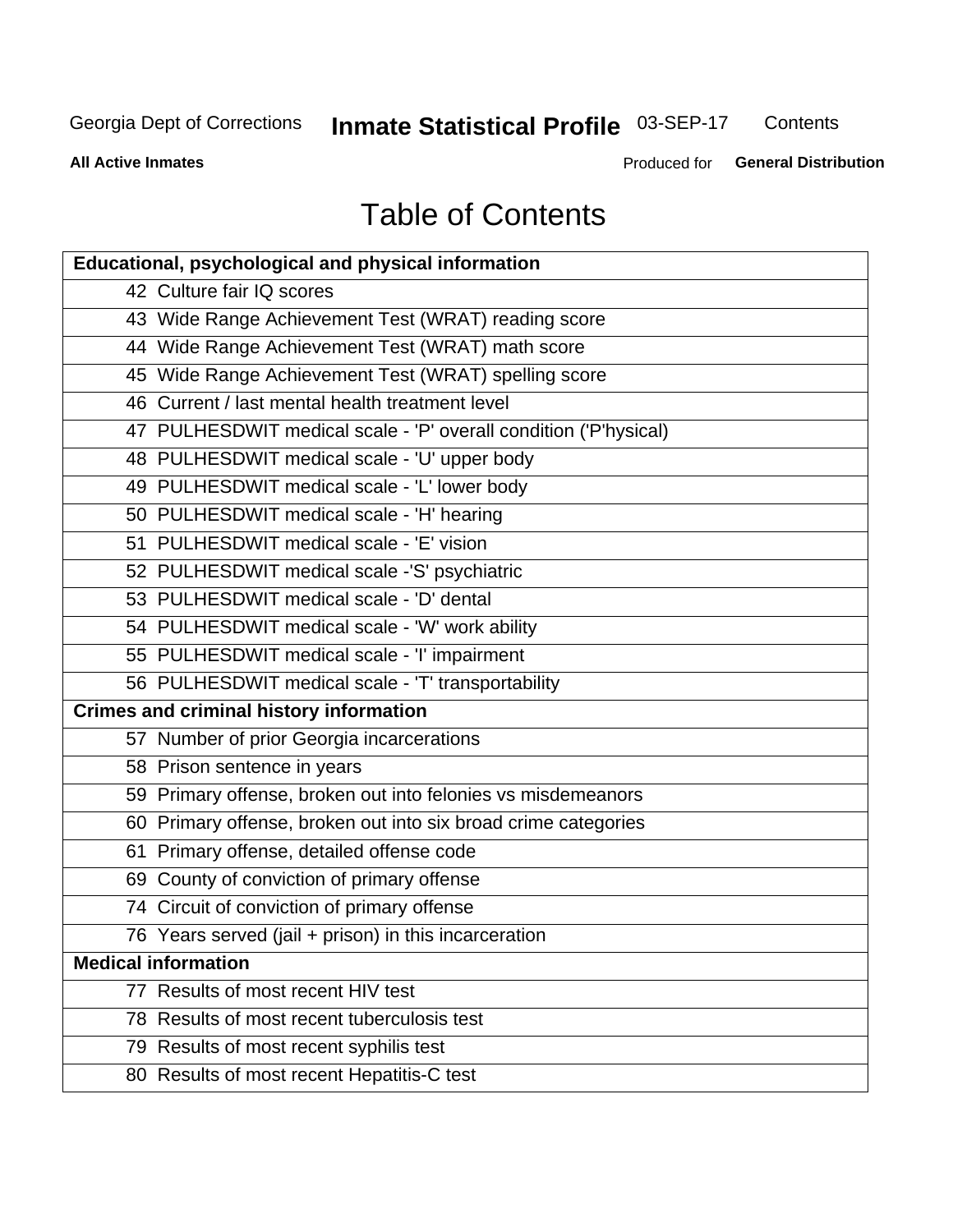#### Inmate Statistical Profile 03-SEP-17 Page 4

### **All Active Inmates**

### Produced for General Distribution

### Current age, broken out in ten-year age groups

COL % - percent each COUNT is of its particular column

|                          |              | <b>Male</b> |           |                 | <b>Female</b> |       |              | <b>Total</b> |  |
|--------------------------|--------------|-------------|-----------|-----------------|---------------|-------|--------------|--------------|--|
| <b>Current Age</b>       | <b>Count</b> | Col %       | Row %     | <b>Count</b>    | Col %         | Row % | <b>Total</b> | Col %        |  |
| <b>Teens (1-19)</b>      | 767          | 1.52%       | 96.72%    | 26              | 0.68%         | 3.28% | 793          | 1.46%        |  |
| <b>Twenties (20-29)</b>  | 14,298       | 28.30%      | 93.35%    | 1,018           | 26.54%        | 6.65% | 15,316       | 28.18%       |  |
| <b>Thirties (30-39)</b>  | 15,245       | $30.18\%$   | 91.91%    | 1,342           | 34.99%        | 8.09% | 16.587       | 30.52%       |  |
| <b>Forties (40-49)</b>   | 10,382       | 20.55%      | 92.21%    | 877             | 22.87%        | 7.79% | 11,259       | 20.71%       |  |
| <b>Fifties (50-59)</b>   | 6,855        | 13.57%      | 93.78%    | 455             | 11.86%        | 6.22% | 7,310        | 13.45%       |  |
| <b>Sixties (60-69)</b>   | 2,348        | 4.65%       | 96.03%    | 97              | 2.53%         | 3.97% | 2,445        | 4.50%        |  |
| Seventy + (70 and above) | 623          | 1.23%       | 96.89%    | 20 <sub>1</sub> | 0.52%         | 3.11% | 643          | 1.18%        |  |
| <b>Total Reported</b>    | 50,518       | 100%        | $92.94\%$ | 3,835           | 100%          | 7.06% | 54,353       | 100%         |  |

| <b>Not</b>        | <b>040</b> |       | 24C        |
|-------------------|------------|-------|------------|
| <b>ported</b>     | <b>LIV</b> |       | <b>LIV</b> |
| $T \cap f \cap f$ | 50.734     | 3,835 | 54,569     |

| <b>Mean</b><br>(average) | 38.09 | 37.38 | 38.04 |
|--------------------------|-------|-------|-------|
| Median (middle)          | 36    | 36    | 36    |
| Mode<br>(most frequent)  | 28    | 29    | 28    |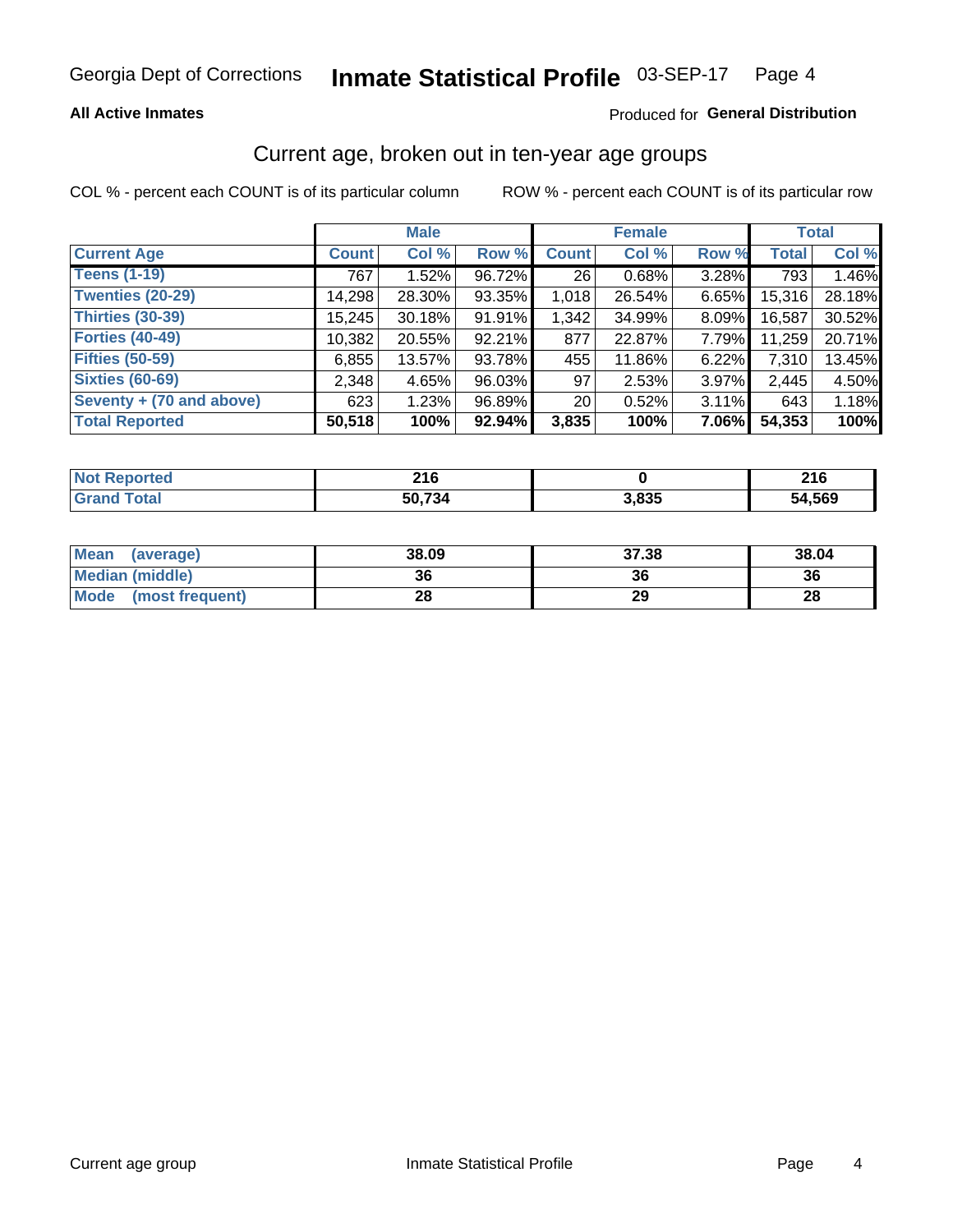#### Inmate Statistical Profile 03-SEP-17 Page 5

### **All Active Inmates**

### Produced for General Distribution

### Race group

COL % - percent each COUNT is of its particular column

|                   |                        |              | <b>Male</b> |         |             | <b>Female</b> |              |              | <b>Total</b> |  |
|-------------------|------------------------|--------------|-------------|---------|-------------|---------------|--------------|--------------|--------------|--|
|                   | <b>Race Group</b>      | <b>Count</b> | Col %       |         | Row % Count | Col %         | Row %        | <b>Total</b> | Col %        |  |
|                   | <b>White</b>           | 17,224       | 33.95%      | 88.56%  | 2,225       | 58.02%        | 11.44%       | 19,449       | 35.64%       |  |
| $\mathbf{2}$      | <b>Black</b>           | 31,265       | 61.63%      | 95.31%  | 1,537       | 40.08%        | 4.69%        | 32,802       | 60.11%       |  |
| 5.                | <b>Other</b>           | 58           | .11%        | 87.88%  | 8           | .21%          | 12.12%       | 66           | .12%         |  |
| 6                 | <b>Asian</b>           | 181          | .36%        | 95.26%  | 9           | .23%          | 4.74%        | 190          | .35%         |  |
| 9                 | <b>Unknown</b>         | 8            | $.02\%$     | 72.73%  | 3           | .08%          | 27.27%       | 11           | .02%         |  |
| 10                | <b>Hispanic</b>        | 1,976        | 3.89%       | 97.48%  | 51          | 1.33%         | 2.52%        | 2,027        | 3.71%        |  |
| $12 \overline{ }$ | <b>Native American</b> | 21           | $.04\%$     | 91.30%  | 2           | .05%          | 8.70%        | 23           | .04%         |  |
| 13                | <b>Native Hawaiian</b> |              | .01%        | 100.00% |             |               |              |              | .01%         |  |
|                   | <b>Total Reported</b>  | 50,734       | 100%        | 92.97%  | 3,835       | 100%          | <b>7.03%</b> | 54,569       | 100%         |  |

| <b>Not Reported</b> |        |       |        |
|---------------------|--------|-------|--------|
| <b>Grand Total</b>  | 50,734 | 3,835 | 54,569 |

| <b>Mode</b><br>---<br>most frequent) | Black | White | <b>Black</b> |
|--------------------------------------|-------|-------|--------------|
|                                      |       |       |              |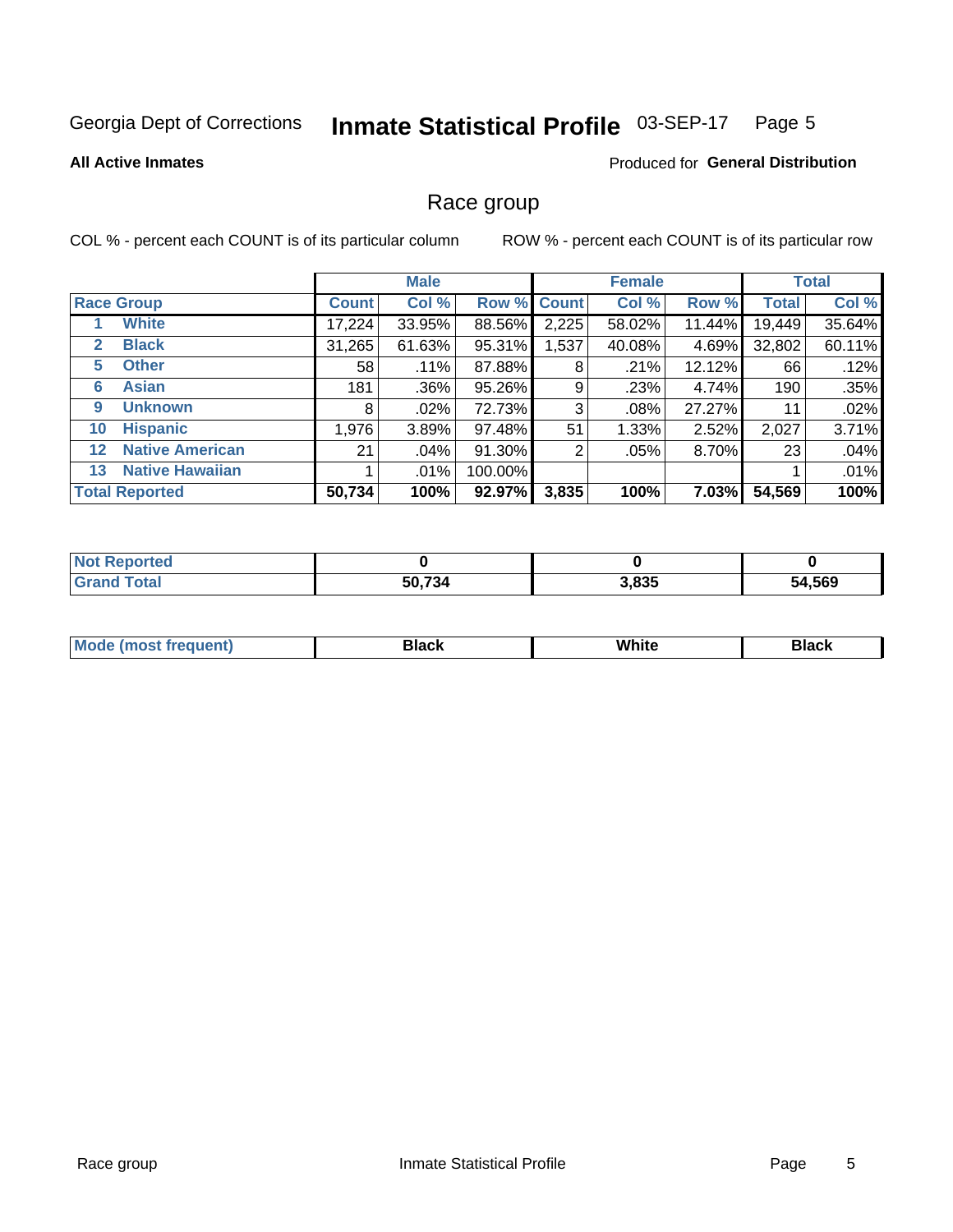#### Inmate Statistical Profile 03-SEP-17 Page 6

**All Active Inmates** 

### Produced for General Distribution

### Marital status, self-reported at entry to prison

COL % - percent each COUNT is of its particular column

|                            | <b>Male</b>  |        |        |              | <b>Female</b> | <b>Total</b> |              |        |
|----------------------------|--------------|--------|--------|--------------|---------------|--------------|--------------|--------|
| <b>Marital Status</b>      | <b>Count</b> | Col %  | Row %  | <b>Count</b> | Col %         | Row %        | <b>Total</b> | Col %  |
| <b>Unknown</b><br>$\bf{0}$ | 872          | 1.72%  | 92.47% | 71           | 1.85%         | 7.53%        | 943          | 1.73%  |
| <b>Divorced</b><br>D       | 4,926        | 9.71%  | 89.06% | 605          | 15.78%        | 10.94%       | 5,531        | 10.14% |
| <b>Married</b><br>М        | 6,681        | 13.17% | 91.17% | 647          | 16.87%        | 8.83%        | 7,328        | 13.43% |
| <b>Separated</b><br>S      | 1,820        | 3.59%  | 85.13% | 318          | 8.29%         | 14.87%       | 2,138        | 3.92%  |
| <b>Unmarried</b><br>U      | 35,887       | 70.74% | 94.60% | 2,049        | 53.43%        | 5.40%        | 37,936       | 69.52% |
| <b>Widow</b><br>W          | 548          | 1.08%  | 79.08% | 145          | 3.78%         | 20.92%       | 693          | 1.27%  |
| <b>Total Reported</b>      | 50,734       | 100%   | 92.97% | 3,835        | 100%          | 7.03%        | 54,569       | 100%   |

| $^{\dagger}$ Not.<br>norted |                  |       |        |
|-----------------------------|------------------|-------|--------|
| Гоtal                       | 721<br>-54<br>יי | 835.ء | 54.569 |

|--|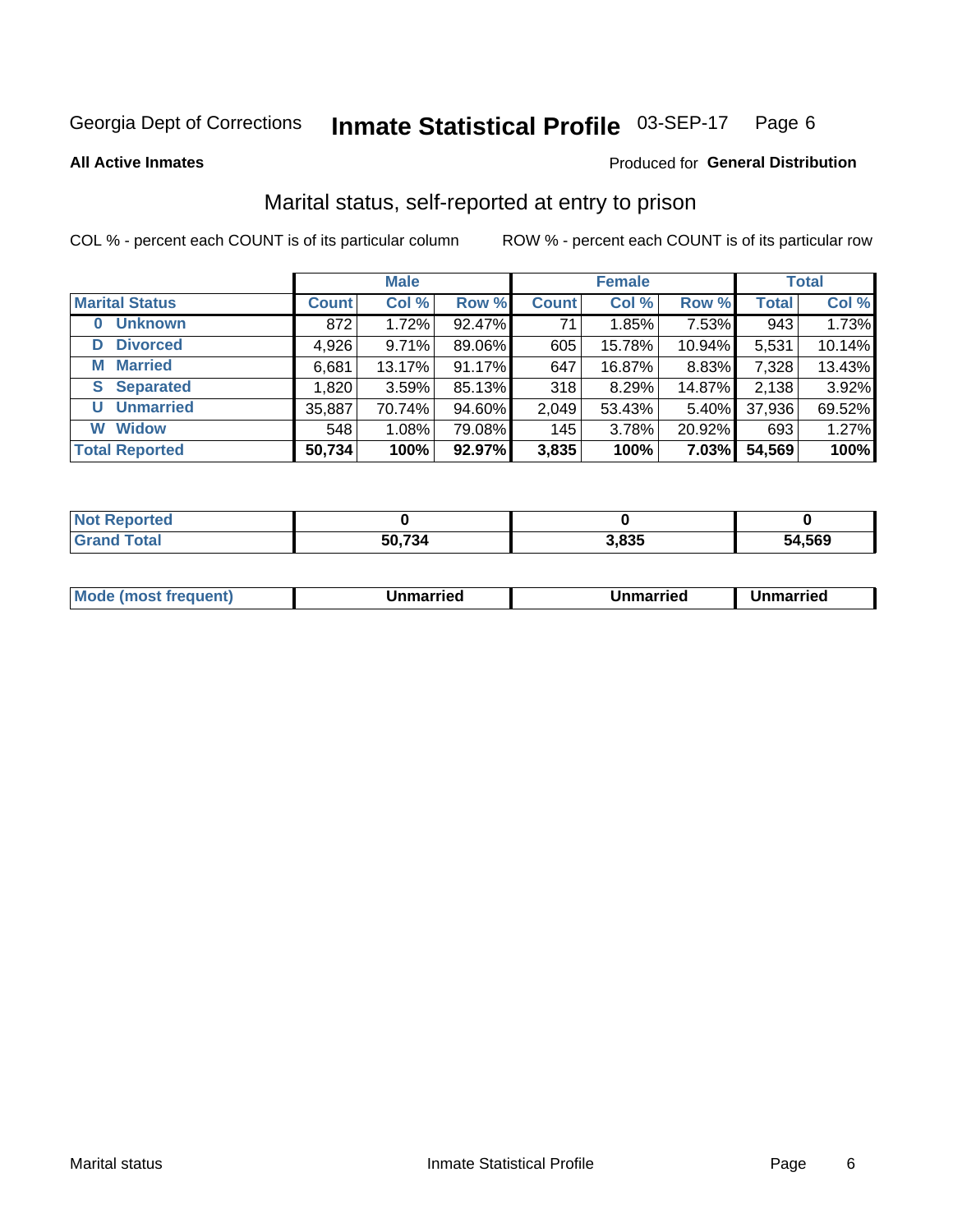#### Inmate Statistical Profile 03-SEP-17 Page 7

### **All Active Inmates**

### Produced for General Distribution

### Number of Inmates with Dependents, Self-Reported at Entry to Prison

COL % - percent each COUNT is of its particular column

|                             |              | <b>Male</b> |        |              | <b>Female</b> |        |              | <b>Total</b> |
|-----------------------------|--------------|-------------|--------|--------------|---------------|--------|--------------|--------------|
| <b>Number of dependents</b> | <b>Count</b> | Col %       | Row %  | <b>Count</b> | Col %         | Row %  | <b>Total</b> | Col %        |
| l 0                         | 15,766       | 37.89%      | 93.53% | 1,090        | 33.25%        | 6.47%  | 16,856       | 37.55%       |
|                             | 9,685        | 23.28%      | 93.77% | 643          | 19.62%        | 6.23%  | 10,328       | 23.01%       |
| $\overline{2}$              | 7,212        | 17.33%      | 91.38% | 680          | 20.74%        | 8.62%  | 7,892        | 17.58%       |
| $\overline{\mathbf{3}}$     | 4,311        | 10.36%      | 89.87% | 486          | 14.83%        | 10.13% | 4,797        | 10.69%       |
| 4                           | 2,219        | 5.33%       | 91.28% | 212          | 6.47%         | 8.72%  | 2,431        | 5.42%        |
| 5                           | 1,133        | 2.72%       | 92.72% | 89           | 2.72%         | 7.28%  | 1,222        | 2.72%        |
| 6                           | 576          | 1.38%       | 93.35% | 41           | 1.25%         | 6.65%  | 617          | 1.37%        |
| 7                           | 294          | 0.71%       | 93.63% | 20           | 0.61%         | 6.37%  | 314          | 0.70%        |
| 8                           | 148          | 0.36%       | 96.73% | 5            | 0.15%         | 3.27%  | 153          | 0.34%        |
| 9                           | 86           | 0.21%       | 93.48% | 6            | 0.18%         | 6.52%  | 92           | 0.20%        |
| 10                          | 84           | 0.20%       | 94.38% | 5            | 0.15%         | 5.62%  | 89           | 0.20%        |
| Over 10                     | 94           | 0.23%       | 98.95% |              | 0.03%         | 1.05%  | 95           | 0.21%        |
| <b>Total Reported</b>       | 41,608       | 100%        | 92.70% | 3,278        | 100%          | 7.30%  | 44,886       | 100%         |

| 9.126          | 557  | .683         |
|----------------|------|--------------|
| 50 731<br>34 ' | .835 | 54,569<br>٠л |

| Mean (average)          | 1.62 | 1.48 |
|-------------------------|------|------|
| <b>Median (middle)</b>  |      |      |
| Mode<br>(most frequent) |      |      |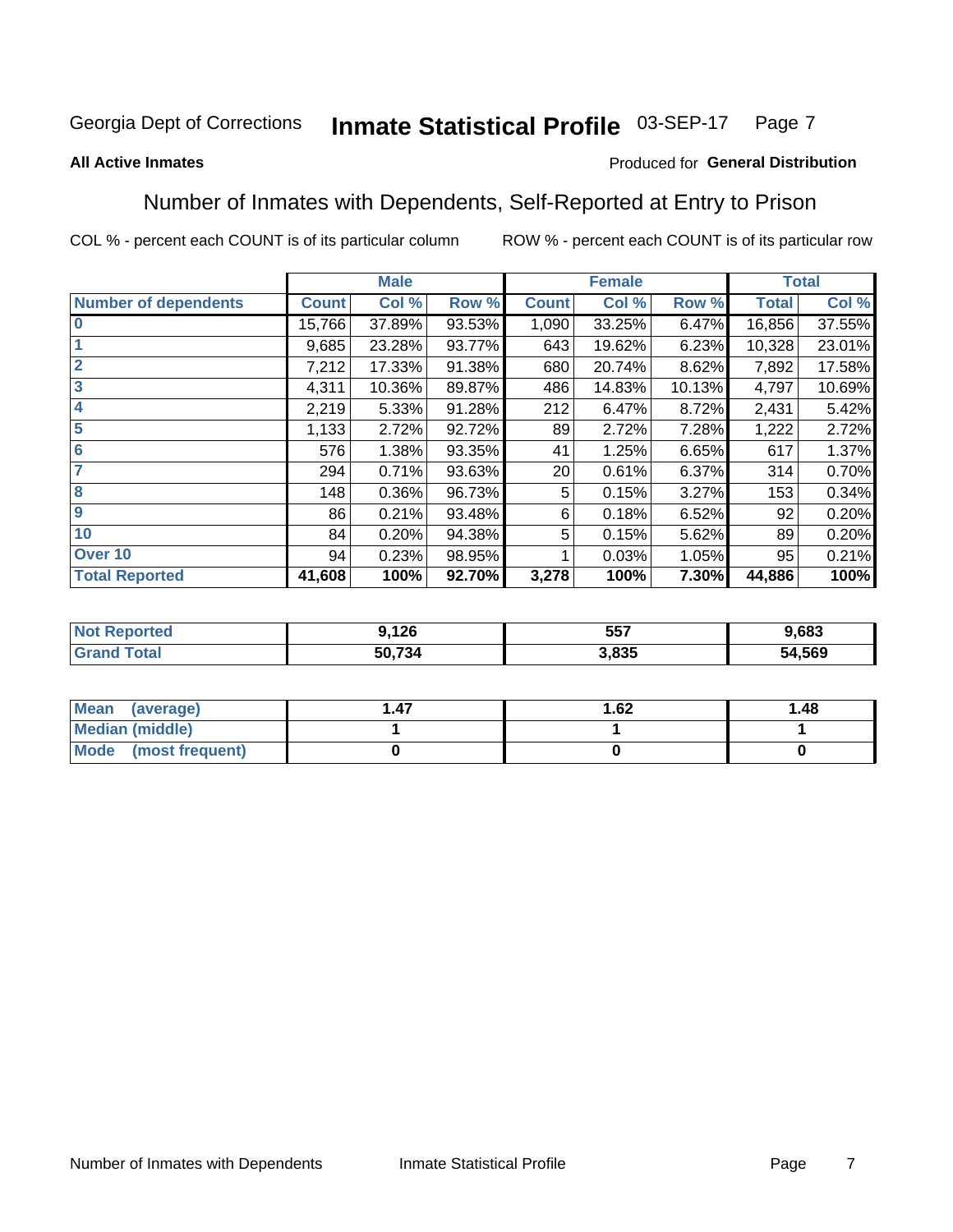#### Inmate Statistical Profile 03-SEP-17 Page 8

### **All Active Inmates**

### Produced for General Distribution

### Religious affiliation, self-reported at entry to prison

COL % - percent each COUNT is of its particular column

|                |                              |                | <b>Male</b> |         |                | <b>Female</b> |        |                     | <b>Total</b> |
|----------------|------------------------------|----------------|-------------|---------|----------------|---------------|--------|---------------------|--------------|
|                | <b>Religious Affiliation</b> | <b>Count</b>   | Col %       | Row %   | <b>Count</b>   | Col %         | Row %  | <b>Total</b>        | Col %        |
| 1              | <b>Islam</b>                 | 1,311          | 5.84%       | 97.40%  | 35             | 1.41%         | 2.60%  | 1,346               | 5.40%        |
| $\overline{2}$ | <b>Catholic</b>              | 1,148          | 5.12%       | 88.51%  | 149            | 6.02%         | 11.49% | 1,297               | 5.21%        |
| 3              | <b>Baptist</b>               | 13,952         | 62.20%      | 88.35%  | 1,840          | 74.31%        | 11.65% | 15,792              | 63.41%       |
| 4              | <b>Methodist</b>             | 396            | 1.77%       | 87.61%  | 56             | 2.26%         | 12.39% | 452                 | 1.81%        |
| 5              | <b>EpiscopIn</b>             | 47             | .21%        | 90.38%  | 5              | .20%          | 9.62%  | 52                  | .21%         |
| $6\phantom{a}$ | <b>Presbytrn</b>             | 80             | .36%        | 90.91%  | 8              | .32%          | 9.09%  | 88                  | .35%         |
| 7              | <b>Chc Of God</b>            | 449            | 2.00%       | 89.26%  | 54             | 2.18%         | 10.74% | 503                 | 2.02%        |
| 8              | <b>Holiness</b>              | 575            | 2.56%       | 82.50%  | 122            | 4.93%         | 17.50% | 697                 | 2.80%        |
| 9              | <b>Jewish</b>                | 64             | .29%        | 82.05%  | 14             | .57%          | 17.95% | 78                  | .31%         |
| 10             | <b>Anglican</b>              | 20             | .09%        | 83.33%  | 4              | .16%          | 16.67% | 24                  | .10%         |
| 11             | <b>Grk Orthdx</b>            | 4              | .02%        | 66.67%  | $\overline{2}$ | .08%          | 33.33% | 6                   | .02%         |
| 12             | <b>Hindu</b>                 | 8              | .04%        | 100.00% |                |               |        | 8                   | .03%         |
| 13             | <b>Buddhist</b>              | 46             | .21%        | 86.79%  | $\overline{7}$ | .28%          | 13.21% | 53                  | .21%         |
| 14             | <b>Taoist</b>                | 5              | .02%        | 83.33%  | 1              | .04%          | 16.67% | 6                   | .02%         |
| 15             | <b>Shintoist</b>             | 4              | .02%        | 100.00% |                |               |        | 4                   | .02%         |
| 16             | <b>Seven D Ad</b>            | 70             | .31%        | 87.50%  | 10             | .40%          | 12.50% | 80                  | .32%         |
| 17             | <b>Jehovah Wt</b>            | 257            | 1.15%       | 87.12%  | 38             | 1.53%         | 12.88% | 295                 | 1.18%        |
| 18             | <b>Latr Day S</b>            | 27             | .12%        | 87.10%  | 4              | .16%          | 12.90% | 31                  | .12%         |
| 19             | Quaker                       | $\overline{2}$ | .01%        | 100.00% |                |               |        | $\overline{2}$      | .01%         |
| 20             | <b>Other Prot</b>            | 2,153          | 9.60%       | 95.01%  | 113            | 4.56%         | 4.99%  | 2,266               | 9.10%        |
| 96             | <b>None</b>                  | 1,812          | 8.08%       | 99.23%  | 14             | .57%          | .77%   | 1,826               | 7.33%        |
|                | <b>Total Reported</b>        | 22,430         | 100%        | 90.06%  | 2,476          | 100%          | 9.94%  | $\overline{24,906}$ | 100%         |

| วorted<br>NO: | 28,304 | .359  | 29,663 |
|---------------|--------|-------|--------|
| <b>Total</b>  | 50,734 | 3,835 | 54,569 |

|  | <b>Mo</b><br>de (most freauent) | `otist | <b>Baptist</b> | Baptist |
|--|---------------------------------|--------|----------------|---------|
|--|---------------------------------|--------|----------------|---------|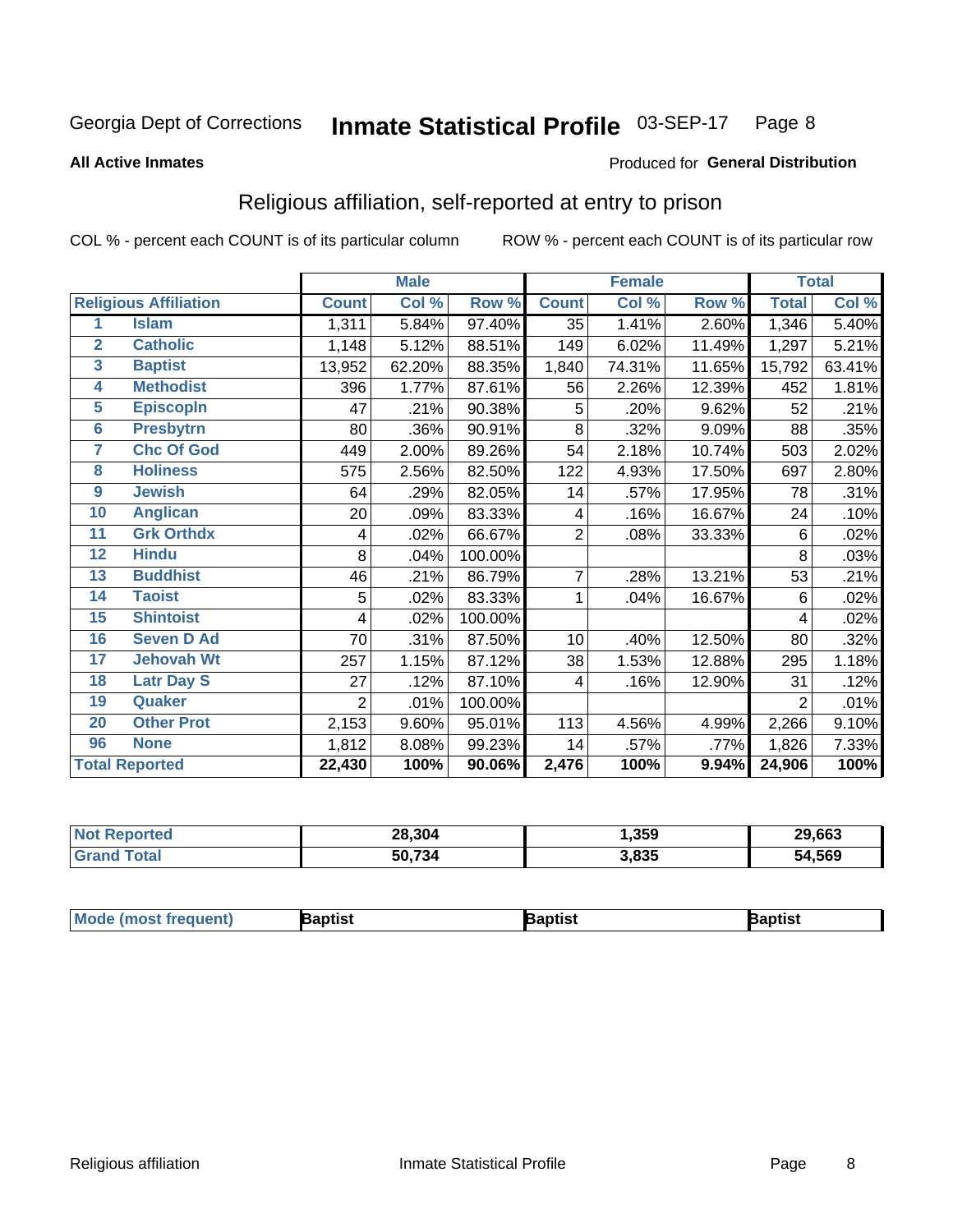#### Inmate Statistical Profile 03-SEP-17 Page 9

### **All Active Inmates**

### Produced for General Distribution

### Home county, self-reported at entry to prison

COL % - percent each COUNT is of its particular column

|     |                             |              | <b>Male</b> |                  |                         | <b>Female</b> |        | <b>Total</b> |        |
|-----|-----------------------------|--------------|-------------|------------------|-------------------------|---------------|--------|--------------|--------|
|     | <b>Home County</b>          | <b>Count</b> | Col %       | Row <sup>%</sup> | <b>Count</b>            | Col %         | Row %  | <b>Total</b> | Col %  |
| 000 | <b>Unknown</b>              | 6,233        | 12.29%      | 92.18%           | 529                     | 13.79%        | 7.82%  | 6,762        | 12.39% |
| 001 | <b>Appling County</b>       | 136          | .27%        | 94.44%           | 8                       | .21%          | 5.56%  | 144          | .26%   |
| 002 | <b>Atkinson County</b>      | 36           | .07%        | 92.31%           | 3                       | .08%          | 7.69%  | 39           | .07%   |
| 003 | <b>Bacon County</b>         | 62           | .12%        | 95.38%           | 3                       | .08%          | 4.62%  | 65           | .12%   |
| 004 | <b>Baker County</b>         | 17           | .03%        | 94.44%           | 1                       | .03%          | 5.56%  | 18           | .03%   |
| 005 | <b>Baldwin County</b>       | 253          | .50%        | 91.01%           | 25                      | .65%          | 8.99%  | 278          | .51%   |
| 006 | <b>Banks County</b>         | 62           | .12%        | 84.93%           | 11                      | .29%          | 15.07% | 73           | .13%   |
| 007 | <b>Barrow County</b>        | 309          | .61%        | 89.83%           | 35                      | .91%          | 10.17% | 344          | .63%   |
| 008 | <b>Bartow County</b>        | 552          | 1.09%       | 86.38%           | 87                      | 2.27%         | 13.62% | 639          | 1.17%  |
| 009 | <b>Ben Hill County</b>      | 200          | .39%        | 95.24%           | 10                      | .26%          | 4.76%  | 210          | .38%   |
| 010 | <b>Berrien County</b>       | 79           | .16%        | 94.05%           | 5                       | .13%          | 5.95%  | 84           | .15%   |
| 011 | <b>Bibb County</b>          | 1,158        | 2.28%       | 95.15%           | 59                      | 1.54%         | 4.85%  | 1,217        | 2.23%  |
| 012 | <b>Bleckley County</b>      | 71           | .14%        | 93.42%           | 5                       | .13%          | 6.58%  | 76           | .14%   |
| 013 | <b>Brantley County</b>      | 66           | .13%        | 81.48%           | 15                      | .39%          | 18.52% | 81           | .15%   |
| 014 | <b>Brooks County</b>        | 224          | .44%        | 97.82%           | 5                       | .13%          | 2.18%  | 229          | .42%   |
| 015 | <b>Bryan County</b>         | 85           | .17%        | 91.40%           | 8                       | .21%          | 8.60%  | 93           | .17%   |
| 016 | <b>Bulloch County</b>       | 368          | .73%        | 95.34%           | 18                      | .47%          | 4.66%  | 386          | .71%   |
| 017 | <b>Burke County</b>         | 226          | .45%        | 97.00%           | $\overline{7}$          | .18%          | 3.00%  | 233          | .43%   |
| 018 | <b>Butts County</b>         | 126          | .25%        | 93.33%           | $\boldsymbol{9}$        | .23%          | 6.67%  | 135          | .25%   |
| 019 | <b>Calhoun County</b>       | 59           | .12%        | 92.19%           | 5                       | .13%          | 7.81%  | 64           | .12%   |
| 020 | <b>Camden County</b>        | 128          | .25%        | 89.51%           | 15                      | .39%          | 10.49% | 143          | .26%   |
| 021 | <b>Candler County</b>       | 97           | .19%        | 93.27%           | $\overline{7}$          | .18%          | 6.73%  | 104          | .19%   |
| 022 | <b>Carroll County</b>       | 562          | 1.11%       | 91.38%           | 53                      | 1.38%         | 8.62%  | 615          | 1.13%  |
| 023 | <b>Catoosa County</b>       | 210          | .41%        | 87.87%           | 29                      | .76%          | 12.13% | 239          | .44%   |
| 024 | <b>Charlton County</b>      | 47           | .09%        | 95.92%           | $\overline{2}$          | .05%          | 4.08%  | 49           | .09%   |
| 025 | <b>Chatham County</b>       | 1,725        | 3.40%       | 96.15%           | 69                      | 1.80%         | 3.85%  | 1,794        | 3.29%  |
| 026 | <b>Chattahoochee County</b> | 24           | .05%        | 96.00%           | 1                       | .03%          | 4.00%  | 25           | .05%   |
| 027 | <b>Chattooga County</b>     | 233          | .46%        | 88.93%           | 29                      | .76%          | 11.07% | 262          | .48%   |
| 028 | <b>Cherokee County</b>      | 392          | .77%        | 89.29%           | 47                      | 1.23%         | 10.71% | 439          | .80%   |
| 029 | <b>Clarke County</b>        | 481          | .95%        | 93.04%           | 36                      | .94%          | 6.96%  | 517          | .95%   |
| 030 | <b>Clay County</b>          | 35           | .07%        | 89.74%           | $\overline{\mathbf{4}}$ | .10%          | 10.26% | 39           | .07%   |
| 031 | <b>Clayton County</b>       | 1,484        | 2.93%       | 93.63%           | 101                     | 2.63%         | 6.37%  | 1,585        | 2.90%  |
| 032 | <b>Clinch County</b>        | 44           | .09%        | 97.78%           | 1                       | .03%          | 2.22%  | 45           | .08%   |
| 033 | <b>Cobb County</b>          | 1,829        | 3.61%       | 91.50%           | 170                     | 4.43%         | 8.50%  | 1,999        | 3.66%  |
| 034 | <b>Coffee County</b>        | 267          | .53%        | 93.03%           | 20                      | .52%          | 6.97%  | 287          | .53%   |
| 035 | <b>Colquitt County</b>      | 197          | .39%        | 96.10%           | 8                       | .21%          | 3.90%  | 205          | .38%   |
| 036 | <b>Columbia County</b>      | 297          | .59%        | 93.69%           | 20                      | .52%          | 6.31%  | 317          | .58%   |
| 037 | <b>Cook County</b>          | 133          | .26%        | 95.68%           | $\,6$                   | .16%          | 4.32%  | 139          | .25%   |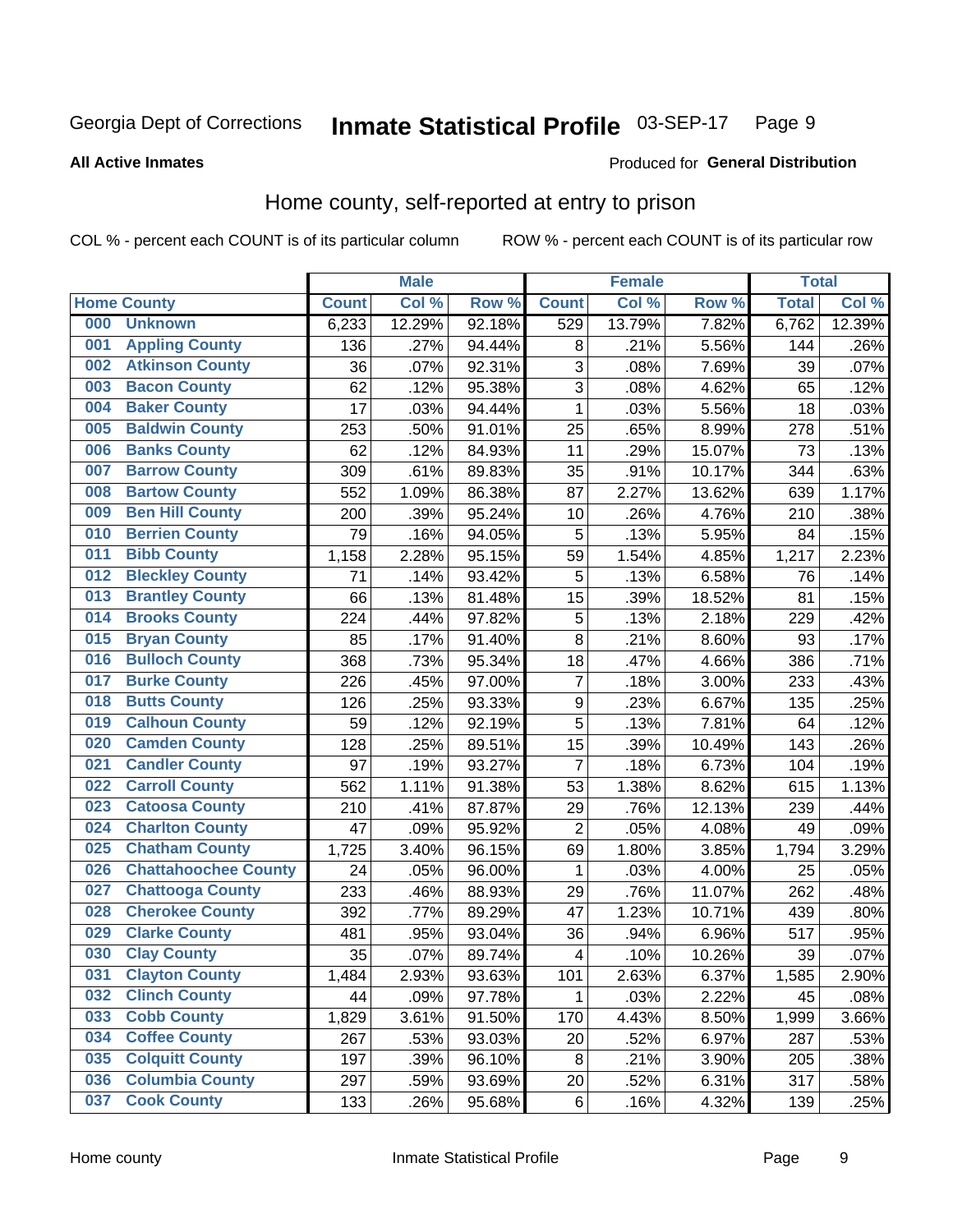#### Inmate Statistical Profile 03-SEP-17 Page 10

**All Active Inmates** 

### **Produced for General Distribution**

### Home county, self-reported at entry to prison

COL % - percent each COUNT is of its particular column

|     |                         |              | <b>Male</b> |                  |                         | <b>Female</b> |        | <b>Total</b>   |                     |
|-----|-------------------------|--------------|-------------|------------------|-------------------------|---------------|--------|----------------|---------------------|
|     | <b>Home County</b>      | <b>Count</b> | Col%        | Row <sup>%</sup> | <b>Count</b>            | Col %         | Row %  | <b>Total</b>   | Col %               |
| 038 | <b>Coweta County</b>    | 490          | .97%        | 94.59%           | 28                      | .73%          | 5.41%  | 518            | .95%                |
| 039 | <b>Crawford County</b>  | 42           | .08%        | 85.71%           | $\overline{7}$          | .18%          | 14.29% | 49             | .09%                |
| 040 | <b>Crisp County</b>     | 222          | .44%        | 94.07%           | 14                      | .37%          | 5.93%  | 236            | .43%                |
| 041 | <b>Dade County</b>      | 64           | .13%        | 86.49%           | 10                      | .26%          | 13.51% | 74             | .14%                |
| 042 | <b>Dawson County</b>    | 72           | .14%        | 83.72%           | 14                      | .37%          | 16.28% | 86             | .16%                |
| 043 | <b>Decatur County</b>   | 219          | .43%        | 95.22%           | 11                      | .29%          | 4.78%  | 230            | .42%                |
| 044 | <b>Dekalb County</b>    | 2,930        | 5.78%       | 95.16%           | 149                     | 3.89%         | 4.84%  | 3,079          | 5.64%               |
| 045 | <b>Dodge County</b>     | 147          | .29%        | 92.45%           | 12                      | .31%          | 7.55%  | 159            | .29%                |
| 046 | <b>Dooly County</b>     | 94           | .19%        | 96.91%           | 3                       | .08%          | 3.09%  | 97             | .18%                |
| 047 | <b>Dougherty County</b> | 828          | 1.63%       | 94.31%           | 50                      | 1.30%         | 5.69%  | 878            | 1.61%               |
| 048 | <b>Douglas County</b>   | 568          | 1.12%       | 92.51%           | 46                      | 1.20%         | 7.49%  | 614            | 1.13%               |
| 049 | <b>Early County</b>     | 80           | .16%        | 87.91%           | 11                      | .29%          | 12.09% | 91             | .17%                |
| 050 | <b>Echols County</b>    | 7            | .01%        | 100.00%          |                         |               |        | $\overline{7}$ | .01%                |
| 051 | <b>Effingham County</b> | 214          | .42%        | 93.45%           | 15                      | .39%          | 6.55%  | 229            | .42%                |
| 052 | <b>Elbert County</b>    | 117          | .23%        | 90.70%           | 12                      | .31%          | 9.30%  | 129            | .24%                |
| 053 | <b>Emanuel County</b>   | 158          | .31%        | 91.33%           | 15                      | .39%          | 8.67%  | 173            | .32%                |
| 054 | <b>Evans County</b>     | 64           | .13%        | 91.43%           | 6                       | .16%          | 8.57%  | 70             | .13%                |
| 055 | <b>Fannin County</b>    | 94           | .19%        | 91.26%           | $\boldsymbol{9}$        | .23%          | 8.74%  | 103            | .19%                |
| 056 | <b>Fayette County</b>   | 182          | .36%        | 91.92%           | 16                      | .42%          | 8.08%  | 198            | .36%                |
| 057 | <b>Floyd County</b>     | 745          | 1.47%       | 89.65%           | 86                      | 2.24%         | 10.35% | 831            | 1.52%               |
| 058 | <b>Forsyth County</b>   | 243          | .48%        | 91.35%           | 23                      | .60%          | 8.65%  | 266            | .49%                |
| 059 | <b>Franklin County</b>  | 136          | .27%        | 88.31%           | 18                      | .47%          | 11.69% | 154            | .28%                |
| 060 | <b>Fulton County</b>    | 4,953        | 9.76%       | 95.77%           | 219                     | 5.71%         | 4.23%  | 5,172          | $\overline{9.48\%}$ |
| 061 | <b>Gilmer County</b>    | 91           | .18%        | 88.35%           | 12                      | .31%          | 11.65% | 103            | .19%                |
| 062 | <b>Glascock County</b>  | 9            | .02%        | 90.00%           | 1                       | .03%          | 10.00% | 10             | .02%                |
| 063 | <b>Glynn County</b>     | 427          | .84%        | 94.89%           | 23                      | .60%          | 5.11%  | 450            | .82%                |
| 064 | <b>Gordon County</b>    | 296          | .58%        | 89.16%           | 36                      | .94%          | 10.84% | 332            | .61%                |
| 065 | <b>Grady County</b>     | 114          | .22%        | 96.61%           | $\overline{\mathbf{4}}$ | .10%          | 3.39%  | 118            | .22%                |
| 066 | <b>Greene County</b>    | 92           | .18%        | 93.88%           | 6                       | .16%          | 6.12%  | 98             | .18%                |
| 067 | <b>Gwinnett County</b>  | 1,829        | 3.61%       | 93.27%           | 132                     | 3.44%         | 6.73%  | 1,961          | 3.59%               |
| 068 | <b>Habersham County</b> | 109          | .21%        | 89.34%           | 13                      | .34%          | 10.66% | 122            | .22%                |
| 069 | <b>Hall County</b>      | 614          | 1.21%       | 90.43%           | 65                      | 1.69%         | 9.57%  | 679            | 1.24%               |
| 070 | <b>Hancock County</b>   | 51           | .10%        | 94.44%           | 3                       | .08%          | 5.56%  | 54             | .10%                |
| 071 | <b>Haralson County</b>  | 129          | .25%        | 94.16%           | $\overline{8}$          | .21%          | 5.84%  | 137            | .25%                |
| 072 | <b>Harris County</b>    | 110          | .22%        | 93.22%           | $\bf 8$                 | .21%          | 6.78%  | 118            | .22%                |
| 073 | <b>Hart County</b>      | 142          | .28%        | 92.81%           | 11                      | .29%          | 7.19%  | 153            | .28%                |
| 074 | <b>Heard County</b>     | 54           | .11%        | 84.38%           | 10                      | .26%          | 15.63% | 64             | .12%                |
| 075 | <b>Henry County</b>     | 574          | 1.13%       | 92.13%           | 49                      | 1.28%         | 7.87%  | 623            | 1.14%               |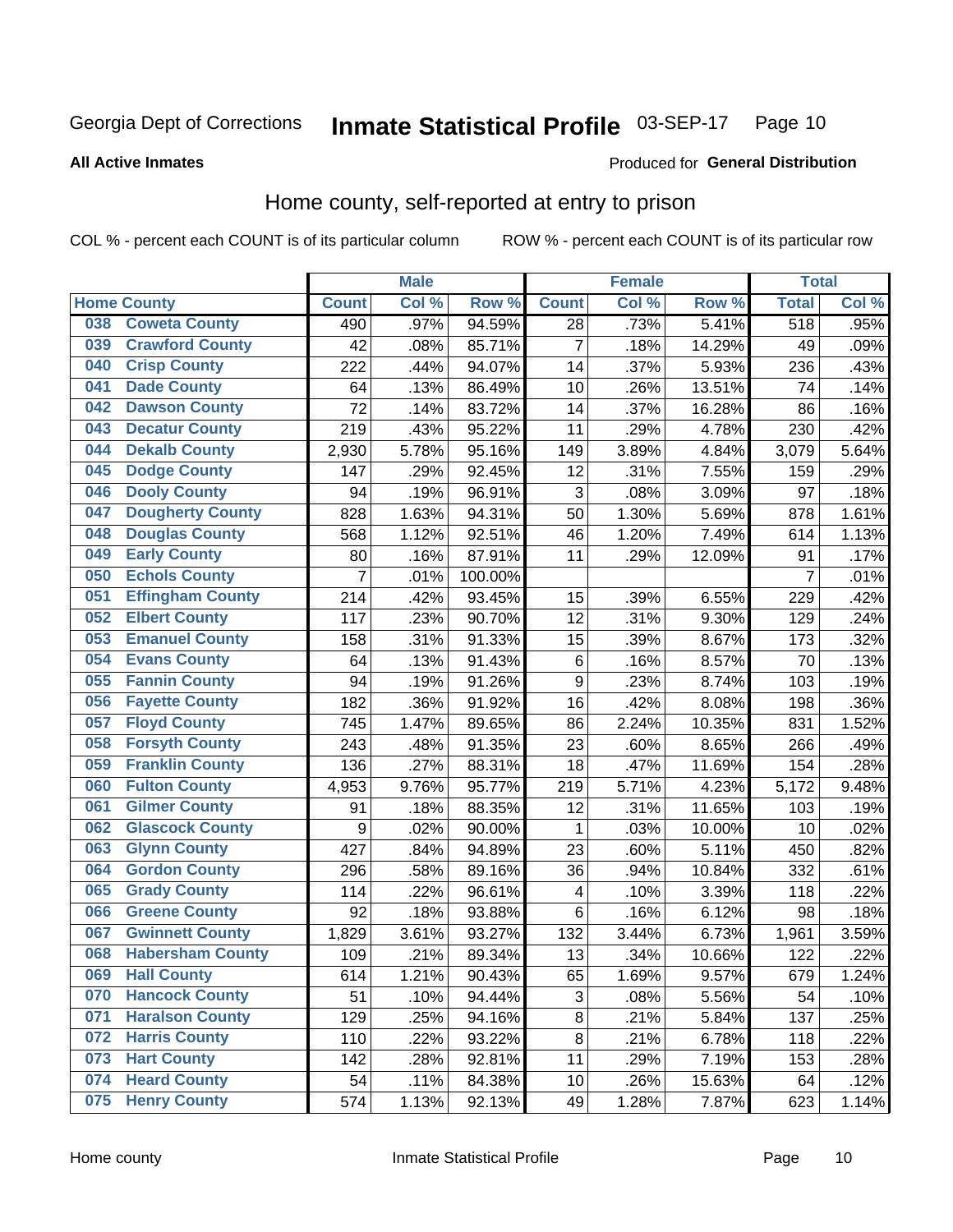#### Inmate Statistical Profile 03-SEP-17 Page 11

### **All Active Inmates**

### **Produced for General Distribution**

### Home county, self-reported at entry to prison

COL % - percent each COUNT is of its particular column

|     |                          |              | <b>Male</b> |                  |                | <b>Female</b> |        | <b>Total</b>     |       |
|-----|--------------------------|--------------|-------------|------------------|----------------|---------------|--------|------------------|-------|
|     | <b>Home County</b>       | <b>Count</b> | Col %       | Row <sup>%</sup> | <b>Count</b>   | Col %         | Row %  | <b>Total</b>     | Col % |
| 076 | <b>Houston County</b>    | 507          | 1.00%       | 91.02%           | 50             | 1.30%         | 8.98%  | $\overline{557}$ | 1.02% |
| 077 | <b>Irwin County</b>      | 68           | .13%        | 93.15%           | 5              | .13%          | 6.85%  | 73               | .13%  |
| 078 | <b>Jackson County</b>    | 237          | .47%        | 92.22%           | 20             | .52%          | 7.78%  | 257              | .47%  |
| 079 | <b>Jasper County</b>     | 87           | .17%        | 95.60%           | 4              | .10%          | 4.40%  | 91               | .17%  |
| 080 | <b>Jeff Davis County</b> | 78           | .15%        | 95.12%           | 4              | .10%          | 4.88%  | 82               | .15%  |
| 081 | <b>Jefferson County</b>  | 166          | .33%        | 95.40%           | 8              | .21%          | 4.60%  | 174              | .32%  |
| 082 | <b>Jenkins County</b>    | 66           | .13%        | 95.65%           | $\overline{3}$ | .08%          | 4.35%  | 69               | .13%  |
| 083 | <b>Johnson County</b>    | 35           | .07%        | 85.37%           | 6              | .16%          | 14.63% | 41               | .08%  |
| 084 | <b>Jones County</b>      | 114          | .22%        | 90.48%           | 12             | .31%          | 9.52%  | 126              | .23%  |
| 085 | <b>Lamar County</b>      | 69           | .14%        | 93.24%           | $\mathbf 5$    | .13%          | 6.76%  | 74               | .14%  |
| 086 | <b>Lanier County</b>     | 41           | .08%        | 95.35%           | $\overline{2}$ | .05%          | 4.65%  | 43               | .08%  |
| 087 | <b>Laurens County</b>    | 250          | .49%        | 92.25%           | 21             | .55%          | 7.75%  | 271              | .50%  |
| 088 | <b>Lee County</b>        | 94           | .19%        | 96.91%           | $\mathbf{3}$   | .08%          | 3.09%  | 97               | .18%  |
| 089 | <b>Liberty County</b>    | 223          | .44%        | 95.30%           | 11             | .29%          | 4.70%  | 234              | .43%  |
| 090 | <b>Lincoln County</b>    | 30           | .06%        | 93.75%           | $\overline{2}$ | .05%          | 6.25%  | 32               | .06%  |
| 091 | <b>Long County</b>       | 49           | .10%        | 92.45%           | 4              | .10%          | 7.55%  | 53               | .10%  |
| 092 | <b>Lowndes County</b>    | 422          | .83%        | 97.24%           | 12             | .31%          | 2.76%  | 434              | .80%  |
| 093 | <b>Lumpkin County</b>    | 93           | .18%        | 92.08%           | 8              | .21%          | 7.92%  | 101              | .19%  |
| 094 | <b>Macon County</b>      | 65           | .13%        | 92.86%           | 5              | .13%          | 7.14%  | 70               | .13%  |
| 095 | <b>Madison County</b>    | 185          | .36%        | 93.43%           | 13             | .34%          | 6.57%  | 198              | .36%  |
| 096 | <b>Marion County</b>     | 50           | .10%        | 90.91%           | 5              | .13%          | 9.09%  | 55               | .10%  |
| 097 | <b>Mcduffie County</b>   | 162          | .32%        | 93.64%           | 11             | .29%          | 6.36%  | 173              | .32%  |
| 098 | <b>Mcintosh County</b>   | 48           | .09%        | 97.96%           | $\mathbf{1}$   | .03%          | 2.04%  | 49               | .09%  |
| 099 | <b>Meriwether County</b> | 169          | .33%        | 90.86%           | 17             | .44%          | 9.14%  | 186              | .34%  |
| 100 | <b>Miller County</b>     | 28           | .06%        | 84.85%           | 5              | .13%          | 15.15% | 33               | .06%  |
| 101 | <b>Mitchell County</b>   | 153          | .30%        | 93.87%           | 10             | .26%          | 6.13%  | 163              | .30%  |
| 102 | <b>Monroe County</b>     | 105          | .21%        | 93.75%           | $\overline{7}$ | .18%          | 6.25%  | 112              | .21%  |
| 103 | <b>Montgomery County</b> | 84           | .17%        | 90.32%           | 9              | .23%          | 9.68%  | 93               | .17%  |
| 104 | <b>Morgan County</b>     | 111          | .22%        | 94.07%           | $\overline{7}$ | .18%          | 5.93%  | 118              | .22%  |
| 105 | <b>Murray County</b>     | 192          | .38%        | 91.00%           | 19             | .50%          | 9.00%  | 211              | .39%  |
| 106 | <b>Muscogee County</b>   | 1,013        | 2.00%       | 93.97%           | 65             | 1.69%         | 6.03%  | 1,078            | 1.98% |
| 107 | <b>Newton County</b>     | 566          | 1.12%       | 91.59%           | 52             | 1.36%         | 8.41%  | 618              | 1.13% |
| 108 | <b>Oconee County</b>     | 61           | .12%        | 84.72%           | 11             | .29%          | 15.28% | 72               | .13%  |
| 109 | <b>Oglethorpe County</b> | 64           | .13%        | 90.14%           | 7              | .18%          | 9.86%  | 71               | .13%  |
| 110 | <b>Paulding County</b>   | 332          | .65%        | 90.71%           | 34             | .89%          | 9.29%  | 366              | .67%  |
| 111 | <b>Peach County</b>      | 113          | .22%        | 94.96%           | 6              | .16%          | 5.04%  | 119              | .22%  |
| 112 | <b>Pickens County</b>    | 115          | .23%        | 89.84%           | 13             | .34%          | 10.16% | 128              | .23%  |
| 113 | <b>Pierce County</b>     | 112          | .22%        | 88.89%           | 14             | .37%          | 11.11% | 126              | .23%  |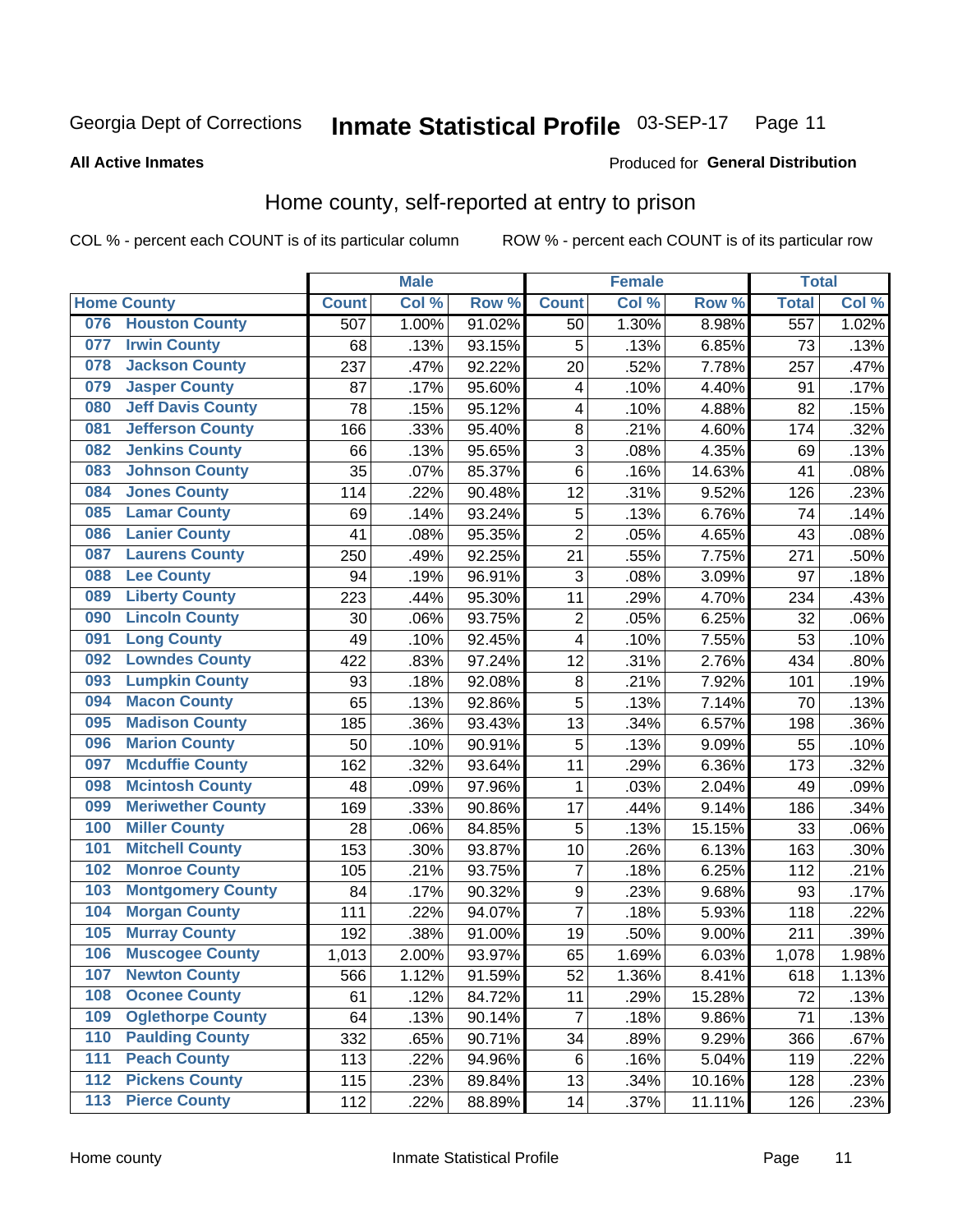#### Inmate Statistical Profile 03-SEP-17 Page 12

Produced for General Distribution

### **All Active Inmates**

### Home county, self-reported at entry to prison

COL % - percent each COUNT is of its particular column

|                  |                          |              | <b>Male</b> |         |                  | <b>Female</b> |        | <b>Total</b> |       |
|------------------|--------------------------|--------------|-------------|---------|------------------|---------------|--------|--------------|-------|
|                  | <b>Home County</b>       | <b>Count</b> | Col %       | Row %   | <b>Count</b>     | Col %         | Row %  | <b>Total</b> | Col % |
| 114              | <b>Pike County</b>       | 41           | .08%        | 93.18%  | $\overline{3}$   | .08%          | 6.82%  | 44           | .08%  |
| 115              | <b>Polk County</b>       | 240          | .47%        | 90.23%  | 26               | .68%          | 9.77%  | 266          | .49%  |
| 116              | <b>Pulaski County</b>    | 50           | .10%        | 89.29%  | $\,6$            | .16%          | 10.71% | 56           | .10%  |
| 117              | <b>Putnam County</b>     | 141          | .28%        | 92.76%  | 11               | .29%          | 7.24%  | 152          | .28%  |
| 118              | <b>Quitman County</b>    | 19           | .04%        | 100.00% |                  |               |        | 19           | .03%  |
| 119              | <b>Rabun County</b>      | 43           | .08%        | 89.58%  | 5                | .13%          | 10.42% | 48           | .09%  |
| 120              | <b>Randolph County</b>   | 77           | .15%        | 93.90%  | 5                | .13%          | 6.10%  | 82           | .15%  |
| 121              | <b>Richmond County</b>   | 1,748        | 3.45%       | 93.08%  | 130              | 3.39%         | 6.92%  | 1,878        | 3.44% |
| 122              | <b>Rockdale County</b>   | 364          | .72%        | 92.39%  | 30               | .78%          | 7.61%  | 394          | .72%  |
| 123              | <b>Schley County</b>     | 20           | .04%        | 90.91%  | $\overline{2}$   | .05%          | 9.09%  | 22           | .04%  |
| 124              | <b>Screven County</b>    | 125          | .25%        | 97.66%  | $\overline{3}$   | .08%          | 2.34%  | 128          | .23%  |
| 125              | <b>Seminole County</b>   | 71           | .14%        | 88.75%  | $\boldsymbol{9}$ | .23%          | 11.25% | 80           | .15%  |
| 126              | <b>Spalding County</b>   | 445          | .88%        | 93.68%  | 30               | .78%          | 6.32%  | 475          | .87%  |
| 127              | <b>Stephens County</b>   | 131          | .26%        | 89.12%  | 16               | .42%          | 10.88% | 147          | .27%  |
| 128              | <b>Stewart County</b>    | 38           | .07%        | 100.00% |                  |               |        | 38           | .07%  |
| 129              | <b>Sumter County</b>     | 178          | .35%        | 94.18%  | 11               | .29%          | 5.82%  | 189          | .35%  |
| 130              | <b>Talbot County</b>     | 38           | .07%        | 86.36%  | $\,6$            | .16%          | 13.64% | 44           | .08%  |
| 131              | <b>Taliaferro County</b> | 11           | .02%        | 100.00% |                  |               |        | 11           | .02%  |
| 132              | <b>Tattnall County</b>   | 163          | .32%        | 93.14%  | 12               | .31%          | 6.86%  | 175          | .32%  |
| 133              | <b>Taylor County</b>     | 57           | .11%        | 89.06%  | $\overline{7}$   | .18%          | 10.94% | 64           | .12%  |
| 134              | <b>Telfair County</b>    | 102          | .20%        | 90.27%  | 11               | .29%          | 9.73%  | 113          | .21%  |
| 135              | <b>Terrell County</b>    | 77           | .15%        | 88.51%  | 10               | .26%          | 11.49% | 87           | .16%  |
| 136              | <b>Thomas County</b>     | 185          | .36%        | 93.91%  | 12               | .31%          | 6.09%  | 197          | .36%  |
| 137              | <b>Tift County</b>       | 295          | .58%        | 97.04%  | $\boldsymbol{9}$ | .23%          | 2.96%  | 304          | .56%  |
| 138              | <b>Toombs County</b>     | 288          | .57%        | 90.28%  | 31               | .81%          | 9.72%  | 319          | .58%  |
| 139              | <b>Towns County</b>      | 21           | .04%        | 70.00%  | $\boldsymbol{9}$ | .23%          | 30.00% | 30           | .05%  |
| 140              | <b>Treutlen County</b>   | 56           | .11%        | 94.92%  | $\overline{3}$   | .08%          | 5.08%  | 59           | .11%  |
| 141              | <b>Troup County</b>      | 539          | 1.06%       | 92.77%  | 42               | 1.10%         | 7.23%  | 581          | 1.06% |
| $\overline{142}$ | <b>Turner County</b>     | 71           | .14%        | 97.26%  | $\overline{c}$   | .05%          | 2.74%  | 73           | .13%  |
| 143              | <b>Twiggs County</b>     | 47           | .09%        | 85.45%  | $\overline{8}$   | .21%          | 14.55% | 55           | .10%  |
| 144              | <b>Union County</b>      | 66           | .13%        | 88.00%  | $\overline{9}$   | .23%          | 12.00% | 75           | .14%  |
| 145              | <b>Upson County</b>      | 154          | .30%        | 95.65%  | $\overline{7}$   | .18%          | 4.35%  | 161          | .30%  |
| 146              | <b>Walker County</b>     | 381          | .75%        | 89.23%  | 46               | 1.20%         | 10.77% | 427          | .78%  |
| 147              | <b>Walton County</b>     | 449          | .89%        | 91.82%  | 40               | 1.04%         | 8.18%  | 489          | .90%  |
| 148              | <b>Ware County</b>       | 309          | .61%        | 92.51%  | 25               | .65%          | 7.49%  | 334          | .61%  |
| 149              | <b>Warren County</b>     | 34           | .07%        | 97.14%  | 1                | .03%          | 2.86%  | 35           | .06%  |
| 150              | <b>Washington County</b> | 183          | .36%        | 93.37%  | 13               | .34%          | 6.63%  | 196          | .36%  |
| 151              | <b>Wayne County</b>      | 181          | .36%        | 94.27%  | 11               | .29%          | 5.73%  | 192          | .35%  |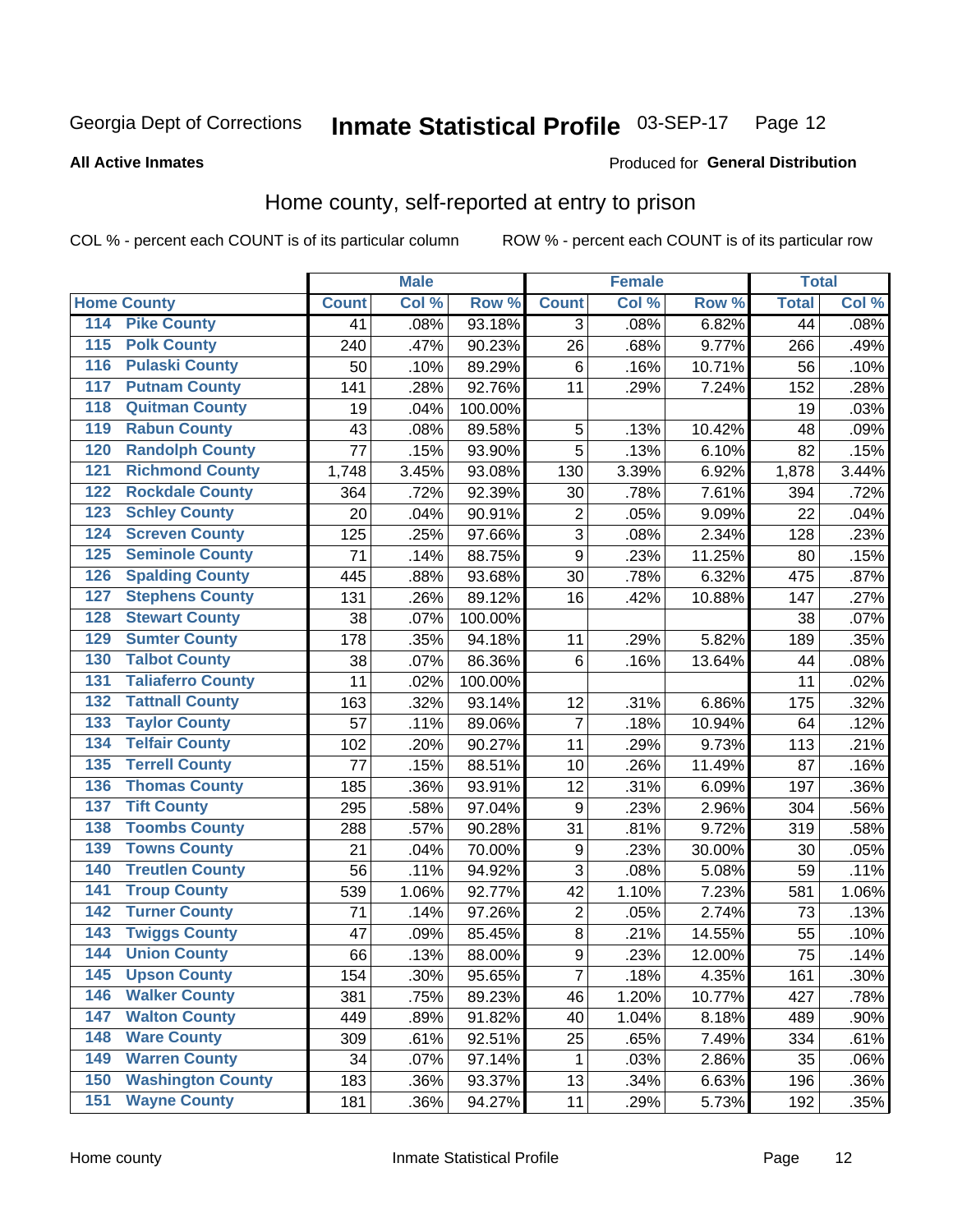#### Inmate Statistical Profile 03-SEP-17 Page 13

**All Active Inmates** 

### **Produced for General Distribution**

### Home county, self-reported at entry to prison

COL % - percent each COUNT is of its particular column

|     |                             |                 | <b>Male</b> |         |                | <b>Female</b> |          | <b>Total</b> |       |
|-----|-----------------------------|-----------------|-------------|---------|----------------|---------------|----------|--------------|-------|
|     | <b>Home County</b>          | <b>Count</b>    | Col %       | Row %   | <b>Count</b>   | Col %         | Row %    | <b>Total</b> | Col % |
| 152 | <b>Webster County</b>       | 8               | $.02\%$     | 100.00% |                |               |          | 8            | .01%  |
| 153 | <b>Wheeler County</b>       | 47              | .09%        | 95.92%  | $\overline{2}$ | .05%          | 4.08%    | 49           | .09%  |
| 154 | <b>White County</b>         | 99              | .20%        | 88.39%  | 13             | .34%          | 11.61%   | 112          | .21%  |
| 155 | <b>Whitfield County</b>     | 555             | 1.09%       | 88.24%  | 74             | 1.93%         | 11.76%   | 629          | 1.15% |
| 156 | <b>Wilcox County</b>        | 50              | .10%        | 90.91%  | 5              | .13%          | $9.09\%$ | 55           | .10%  |
| 157 | <b>Wilkes County</b>        | 65              | .13%        | 90.28%  | 7              | .18%          | 9.72%    | 72           | .13%  |
| 158 | <b>Wilkinson County</b>     | 50 <sup>°</sup> | .10%        | 94.34%  | 3              | .08%          | 5.66%    | 53           | .10%  |
| 159 | <b>Worth County</b>         | 111             | .22%        | 90.98%  | 11             | .29%          | 9.02%    | 122          | .22%  |
| 999 | <b>Other Custody/Out Of</b> | 137             | .27%        | 95.14%  | 7              | .18%          | 4.86%    | 144          | .26%  |
|     | <b>State</b>                |                 |             |         |                |               |          |              |       |
|     | <b>Total Rported</b>        | 50,734          | 100%        | 92.97%  | 3,835          | 100%          | 7.03%    | 54,569       | 100%  |

| <b>Not</b><br><b>Reported</b> |        |       |        |
|-------------------------------|--------|-------|--------|
| <b>Total</b>                  | 50,734 | 3,835 | 54,569 |

|  | Mode (most frequent) | <b>Fulton County</b> | <b>Fulton County</b> | <b>Fulton County</b> |
|--|----------------------|----------------------|----------------------|----------------------|
|--|----------------------|----------------------|----------------------|----------------------|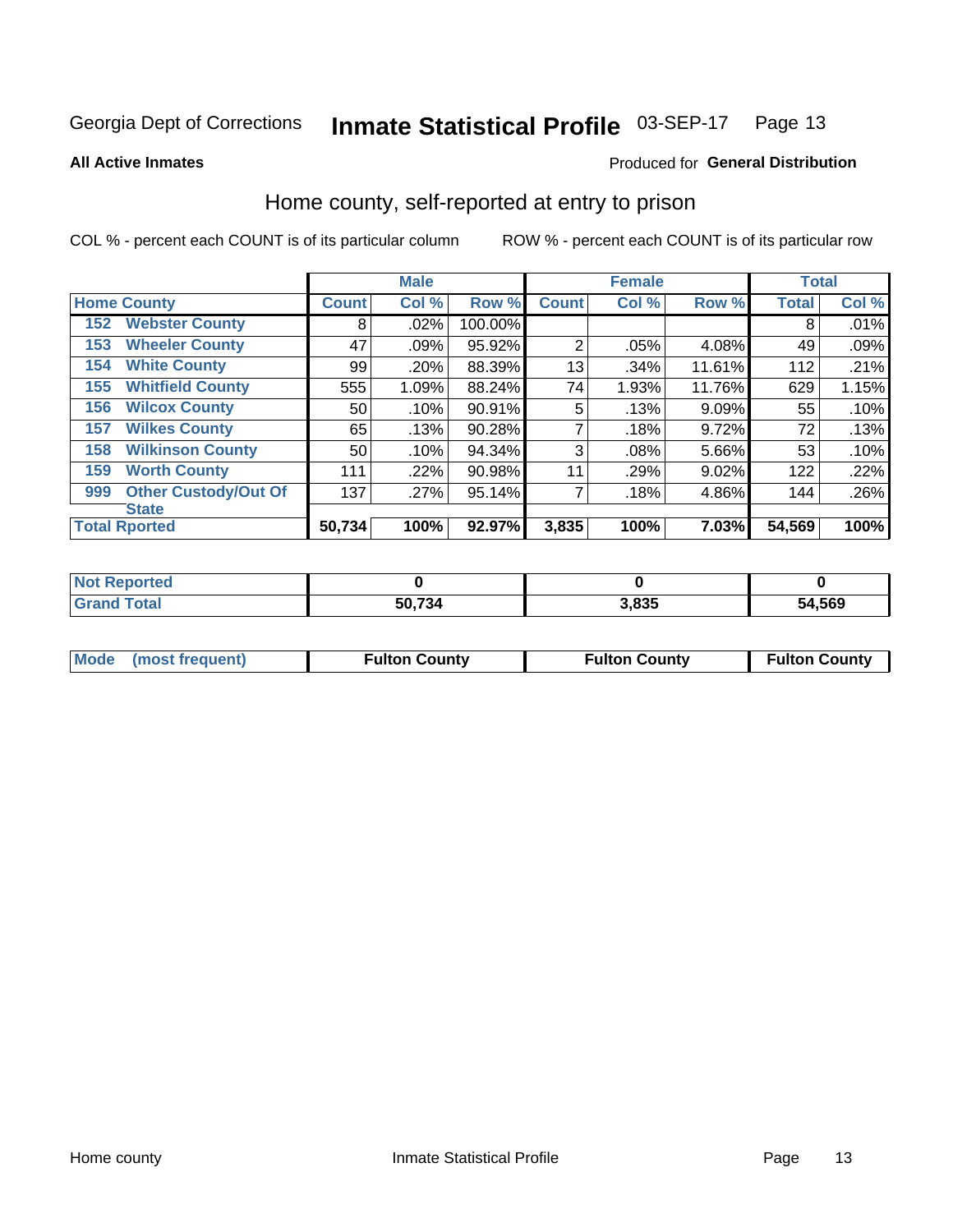#### Inmate Statistical Profile 03-SEP-17 Page 14

### **All Active Inmates**

### Produced for General Distribution

### Employment status before prison, self-reported at entry to prison

COL % - percent each COUNT is of its particular column

|                           | <b>Male</b>  |        |         |              | <b>Female</b> |        |        | <b>Total</b> |  |
|---------------------------|--------------|--------|---------|--------------|---------------|--------|--------|--------------|--|
| <b>Employment Status</b>  | <b>Count</b> | Col %  | Row %   | <b>Count</b> | Col %         | Row %  | Total  | Col %        |  |
| <b>Full Time</b><br>01    | 18,648       | 46.59% | 93.21%  | 1,359        | 38.80%        | 6.79%  | 20,007 | 45.96%       |  |
| <b>Part Time</b><br>02    | 2,616        | 6.54%  | 89.59%  | 304          | 8.68%         | 10.41% | 2,920  | 6.71%        |  |
| Unempl $<$ 6M<br>03       | 2,259        | 5.64%  | 97.96%  | 47           | 1.34%         | 2.04%  | 2,306  | 5.30%        |  |
| Unempl > 6M<br>04         | 9,499        | 23.73% | 89.62%  | 1,100        | 31.40%        | 10.38% | 10,599 | 24.35%       |  |
| <b>Never Worked</b><br>05 | 3,970        | 9.92%  | 94.32%  | 239          | 6.82%         | 5.68%  | 4,209  | 9.67%        |  |
| <b>Student</b><br>06      | 1,078        | 2.69%  | 96.77%  | 36           | 1.03%         | 3.23%  | 1,114  | 2.56%        |  |
| <b>Incapable</b><br>07    | ,955         | 4.88%  | 82.39%  | 418          | 11.93%        | 17.61% | 2,373  | 5.45%        |  |
| <b>UNKNOWN</b><br>20      | 2            | .01%   | 100.00% |              |               |        | 2      | .01%         |  |
| <b>Total Reported</b>     | 40,027       | 100%   | 91.95%  | 3,503        | 100%          | 8.05%  | 43,530 | 100%         |  |

| <b>Not Reported</b> | 10,709 | 332   | 11,041 |
|---------------------|--------|-------|--------|
| <b>Grand Total</b>  | 50,736 | 3,835 | 54,571 |

| <b>Mode (most frequent)</b> | Full Time | <b>Full Time</b> | Time |
|-----------------------------|-----------|------------------|------|
|                             |           |                  |      |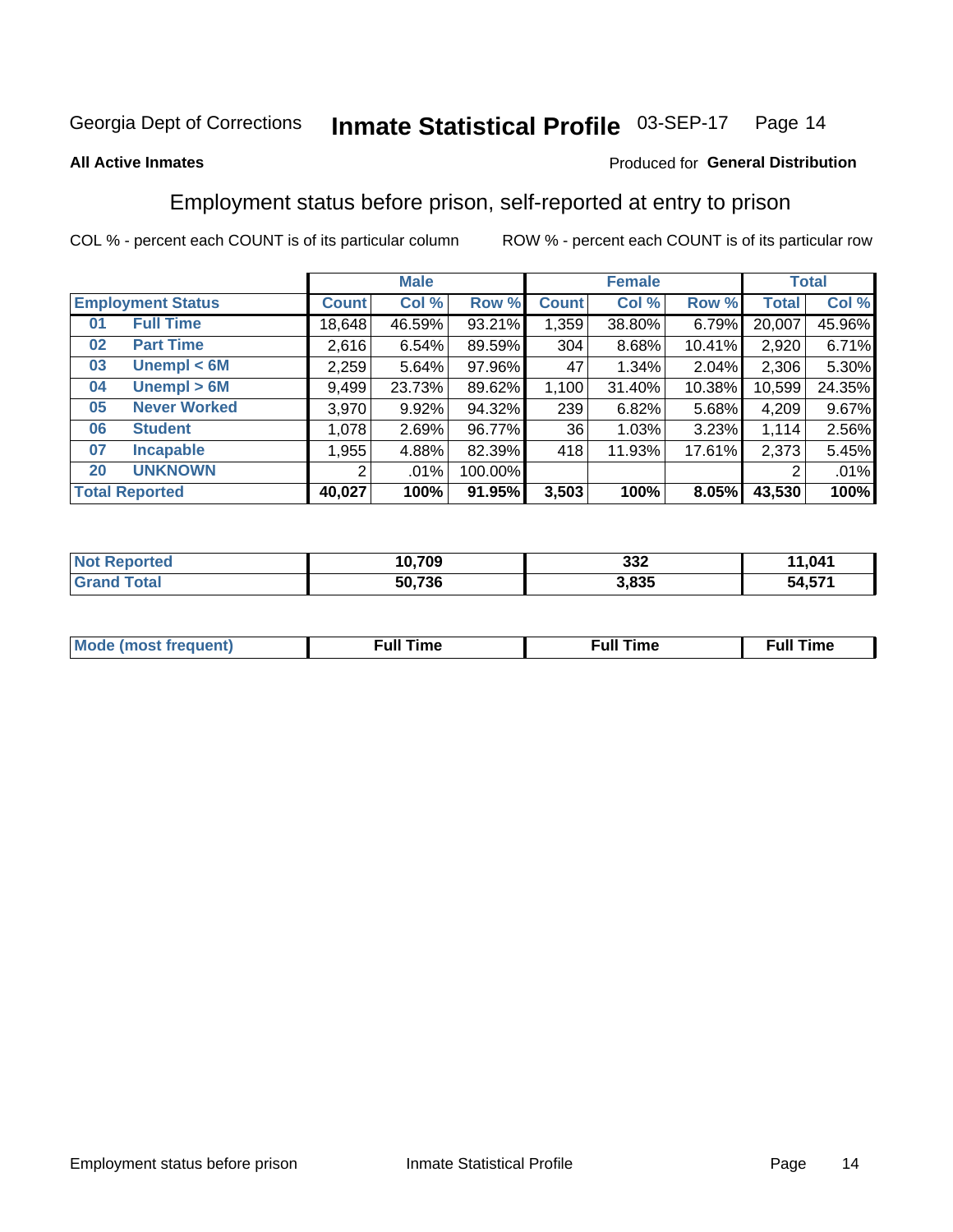#### Inmate Statistical Profile 03-SEP-17 Page 15

### **All Active Inmates**

Produced for General Distribution

### Age at admission

COL % - percent each COUNT is of its particular column

|                         |              | <b>Male</b> |         |              | <b>Female</b> |        |              | <b>Total</b> |
|-------------------------|--------------|-------------|---------|--------------|---------------|--------|--------------|--------------|
| <b>Age At Admission</b> | <b>Count</b> | Col %       | Row %   | <b>Count</b> | Col %         | Row %  | <b>Total</b> | Col %        |
| 14                      | 16           | 0.03%       | 84.21%  | 3            | 0.08%         | 15.79% | 19           | 0.03%        |
| $\overline{15}$         | 59           | 0.12%       | 100.00% |              |               |        | 59           | 0.11%        |
| 16                      | 154          | 0.30%       | 98.09%  | 3            | 0.08%         | 1.91%  | 157          | 0.29%        |
| $\overline{17}$         | 731          | 1.44%       | 96.31%  | 28           | 0.73%         | 3.69%  | 759          | 1.39%        |
| $\overline{18}$         | 1,313        | 2.59%       | 97.33%  | 36           | 0.94%         | 2.67%  | 1,349        | 2.47%        |
| 19                      | 1,859        | 3.66%       | 96.67%  | 64           | 1.67%         | 3.33%  | 1,923        | 3.52%        |
| $\overline{20}$         | 2,097        | 4.13%       | 95.80%  | 92           | 2.40%         | 4.20%  | 2,189        | 4.01%        |
| $\overline{21}$         | 2,142        | 4.22%       | 95.92%  | 91           | 2.37%         | 4.08%  | 2,233        | 4.09%        |
| $\overline{22}$         | 2,243        | 4.42%       | 94.96%  | 119          | 3.10%         | 5.04%  | 2,362        | 4.33%        |
| 23                      | 2,047        | 4.03%       | 93.73%  | 137          | 3.57%         | 6.27%  | 2,184        | 4.00%        |
| $\overline{24}$         | 2,059        | 4.06%       | 92.79%  | 160          | 4.17%         | 7.21%  | 2,219        | 4.07%        |
| 25                      | 1,954        | 3.85%       | 93.18%  | 143          | 3.73%         | 6.82%  | 2,097        | 3.84%        |
| $\overline{26}$         | 1,902        | 3.75%       | 92.83%  | 147          | 3.83%         | 7.17%  | 2,049        | 3.75%        |
| $\overline{27}$         | 1,869        | 3.68%       | 93.22%  | 136          | 3.55%         | 6.78%  | 2,005        | 3.67%        |
| 28                      | 1,816        | 3.58%       | 92.80%  | 141          | 3.68%         | 7.20%  | 1,957        | 3.59%        |
| 29                      | 1,701        | 3.35%       | 92.35%  | 141          | 3.68%         | 7.65%  | 1,842        | 3.38%        |
| 30                      | 1,702        | 3.35%       | 92.10%  | 146          | 3.81%         | 7.90%  | 1,848        | 3.39%        |
| $\overline{31}$         | 1,560        | 3.07%       | 91.60%  | 143          | 3.73%         | 8.40%  | 1,703        | 3.12%        |
| 32                      | 1,427        | 2.81%       | 91.24%  | 137          | 3.57%         | 8.76%  | 1,564        | 2.87%        |
| 33                      | 1,486        | 2.93%       | 91.05%  | 146          | 3.81%         | 8.95%  | 1,632        | 2.99%        |
| 34                      | 1,378        | 2.72%       | 89.95%  | 154          | 4.02%         | 10.05% | 1,532        | 2.81%        |
| 35                      | 1,398        | 2.76%       | 92.28%  | 117          | 3.05%         | 7.72%  | 1,515        | 2.78%        |
| 36                      | 1,369        | 2.70%       | 92.31%  | 114          | 2.97%         | 7.69%  | 1,483        | 2.72%        |
| $\overline{37}$         | 1,320        | 2.60%       | 91.99%  | 115          | 3.00%         | 8.01%  | 1,435        | 2.63%        |
| 38                      | 1,161        | 2.29%       | 91.49%  | 108          | 2.82%         | 8.51%  | 1,269        | 2.33%        |
| 39                      | 1,086        | 2.14%       | 91.41%  | 102          | 2.66%         | 8.59%  | 1,188        | 2.18%        |
| 40                      | 1,019        | 2.01%       | 91.47%  | 95           | 2.48%         | 8.53%  | 1,114        | 2.04%        |
| 41                      | 969          | 1.91%       | 92.46%  | 79           | 2.06%         | 7.54%  | 1,048        | 1.92%        |
| 42                      | 927          | 1.83%       | 93.54%  | 64           | 1.67%         | 6.46%  | 991          | 1.82%        |
| 43                      | 894          | 1.76%       | 91.69%  | 81           | 2.11%         | 8.31%  | 975          | 1.79%        |
| 44                      | 791          | 1.56%       | 90.92%  | 79           | 2.06%         | 9.08%  | 870          | 1.59%        |
| 45                      | 757          | 1.49%       | 90.77%  | 77           | 2.01%         | 9.23%  | 834          | 1.53%        |
| 46                      | 749          | 1.48%       | 91.34%  | 71           | 1.85%         | 8.66%  | 820          | 1.50%        |
| 47                      | 684          | 1.35%       | 88.72%  | 87           | 2.27%         | 11.28% | 771          | 1.41%        |
| 48                      | 649          | 1.28%       | 89.52%  | 76           | 1.98%         | 10.48% | 725          | 1.33%        |
| 49                      | 637          | 1.26%       | 91.92%  | 56           | 1.46%         | 8.08%  | 693          | 1.27%        |
| 50                      | 568          | 1.12%       | 91.61%  | 52           | 1.36%         | 8.39%  | 620          | 1.14%        |
| 51                      | 467          | 0.92%       | 91.03%  | 46           | 1.20%         | 8.97%  | 513          | 0.94%        |
| 52                      | 495          | 0.98%       | 92.01%  | 43           | 1.12%         | 7.99%  | 538          | 0.99%        |
| 53                      | 475          | 0.94%       | 91.52%  | 44           | 1.15%         | 8.48%  | 519          | 0.95%        |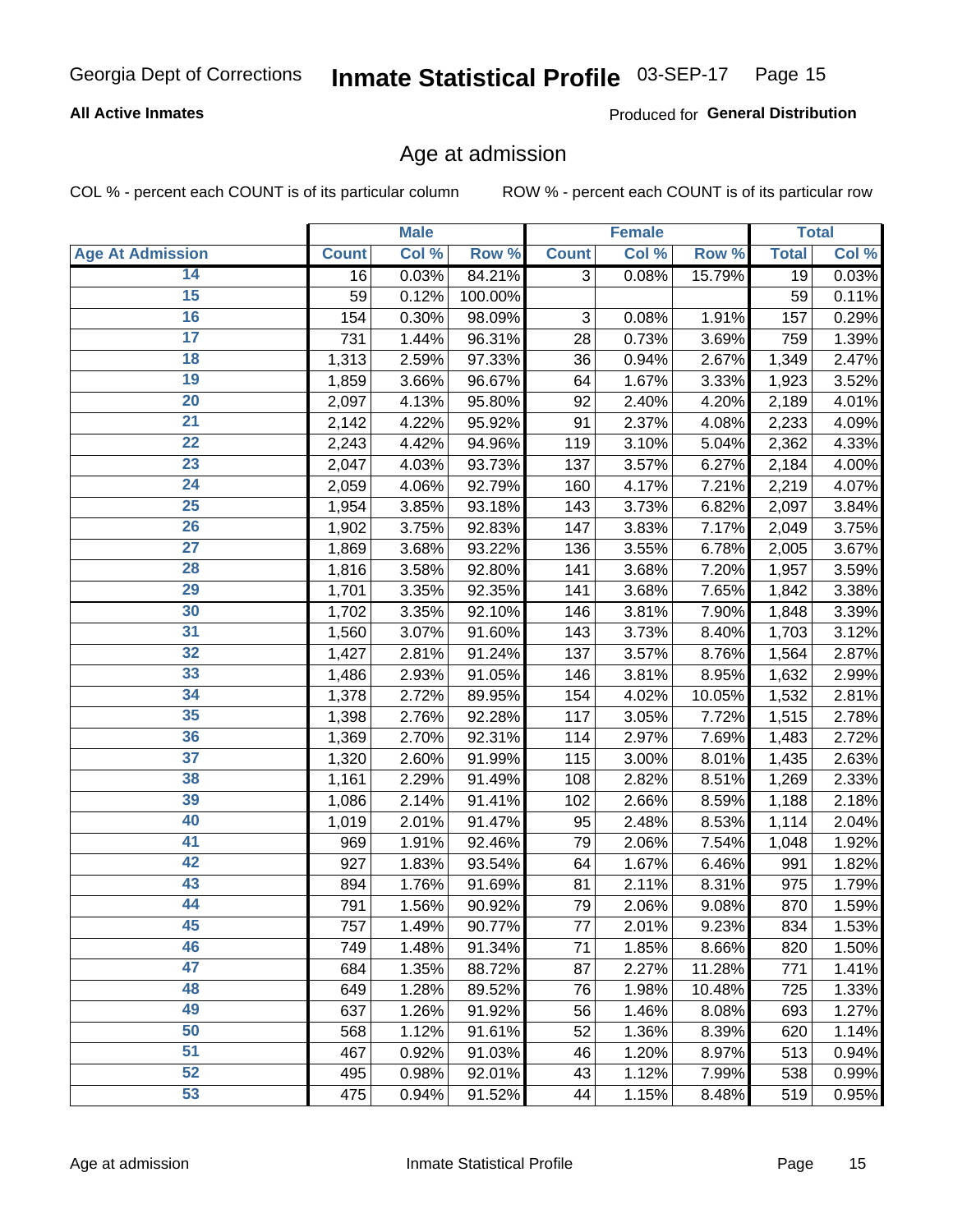#### Inmate Statistical Profile 03-SEP-17 Page 16

### **All Active Inmates**

Produced for General Distribution

### Age at admission

COL % - percent each COUNT is of its particular column

|                         |                | <b>Male</b> |                  |                 | <b>Female</b> |        |                | <b>Total</b> |
|-------------------------|----------------|-------------|------------------|-----------------|---------------|--------|----------------|--------------|
| <b>Age At Admission</b> | <b>Count</b>   | Col %       | Row <sup>%</sup> | <b>Count</b>    | Col %         | Row %  | <b>Total</b>   | Col %        |
| 54                      | 432            | 0.85%       | 92.31%           | $\overline{36}$ | 0.94%         | 7.69%  | 468            | 0.86%        |
| 55                      | 361            | 0.71%       | 95.25%           | 18              | 0.47%         | 4.75%  | 379            | 0.69%        |
| 56                      | 314            | 0.62%       | 93.18%           | 23              | 0.60%         | 6.82%  | 337            | 0.62%        |
| $\overline{57}$         | 264            | 0.52%       | 94.96%           | 14              | 0.37%         | 5.04%  | 278            | 0.51%        |
| 58                      | 245            | 0.48%       | 95.70%           | $\overline{11}$ | 0.29%         | 4.30%  | 256            | 0.47%        |
| 59                      | 198            | 0.39%       | 92.52%           | 16              | 0.42%         | 7.48%  | 214            | 0.39%        |
| 60                      | 158            | 0.31%       | 93.49%           | 11              | 0.29%         | 6.51%  | 169            | 0.31%        |
| 61                      | 137            | 0.27%       | 97.86%           | $\overline{3}$  | 0.08%         | 2.14%  | 140            | 0.26%        |
| 62                      | 122            | 0.24%       | 91.73%           | 11              | 0.29%         | 8.27%  | 133            | 0.24%        |
| 63                      | 99             | 0.20%       | 98.02%           | $\overline{2}$  | 0.05%         | 1.98%  | 101            | 0.19%        |
| 64                      | 97             | 0.19%       | 95.10%           | $\overline{5}$  | 0.13%         | 4.90%  | 102            | 0.19%        |
| 65                      | 62             | 0.12%       | 98.41%           | 1               | 0.03%         | 1.59%  | 63             | 0.12%        |
| 66                      | 48             | 0.09%       | 96.00%           | $\overline{2}$  | 0.05%         | 4.00%  | 50             | 0.09%        |
| 67                      | 50             | 0.10%       | 98.04%           | 1               | 0.03%         | 1.96%  | 51             | 0.09%        |
| 68                      | 36             | 0.07%       | 97.30%           | 1               | 0.03%         | 2.70%  | 37             | 0.07%        |
| 69                      | 40             | 0.08%       | 97.56%           | 1               | 0.03%         | 2.44%  | 41             | 0.08%        |
| 70                      | 30             | 0.06%       | 93.75%           | $\overline{2}$  | 0.05%         | 6.25%  | 32             | 0.06%        |
| $\overline{71}$         | 16             | 0.03%       | 100.00%          |                 |               |        | 16             | 0.03%        |
| $\overline{72}$         | 18             | 0.04%       | 90.00%           | $\overline{2}$  | 0.05%         | 10.00% | 20             | 0.04%        |
| $\overline{73}$         | 16             | 0.03%       | 100.00%          |                 |               |        | 16             | 0.03%        |
| 74                      | 10             | 0.02%       | 90.91%           | 1               | 0.03%         | 9.09%  | 11             | 0.02%        |
| $\overline{75}$         | 11             | 0.02%       | 100.00%          |                 |               |        | 11             | 0.02%        |
| 76                      | 11             | 0.02%       | 100.00%          |                 |               |        | 11             | 0.02%        |
| $\overline{77}$         | $\overline{7}$ | 0.01%       | 100.00%          |                 |               |        | $\overline{7}$ | 0.01%        |
| 78                      | 3              | 0.01%       | 100.00%          |                 |               |        | 3              | 0.01%        |
| 79                      | $\overline{3}$ | 0.01%       | 100.00%          |                 |               |        | $\overline{3}$ | 0.01%        |
| 80                      | $\mathbf{1}$   | 0.01%       | 50.00%           | 1               | 0.03%         | 50.00% | $\overline{2}$ | 0.01%        |
| 81                      | $\overline{3}$ | 0.01%       | 100.00%          |                 |               |        | $\overline{3}$ | 0.01%        |
| $\overline{82}$         | $\overline{6}$ | 0.01%       | 100.00%          |                 |               |        | 6              | 0.01%        |
| 83                      | $\mathbf{1}$   | 0.01%       | 100.00%          |                 |               |        | $\mathbf{1}$   | 0.01%        |
| 84                      | 3              | 0.01%       | 100.00%          |                 |               |        | 3              | 0.01%        |
| 85                      | $\mathbf{1}$   | 0.01%       | 100.00%          |                 |               |        | $\mathbf{1}$   | 0.01%        |
| <b>Total Reported</b>   | 50,733         | 100%        | 92.97%           | 3,835           | 100%          | 7.03%  | 54,568         | 100%         |

| Reported<br><b>NOT</b> |          |       |        |
|------------------------|----------|-------|--------|
| $T$ otol $T$           | E(1, 72) | 3,835 | 54,569 |

| <b>Mean</b>  | 0000  | 34.29     | $-$   |
|--------------|-------|-----------|-------|
| — auer       | 34.OJ |           | 32.IJ |
| dle.<br>`Me. | 30    | . .<br>JJ | ູ     |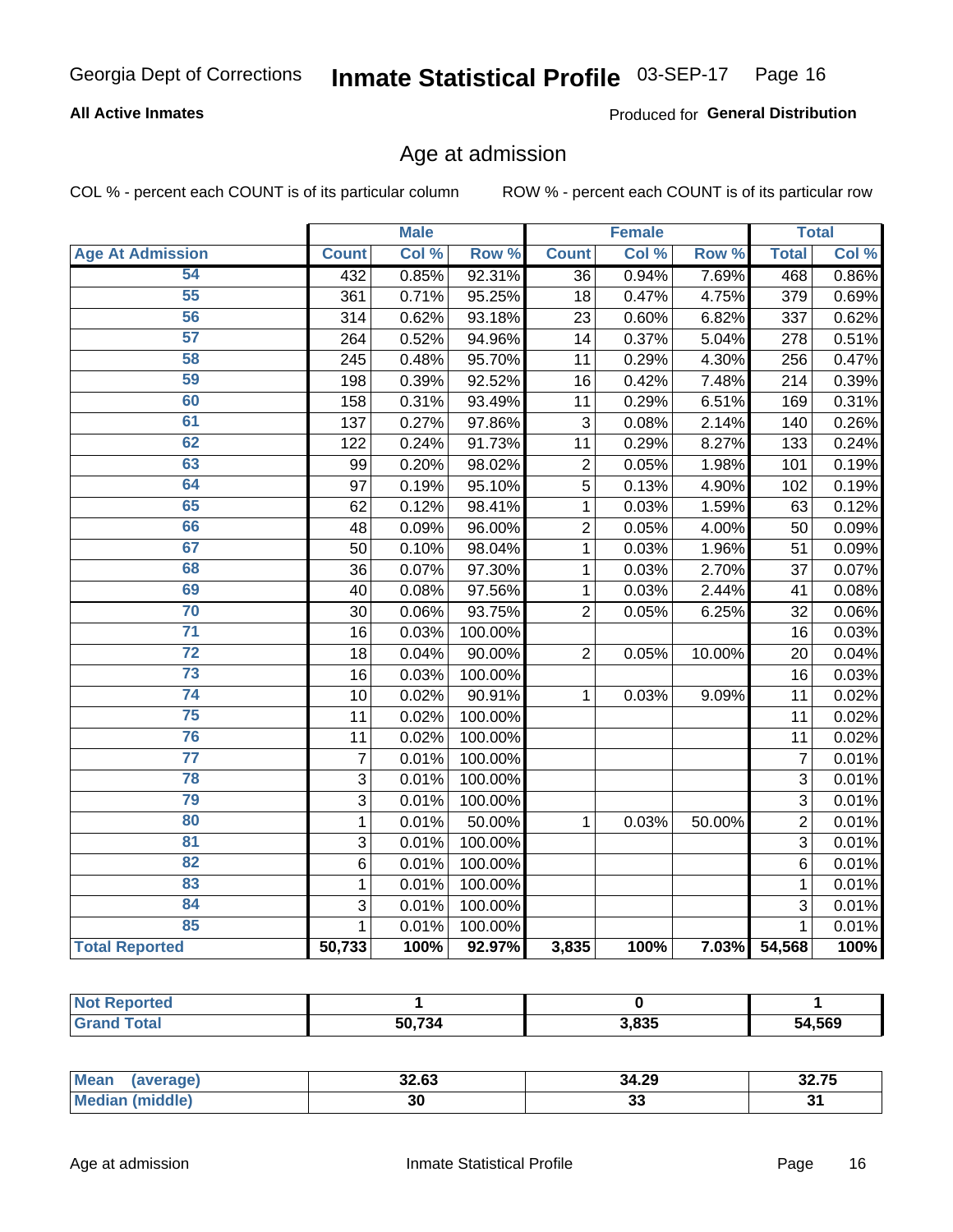Age at admission

#### Inmate Statistical Profile 03-SEP-17 Page 17

### **All Active Inmates**

Georgia Dept of Corrections

Produced for General Distribution

### Age at admission

COL % - percent each COUNT is of its particular column

|                          | <b>Male</b> | <b>Female</b> | <b>Total</b> |
|--------------------------|-------------|---------------|--------------|
| Modiae 22 Mest24e)quent) | ົ<br>LL     |               |              |
| <b>Grand Total</b>       |             |               |              |
|                          |             |               |              |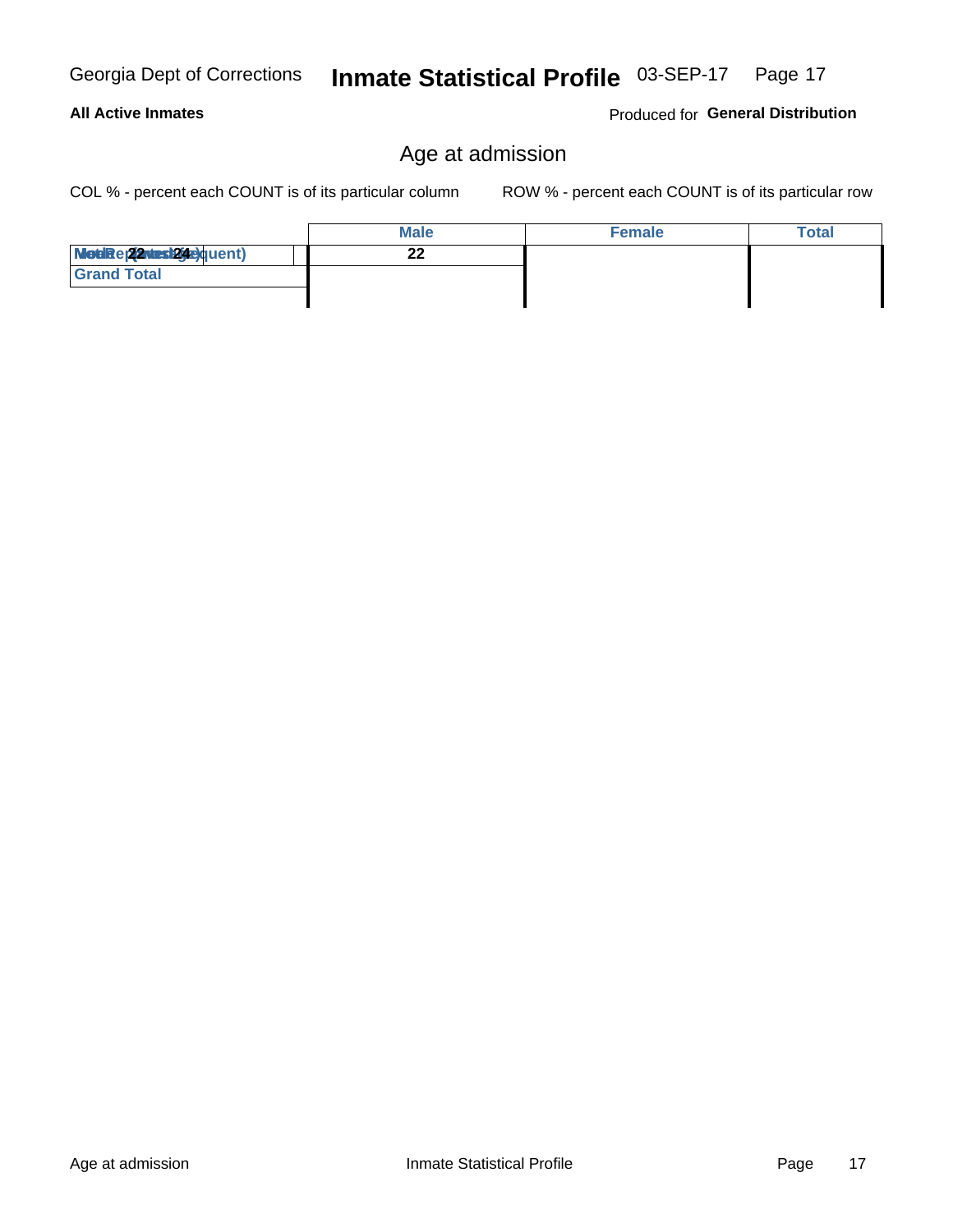#### Inmate Statistical Profile 03-SEP-17 Page 20

### **All Active Inmates**

### Produced for General Distribution

### Height, measured at entry to prison

COL % - percent each COUNT is of its particular column

|                         |                | <b>Male</b> |         |                | <b>Female</b> |         |                | <b>Total</b>        |
|-------------------------|----------------|-------------|---------|----------------|---------------|---------|----------------|---------------------|
| <b>Height</b>           | <b>Count</b>   | Col %       | Row %   | <b>Count</b>   | Col %         | Row %   | <b>Total</b>   | Col %               |
| $\overline{\mathbf{0}}$ | 602            | 1.19%       | 96.32%  | 23             | 0.60%         | 3.68%   | 625            | 1.15%               |
| 4'00"                   | 1              | 0.01%       | 100.00% |                |               |         | 1              | 0.01%               |
| 4'02"                   | $\mathbf{1}$   | 0.01%       | 33.33%  | 2              | 0.05%         | 66.67%  | 3              | 0.01%               |
| 4'03''                  | 3              | 0.01%       | 100.00% |                |               |         | $\overline{3}$ | 0.01%               |
| 4'04"                   | $\mathbf{1}$   | 0.01%       | 100.00% |                |               |         | 1              | 0.01%               |
| 4'05"                   |                |             |         | $\overline{2}$ | 0.05%         | 100.00% | $\overline{c}$ | 0.01%               |
| 4'06"                   | 2              | 0.01%       | 100.00% |                |               |         | $\overline{2}$ | 0.01%               |
| 4'07"                   | $\mathbf{1}$   | 0.01%       | 25.00%  | 3              | 0.08%         | 75.00%  | 4              | 0.01%               |
| 4'08"                   | 8              | 0.02%       | 61.54%  | 5              | 0.13%         | 38.46%  | 13             | 0.02%               |
| 4'09"                   | 4              | 0.01%       | 23.53%  | 13             | 0.34%         | 76.47%  | 17             | 0.03%               |
| 4'10"                   | 8              | 0.02%       | 32.00%  | 17             | 0.44%         | 68.00%  | 25             | 0.05%               |
| 4'11''                  | 12             | 0.02%       | 13.95%  | 74             | 1.93%         | 86.05%  | 86             | 0.16%               |
| 5'00''                  | 92             | 0.18%       | 36.36%  | 161            | 4.20%         | 63.64%  | 253            | 0.46%               |
| 5'01"                   | 109            | 0.21%       | 33.54%  | 216            | 5.63%         | 66.46%  | 325            | 0.60%               |
| 5'02"                   | 282            | 0.56%       | 42.92%  | 375            | 9.78%         | 57.08%  | 657            | 1.20%               |
| 5'03"                   | 378            | 0.75%       | 45.11%  | 460            | 11.99%        | 54.89%  | 838            | 1.54%               |
| 5'04"                   | 1,031          | 2.03%       | 64.64%  | 564            | 14.71%        | 35.36%  | 1,595          | 2.92%               |
| 5'05"                   | 1,714          | 3.38%       | 78.84%  | 460            | 11.99%        | 21.16%  | 2,174          | 3.98%               |
| 5'06''                  | 3,522          | 6.94%       | 87.90%  | 485            | 12.65%        | 12.10%  | 4,007          | 7.34%               |
| 5'07''                  | 4,078          | 8.04%       | 90.62%  | 422            | 11.00%        | 9.38%   | 4,500          | 8.25%               |
| 5'08''                  | 5,096          | 10.04%      | 96.17%  | 203            | 5.29%         | 3.83%   | 5,299          | 9.71%               |
| 5'09''                  | 6,473          | 12.76%      | 97.40%  | 173            | 4.51%         | 2.60%   | 6,646          | 12.18%              |
| 5'10''                  | 5,387          | 10.62%      | 98.54%  | 80             | 2.09%         | 1.46%   | 5,467          | 10.02%              |
| 5'11"                   | 6,093          | 12.01%      | 99.14%  | 53             | 1.38%         | 0.86%   | 6,146          | 11.26%              |
| 6'00''                  | 5,472          | 10.79%      | 99.62%  | 21             | 0.55%         | 0.38%   | 5,493          | 10.07%              |
| 6'01''                  | 4,082          | 8.05%       | 99.59%  | 17             | 0.44%         | 0.41%   | 4,099          | 7.51%               |
| 6'02"                   | 3,108          | 6.13%       | 99.97%  | 1              | 0.03%         | 0.03%   | 3,109          | 5.70%               |
| 6'03''                  | 1,615          | 3.18%       | 99.75%  | 4              | 0.10%         | 0.25%   | 1,619          | 2.97%               |
| 6'04"                   | 899            | 1.77%       | 100.00% |                |               |         | 899            | 1.65%               |
| 6'05"                   | 346            | 0.68%       | 99.71%  | 1              | 0.03%         | 0.29%   | 347            | 0.64%               |
| 6'06''                  | 169            | 0.33%       | 100.00% |                |               |         | 169            | 0.31%               |
| 6'07"                   | 59             | 0.12%       | 100.00% |                |               |         | 59             | 0.11%               |
| 6'08''                  | 34             | 0.07%       | 100.00% |                |               |         | 34             | 0.06%               |
| 6'09''                  | 31             | 0.06%       | 100.00% |                |               |         | 31             | 0.06%               |
| 6'10''                  | 5              | 0.01%       | 100.00% |                |               |         | 5              | 0.01%               |
| 6'11''                  | 6              | 0.01%       | 100.00% |                |               |         | 6              | $\overline{0.01\%}$ |
| 7'00"                   | 4              | 0.01%       | 100.00% |                |               |         | 4              | 0.01%               |
| 7'02"                   | 1              | 0.01%       | 100.00% |                |               |         | 1              | 0.01%               |
| 7'03''                  | $\overline{c}$ | 0.01%       | 100.00% |                |               |         | $\overline{c}$ | 0.01%               |
| 7'04"                   | $\overline{2}$ | 0.01%       | 100.00% |                |               |         | $\overline{2}$ | $\overline{0.01\%}$ |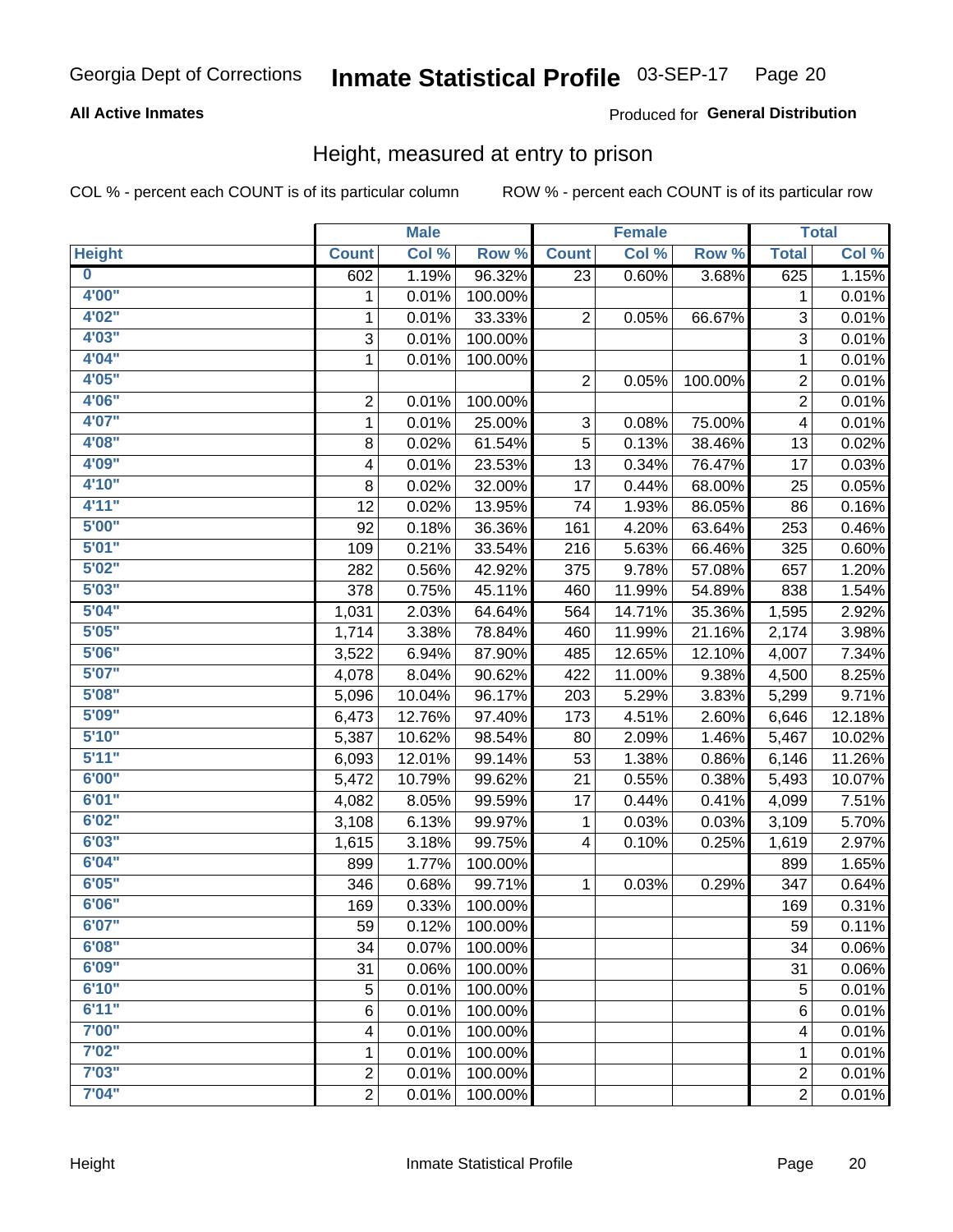### Inmate Statistical Profile 03-SEP-17 Page 21

### **All Active Inmates**

### Produced for General Distribution

### Height, measured at entry to prison

COL % - percent each COUNT is of its particular column

|                       |              | <b>Male</b> |         |             | <b>Female</b> |       |              | Total |
|-----------------------|--------------|-------------|---------|-------------|---------------|-------|--------------|-------|
| <b>Height</b>         | <b>Count</b> | Col %       |         | Row % Count | Col %         | Row % | <b>Total</b> | Col % |
| 7'07"                 |              | $0.01\%$    | 100.00% |             |               |       |              | 0.01% |
| <b>Total Reported</b> | 50,734       | 100%        | 92.97%  | 3,835       | 100%          |       | 7.03% 54,569 | 100%  |

| <b>Not Reported</b> |        |       |        |
|---------------------|--------|-------|--------|
| <b>Grand Total</b>  | 50,734 | 3,835 | 54,569 |

| <b>Mean</b> | (average)       | 5'10" | 5'05" | 5'10" |
|-------------|-----------------|-------|-------|-------|
|             |                 |       |       |       |
| Mode        | (most frequent) | 5'09" | 5'04" | 5'09" |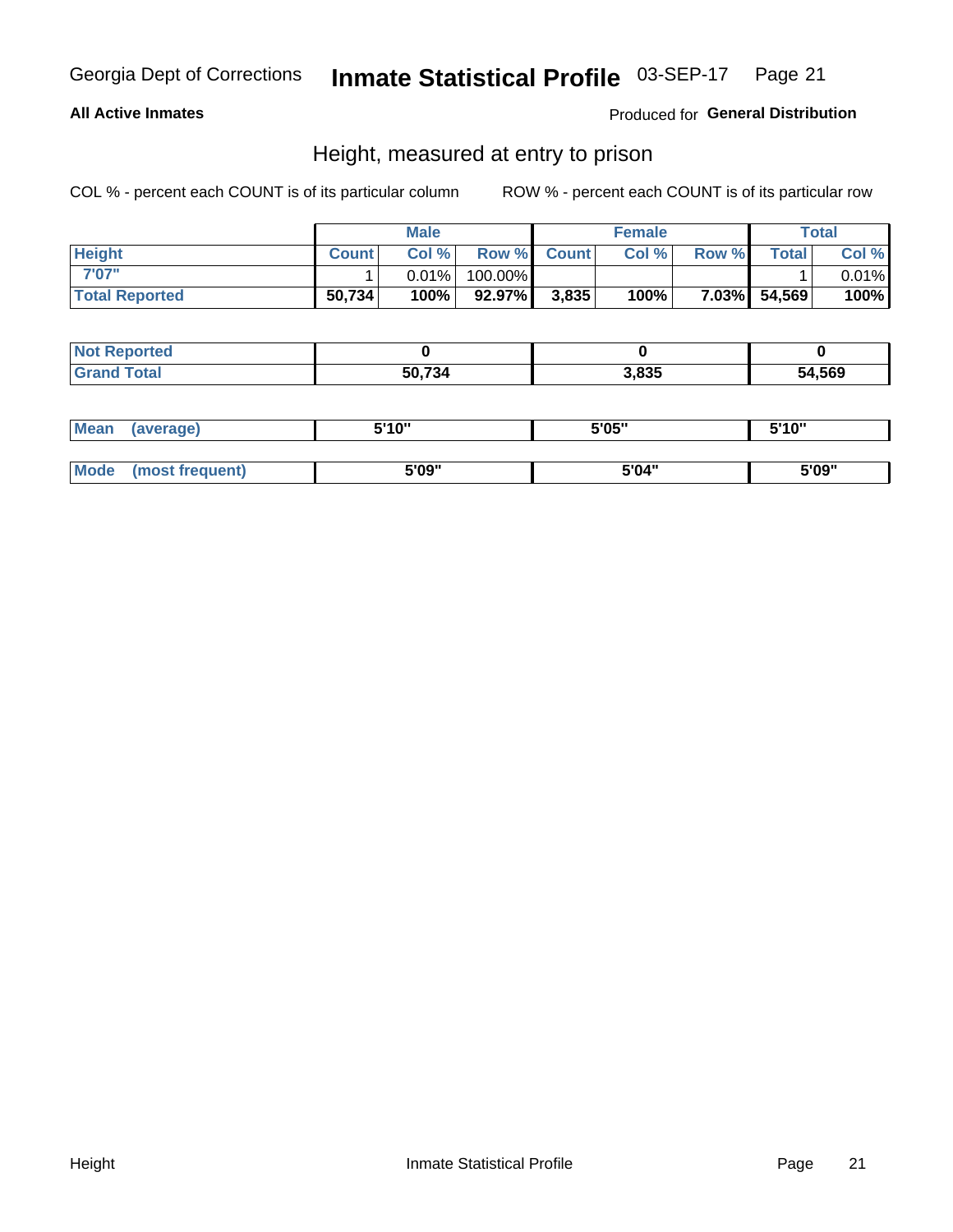#### Inmate Statistical Profile 03-SEP-17 Page 23

**All Active Inmates** 

Produced for General Distribution

### Weight, measured at entry to prison

COL % - percent each COUNT is of its particular column

|                                |                | <b>Male</b> |         |                           | <b>Female</b>    |           |              | <b>Total</b> |
|--------------------------------|----------------|-------------|---------|---------------------------|------------------|-----------|--------------|--------------|
| Weight                         | <b>Count</b>   | Col %       | Row %   | <b>Count</b>              | Col %            | Row %     | <b>Total</b> | Col %        |
| <b>Under 80 pounds</b>         | 10             | 0.02%       | 100.00% |                           |                  |           | 10           | 0.02%        |
| 80 - 89 pounds                 | 1              | 0.01%       | 100.00% |                           |                  |           | 1            | 0.01%        |
| 90 - 99 pounds                 | 4              | 0.01%       | 28.57%  | 10                        | 0.26%            | 71.43%    | 14           | 0.03%        |
| 100 - 109 pounds               | 31             | 0.06%       | 47.69%  | 34                        | 0.89%            | 52.31%    | 65           | 0.12%        |
| 110 - 119 pounds               | 144            | 0.29%       | 59.75%  | 97                        | 2.54%            | 40.25%    | 241          | 0.45%        |
| 120 - 129 pounds               | 568            | 1.13%       | 74.54%  | 194                       | 5.09%            | 25.46%    | 762          | 1.41%        |
| 130 - 139 pounds               | 1,724          | 3.43%       | 84.10%  | 326                       | 8.55%            | 15.90%    | 2,050        | 3.79%        |
| 140 - 149 pounds               | 3,554          | 7.08%       | 89.12%  | 434                       | 11.38%           | 10.88%    | 3,988        | 7.38%        |
| 150 - 159 pounds               | 5,407          | 10.77%      | 92.71%  | 425                       | 11.15%           | 7.29%     | 5,832        | 10.79%       |
| 160 - 169 pounds               | 6,819          | 13.58%      | 93.89%  | 444                       | 11.64%           | 6.11%     | 7,263        | 13.44%       |
| 170 - 179 pounds               | 6,271          | 12.49%      | 94.30%  | 379                       | 9.94%            | 5.70%     | 6,650        | 12.31%       |
| 180 - 189 pounds               | 6,563          | 13.07%      | 94.72%  | 366                       | 9.60%            | 5.28%     | 6,929        | 12.82%       |
| 190 - 199 pounds               | 4,391          | 8.74%       | 95.13%  | 225                       | 5.90%            | 4.87%     | 4,616        | 8.54%        |
| 200 - 209 pounds               | 3,979          | 7.92%       | 94.83%  | 217                       | 5.69%            | 5.17%     | 4,196        | 7.77%        |
| 210 - 219 pounds               | 2,905          | 5.79%       | 94.97%  | 154                       | 4.04%            | 5.03%     | 3,059        | 5.66%        |
| 220 - 229 pounds               | 2,377          | 4.73%       | 94.78%  | 131                       | 3.44%            | 5.22%     | 2,508        | 4.64%        |
| 230 - 239 pounds               | 1,498          | 2.98%       | 93.33%  | 107                       | 2.81%            | 6.67%     | 1,605        | 2.97%        |
| 240 - 249 pounds               | 1,212          | 2.41%       | 94.61%  | 69                        | 1.81%            | 5.39%     | 1,281        | 2.37%        |
| 250 - 259 pounds               | 876            | 1.74%       | 92.80%  | 68                        | 1.78%            | 7.20%     | 944          | 1.75%        |
| 260 - 269 pounds               | 560            | 1.12%       | 93.49%  | 39                        | 1.02%            | 6.51%     | 599          | 1.11%        |
| 270 - 279 pounds               | 386            | 0.77%       | 96.50%  | 14                        | 0.37%            | 3.50%     | 400          | 0.74%        |
| 280 - 289 pounds               | 282            | 0.56%       | 92.46%  | 23                        | 0.60%            | 7.54%     | 305          | 0.56%        |
| 290 - 299 pounds               | 171            | 0.34%       | 92.93%  | 13                        | 0.34%            | 7.07%     | 184          | 0.34%        |
| 300 - 309 pounds               | 137            | 0.27%       | 87.26%  | 20                        | 0.52%            | 12.74%    | 157          | 0.29%        |
| 310 - 319 pounds               | 83             | 0.17%       | 96.51%  | $\ensuremath{\mathsf{3}}$ | 0.08%            | 3.49%     | 86           | 0.16%        |
| 320 - 329 pounds               | 79             | 0.16%       | 90.80%  | 8                         | 0.21%            | 9.20%     | 87           | 0.16%        |
| 330 - 339 pounds               | 44             | 0.09%       | 97.78%  | 1                         | 0.03%            | 2.22%     | 45           | 0.08%        |
| 340 - 349 pounds               | 22             | 0.04%       | 91.67%  | $\overline{2}$            | 0.05%            | 8.33%     | 24           | 0.04%        |
| 350 - 359 pounds               | 42             | 0.08%       | 84.00%  | 8                         | 0.21%            | 16.00%    | 50           | 0.09%        |
| 360 - 369 pounds               | 20             | 0.04%       | 95.24%  | 1                         | 0.03%            | 4.76%     | 21           | 0.04%        |
| 370 - 379 pounds               | 13             | 0.03%       | 100.00% |                           |                  |           | 13           | 0.02%        |
| 380 - 389 pounds               | 10             | 0.02%       | 100.00% |                           |                  |           | 10           | 0.02%        |
| 390 - 399 pounds               | $\overline{2}$ | 0.01%       | 66.67%  | 1                         | 0.03%            | $33.33\%$ | 3            | 0.01%        |
| 400 pounds and over            | 30             | 0.06%       | 100.00% |                           |                  |           | 30           | $0.06\%$     |
| <b>Total Reported</b>          | 50,215         | 100%        | 92.94%  | 3,813                     | 100%             | 7.06%     | 54,028       | 100%         |
|                                |                |             |         |                           |                  |           |              |              |
| <b>Not Reported</b>            |                | 519         |         |                           | $\overline{22}$  |           |              | 541          |
| <b>Grand Total</b>             |                | 50,734      |         |                           | 3,835            |           |              | 54,569       |
| <b>Mean</b><br>(average)       |                | 184         |         |                           | $\overline{173}$ |           |              | 183          |
| <b>Median (middle)</b>         |                | 180         |         |                           | 166              |           |              | 180          |
| <b>Mode</b><br>(most frequent) |                | 180         |         |                           | 160              |           |              | 160          |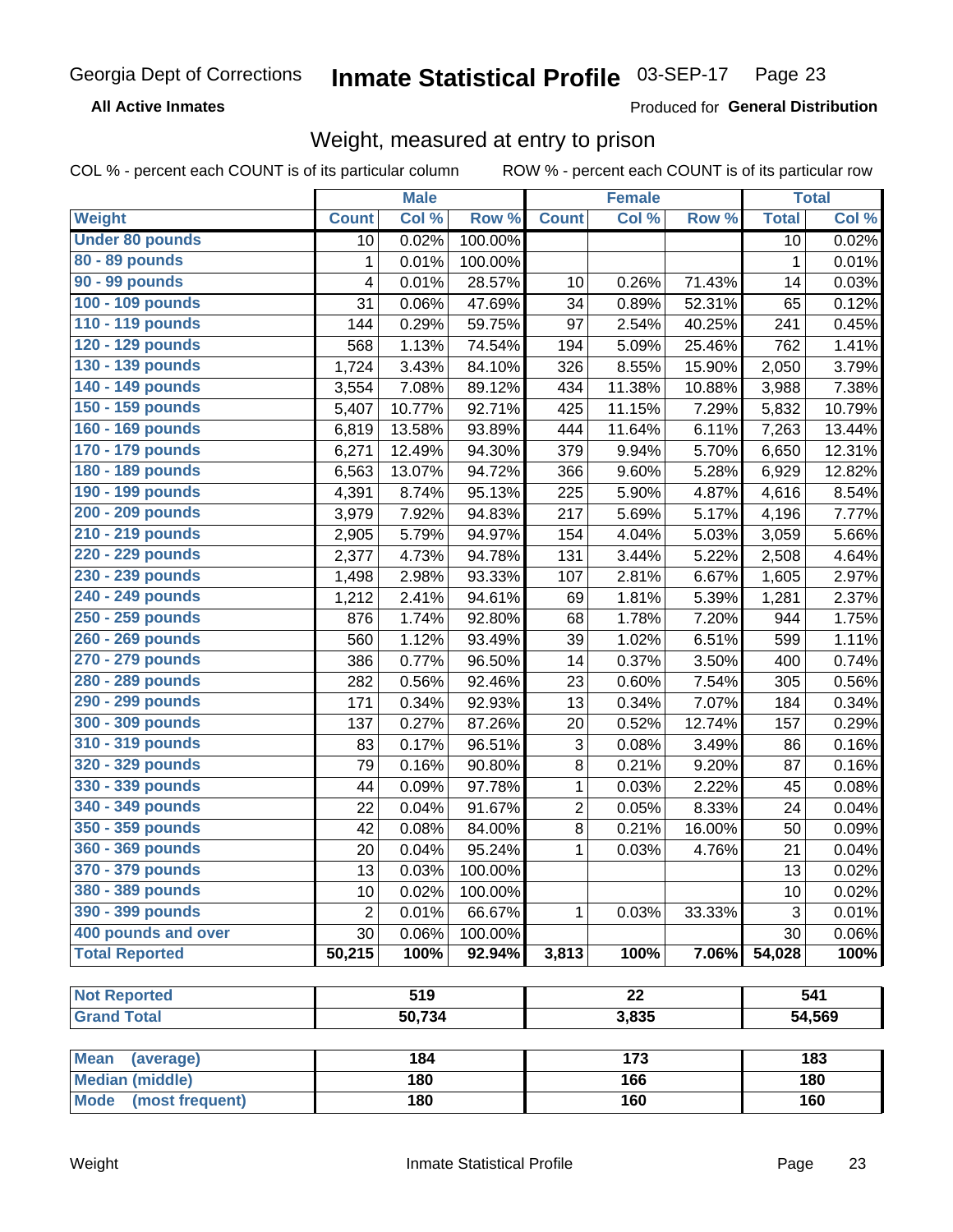#### Inmate Statistical Profile 03-SEP-17 Page 24

**All Active Inmates** 

### Produced for General Distribution

### Veterans validated by Veteran's Administration

COL % - percent each COUNT is of its particular column

|                             |                 | <b>Male</b> |             |    | <b>Female</b> |          |              | <b>Total</b> |
|-----------------------------|-----------------|-------------|-------------|----|---------------|----------|--------------|--------------|
| <b>Military service</b>     | <b>Count</b>    | Col %       | Row % Count |    | Col %         | Row %    | <b>Total</b> | Col %        |
| <b>Others</b><br>0          | 916             | 31.93%      | 97.65%      | 22 | 46.81%        | 2.35%    | 938          | 32.17%       |
| <b>Air Force</b>            | 1,132           | 39.46%      | 98.43%      | 18 | 38.30%        | 1.57%    | 1,150        | 39.44%       |
| <b>Army</b><br>$\mathbf{2}$ | 169             | 5.89%       | 98.83%      | 2  | 4.26%         | 1.17%    | 171          | 5.86%        |
| <b>Navy</b><br>3            | 374             | 13.04%      | 99.47%      | 2  | 4.26%         | .53%     | 376          | 12.89%       |
| <b>Marines</b><br>4         | 15 <sup>1</sup> | .52%        | 100.00%     |    |               |          | 15           | .51%         |
| <b>Coast Guard</b><br>5     | 263             | 9.17%       | 98.87%      | 3  | 6.38%         | $1.13\%$ | 266          | 9.12%        |
| <b>Total Reported</b>       | 2,869           | 100%        | 98.39%      | 47 | 100%          | 1.61%    | 2,916        | 100%         |

| orted<br><b>NOT</b> | 47,865 | 3,788 | 51,653 |
|---------------------|--------|-------|--------|
| $\sim$              | 50.734 | 3,835 | 54,569 |

|  |  | <b>Mode (most frequent)</b> | <b>Force</b><br>Aır | วthers | orce |
|--|--|-----------------------------|---------------------|--------|------|
|--|--|-----------------------------|---------------------|--------|------|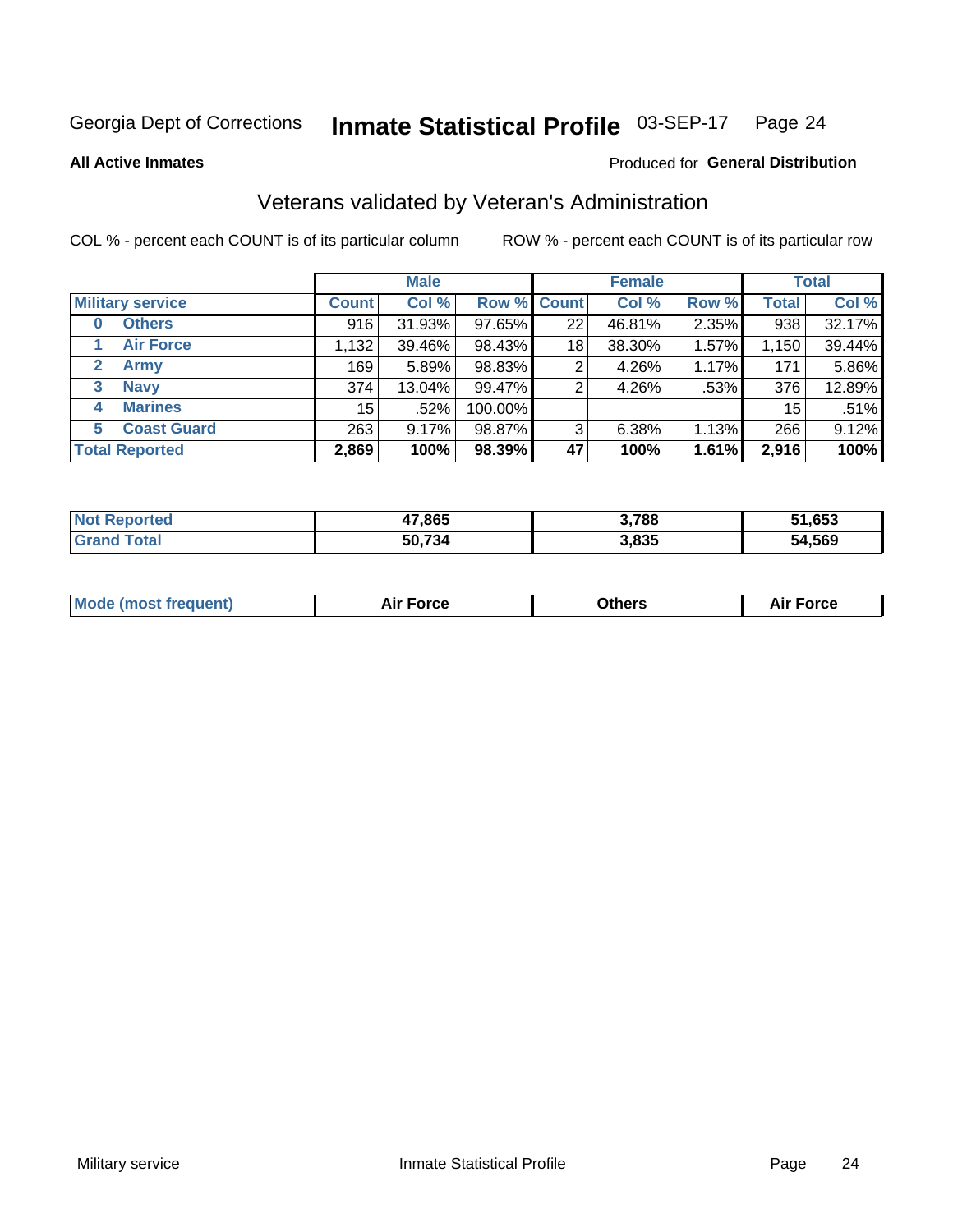#### Inmate Statistical Profile 03-SEP-17 Page 25

**All Active Inmates** 

### **Produced for General Distribution**

### Type of admission to prison

COL % - percent each COUNT is of its particular column

|    |                                  |              | <b>Male</b> |                    |     | <b>Female</b> |        |              | <b>Total</b> |
|----|----------------------------------|--------------|-------------|--------------------|-----|---------------|--------|--------------|--------------|
|    | <b>Type of Admission</b>         | <b>Count</b> | Col %       | <b>Row % Count</b> |     | Col %         | Row %  | <b>Total</b> | Col %        |
| 16 | <b>Population Redistribution</b> | 8            | .02%        | 100.00%            |     |               |        | 8            | .01%         |
| 27 | <b>Boot Camp Plus</b>            |              | .01%        | 100.00%            |     |               |        |              | .01%         |
| 28 | <b>Initial Assignment</b>        | 12           | .02%        | 100.00%            |     |               |        | 12           | .02%         |
| 52 | <b>New Sentence</b>              | 40,873       | 80.58%      | 93.07% 3,045       |     | 79.40%        | 6.93%  | 43,918       | 80.50%       |
| 53 | <b>Probation Rev Partial</b>     | 2,124        | 4.19%       | 90.81%             | 215 | 5.61%         | 9.19%  | 2,339        | 4.29%        |
| 54 | <b>Probation Rev Remainder</b>   | 2,987        | 5.89%       | 90.00%             | 332 | 8.66%         | 10.00% | 3,319        | 6.08%        |
| 55 | <b>Parole Rev New Sentence</b>   | 2,727        | 5.38%       | 94.59%             | 156 | 4.07%         | 5.41%  | 2,883        | 5.28%        |
| 56 | <b>Parole Rev No New</b>         | 1,913        | 3.77%       | 95.75%             | 85  | 2.22%         | 4.25%  | 1,998        | 3.66%        |
|    | <b>Sentence</b>                  |              |             |                    |     |               |        |              |              |
| 57 | <b>Released In Error</b>         | 13           | .03%        | 92.86%             |     | .03%          | 7.14%  | 14           | .03%         |
| 65 | <b>Return Appeal/Bond</b>        | 2            | .01%        | 100.00%            |     |               |        | 2            | .01%         |
| 67 | <b>Admit Fm Other Cust</b>       | 5            | .01%        | 100.00%            |     |               |        | 5            | .01%         |
| 69 | <b>New Sent/Par Rev Pnd</b>      | 4            | .01%        | 100.00%            |     |               |        | 4            | .01%         |
| 70 | <b>Life W/O Parole</b>           | 14           | .03%        | 100.00%            |     |               |        | 14           | .03%         |
| 72 | <b>Par Rev/Rsn Unknown</b>       | 29           | .06%        | 100.00%            |     |               |        | 29           | .05%         |
| 74 | <b>Pb Parole Rescinded</b>       |              | .01%        | 100.00%            |     |               |        |              | .01%         |
| 76 | <b>Par Rev/Revoc Center</b>      |              | .01%        | 100.00%            |     |               |        |              | .01%         |
| 82 | <b>Unknown</b>                   | 7            | .01%        | 87.50%             |     | .03%          | 12.50% | 8            | .01%         |
|    | <b>Total Reported</b>            | 50,721       | 100%        | 92.97% 3,835       |     | 100%          | 7.03%  | 54,556       | 100%         |

| <b>Not</b><br>rted |                |       | .,            |
|--------------------|----------------|-------|---------------|
| 'otal              | 50.72<br>-1.50 | 3,835 | 1,569<br>- מר |

| <b>Mode (most frequent)</b> | New Sentence | <b>New Sentence</b> | <b>New Sentence</b> |
|-----------------------------|--------------|---------------------|---------------------|
|                             |              |                     |                     |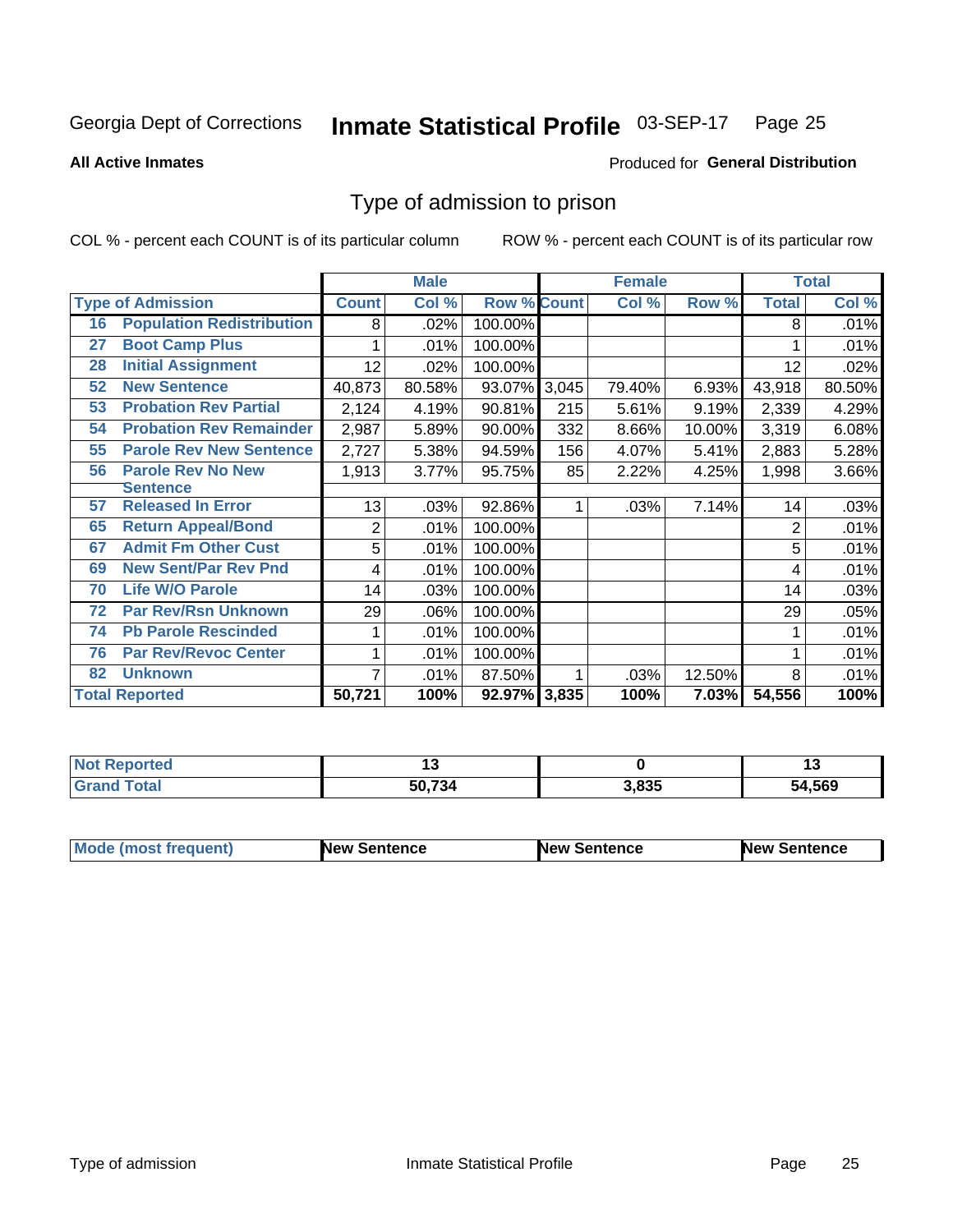#### Inmate Statistical Profile 03-SEP-17 Page 26

**All Active Inmates** 

### Produced for General Distribution

### Current / last supervision level

COL % - percent each COUNT is of its particular column

|                        |              | <b>Male</b> |                    |       | <b>Female</b> |          |        | <b>Total</b> |
|------------------------|--------------|-------------|--------------------|-------|---------------|----------|--------|--------------|
| <b>Security Status</b> | <b>Count</b> | Col %       | <b>Row % Count</b> |       | Col %         | Row %    | Total  | Col %        |
| 3 Minimum              | 4.214        | $8.31\%$    | 73.70%             | 1,504 | 39.27%        | 26.30%   | 5,718  | 10.48%       |
| 4 Medium               | 36.680       | 72.32%      | 94.53%             | 2,123 | 55.43%        | $5.47\%$ | 38,803 | 71.13%       |
| 5 Close                | 9.825        | 19.37%      | $97.98\%$          | 203   | 5.30%         | $2.02\%$ | 10,028 | 18.38%       |
| <b>Total Reported</b>  | 50,719       | 100%        | $92.98\%$          | 3,830 | 100%          | $7.02\%$ | 54,549 | 100%         |

| <b>Still being diagnosed</b> |        |       |        |
|------------------------------|--------|-------|--------|
| <b>Not Reported</b>          |        |       | חר     |
| <b>Grand Total</b>           | 50,734 | 3,835 | 54,569 |

| M | M | . . |
|---|---|-----|
|   |   |     |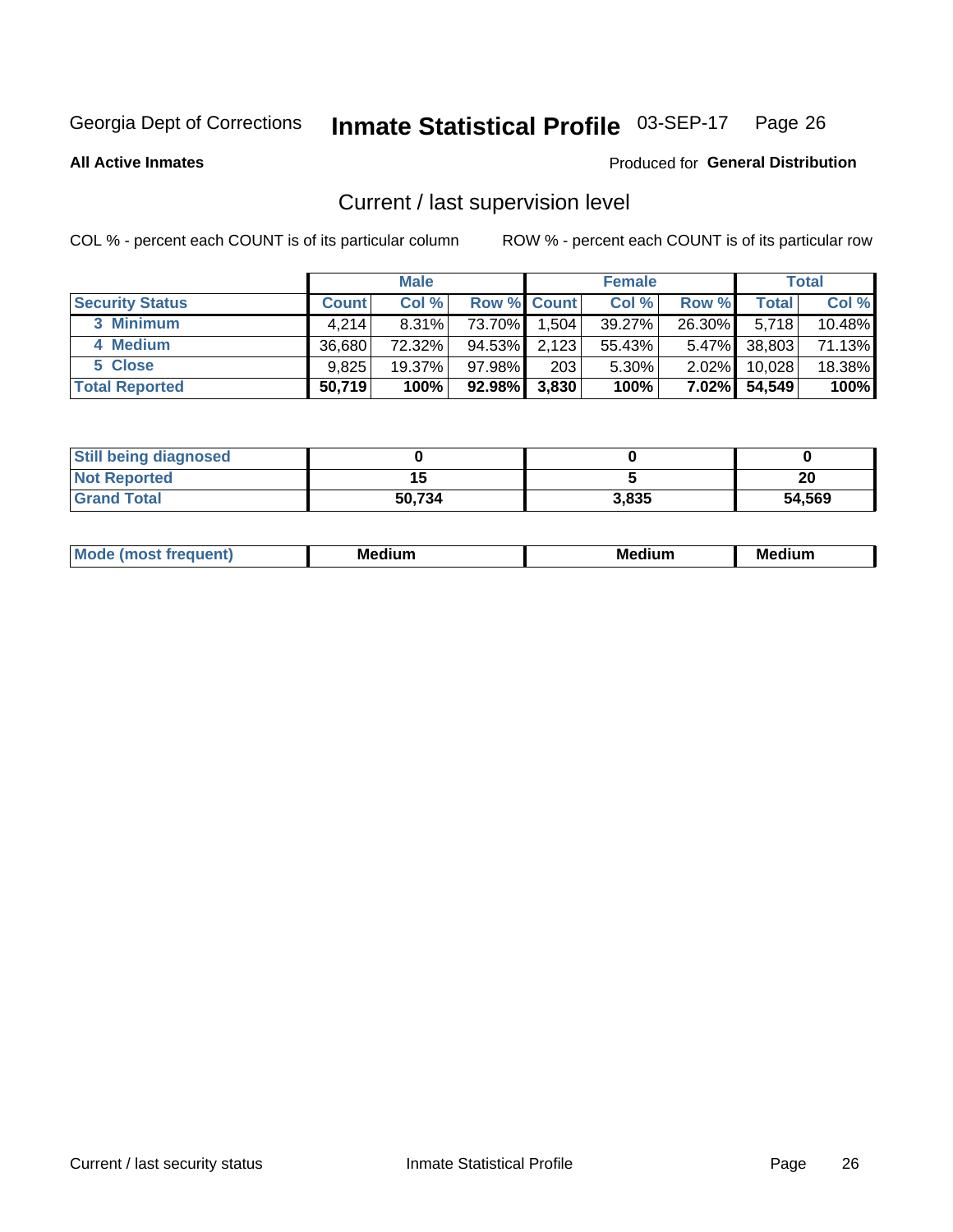#### Inmate Statistical Profile 03-SEP-17 Page 27

**All Active Inmates** 

### Produced for General Distribution

### Current / last type of institution

COL % - percent each COUNT is of its particular column

|                            |                | <b>Male</b> |             |       | <b>Female</b> |        |              | <b>Total</b> |
|----------------------------|----------------|-------------|-------------|-------|---------------|--------|--------------|--------------|
| <b>Type of Institution</b> | <b>Count</b>   | Col %       | Row % Count |       | Col %         | Row %  | <b>Total</b> | Col %        |
| <b>County Ci</b>           | 4,780          | $9.47\%$    | 99.98%      |       | $.03\%$       | .02%   | 4,781        | 8.80%        |
| <b>State Prison</b>        | 35,567         | 70.46%      | $90.80\%$   | 3,602 | 93.92%        | 9.20%  | 39,169       | 72.12%       |
| <b>Transitional Center</b> | 2,111          | 4.18%       | 90.18%      | 230   | $6.00\%$      | 9.82%  | 2,341        | 4.31%        |
| <b>Private Prison</b>      | 8,007          | 15.86%      | 100.00%     |       |               |        | 8,007        | 14.74%       |
| <b>County Jail</b>         |                | $.01\%$     | 100.00%     |       |               |        |              | .01%         |
| <b>Rsat - Center</b>       |                | .01%        | 50.00%      |       | .03%          | 50.00% | 2            | .01%         |
| <b>State Hospital</b>      | 3 <sup>1</sup> | $.01\%$     | 75.00%      |       | .03%          | 25.00% | 4            | .01%         |
| <b>Total Reported</b>      | 50,476         | 100%        | 92.94%      | 3,835 | 100%          | 7.06%  | 54,311       | 100%         |

| วorted<br><b>NOT</b> |            |       |         |
|----------------------|------------|-------|---------|
| <b>otal</b>          | ,476<br>50 | 3,835 | 54.31'' |

| <b>Mode (most frequent)</b> | <b>State Prison</b> | <b>State Prison</b> | <b>State Prison</b> |
|-----------------------------|---------------------|---------------------|---------------------|
|                             |                     |                     |                     |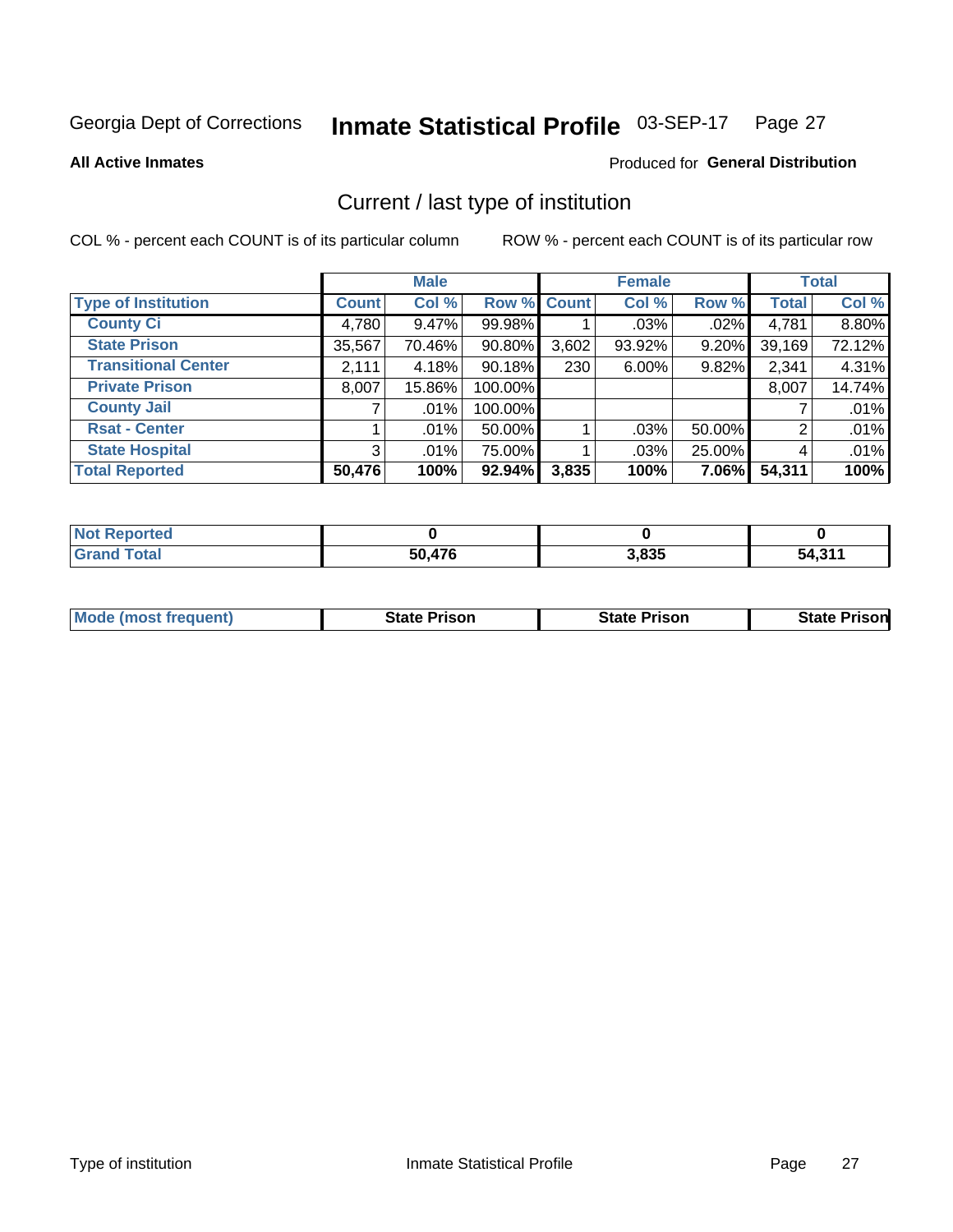#### Inmate Statistical Profile 03-SEP-17 Page 28

Produced for General Distribution

### **All Active Inmates**

### Institution type - transitional centers

COL % - percent each COUNT is of its particular column

|                                          |              | <b>Male</b> |         |              | <b>Female</b> |         |              | <b>Total</b> |
|------------------------------------------|--------------|-------------|---------|--------------|---------------|---------|--------------|--------------|
| <b>Institution Type - Trans. Centers</b> | <b>Count</b> | Col %       | Row %   | <b>Count</b> | Col %         | Row %   | <b>Total</b> | Col %        |
| <b>Albany Tc</b>                         | 157          | 6.81%       | 100.00% |              |               |         | 157          | 5.95%        |
| <b>Arrendale State Prison</b>            |              |             |         | 105          | 31.34%        | 100.00% | 105          | 3.98%        |
| <b>Atlanta Tc</b>                        | 280          | 12.15%      | 100.00% |              |               |         | 280          | 10.61%       |
| <b>Augusta Tc</b>                        | 223          | 9.67%       | 100.00% |              |               |         | 223          | 8.45%        |
| <b>Charles D. Hudson Tc</b>              | 152          | 6.59%       | 100.00% |              |               |         | 152          | 5.76%        |
| <b>Clayton Tc</b>                        | 377          | 16.36%      | 100.00% |              |               |         | 377          | 14.28%       |
| <b>Coastal Tc</b>                        | 262          | 11.37%      | 100.00% |              |               |         | 262          | 9.92%        |
| <b>Columbus Tc</b>                       | 136          | 5.90%       | 100.00% |              |               |         | 136          | 5.15%        |
| <b>Macon Tc</b>                          | 155          | 6.72%       | 100.00% |              |               |         | 155          | 5.87%        |
| <b>Macon Womens Tc</b>                   |              |             |         | 2            | .60%          | 100.00% | 2            | .08%         |
| <b>Metro Tc</b>                          |              |             |         | 228          | 68.06%        | 100.00% | 228          | 8.64%        |
| <b>Phillips State Prison</b>             | 194          | 8.42%       | 100.00% |              |               |         | 194          | 7.35%        |
| <b>Savannah Mens Tc</b>                  |              | .04%        | 100.00% |              |               |         |              | .04%         |
| <b>Smith Tc</b>                          | 210          | 9.11%       | 100.00% |              |               |         | 210          | 7.95%        |
| <b>Valdosta Tc</b>                       | 158          | 6.85%       | 100.00% |              |               |         | 158          | 5.98%        |
| <b>Total Reported</b>                    | 2,305        | 100%        | 87.31%  | 335          | 100%          | 12.69%  | 2,640        | 100%         |

| τeα |       |            |             |
|-----|-------|------------|-------------|
|     | 2,305 | 225<br>ააა | .640<br>ט⊤ט |

| Mode (most frequent) | <b>Clayton Tc</b> | Metro Tc | <b>Clayton Tc</b> |
|----------------------|-------------------|----------|-------------------|
|                      |                   |          |                   |
|                      |                   |          |                   |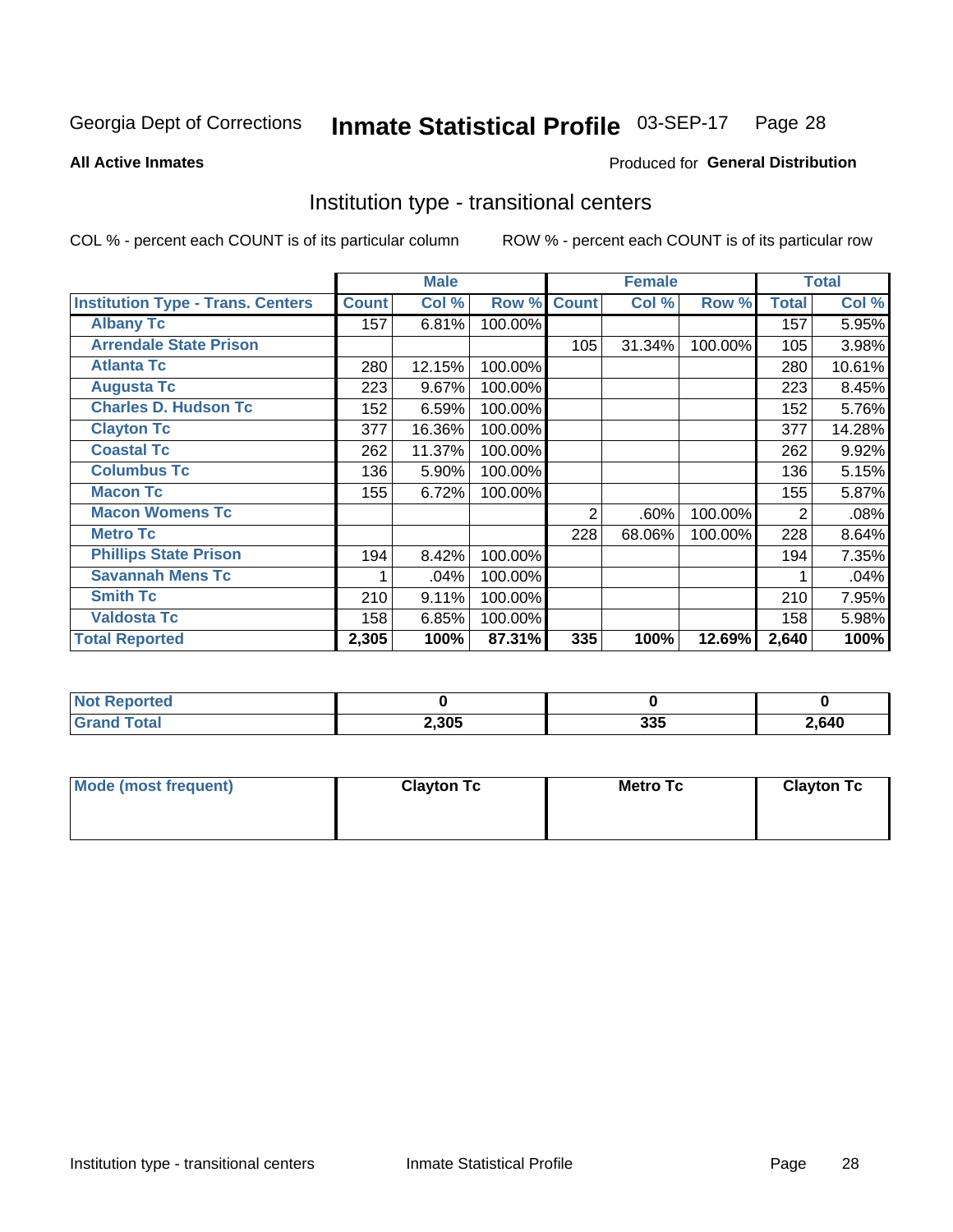#### Inmate Statistical Profile 03-SEP-17 Page 29

### **All Active Inmates**

### Produced for General Distribution

### Institution type - county prisons

COL % - percent each COUNT is of its particular column

|                                          |                | <b>Male</b> |         |              | <b>Female</b> |       |                | <b>Total</b> |
|------------------------------------------|----------------|-------------|---------|--------------|---------------|-------|----------------|--------------|
| <b>Institution Type - County Prisons</b> | <b>Count</b>   | Col %       | Row %   | <b>Count</b> | Col %         | Row % | <b>Total</b>   | Col %        |
| <b>Baldwin County Ci</b>                 | $\mathbf{1}$   | .02%        | 100.00% |              |               |       | $\mathbf{1}$   | .02%         |
| <b>Bulloch County Ci</b>                 | 155            | 3.24%       | 100.00% |              |               |       | 155            | 3.24%        |
| <b>Carroll County Ci</b>                 | 249            | 5.21%       | 100.00% |              |               |       | 249            | 5.21%        |
| <b>Clarke County Ci</b>                  | 125            | 2.62%       | 100.00% |              |               |       | 125            | 2.61%        |
| <b>Clayton County Ci</b>                 | 252            | 5.27%       | 100.00% |              |               |       | 252            | 5.27%        |
| <b>Colquitt County Ci</b>                | 189            | 3.95%       | 100.00% |              |               |       | 189            | 3.95%        |
| <b>Coweta County Ci</b>                  | 219            | 4.58%       | 100.00% |              |               |       | 219            | 4.58%        |
| <b>Decatur County Ci</b>                 | 184            | 3.85%       | 100.00% |              |               |       | 184            | 3.85%        |
| <b>Dougherty County Ci</b>               | 1              | .02%        | 100.00% |              |               |       | 1              | .02%         |
| <b>Effingham County Ci</b>               | 191            | 4.00%       | 100.00% |              |               |       | 191            | 3.99%        |
| <b>Floyd County Ci</b>                   | 419            | 8.77%       | 100.00% |              |               |       | 419            | 8.76%        |
| <b>Fulton County Ci</b>                  | 8              | .17%        | 100.00% |              |               |       | $\,8\,$        | .17%         |
| <b>Gilmer County Ci</b>                  | 3              | .06%        | 100.00% |              |               |       | 3              | .06%         |
| <b>Grady County Ci</b>                   | $\overline{2}$ | .04%        | 100.00% |              |               |       | $\overline{2}$ | .04%         |
| <b>Gwinnett County Ci</b>                | 209            | 4.37%       | 100.00% |              |               |       | 209            | 4.37%        |
| <b>Hall County Ci</b>                    | 191            | 4.00%       | 100.00% |              |               |       | 191            | 3.99%        |
| <b>Hancock County Ci</b>                 | 1              | .02%        | 100.00% |              |               |       | 1              | .02%         |
| <b>Harris County Ci</b>                  | 150            | 3.14%       | 100.00% |              |               |       | 150            | 3.14%        |
| <b>Hart County Ci</b>                    | 4              | .08%        | 100.00% |              |               |       | 4              | .08%         |
| <b>Jackson County Ci</b>                 | 152            | 3.18%       | 100.00% |              |               |       | 152            | 3.18%        |
| <b>Jefferson County Ci</b>               | 144            | 3.01%       | 100.00% |              |               |       | 144            | 3.01%        |
| <b>Meriwether County Ci</b>              | 3              | .06%        | 100.00% |              |               |       | 3              | .06%         |
| <b>Miller County Ci</b>                  | 1              | .02%        | 100.00% |              |               |       | 1              | .02%         |
| <b>Mitchell County Ci</b>                | 136            | 2.85%       | 100.00% |              |               |       | 136            | 2.84%        |
| <b>Morgan County Ci</b>                  | 1              | .02%        | 100.00% |              |               |       | 1              | .02%         |
| <b>Muscogee County Ci</b>                | 523            | 10.94%      | 100.00% |              |               |       | 523            | 10.94%       |
| <b>Richmond County Ci</b>                | 240            | 5.02%       | 100.00% |              |               |       | 240            | 5.02%        |
| <b>Screven County Ci</b>                 | 145            | 3.03%       | 100.00% |              |               |       | 145            | 3.03%        |
| <b>Spalding County Ci</b>                | 373            | 7.80%       | 100.00% |              |               |       | 373            | 7.80%        |
| <b>Stewart County Ci</b>                 | $\overline{2}$ | .04%        | 100.00% |              |               |       | $\overline{2}$ | .04%         |
| <b>Sumter County Ci</b>                  | 346            | 7.24%       | 100.00% |              |               |       | 346            | 7.24%        |
| <b>Terrell County Ci</b>                 | 144            | 3.01%       | 100.00% |              |               |       | 144            | 3.01%        |
| <b>Thomas County Ci</b>                  | $\overline{2}$ | .04%        | 100.00% |              |               |       | $\overline{2}$ | .04%         |
| <b>Tift County Ci</b>                    | 3              | .06%        | 100.00% |              |               |       | 3              | .06%         |
| <b>Troup County Ci</b>                   | $\overline{2}$ | .04%        | 100.00% |              |               |       | $\overline{2}$ | .04%         |
| <b>Upson County Ci</b>                   | $\overline{2}$ | .04%        | 100.00% |              |               |       | $\overline{2}$ | .04%         |
| <b>Walker County Ci</b>                  | 3              | .06%        | 100.00% |              |               |       | 3              | .06%         |
| <b>Walton County Ci</b>                  | 3              | .06%        | 100.00% |              |               |       | 3 <sup>1</sup> | .06%         |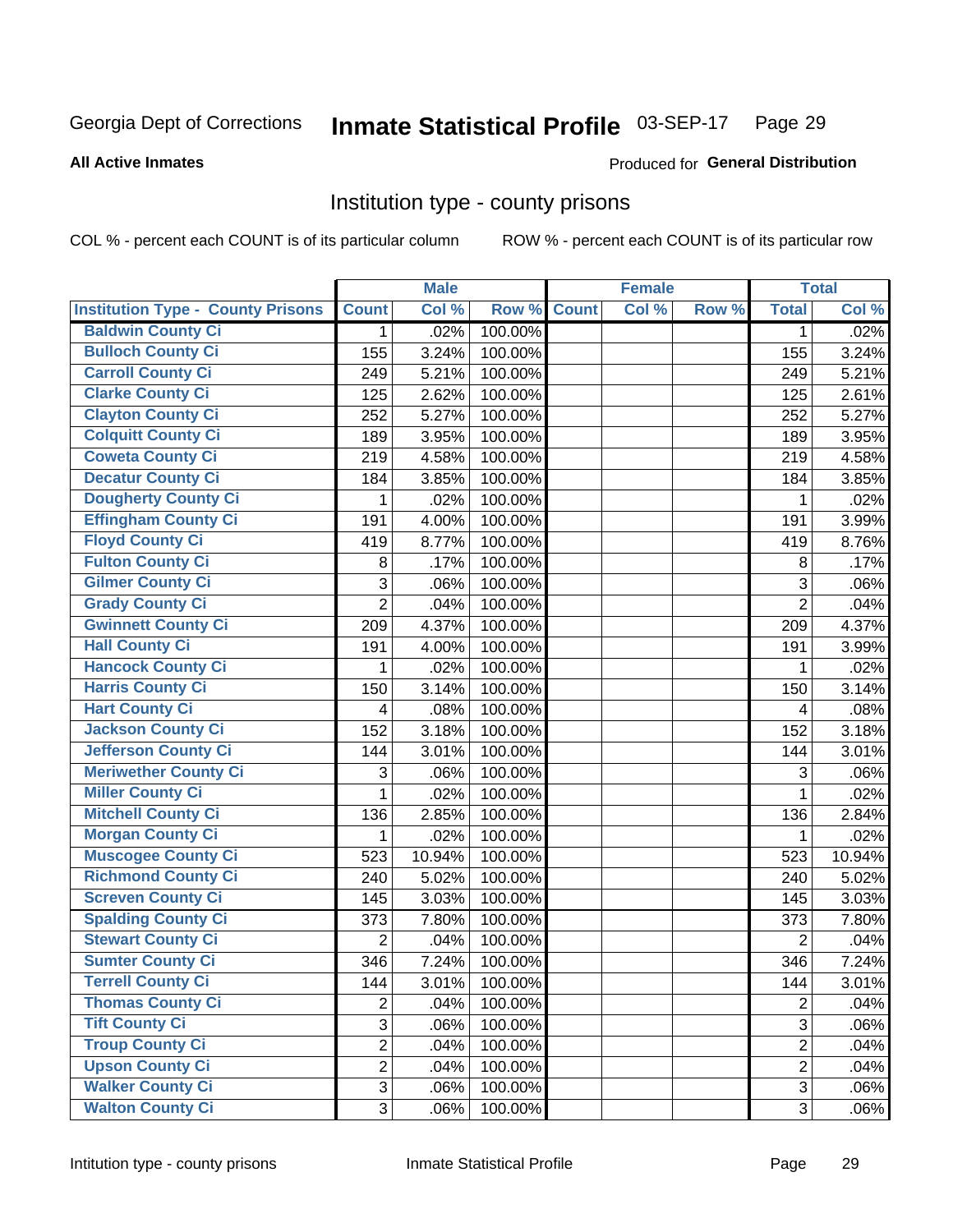#### Inmate Statistical Profile 03-SEP-17 Page 30

**All Active Inmates** 

### Produced for General Distribution

### Institution type - county prisons

COL % - percent each COUNT is of its particular column

|                                          |              | <b>Male</b> |                    | <b>Female</b> |         |         | <b>Total</b> |
|------------------------------------------|--------------|-------------|--------------------|---------------|---------|---------|--------------|
| <b>Institution Type - County Prisons</b> | <b>Count</b> | Col%        | <b>Row % Count</b> | Col%          | Row %   | Total i | Col %        |
| <b>Wilkes County Ci</b>                  |              | .02%        | $100.00\%$         |               |         |         | $.02\%$      |
| <b>Womens Ci</b>                         |              |             |                    | 100.00%       | 100.00% |         | $.02\%$      |
| <b>Worth County Ci</b>                   |              | $.02\%$     | 100.00%            |               |         |         | $.02\%$      |
| <b>Total Reported</b>                    | 4,780        | 100%        | 99.98%             | 100%          | $.02\%$ | 4,781   | 100%         |

| rtea   |      |     |
|--------|------|-----|
| $\sim$ | ,780 | 704 |

| Mode (most frequent) | <b>Muscogee County Ci</b> | <b>Womens Cil Muscogee County</b> |
|----------------------|---------------------------|-----------------------------------|
|                      |                           |                                   |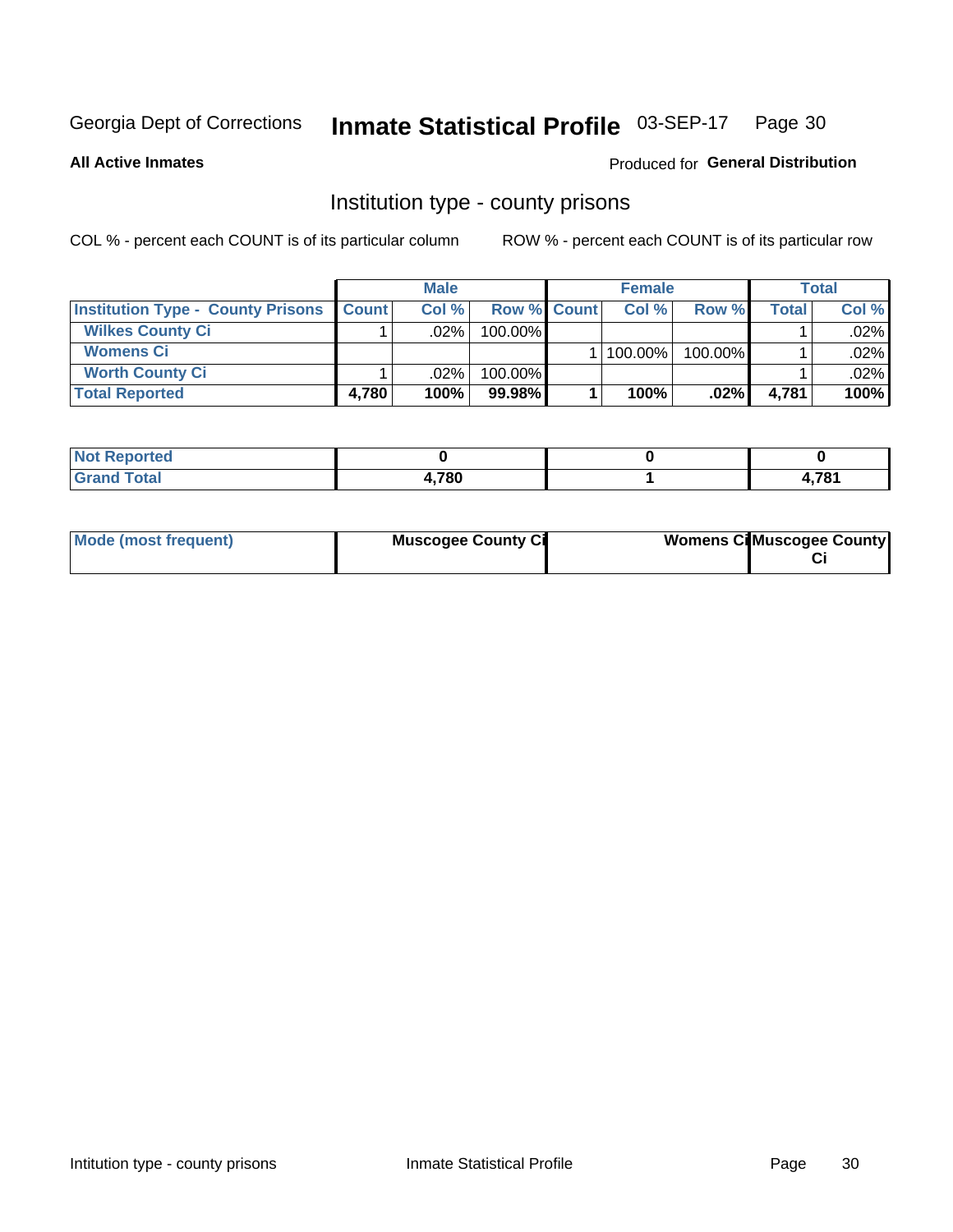#### Inmate Statistical Profile 03-SEP-17 Page 31

### **All Active Inmates**

### Produced for General Distribution

### Institution type - state prisons

COL % - percent each COUNT is of its particular column

|                                         |              | <b>Male</b> |         |              | <b>Female</b> |         | <b>Total</b> |       |
|-----------------------------------------|--------------|-------------|---------|--------------|---------------|---------|--------------|-------|
| <b>Institution Type - State Prisons</b> | <b>Count</b> | Col %       | Row %   | <b>Count</b> | Col %         | Row %   | <b>Total</b> | Col % |
| <b>Arrendale State Prison</b>           |              |             |         | 1,572        | 43.64%        | 100.00% | 1,572        | 4.01% |
| <b>Augusta State Med. Prison</b>        | 1,226        | 3.45%       | 99.92%  | 1            | .03%          | .08%    | 1,227        | 3.13% |
| <b>Autry State Prison</b>               | 1,720        | 4.84%       | 100.00% |              |               |         | 1,720        | 4.39% |
| <b>Baldwin State Prison</b>             | 959          | 2.70%       | 100.00% |              |               |         | 959          | 2.45% |
| <b>Burruss Correctional Training</b>    | 753          | 2.12%       | 100.00% |              |               |         | 753          | 1.92% |
| <b>Ctr</b>                              |              |             |         |              |               |         |              |       |
| <b>Calhoun State Prison</b>             | 1,636        | 4.60%       | 100.00% |              |               |         | 1,636        | 4.18% |
| <b>Central State Prison</b>             | 1,143        | 3.21%       | 100.00% |              |               |         | 1,143        | 2.92% |
| <b>Chatham State Prison</b>             | 6            | .02%        | 100.00% |              |               |         | 6            | .02%  |
| <b>Coastal State Prison</b>             | 1,635        | 4.60%       | 100.00% |              |               |         | 1,635        | 4.17% |
| <b>Dodge State Prison</b>               | 1,240        | 3.49%       | 100.00% |              |               |         | 1,240        | 3.17% |
| <b>Dooly State Prison</b>               | 1,670        | 4.70%       | 100.00% |              |               |         | 1,670        | 4.26% |
| <b>Emanuel Women'S Facility</b>         |              |             |         | 408          | 11.33%        | 100.00% | 408          | 1.04% |
| <b>Ga Diag Class Prison</b>             | 3,113        | 8.75%       | 99.97%  | $\mathbf 1$  | .03%          | .03%    | 3,114        | 7.95% |
| <b>Ga State Prison</b>                  | 1,467        | 4.12%       | 100.00% |              |               |         | 1,467        | 3.75% |
| <b>Hancock State Prison</b>             | 1,152        | 3.24%       | 100.00% |              |               |         | 1,152        | 2.94% |
| <b>Hays State Prison</b>                | 1,092        | 3.07%       | 100.00% |              |               |         | 1,092        | 2.79% |
| <b>Helms Facility</b>                   | 17           | .05%        | 65.38%  | 9            | .25%          | 34.62%  | 26           | .07%  |
| <b>Johnson State Prison</b>             | 1,602        | 4.50%       | 100.00% |              |               |         | 1,602        | 4.09% |
| <b>Lee State Prison</b>                 | 753          | 2.12%       | 100.00% |              |               |         | 753          | 1.92% |
| <b>Long Unit</b>                        | 211          | .59%        | 100.00% |              |               |         | 211          | .54%  |
| <b>Lowndes Unit</b>                     | 6            | .02%        | 100.00% |              |               |         | 6            | .02%  |
| <b>Macon State Prison</b>               | 1,725        | 4.85%       | 100.00% |              |               |         | 1,725        | 4.40% |
| <b>Metro State Prison (W)</b>           |              |             |         | 1            | .03%          | 100.00% | 1            | .01%  |
| <b>Montgomery State Prison</b>          | 408          | 1.15%       | 100.00% |              |               |         | 408          | 1.04% |
| <b>Phillips State Prison</b>            | 1,044        | 2.94%       | 100.00% |              |               |         | 1,044        | 2.67% |
| <b>Pulaski State Prison</b>             |              |             |         | 1,171        | 32.51%        | 100.00% | 1,171        | 2.99% |
| <b>Putnam State Prison</b>              | 1            | .01%        | 100.00% |              |               |         | 1            | .01%  |
| <b>Rivers State Prison</b>              | $\mathbf{1}$ | .01%        | 100.00% |              |               |         | 1            | .01%  |
| <b>Rogers State Prison</b>              | 1,400        | 3.94%       | 100.00% |              |               |         | 1,400        | 3.57% |
| <b>Rutledge State Prison</b>            | 613          | 1.72%       | 100.00% |              |               |         | 613          | 1.57% |
| <b>Smith State Prison</b>               | 1,542        | $4.34\%$    | 100.00% |              |               |         | 1,542        | 3.94% |
| <b>Telfair State Prison</b>             | 1,370        | 3.85%       | 100.00% |              |               |         | 1,370        | 3.50% |
| <b>Valdosta State Prison</b>            | 1,002        | 2.82%       | 100.00% |              |               |         | 1,002        | 2.56% |
| <b>Walker State Prison</b>              | 405          | 1.14%       | 100.00% |              |               |         | 405          | 1.03% |
| <b>Ware State Prison</b>                | 1,511        | 4.25%       | 100.00% |              |               |         | 1,511        | 3.86% |
| <b>Washington State Prison</b>          | 1,323        | 3.72%       | 100.00% |              |               |         | 1,323        | 3.38% |
| <b>Wayne State Prison</b>               | 1            | .01%        | 100.00% |              |               |         | 1            | .01%  |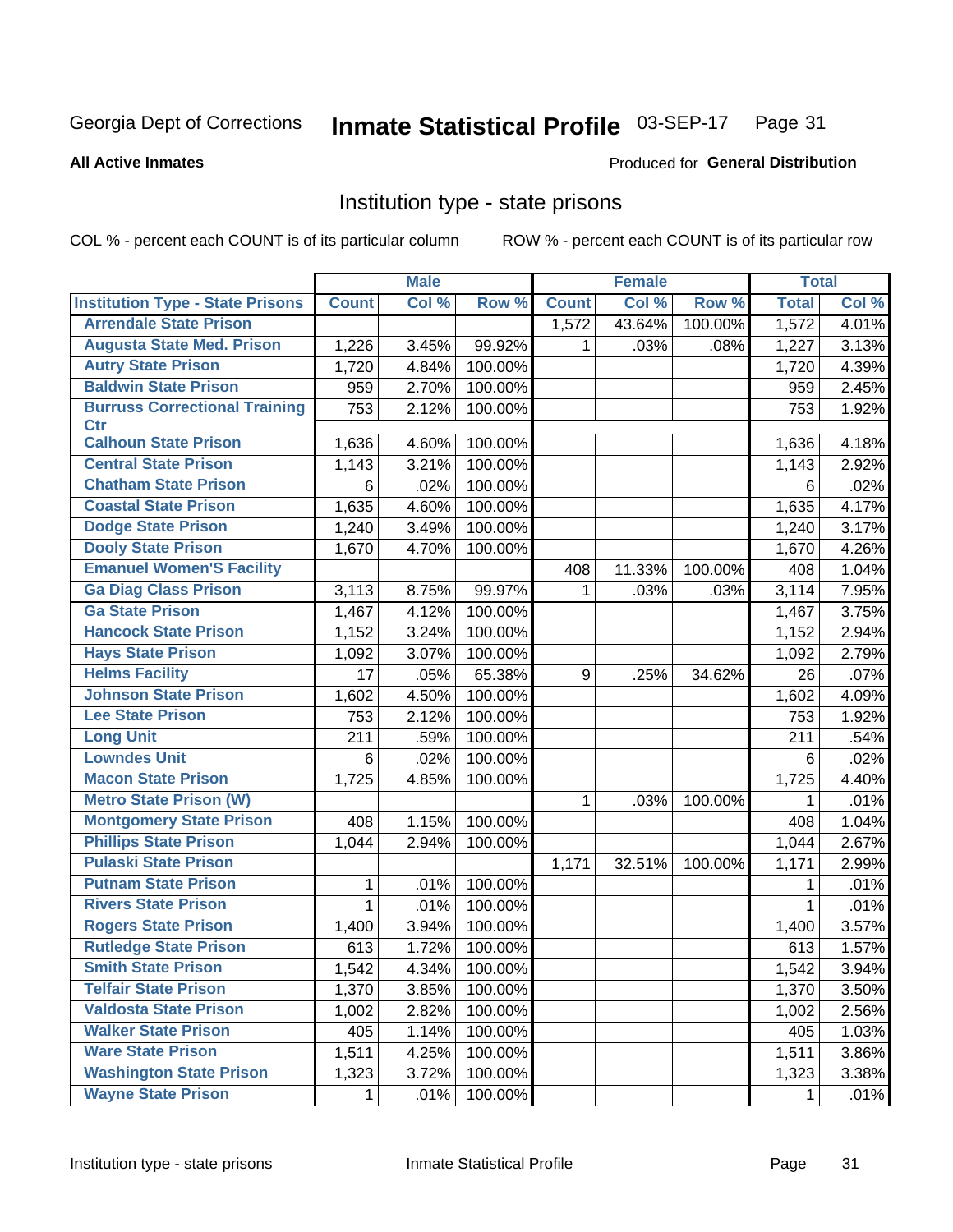## Inmate Statistical Profile 03-SEP-17 Page 32

**All Active Inmates** 

Produced for General Distribution

### Institution type - state prisons

COL % - percent each COUNT is of its particular column

|                                         |                             | <b>Male</b> |                               |              | <b>Female</b> |                                       | <b>Total</b> |       |
|-----------------------------------------|-----------------------------|-------------|-------------------------------|--------------|---------------|---------------------------------------|--------------|-------|
| <b>Institution Type - State Prisons</b> | <b>Count</b>                | Col %       | Row %                         | <b>Count</b> | Col %         | Row %                                 | <b>Total</b> | Col % |
| <b>Whitworth Women'S Facility</b>       |                             |             |                               | 439          | 12.19%        | 100.00%                               | 439          | 1.12% |
| <b>Wilcox State Prison</b>              | .820                        | 5.12%       | 100.00%                       |              |               |                                       | 1,820        | 4.65% |
| <b>Total Reported</b>                   | 35,567                      | 100%        | 90.8%                         | 3,602        | 100%          | 9.2%                                  | 39,169       | 100%  |
| <b>Not Reported</b>                     |                             | 0           |                               |              | 0             |                                       | 0            |       |
| <b>Grand Total</b>                      |                             | 35,567      |                               |              | 3,602         |                                       | 39,169       |       |
| <b>Mode (most frequent)</b>             | <b>Ga Diag Class Prison</b> |             | <b>Arrendale State Prison</b> |              |               | <b>Ga Diag Class</b><br><b>Prison</b> |              |       |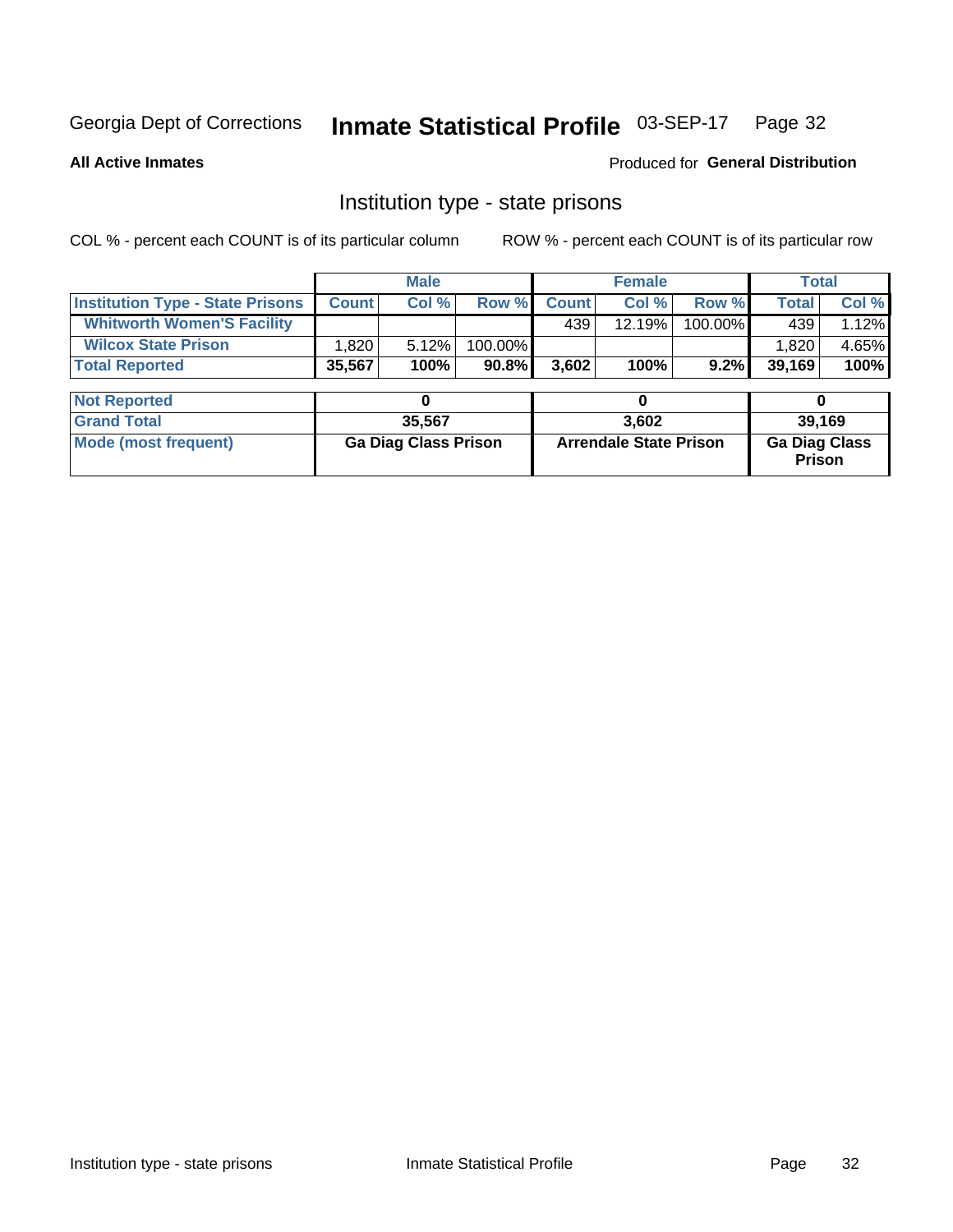#### Inmate Statistical Profile 03-SEP-17 Page 33

**All Active Inmates** 

### Produced for General Distribution

### Institution type - private prisons

COL % - percent each COUNT is of its particular column

|                                           |              | <b>Male</b> |                    | <b>Female</b> |       |       | <b>Total</b> |
|-------------------------------------------|--------------|-------------|--------------------|---------------|-------|-------|--------------|
| <b>Institution Type - Private Prisons</b> | <b>Count</b> | Col %       | <b>Row % Count</b> | Col %         | Row % | Total | Col %        |
| <b>Coffee Corr Facility</b>               | 2.666        | 33.30%      | 100.00%            |               |       | 2,666 | 33.30%       |
| <b>Jenkins Corr Facility</b>              | 1.157        | 14.45%      | 100.00%            |               |       | 1,157 | 14.45%       |
| <b>Riverbend Corr Facility</b>            | 1.519        | 18.97%      | 100.00%            |               |       | 1,519 | 18.97%       |
| <b>Wheeler Corr Facility</b>              | 2.665        | 33.28%      | 100.00%            |               |       | 2,665 | 33.28%       |
| <b>Total Reported</b>                     | 8,007        | 100%        | $100\%$            |               | %I    | 8,007 | 100%         |

| Reported<br><b>NOT</b> |                |       |
|------------------------|----------------|-------|
| <b>otal</b>            | 0.007<br>J,vv, | 8,007 |

| Mode (most frequent) | <b>Coffee Corr Facility</b> | <b>Null</b> | <b>Coffee Corr</b><br><b>Facility</b> |
|----------------------|-----------------------------|-------------|---------------------------------------|
|----------------------|-----------------------------|-------------|---------------------------------------|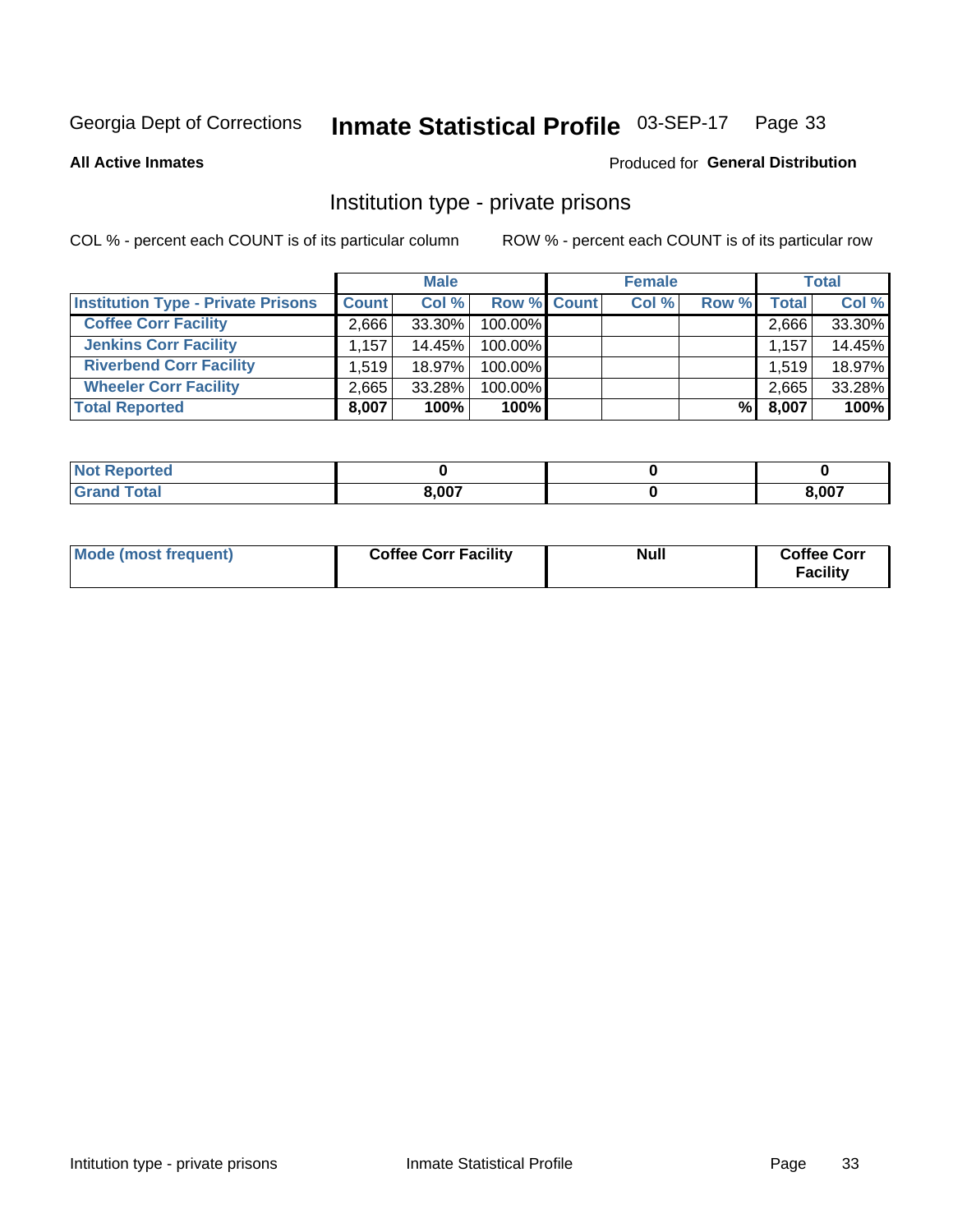#### Inmate Statistical Profile 03-SEP-17 Page 34

**All Active Inmates** 

### **Produced for General Distribution**

### Institution type - inmate boot camp

COL % - percent each COUNT is of its particular column

|                                      |              | <b>Male</b> |               |              | <b>Female</b> |             | <b>Total</b> |
|--------------------------------------|--------------|-------------|---------------|--------------|---------------|-------------|--------------|
| <b>Institution Type - Boot Camps</b> | <b>Count</b> | Col %       | <b>Row %I</b> | <b>Count</b> | Col %         | Row % Total | Col %        |
| <b>Total Rported</b>                 |              |             |               |              |               |             |              |

| <b>Not Reported</b>            |  |  |
|--------------------------------|--|--|
| <b>Total</b><br>C <sub>r</sub> |  |  |

| Mod<br>uamo | Nul.<br>$- - - - - -$ | <b>Null</b> | . .<br>uu.<br>------ |
|-------------|-----------------------|-------------|----------------------|
|             |                       |             |                      |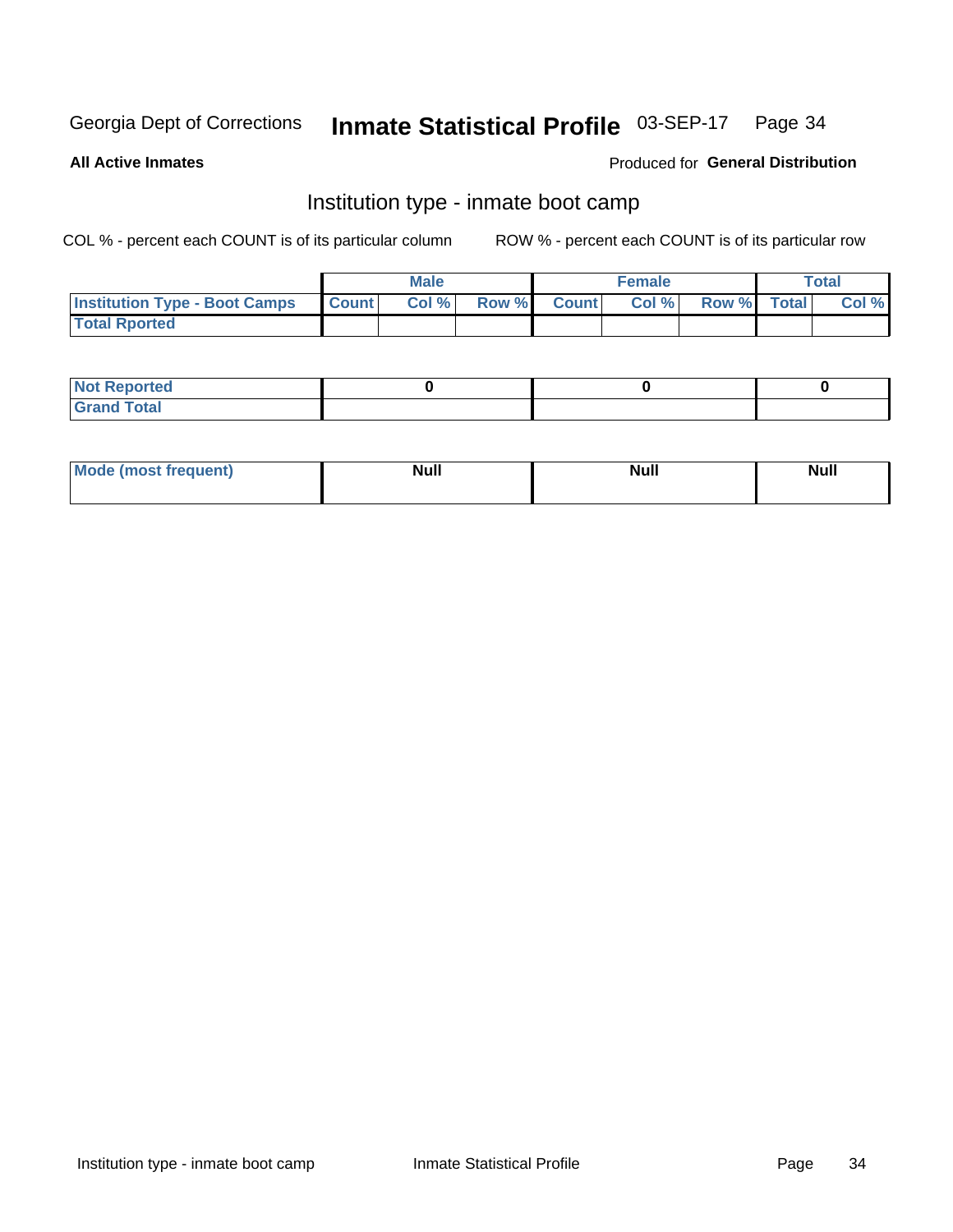#### Inmate Statistical Profile 03-SEP-17 Page 35

**All Active Inmates** 

### Produced for General Distribution

### Number of disciplinary reports

COL % - percent each COUNT is of its particular column

|                                       |              | <b>Male</b> |                    |       | <b>Female</b> |        |              | <b>Total</b> |
|---------------------------------------|--------------|-------------|--------------------|-------|---------------|--------|--------------|--------------|
| <b>Number of Disciplinary Reports</b> | <b>Count</b> | Col %       | <b>Row % Count</b> |       | Col %         | Row %  | <b>Total</b> | Col %        |
|                                       | 20,443       | 40.29%      | 89.91%             | 2,293 | 59.79%        | 10.09% | 22,736       | 41.66%       |
|                                       | 6,535        | 12.88%      | 93.02%             | 490   | 12.78%        | 6.98%  | 7,025        | 12.87%       |
|                                       | 4,174        | 8.23%       | 94.33%             | 251   | 6.54%         | 5.67%  | 4,425        | 8.11%        |
| 3                                     | 2,938        | 5.79%       | 95.27%             | 146   | 3.81%         | 4.73%  | 3,084        | 5.65%        |
|                                       | 2,165        | 4.27%       | 94.54%             | 125   | 3.26%         | 5.46%  | 2,290        | 4.20%        |
| 5                                     | 1,743        | 3.44%       | 95.30%             | 86    | 2.24%         | 4.70%  | 1,829        | 3.35%        |
| <b>More Than 5</b>                    | 12,736       | 25.10%      | 96.63%             | 444   | 11.58%        | 3.37%  | 13,180       | 24.15%       |
| <b>Total Reported</b>                 | 50,734       | 100%        | 92.97%             | 3,835 | 100%          | 7.03%  | 54,569       | 100%         |

| วrted<br>וחש |        |       |        |
|--------------|--------|-------|--------|
| Total        | 50 734 | 3.835 | 54,569 |

| Mean (average)       | 5.44 | 2.67 | 5.25 |
|----------------------|------|------|------|
| Median (middle)      |      |      |      |
| Mode (most frequent) |      |      |      |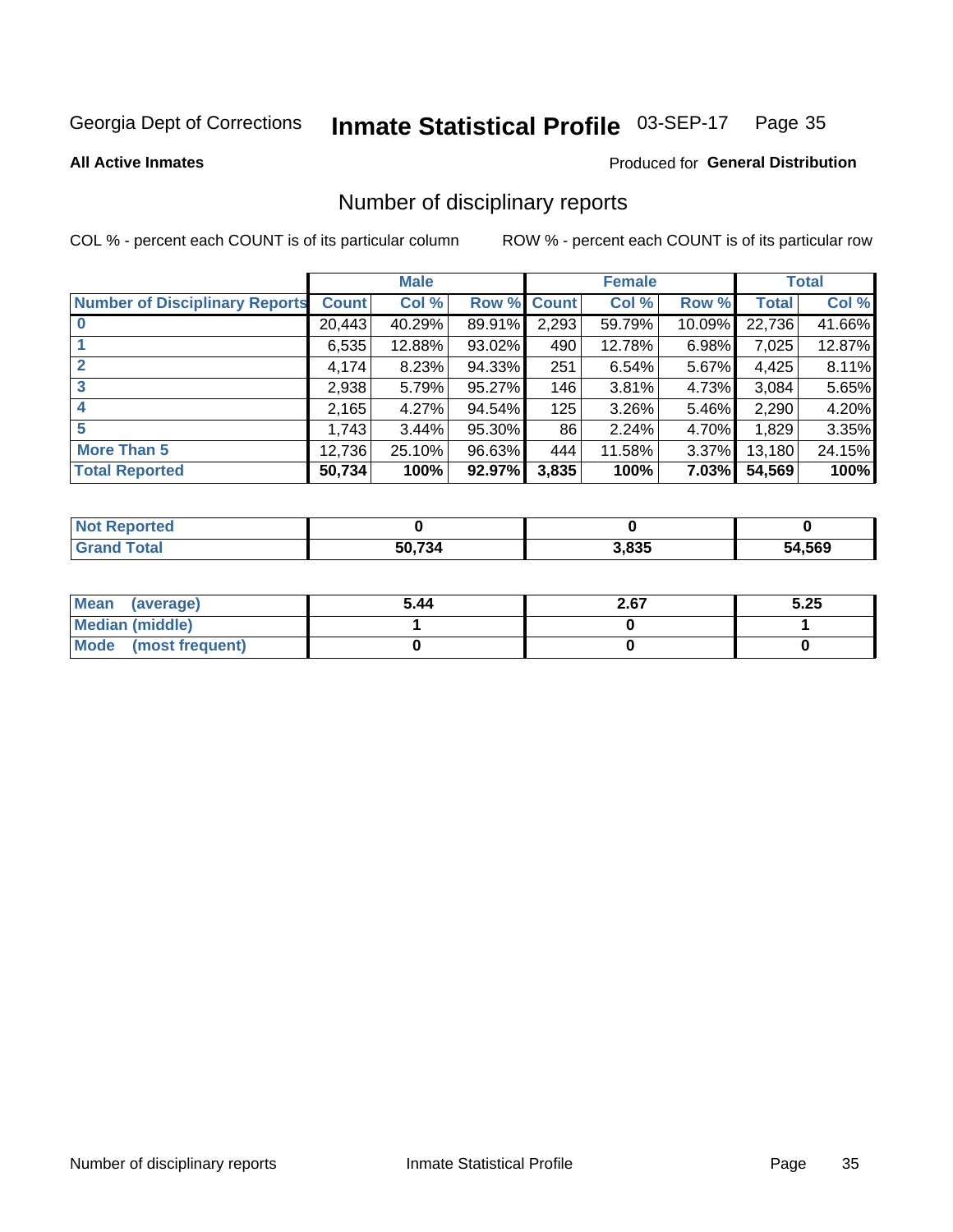#### Inmate Statistical Profile 03-SEP-17 Page 36

### **All Active Inmates**

### **Produced for General Distribution**

### Number of transfers

COL % - percent each COUNT is of its particular column

|                            |         | <b>Male</b> |        |              | <b>Female</b> |          |              | <b>Total</b> |
|----------------------------|---------|-------------|--------|--------------|---------------|----------|--------------|--------------|
| <b>Number of Transfers</b> | Count l | Col %       | Row %  | <b>Count</b> | Col %         | Row %    | <b>Total</b> | Col %        |
|                            | 3,969   | 7.82%       | 82.33% | 852          | 22.22%        | 17.67%   | 4,821        | 8.83%        |
|                            | 15,341  | 30.24%      | 90.23% | 1,661        | 43.31%        | $9.77\%$ | 17,002       | 31.16%       |
| $\mathbf{2}$               | 8,327   | 16.41%      | 92.95% | 632          | 16.48%        | $7.05\%$ | 8,959        | 16.42%       |
| 3                          | 5,470   | 10.78%      | 95.48% | 259          | 6.75%         | $4.52\%$ | 5,729        | 10.50%       |
| 4                          | 3,504   | 6.91%       | 96.16% | 140          | 3.65%         | 3.84%    | 3.644        | 6.68%        |
| 5                          | 2,506   | 4.94%       | 96.16% | 100          | 2.61%         | 3.84%    | 2,606        | 4.78%        |
| <b>More Than 5</b>         | 11,617  | 22.90%      | 98.38% | 191          | 4.98%         | $1.62\%$ | 11,808       | 21.64%       |
| <b>Total Reported</b>      | 50,734  | 100%        | 92.97% | 3,835        | 100%          | $7.03\%$ | 54,569       | 100.0%       |

| วrted<br><b>NOT</b> |        |       |        |
|---------------------|--------|-------|--------|
| Total               | 50 731 | 3,835 | 54,569 |

| Mean (average)       | ົາ⊀<br>4.Z I | . 67 | 4.03 |
|----------------------|--------------|------|------|
| Median (middle)      |              |      |      |
| Mode (most frequent) |              |      |      |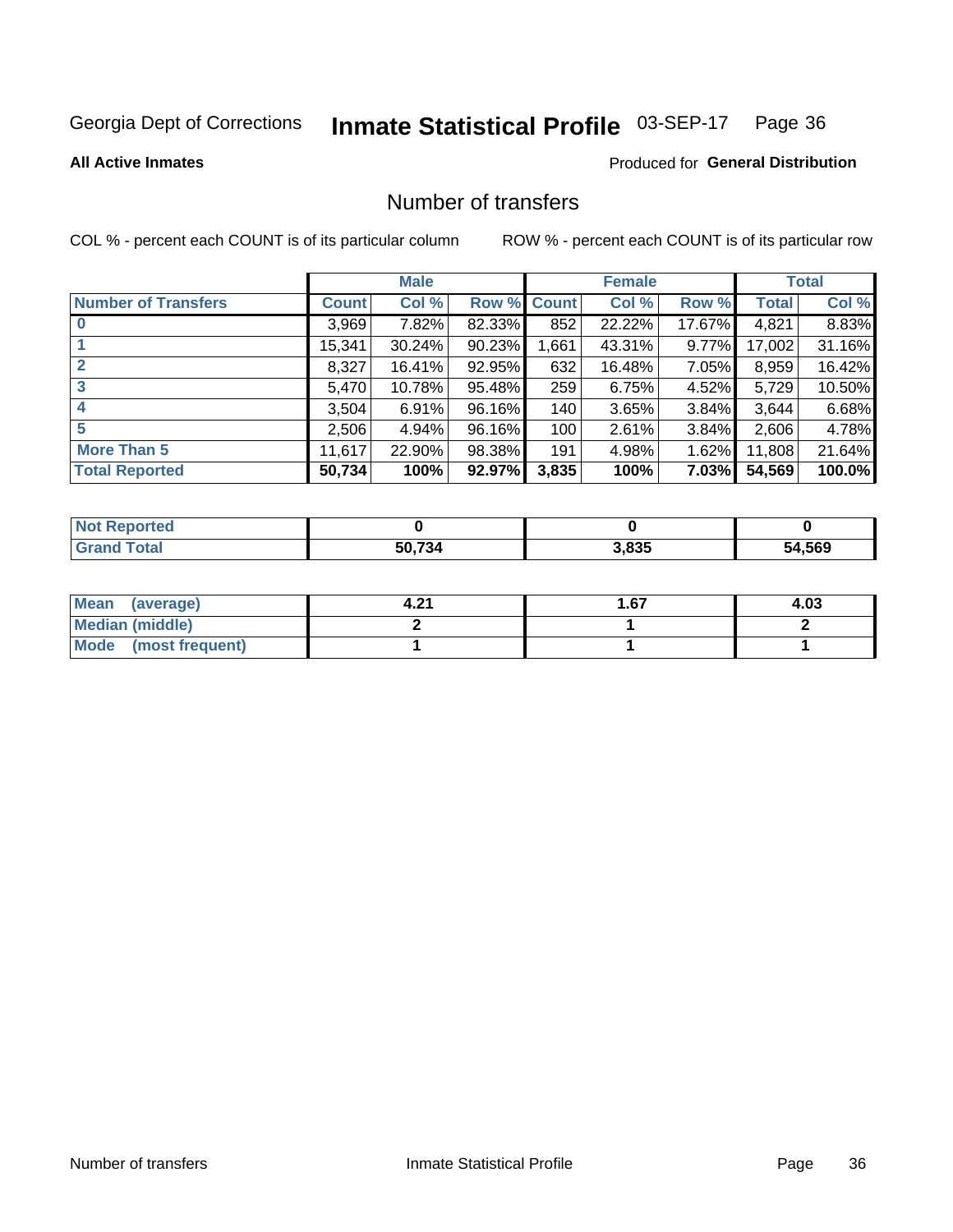#### Inmate Statistical Profile 03-SEP-17 Page 37

### **All Active Inmates**

### Produced for General Distribution

### Number of escapes

COL % - percent each COUNT is of its particular column

|                          |                 | <b>Male</b> |             |       | <b>Female</b> |          |        | <b>Total</b> |
|--------------------------|-----------------|-------------|-------------|-------|---------------|----------|--------|--------------|
| <b>Number of Escapes</b> | <b>Count</b>    | Col %       | Row % Count |       | Col %         | Row %    | Total  | Col %        |
|                          | 50,186          | 98.92%      | 92.92%      | 3,823 | 99.69%        | 7.08%    | 54,009 | 98.97%       |
|                          | 518             | 1.02%       | 97.74%      | 12    | 0.31%         | 2.26%    | 530    | 0.97%        |
|                          | 25 <sub>1</sub> | 0.05%       | 100.00%     |       |               |          | 25     | 0.05%        |
|                          |                 | 0.01%       | 100.00%     |       |               |          | 4      | 0.01%        |
|                          |                 | 0.01%       | 100.00%     |       |               |          |        | $0.01\%$     |
| <b>Total Reported</b>    | 50,734          | 100%        | 92.97%      | 3,835 | 100%          | $7.03\%$ | 54,569 | $100.0\%$    |

| Reported |        |       |               |
|----------|--------|-------|---------------|
| Total    | 50,734 | 3,835 | 1,569<br>- בר |

| Mean<br>(average)    |  | .0 |
|----------------------|--|----|
| Median (middle)      |  |    |
| Mode (most frequent) |  |    |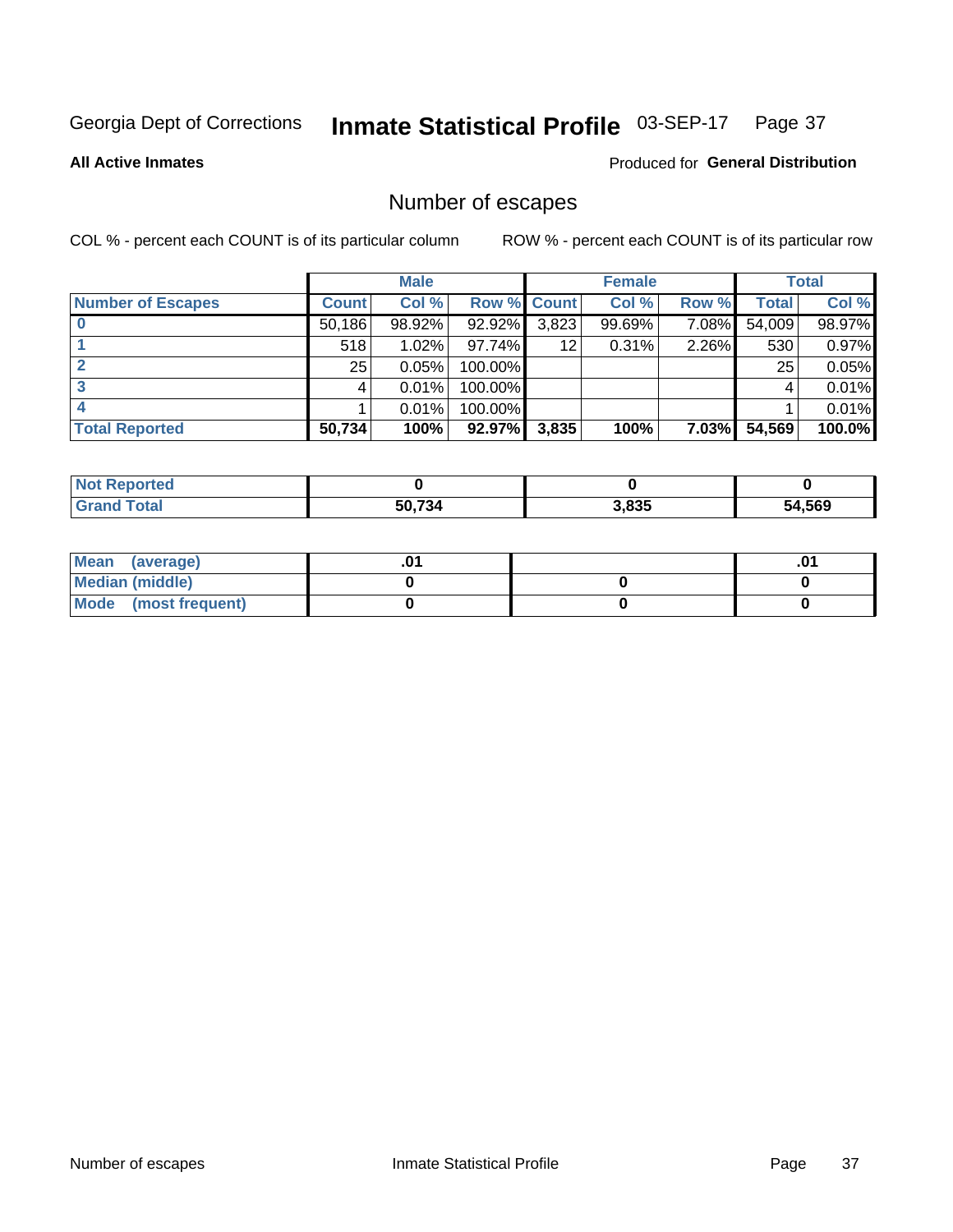#### Inmate Statistical Profile 03-SEP-17 Page 38

**All Active Inmates** 

### Produced for General Distribution

### Split sentences - Probation to follow

COL % - percent each COUNT is of its particular column

|                            |              | <b>Male</b> |                    |     | <b>Female</b> |              |        | <b>Total</b> |
|----------------------------|--------------|-------------|--------------------|-----|---------------|--------------|--------|--------------|
| <b>Probation to follow</b> | <b>Count</b> | Col%        | <b>Row % Count</b> |     | Col %         | <b>Row %</b> | Total  | Col %        |
| <b>Yes</b>                 | 37.604       | 74.12%      | $92.64\%$ 2.988    |     | 77.91%        | $7.36\%$     | 40,592 | 74.39%       |
| <b>No</b>                  | 13.130       | 25.88%      | 93.94%             | 847 | 22.09%        | $6.06\%$     | 13.977 | 25.61%       |
| <b>Total Reported</b>      | 50,734       | 100%        | $92.97\%$ 3,835    |     | 100%          | 7.03%        | 54,569 | 100%         |

|  | ________ | $F^{\prime}$ $\rightarrow$ $\rightarrow$ $\rightarrow$<br>$\mathcal{L}$ | 3.835 | -00<br>.569<br>74 |
|--|----------|-------------------------------------------------------------------------|-------|-------------------|
|--|----------|-------------------------------------------------------------------------|-------|-------------------|

| $Moo$<br>requent<br>′es<br>Yes<br><b>YAC</b><br>. |
|---------------------------------------------------|
|---------------------------------------------------|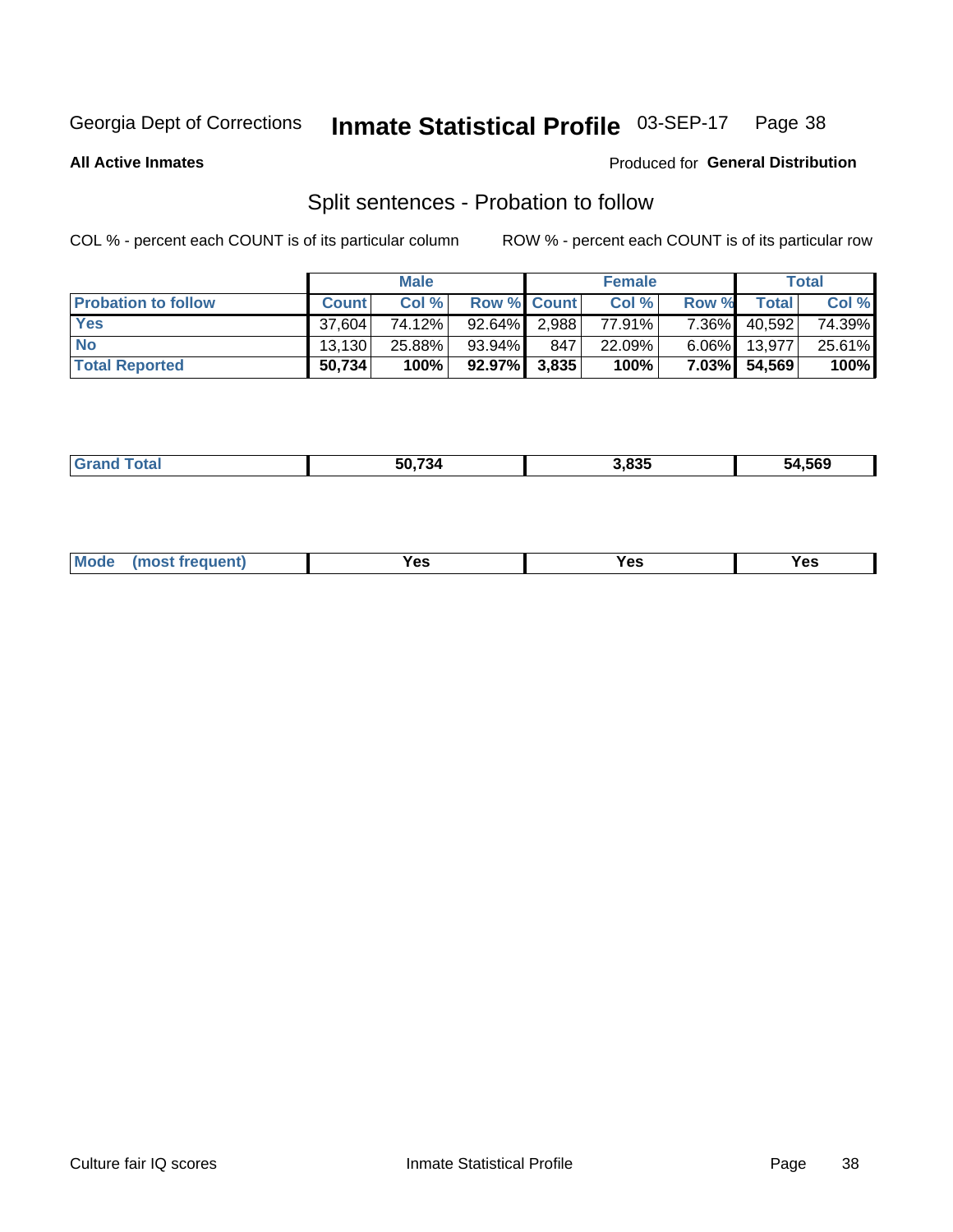#### Inmate Statistical Profile 03-SEP-17 Page 39

**All Active Inmates** 

### Produced for General Distribution

### Probable future release type of still active inmates

COL % - percent each COUNT is of its particular column

|                                         |              | <b>Male</b> |                    |     | <b>Female</b> |       | <b>Total</b> |        |
|-----------------------------------------|--------------|-------------|--------------------|-----|---------------|-------|--------------|--------|
| <b>Probable Future Release Type</b>     | <b>Count</b> | Col %       | <b>Row % Count</b> |     | Col %         | Row % | <b>Total</b> | Col %  |
| <b>Paroled with probation to follow</b> | 21,055       | 42.98%      | 91.54% 1,947       |     | 52.14%        | 8.46% | 23,002       | 43.63% |
| Paroled w/o probation to follow         | 6,132        | 12.52%      | 92.17%             | 521 | 13.95%        | 7.83% | 6,653        | 12.62% |
| <b>Maxout with probation to follow</b>  | 13,989       | 28.56%      | 93.75%             | 933 | 24.99%        | 6.25% | 14,922       | 28.31% |
| <b>Maxout w/o probation to follow</b>   | 2,426        | 4.95%       | 95.36%             | 118 | 3.16%         | 4.64% | 2,544        | 4.83%  |
| Life, LWOP or death sentence            | 5,381        | 10.99%      | 96.16%             | 215 | 5.76%         | 3.84% | 5,596        | 10.62% |
| <b>Total Reported</b>                   | 48,983       | 100%        | $92.92\%$ 3,734    |     | 100%          | 7.08% | 52,717       | 100%   |

| $f = 4 \pi$ | 48,983 | .734 | $E0$ 747<br>Э4,<br>. . |
|-------------|--------|------|------------------------|

| <b>Mode (most frequent)</b> | <b>PAR with PROB follow</b> | <b>PAR with PROB follow</b> | <b>PAR with PROB</b> |
|-----------------------------|-----------------------------|-----------------------------|----------------------|
|                             |                             |                             | follow               |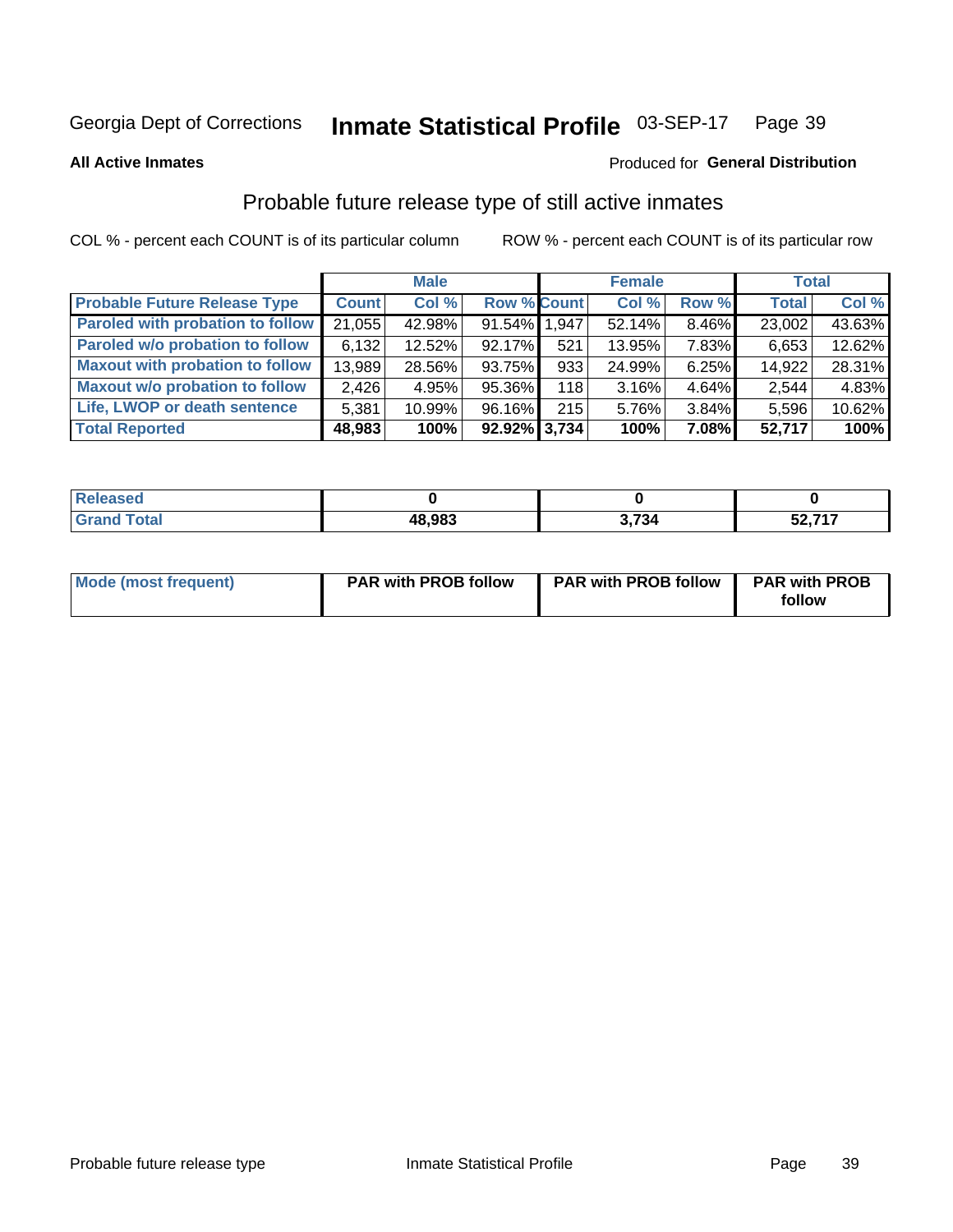## **All Active Inmates**

# Produced for General Distribution

# Time served in current (or last) institution

COL % - percent each COUNT is of its particular column

|                            |              | <b>Male</b> |        |              | <b>Female</b> |        |              | <b>Total</b> |
|----------------------------|--------------|-------------|--------|--------------|---------------|--------|--------------|--------------|
| <b>Time In Institution</b> | <b>Count</b> | Col %       | Row %  | <b>Count</b> | Col %         | Row %  | <b>Total</b> | Col %        |
| 0 to 3 months              | 12,849       | 25.33%      | 92.49% | 1,043        | 27.20%        | 7.51%  | 13,892       | 25.46%       |
| <b>3.01 to 6 months</b>    | 7,374        | 14.53%      | 92.78% | 574          | 14.97%        | 7.22%  | 7,948        | 14.57%       |
| 6.01 to 9 months           | 4,892        | 9.64%       | 92.32% | 407          | 10.61%        | 7.68%  | 5,299        | 9.71%        |
| 9.01 to 12 months          | 4,112        | 8.11%       | 94.05% | 260          | 6.78%         | 5.95%  | 4,372        | 8.01%        |
| 12.01 to 18 months         | 5,411        | 10.67%      | 92.94% | 411          | 10.72%        | 7.06%  | 5,822        | 10.67%       |
| <b>18.01 to 24 months</b>  | 3,834        | 7.56%       | 94.39% | 228          | 5.95%         | 5.61%  | 4,062        | 7.44%        |
| $2.01$ to 3 years          | 4,991        | 9.84%       | 94.60% | 285          | 7.43%         | 5.40%  | 5,276        | 9.67%        |
| $3.01$ to 4 years          | 2,392        | 4.71%       | 93.51% | 166          | 4.33%         | 6.49%  | 2,558        | 4.69%        |
| 4.01 to 5 years            | 1,430        | 2.82%       | 92.38% | 118          | 3.08%         | 7.62%  | 1,548        | 2.84%        |
| 5.01 to 6 years            | 1,043        | 2.06%       | 93.54% | 72           | 1.88%         | 6.46%  | 1,115        | 2.04%        |
| 6.01 to 7 years            | 664          | 1.31%       | 84.05% | 126          | 3.29%         | 15.95% | 790          | 1.45%        |
| 7.01 to 8 years            | 428          | 0.84%       | 92.24% | 36           | 0.94%         | 7.76%  | 464          | 0.85%        |
| 8.01 to 9 years            | 313          | 0.62%       | 91.52% | 29           | 0.76%         | 8.48%  | 342          | 0.63%        |
| 9.01 to 10 years           | 192          | 0.38%       | 95.05% | 10           | 0.26%         | 4.95%  | 202          | 0.37%        |
| Over 10 years              | 809          | 1.59%       | 92.04% | 70           | 1.83%         | 7.96%  | 879          | 1.61%        |
| <b>Total Reported</b>      | 50,734       | 100%        | 92.97% | 3,835        | 100%          | 7.03%  | 54,569       | 100.0%       |

| <b>NOT</b><br>neo |        |       |        |
|-------------------|--------|-------|--------|
|                   | 50,734 | 3.835 | 54,569 |

| <b>Mean</b><br>(average) | 24 months | 20 months | 23 months |
|--------------------------|-----------|-----------|-----------|
| Median (middle)          | 9 months  | 8 months  | 9 months  |
| Mode (most frequent)     | 0 months  | months    | 1 months  |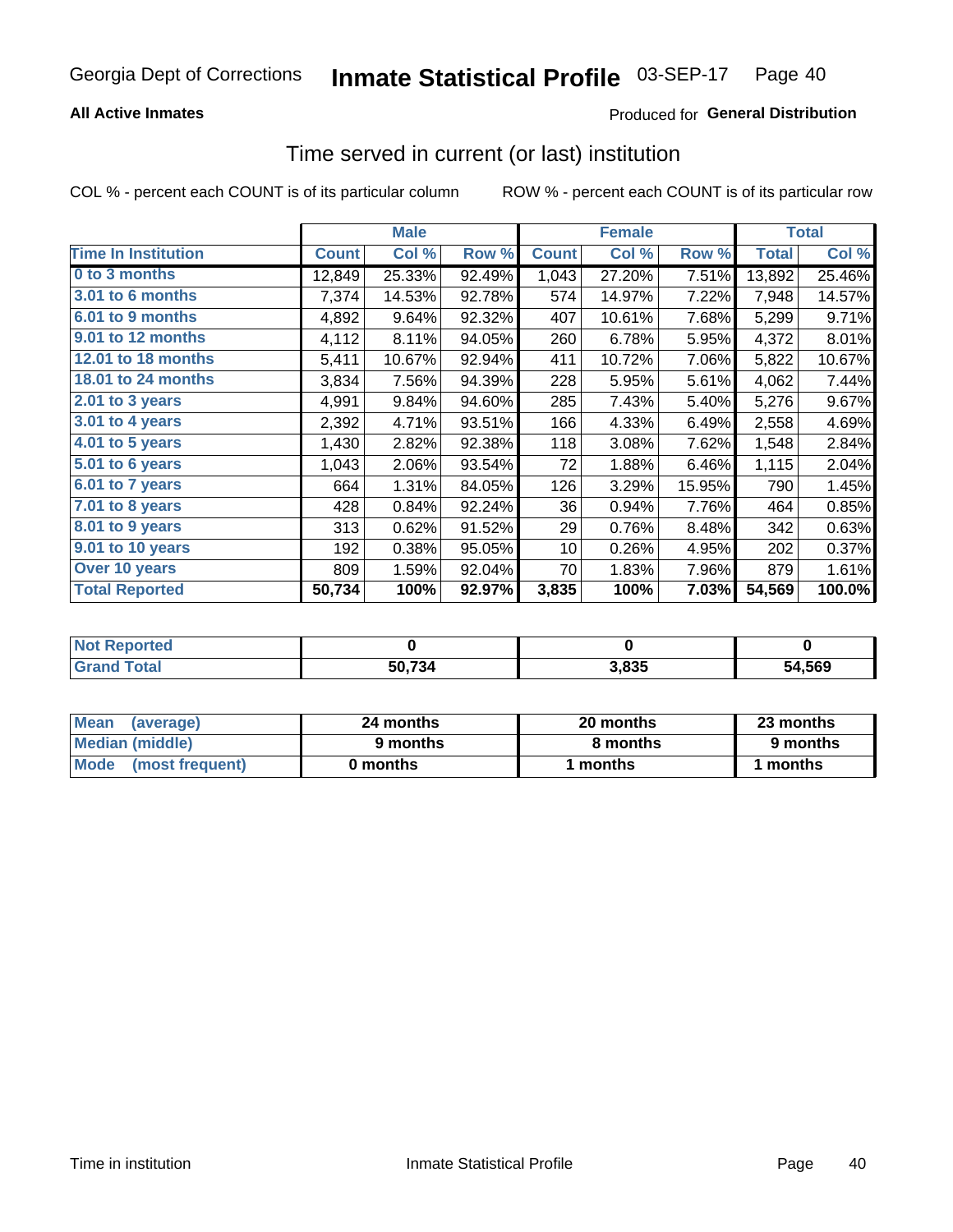### Inmate Statistical Profile 03-SEP-17 Page 41

**All Active Inmates** 

### Produced for General Distribution

# Highest grade level attained

COL % - percent each COUNT is of its particular column

|                              |                 | <b>Male</b> |         |              | <b>Female</b> |        |                 | <b>Total</b> |
|------------------------------|-----------------|-------------|---------|--------------|---------------|--------|-----------------|--------------|
| <b>Grade Level</b>           | <b>Count</b>    | Col %       | Row %   | <b>Count</b> | Col%          | Row %  | <b>Total</b>    | Col %        |
| No school at all             | $\overline{16}$ | 0.04%       | 100.00% |              |               |        | $\overline{16}$ | 0.04%        |
| <b>Grade 1</b>               | 21              | 0.05%       | 100.00% |              |               |        | 21              | 0.05%        |
| <b>Grade 2</b>               | 30              | 0.08%       | 85.71%  | 5            | 0.19%         | 14.29% | 35              | 0.08%        |
| Grade 3                      | 79              | 0.20%       | 98.75%  | $\mathbf{1}$ | 0.04%         | 1.25%  | 80              | 0.19%        |
| Grade 4                      | 90              | 0.23%       | 96.77%  | 3            | 0.11%         | 3.23%  | 93              | 0.23%        |
| Grade 5                      | 104             | 0.27%       | 96.30%  | 4            | 0.15%         | 3.70%  | 108             | 0.26%        |
| Grade 6                      | 394             | 1.02%       | 94.94%  | 21           | 0.79%         | 5.06%  | 415             | 1.00%        |
| <b>Grade 7</b>               | 713             | 1.84%       | 94.69%  | 40           | 1.51%         | 5.31%  | 753             | 1.82%        |
| Grade 8                      | 2,601           | 6.72%       | 93.90%  | 169          | 6.39%         | 6.10%  | 2,770           | 6.70%        |
| Grade 9                      | 4,949           | 12.80%      | 95.49%  | 234          | 8.85%         | 4.51%  | 5,183           | 12.54%       |
| Grade 10                     | 6,815           | 17.62%      | 95.54%  | 318          | 12.03%        | 4.46%  | 7,133           | 17.26%       |
| Grade 11                     | 6,732           | 17.41%      | 94.82%  | 368          | 13.92%        | 5.18%  | 7,100           | 17.18%       |
| <b>Grade 12 or GED</b>       | 12,373          | 31.99%      | 92.89%  | 947          | 35.82%        | 7.11%  | 13,320          | 32.23%       |
| <b>Some tech school</b>      | 292             | 0.75%       | 84.88%  | 52           | 1.97%         | 15.12% | 344             | 0.83%        |
| <b>Completed tech school</b> | 284             | 0.73%       | 83.78%  | 55           | 2.08%         | 16.22% | 339             | 0.82%        |
| College, 1 year              | 1,035           | 2.68%       | 89.07%  | 127          | 4.80%         | 10.93% | 1,162           | 2.81%        |
| College, 2 year              | 1,264           | 3.27%       | 87.84%  | 175          | 6.62%         | 12.16% | 1,439           | 3.48%        |
| College, 3 year              | 328             | 0.85%       | 86.77%  | 50           | 1.89%         | 13.23% | 378             | 0.91%        |
| <b>Bachelor's degree</b>     | 447             | 1.16%       | 87.65%  | 63           | 2.38%         | 12.35% | 510             | 1.23%        |
| <b>Master's degree</b>       | 71              | 0.18%       | 87.65%  | 10           | 0.38%         | 12.35% | 81              | 0.20%        |
| Ph.D. degree                 | 14              | 0.04%       | 93.33%  | 1            | 0.04%         | 6.67%  | 15              | 0.04%        |
| Law degree                   | 14              | 0.04%       | 93.33%  | $\mathbf{1}$ | 0.04%         | 6.67%  | 15              | 0.04%        |
| <b>Some medical school</b>   | $\overline{2}$  | 0.01%       | 100.00% |              |               |        | $\overline{2}$  | 0.01%        |
| <b>Medical degree</b>        | 9               | 0.02%       | 100.00% |              |               |        | 9               | 0.02%        |
|                              | $\mathbf 1$     | 0.01%       | 100.00% |              |               |        | $\mathbf{1}$    | 0.01%        |
| <b>Total Reported</b>        | 38,678          | 100%        | 93.60%  | 2,644        | 100%          | 6.40%  | 41,322          | 100%         |

| 2,056  | ,191  | 3,247      |
|--------|-------|------------|
| 50 734 | 3,835 | .569<br>nд |

| <b>Mean</b><br>(average) | 10.80           | 11.36           | 10.83           |
|--------------------------|-----------------|-----------------|-----------------|
| Median (middle)          | Grade 11        | Grade 12 or GED | Grade 11        |
| Mode (most frequent)     | Grade 12 or GED | Grade 12 or GED | Grade 12 or GED |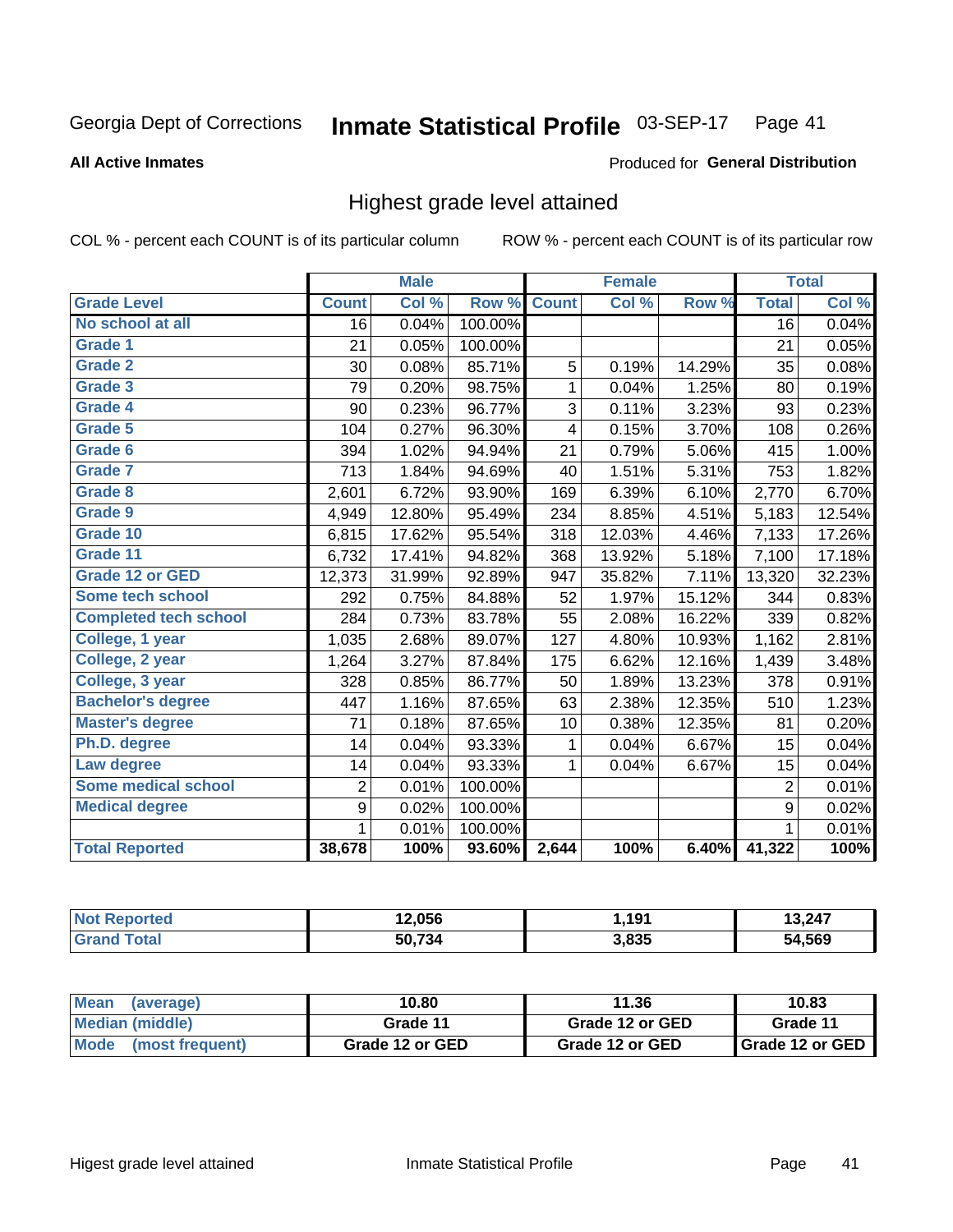### Inmate Statistical Profile 03-SEP-17 Page 42

### **All Active Inmates**

# **Produced for General Distribution**

# Culture fair IQ scores

COL % - percent each COUNT is of its particular column

|                       |              | <b>Male</b> |        |                 | <b>Female</b> |          |              | <b>Total</b> |
|-----------------------|--------------|-------------|--------|-----------------|---------------|----------|--------------|--------------|
| <b>IQ Scores</b>      | <b>Count</b> | Col %       | Row %  | <b>Count</b>    | Col %         | Row %    | <b>Total</b> | Col %        |
| $60 - 69$             | 936          | 2.21%       | 93.04% | 70              | 2.16%         | $6.96\%$ | 1,006        | 2.21%        |
| $70 - 79$             | 2,847        | 6.73%       | 93.01% | 214             | 6.61%         | 6.99%    | 3,061        | 6.72%        |
| $80 - 89$             | 6,400        | 15.13%      | 89.31% | 766             | 23.66%        | 10.69%   | 7,166        | 15.74%       |
| $90 - 99$             | 11,914       | 28.16%      | 90.92% | 1,190           | 36.75%        | $9.08\%$ | 13,104       | 28.78%       |
| $100 - 109$           | 11,751       | 27.78%      | 95.47% | 558             | 17.23%        | 4.53%    | 12,309       | 27.03%       |
| $110 - 119$           | 6,999        | 16.55%      | 96.52% | 252             | 7.78%         | 3.48%    | 7,251        | 15.92%       |
| $120 - 129$           | 1,389        | 3.28%       | 92.11% | 119             | 3.68%         | 7.89%    | 1,508        | 3.31%        |
| $130 - 139$           | 55           | 0.13%       | 52.88% | 49              | 1.51%         | 47.12%   | 104          | 0.23%        |
| 140 & Up              | 10 I         | 0.02%       | 33.33% | 20 <sub>1</sub> | 0.62%         | 66.67%   | 30           | 0.07%        |
| <b>Total Reported</b> | 42,301       | 100%        | 92.89% | 3,238           | 100%          | 7.11%    | 45,539       | 100.0%       |

| <b>Not Reported</b>         | 7,613  | 460   | 8,073  |
|-----------------------------|--------|-------|--------|
| <b>Not Valid (under 60)</b> | 820    | 137   | 957    |
| <b>Grand Total</b>          | 50,734 | 3,835 | 54,569 |

| <b>Mean</b><br>(average)       | 98  | 96 | 98 |
|--------------------------------|-----|----|----|
| Median (middle)                | 99  | 94 | 99 |
| <b>Mode</b><br>(most frequent) | 103 | 99 | 99 |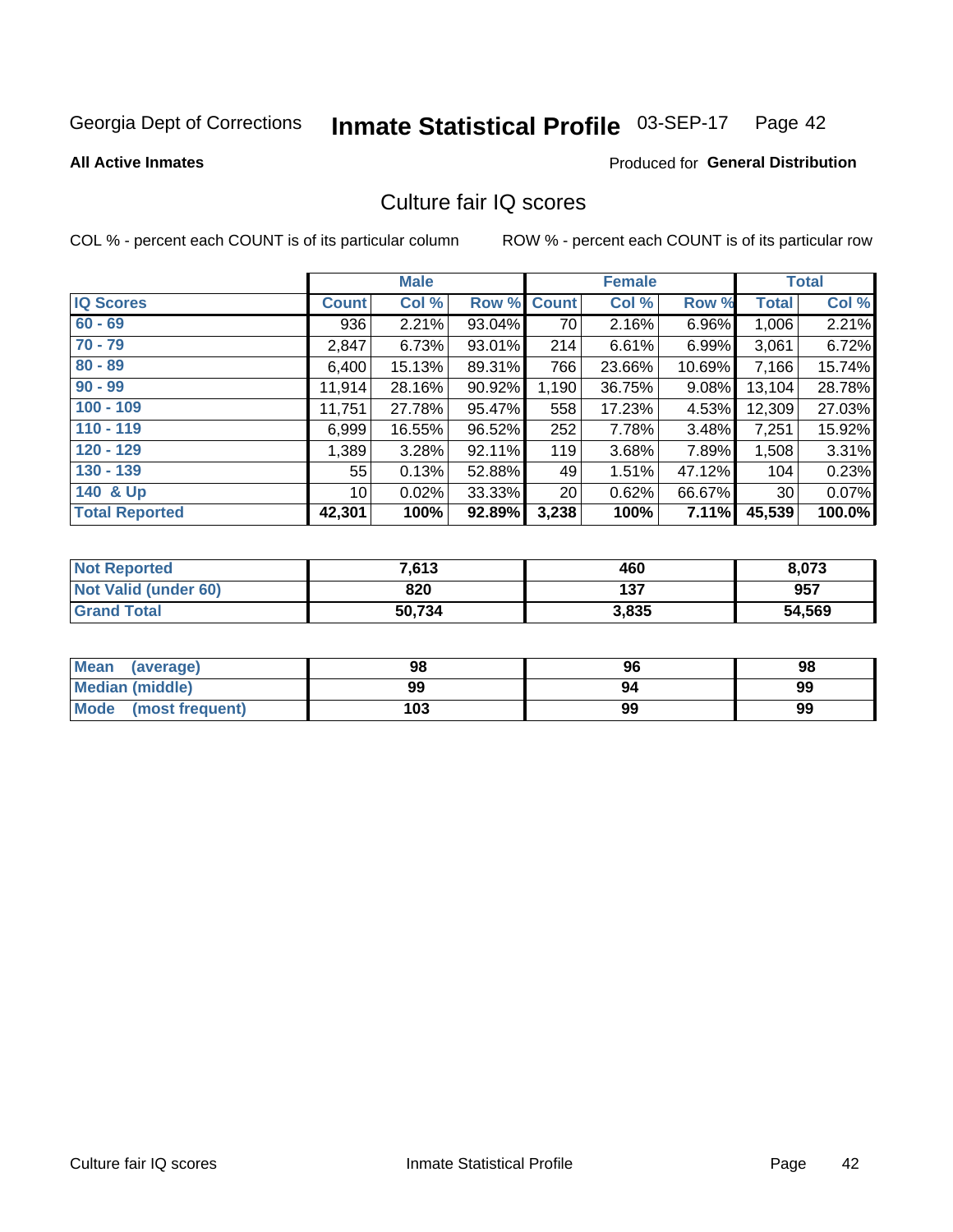### Inmate Statistical Profile 03-SEP-17 Page 43

**All Active Inmates** 

### Produced for General Distribution

# Wide Range Achievement Test (WRAT) reading score

COL % - percent each COUNT is of its particular column

|                           |              | <b>Male</b> |        |              | <b>Female</b> |        |              | <b>Total</b> |
|---------------------------|--------------|-------------|--------|--------------|---------------|--------|--------------|--------------|
| <b>WRAT Reading Score</b> | <b>Count</b> | Col %       | Row %  | <b>Count</b> | Col %         | Row %  | <b>Total</b> | Col %        |
| 0.1 to 0.9                | 875          | 1.92%       | 99.54% | 4            | 0.12%         | 0.46%  | 879          | 1.79%        |
| 1.0 to 1.9                | 802          | 1.76%       | 98.53% | 12           | 0.36%         | 1.47%  | 814          | 1.66%        |
| 2.0 to 2.9                | 1,573        | 3.45%       | 97.58% | 39           | 1.15%         | 2.42%  | 1,612        | 3.29%        |
| 3.0 to 3.9                | 3,622        | 7.94%       | 97.34% | 99           | 2.93%         | 2.66%  | 3,721        | 7.59%        |
| 4.0 to 4.9                | 4,237        | 9.28%       | 95.64% | 193          | 5.71%         | 4.36%  | 4,430        | 9.04%        |
| 5.0 to 5.9                | 3,718        | 8.15%       | 95.82% | 162          | 4.79%         | 4.18%  | 3,880        | 7.92%        |
| 6.0 to 6.9                | 4,308        | 9.44%       | 95.06% | 224          | 6.63%         | 4.94%  | 4,532        | 9.25%        |
| 7.0 to 7.9                | 1,688        | 3.70%       | 94.46% | 99           | 2.93%         | 5.54%  | 1,787        | 3.65%        |
| 8.0 to 8.9                | 3,309        | 7.25%       | 94.14% | 206          | 6.10%         | 5.86%  | 3,515        | 7.17%        |
| 9.0 to 9.9                | 2,003        | 4.39%       | 94.70% | 112          | 3.31%         | 5.30%  | 2,115        | 4.31%        |
| 10.0 to 10.9              | 2,961        | 6.49%       | 92.79% | 230          | 6.81%         | 7.21%  | 3,191        | 6.51%        |
| 11.0 to 11.9              | 4,380        | 9.60%       | 90.93% | 437          | 12.93%        | 9.07%  | 4,817        | 9.83%        |
| 12.0 to 12.9              | 11,510       | 25.22%      | 88.62% | 1,478        | 43.74%        | 11.38% | 12,988       | 26.50%       |
| 13                        | 654          | 1.43%       | 88.62% | 84           | 2.49%         | 11.38% | 738          | 1.51%        |
| <b>Total Reported</b>     | 45,640       | 100%        | 93.11% | 3,379        | 100%          | 6.89%  | 49,019       | 100.0%       |

| тес.<br>NO | 5.094  | 456   | 5,550  |
|------------|--------|-------|--------|
|            | 50,734 | 3,835 | 54,569 |

| <b>Mean</b><br>(average) | 8.35 | 10.25 | 8.48 |
|--------------------------|------|-------|------|
| Median (middle)          | 8.8  | 11.9  | 8.9  |
| Mode (most frequent)     | 12.9 | 12.9  | 12.9 |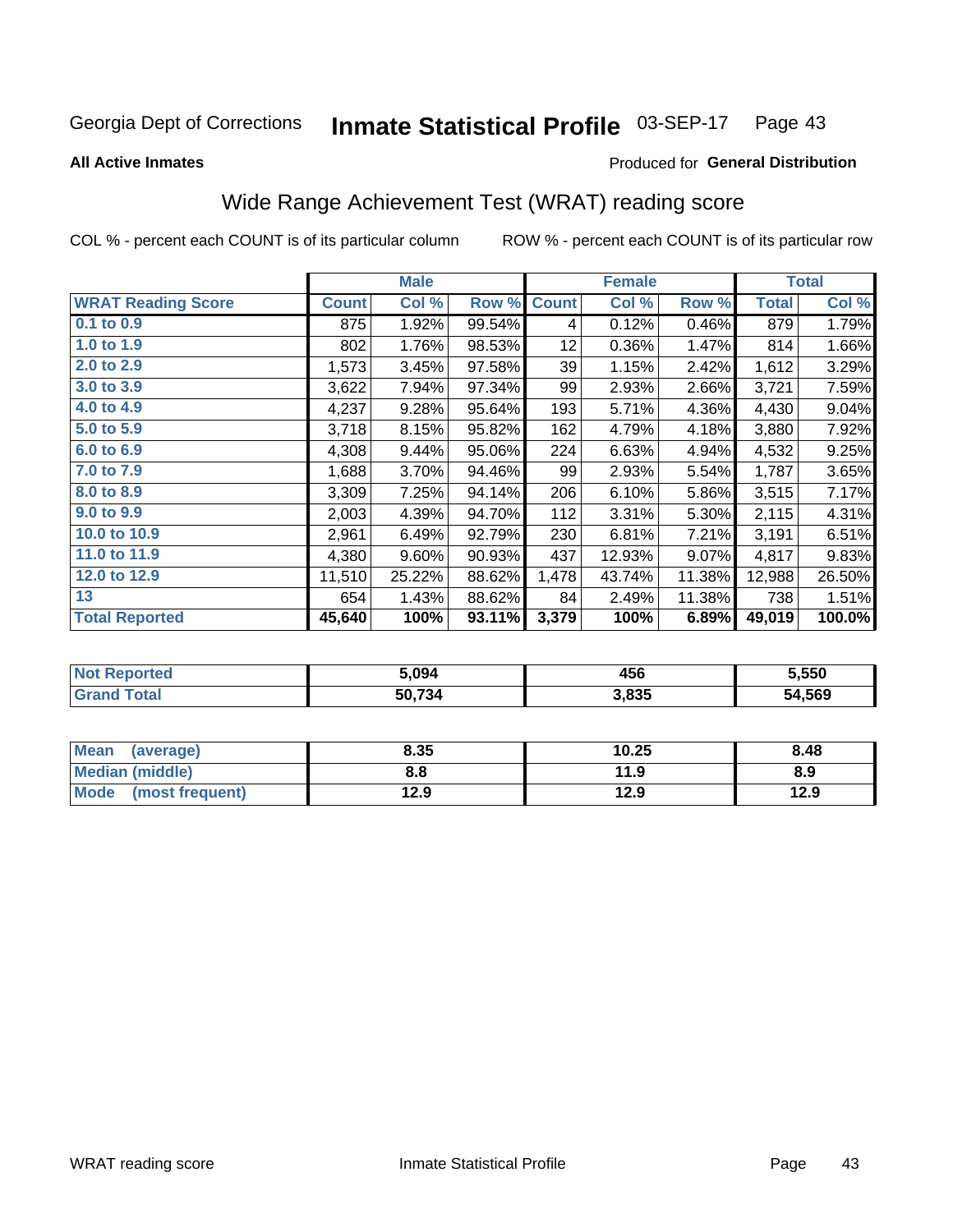### Inmate Statistical Profile 03-SEP-17 Page 44

**All Active Inmates** 

## **Produced for General Distribution**

# Wide Range Achievement Test (WRAT) math score

COL % - percent each COUNT is of its particular column

|                              |              | <b>Male</b> |         |              | <b>Female</b> |        |              | <b>Total</b> |
|------------------------------|--------------|-------------|---------|--------------|---------------|--------|--------------|--------------|
| <b>WRAT Mathematic Score</b> | <b>Count</b> | Col %       | Row %   | <b>Count</b> | Col %         | Row %  | <b>Total</b> | Col %        |
| $0.1$ to $0.9$               | 95           | 0.21%       | 100.00% |              |               |        | 95           | 0.19%        |
| 1.0 to 1.9                   | 301          | 0.66%       | 97.73%  | 7            | 0.21%         | 2.27%  | 308          | 0.63%        |
| 2.0 to 2.9                   | 934          | 2.05%       | 96.29%  | 36           | 1.07%         | 3.71%  | 970          | 1.98%        |
| 3.0 to 3.9                   | 2,179        | 4.77%       | 96.16%  | 87           | 2.57%         | 3.84%  | 2,266        | 4.62%        |
| 4.0 to 4.9                   | 5,635        | 12.35%      | 95.04%  | 294          | 8.70%         | 4.96%  | 5,929        | 12.09%       |
| 5.0 to 5.9                   | 7,092        | 15.54%      | 93.81%  | 468          | 13.85%        | 6.19%  | 7,560        | 15.42%       |
| 6.0 to 6.9                   | 9,349        | 20.48%      | 93.35%  | 666          | 19.70%        | 6.65%  | 10,015       | 20.43%       |
| 7.0 to 7.9                   | 3,691        | 8.09%       | 93.73%  | 247          | 7.31%         | 6.27%  | 3,938        | 8.03%        |
| 8.0 to 8.9                   | 4,959        | 10.86%      | 91.39%  | 467          | 13.82%        | 8.61%  | 5,426        | 11.07%       |
| 9.0 to 9.9                   | 2,619        | 5.74%       | 92.22%  | 221          | 6.54%         | 7.78%  | 2,840        | 5.79%        |
| 10.0 to 10.9                 | 486          | 1.06%       | 96.62%  | 17           | 0.50%         | 3.38%  | 503          | 1.03%        |
| 11.0 to 11.9                 | 1,842        | 4.04%       | 92.01%  | 160          | 4.73%         | 7.99%  | 2,002        | 4.08%        |
| 12.0 to 12.9                 | 6,378        | 13.97%      | 90.21%  | 692          | 20.47%        | 9.79%  | 7,070        | 14.42%       |
| 13                           | 82           | 0.18%       | 82.00%  | 18           | 0.53%         | 18.00% | 100          | 0.20%        |
| <b>Total Reported</b>        | 45,642       | 100%        | 93.11%  | 3,380        | 100%          | 6.89%  | 49,022       | 100%         |

| NO)<br>keported | 5.092  | 455   | 5,547  |
|-----------------|--------|-------|--------|
| <b>ota</b>      | 50.734 | 3,835 | 54.569 |

| <b>Mean</b><br>(average) | 7.41 | 8.15 | 7.46 |
|--------------------------|------|------|------|
| Median (middle)          | 6.9  | ۰.,  | 6.9  |
| Mode<br>(most frequent)  | 12.9 | 12.9 | 12.9 |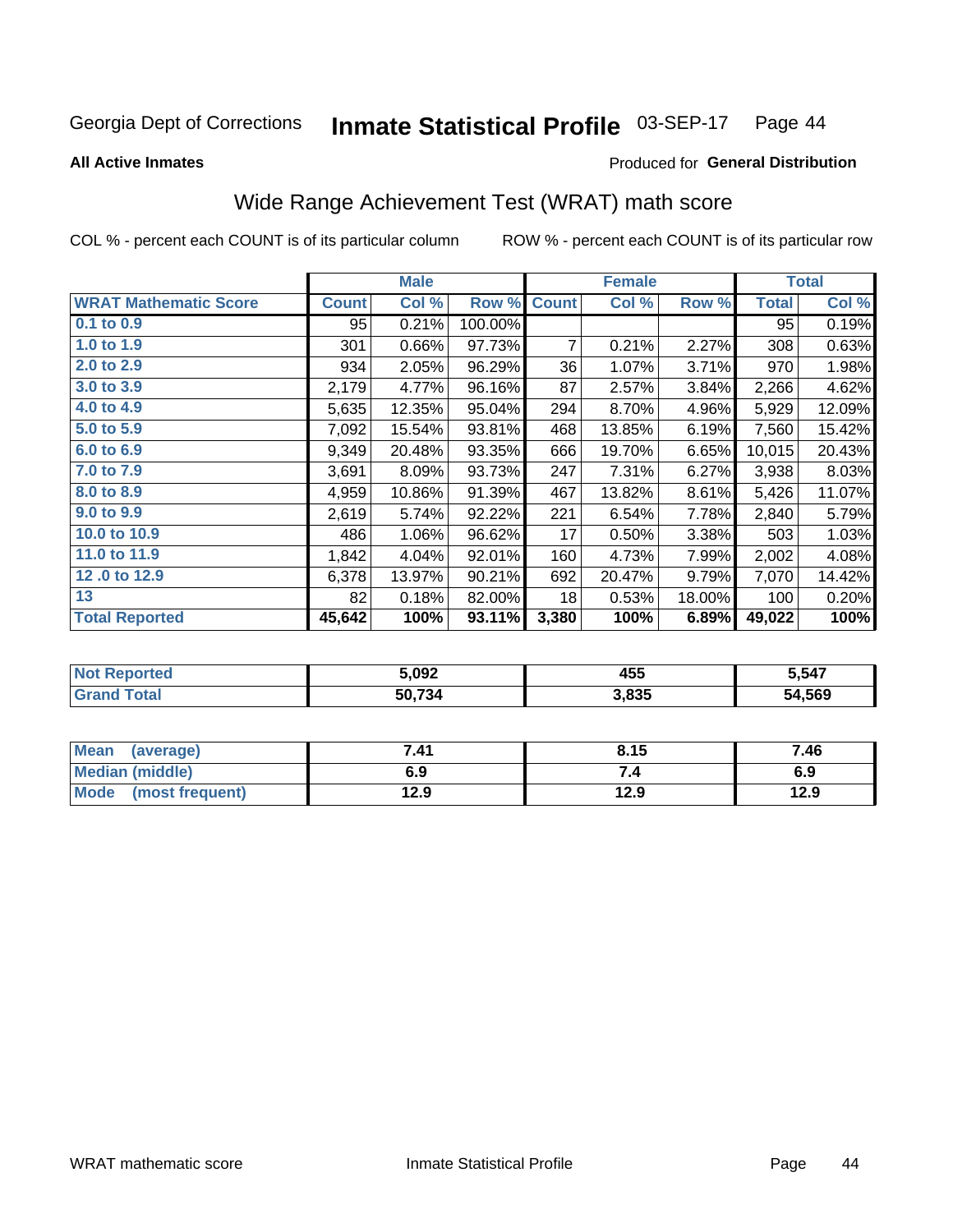### Inmate Statistical Profile 03-SEP-17 Page 45

### **All Active Inmates**

## Produced for General Distribution

# Wide Range Achievement Test (WRAT) spelling score

COL % - percent each COUNT is of its particular column

|                            |              | <b>Male</b> |        |                  | <b>Female</b> |        |              | <b>Total</b> |
|----------------------------|--------------|-------------|--------|------------------|---------------|--------|--------------|--------------|
| <b>WRAT Spelling Score</b> | <b>Count</b> | Col %       | Row %  | <b>Count</b>     | Col %         | Row %  | <b>Total</b> | Col %        |
| $0.1$ to $0.9$             | 985          | 2.16%       | 99.39% | 6                | 0.18%         | 0.61%  | 991          | 2.02%        |
| 1.0 to 1.9                 | 1,207        | 2.64%       | 98.77% | 15 <sub>15</sub> | 0.44%         | 1.23%  | 1,222        | 2.49%        |
| 2.0 to 2.9                 | 2,141        | 4.69%       | 98.12% | 41               | 1.21%         | 1.88%  | 2,182        | 4.45%        |
| 3.0 to 3.9                 | 3,309        | 7.25%       | 97.67% | 79               | 2.34%         | 2.33%  | 3,388        | 6.91%        |
| 4.0 to 4.9                 | 3,025        | 6.63%       | 96.55% | 108              | 3.20%         | 3.45%  | 3,133        | 6.39%        |
| 5.0 to 5.9                 | 5,214        | 11.42%      | 96.13% | 210              | 6.21%         | 3.87%  | 5,424        | 11.06%       |
| 6.0 to 6.9                 | 4,284        | 9.38%       | 95.18% | 217              | 6.42%         | 4.82%  | 4,501        | 9.18%        |
| 7.0 to 7.9                 | 3,966        | 8.69%       | 94.07% | 250              | 7.40%         | 5.93%  | 4,216        | 8.60%        |
| 8.0 to 8.9                 | 3,834        | 8.40%       | 93.63% | 261              | 7.72%         | 6.37%  | 4,095        | 8.35%        |
| 9.0 to 9.9                 | 2,196        | 4.81%       | 92.31% | 183              | 5.41%         | 7.69%  | 2,379        | 4.85%        |
| 10.0 to 10.9               | 2,155        | 4.72%       | 93.01% | 162              | 4.79%         | 6.99%  | 2,317        | 4.73%        |
| 11.0 to 11.9               | 3,481        | 7.63%       | 92.24% | 293              | 8.67%         | 7.76%  | 3,774        | 7.70%        |
| 12.0 to 12.9               | 9,543        | 20.91%      | 86.37% | 1,506            | 44.56%        | 13.63% | 11,049       | 22.54%       |
| 13                         | 309          | 0.68%       | 86.31% | 49               | 1.45%         | 13.69% | 358          | 0.73%        |
| <b>Total Reported</b>      | 45,649       | 100%        | 93.11% | 3,380            | 100%          | 6.89%  | 49,029       | 100%         |

| NO | 5,085  | 455   | 5,540        |
|----|--------|-------|--------------|
|    | 50,734 | 3,835 | 4,569<br>54. |

| <b>Mean</b><br>(average) | 7.88 | 10.13 | 8.04 |
|--------------------------|------|-------|------|
| Median (middle)          | .    | 11.6  | .    |
| Mode<br>(most frequent)  | 12.9 | 12.9  | 12.9 |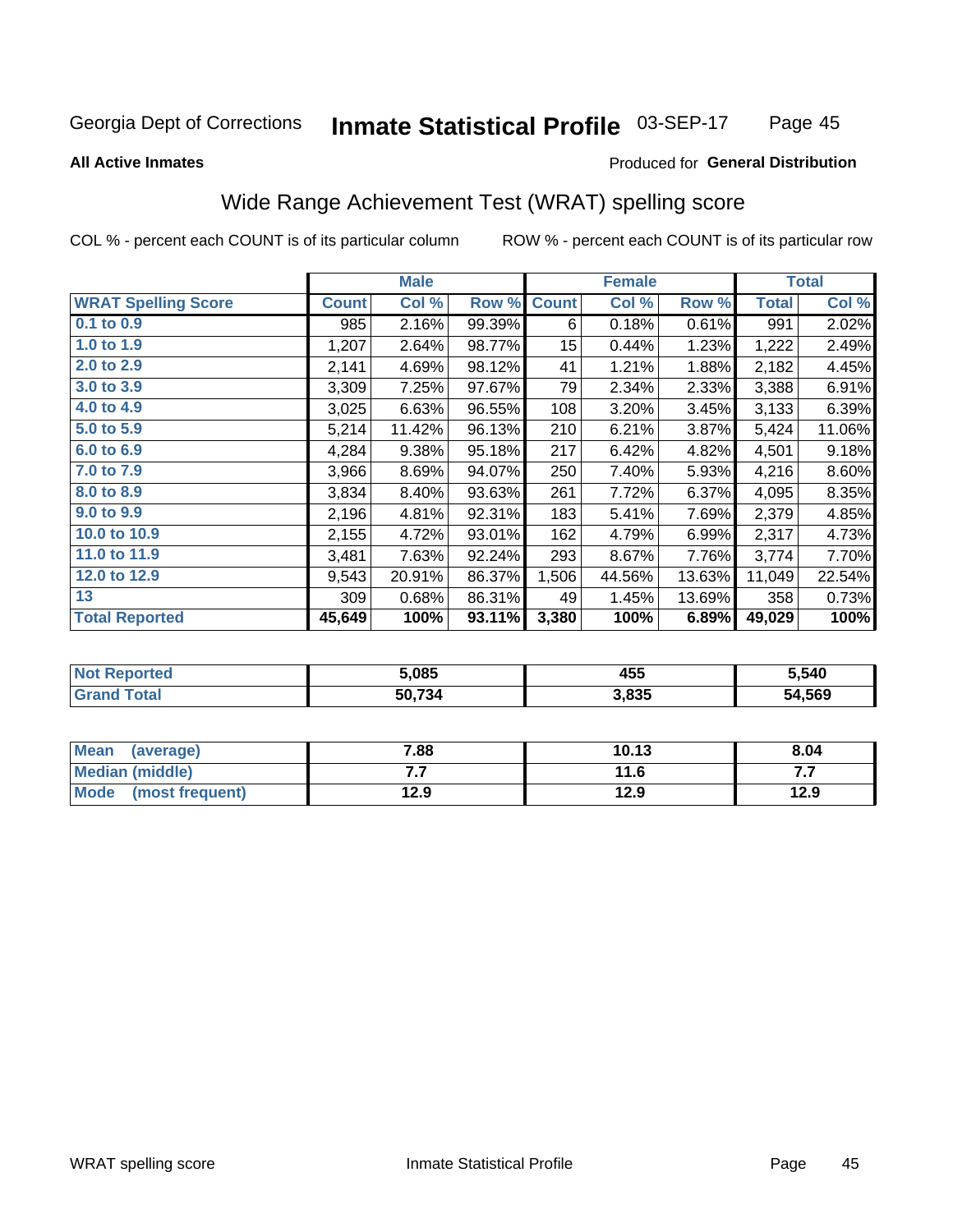### Inmate Statistical Profile 03-SEP-17 Page 46

**All Active Inmates** 

## **Produced for General Distribution**

# Current / last mental health treatment level

COL % - percent each COUNT is of its particular column

|                                    |              | <b>Male</b> |         |              | <b>Female</b> |        |              | <b>Total</b> |
|------------------------------------|--------------|-------------|---------|--------------|---------------|--------|--------------|--------------|
| <b>Mental Health Treatment Lev</b> | <b>Count</b> | Col %       | Row %   | <b>Count</b> | Col %         | Row %  | <b>Total</b> | Col %        |
| 1 No problem at current time       | 8,752        | 53.00%      | 93.06%  | 653          | 23.03%        | 6.94%  | 9,405        | 48.61%       |
| 2 Receiving outpatient             | 6,004        | 36.36%      | 73.88%  | 2,123        | 74.89%        | 26.12% | 8,127        | 42.01%       |
| <b>Treatment</b>                   |              |             |         |              |               |        |              |              |
| 3 Inpatient, moderate              | 1,442        | 8.73%       | 96.65%  | 50           | 1.76%         | 3.35%  | 1,492        | 7.71%        |
| <b>Treatment</b>                   |              |             |         |              |               |        |              |              |
| 4 Inpatient, intensive             | 295          | 1.79%       | 97.04%  | 9            | 0.32%         | 2.96%  | 304          | 1.57%        |
| Treatment                          |              |             |         |              |               |        |              |              |
| <b>5 Undergoing crisis</b>         | 18           | 0.11%       | 100.00% |              |               |        | 18           | 0.09%        |
| <b>stabilization</b>               |              |             |         |              |               |        |              |              |
| <b>6 Hospital for criminally</b>   |              | 0.01%       | 100.00% |              |               |        |              | 0.01%        |
| <b>Tinsane</b>                     |              |             |         |              |               |        |              |              |
| <b>Total Evaluated</b>             | 16,512       | 100%        | 85.35%  | 2,835        | 100%          | 14.65% | 19,347       | 100%         |

| Never had MH evaluation | 34,222 | ,000  | 35,222 |
|-------------------------|--------|-------|--------|
| $\tau$ otal             | 50,734 | 3,835 | 54,569 |

| Median (middle) | No problem at current time | <b>Receiving outpatient</b><br>treatment | <b>Receiving</b><br>outpatient<br>treatment |
|-----------------|----------------------------|------------------------------------------|---------------------------------------------|
| <b>Mode</b>     | No problem at current time | <b>Receiving outpatient</b>              | No problem at                               |
| (most frequent) |                            | treatment                                | current time                                |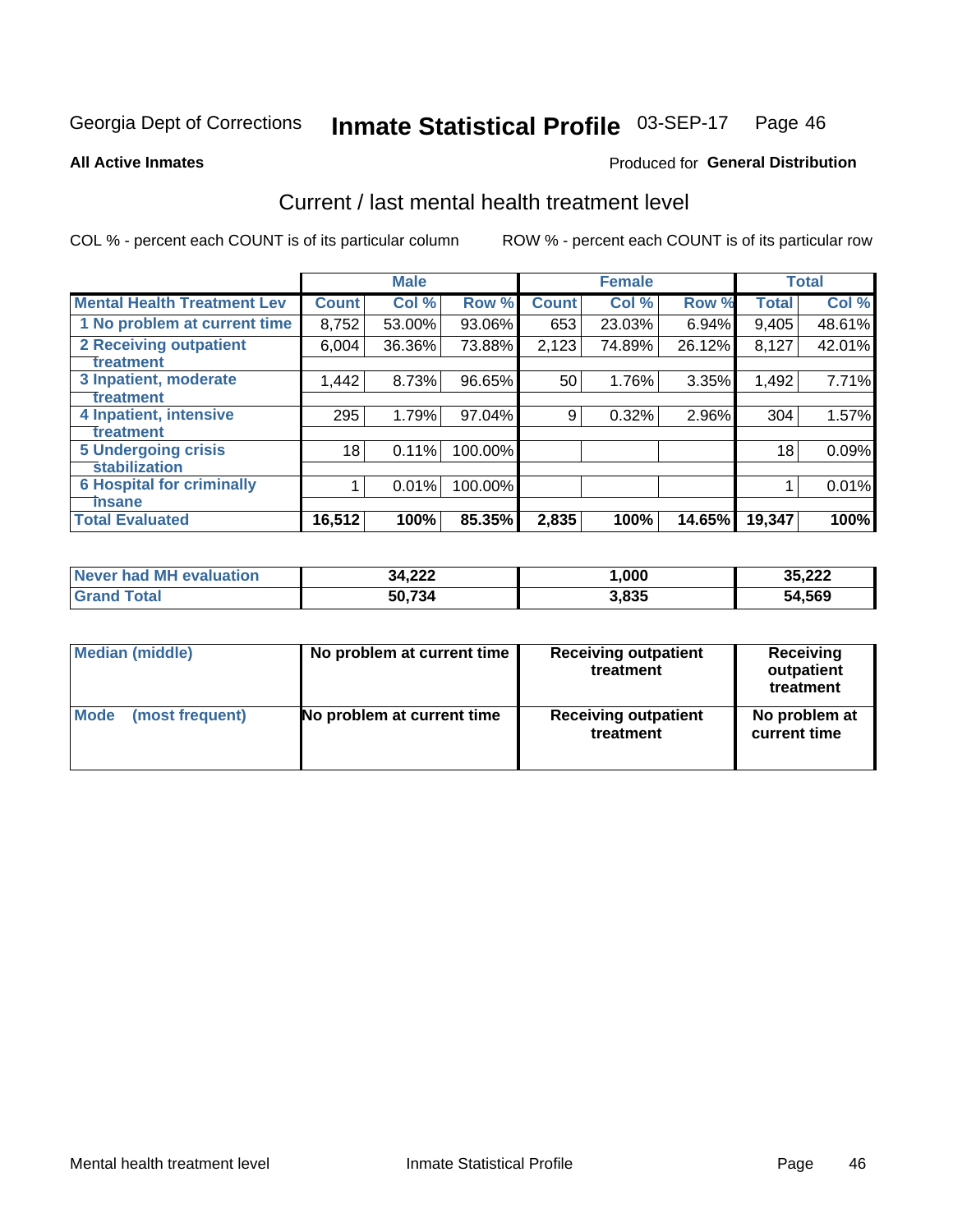## **All Active Inmates**

## Produced for General Distribution

# PULHESDWIT medical scale - 'P' overall condition ('P'hysical)

COL % - percent each COUNT is of its particular column

|                                  |              | <b>Male</b> |         |              | <b>Female</b> |         |              | <b>Total</b> |
|----------------------------------|--------------|-------------|---------|--------------|---------------|---------|--------------|--------------|
| 'P' Overall Condition            | <b>Count</b> | Col %       | Row %   | <b>Count</b> | Col %         | Row %   | <b>Total</b> | Col %        |
| 1 No medical illness             | 35,237       | 75.44%      | 94.04%  | 2,235        | 62.33%        | 5.96%   | 37,472       | 74.50%       |
| 2 Well-controlled chronic        | 10,617       | 22.73%      | 89.52%  | 1,243        | 34.66%        | 10.48%  | 11,860       | 23.58%       |
| <b>illness</b>                   |              |             |         |              |               |         |              |              |
| 3 Poorly-controlled chronic      | 767          | 1.64%       | 92.30%  | 64           | 1.78%         | 7.70%   | 831          | 1.65%        |
| <b>lillness</b>                  |              |             |         |              |               |         |              |              |
| 4 Significant problems requiring | 82           | 0.18%       | 81.19%  | 19           | 0.53%         | 18.81%  | 101          | 0.20%        |
| special housing                  |              |             |         |              |               |         |              |              |
| 5 Terminal illness, < 6 months   | 6            | 0.01%       | 100.00% |              |               |         | 6            | 0.01%        |
| to live                          |              |             |         |              |               |         |              |              |
| 6 Inmate is pregnant             |              |             |         | 25           | 0.70%         | 100.00% | 25           | 0.05%        |
| <b>Total Reported</b>            | 46,709       | 100%        | 92.87%  | 3,586        | 100%          | 7.13%   | 50,295       | 100%         |

| тео | <b>OOE</b><br>. ت∠∪, | 249  | $\sim$<br>. |
|-----|----------------------|------|-------------|
|     | -^ -^                | .835 | 54,569      |

| Mode | (most frequent) | 1 No medical illness | 1 No medical illness | 1 No medical<br>illness |
|------|-----------------|----------------------|----------------------|-------------------------|
|------|-----------------|----------------------|----------------------|-------------------------|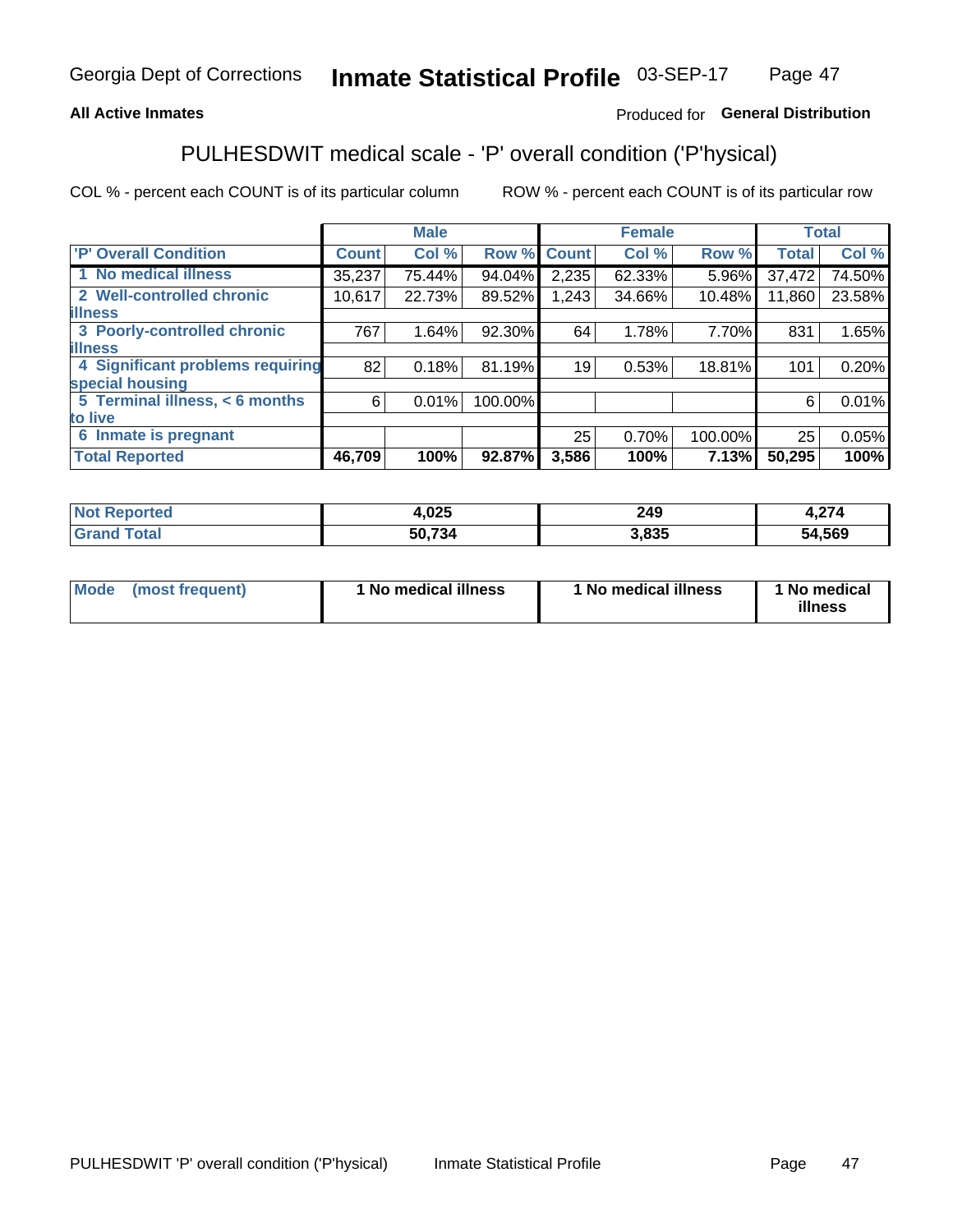## **All Active Inmates**

## Produced for General Distribution

# PULHESDWIT medical scale - 'U' upper body

COL % - percent each COUNT is of its particular column

|                              |                    | <b>Male</b> |        |              | <b>Female</b> |        |              | <b>Total</b> |
|------------------------------|--------------------|-------------|--------|--------------|---------------|--------|--------------|--------------|
| <b>U' Upper Body</b>         | Count <sup>!</sup> | Col %       | Row %  | <b>Count</b> | Col %         | Row %  | <b>Total</b> | Col %        |
| 1 Upper bones, joints,       | 44,697             | 95.87%      | 92.99% | 3,369        | 93.92%        | 7.01%  | 48,066       | 95.73%       |
| muscles all OK               |                    |             |        |              |               |        |              |              |
| 2 One or both arms minimally | 1,647              | 3.53%       | 89.90% | 185          | 5.16%         | 10.10% | 1,832        | 3.65%        |
| limited                      |                    |             |        |              |               |        |              |              |
| 3 One or both arms           | 236                | 0.51%       | 89.39% | 28           | 0.78%         | 10.61% | 264          | 0.53%        |
| <b>moderately limited</b>    |                    |             |        |              |               |        |              |              |
| 4 One arm disabled,          | 38                 | 0.08%       | 90.48% | 4            | 0.11%         | 9.52%  | 42           | 0.08%        |
| paralyzed, or amputated      |                    |             |        |              |               |        |              |              |
| 5 Both arms disabled,        | 4                  | 0.01%       | 80.00% |              | 0.03%         | 20.00% | 5            | 0.01%        |
| paralyzed, or amputated      |                    |             |        |              |               |        |              |              |
| <b>Total Reported</b>        | 46,622             | 100%        | 92.86% | 3,587        | 100%          | 7.14%  | 50,209       | 100%         |

| <b>Not Reported</b>          | 112<br>. <i>.</i> | 248   | 4,360  |
|------------------------------|-------------------|-------|--------|
| <b>Total</b><br><b>Grand</b> | 50,734            | 3,835 | 54,569 |

| Mode<br>(most frequent) | 1 Upper bones, joints,<br>muscles all OK | 1 Upper bones, joints,<br>muscles all OK | 1 Upper bones,<br>joints, muscles all<br>ΟK |
|-------------------------|------------------------------------------|------------------------------------------|---------------------------------------------|
|-------------------------|------------------------------------------|------------------------------------------|---------------------------------------------|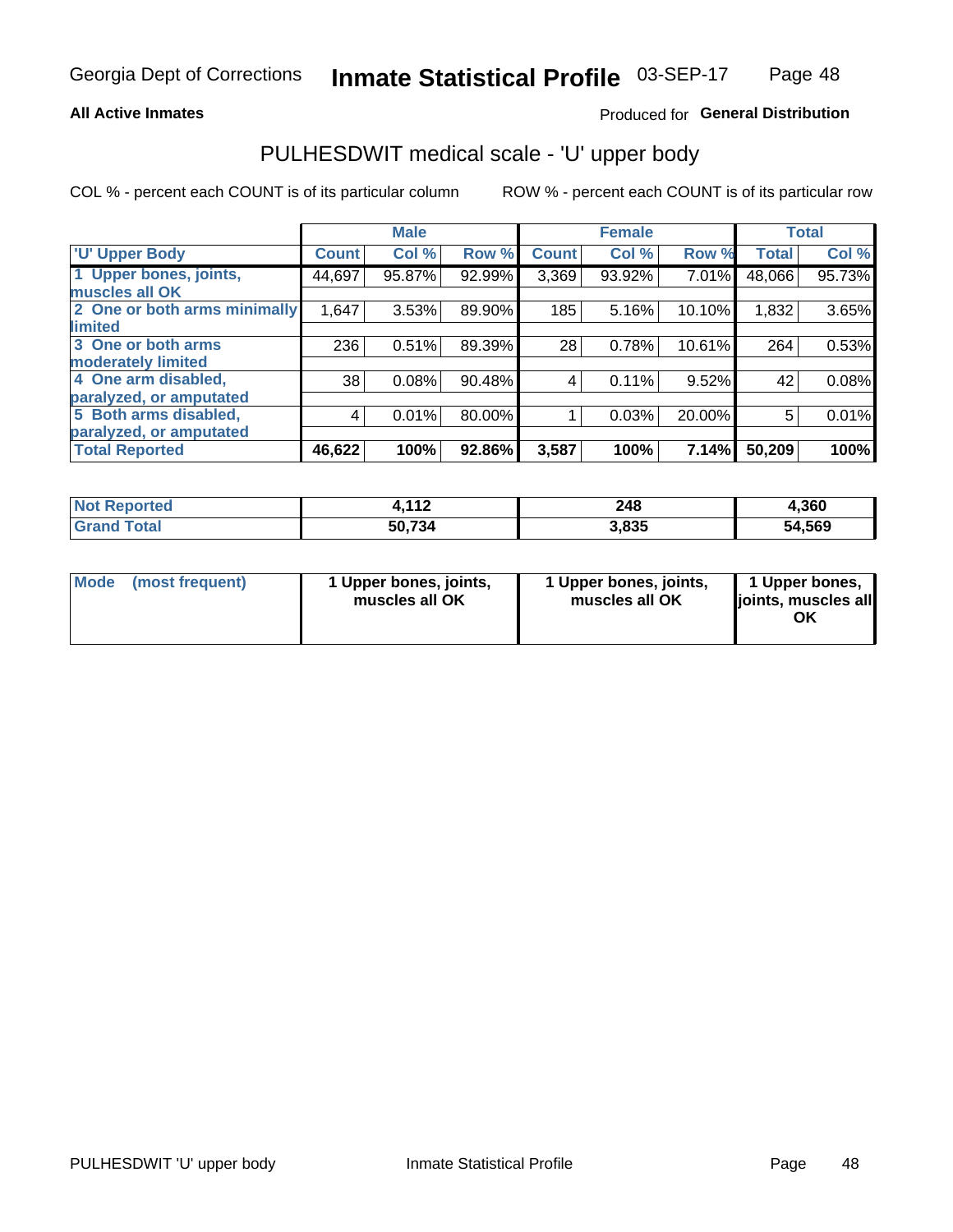## **All Active Inmates**

# Produced for General Distribution

# PULHESDWIT medical scale - 'L' lower body

COL % - percent each COUNT is of its particular column

|                                |              | <b>Male</b> |         |              | <b>Female</b> |       |              | <b>Total</b> |
|--------------------------------|--------------|-------------|---------|--------------|---------------|-------|--------------|--------------|
| 'L' Lower Body                 | <b>Count</b> | Col %       | Row %   | <b>Count</b> | Col %         | Row % | <b>Total</b> | Col %        |
| 1 Lower bones, joints,         | 42,119       | 90.35%      | 93.04%  | 3,149        | 87.84%        | 6.96% | 45,268       | 90.17%       |
| muscles all OK                 |              |             |         |              |               |       |              |              |
| 2 One or both legs minimally   | 3,817        | 8.19%       | 90.86%  | 384          | 10.71%        | 9.14% | 4,201        | 8.37%        |
| limited                        |              |             |         |              |               |       |              |              |
| 3 One or both legs             | 561          | 1.20%       | 93.19%  | 41           | 1.14%         | 6.81% | 602          | 1.20%        |
| moderately limited             |              |             |         |              |               |       |              |              |
| 4 One leg disabled, paralyzed, | 105          | 0.23%       | 90.52%  | 11           | 0.31%         | 9.48% | 116          | 0.23%        |
| or amputated                   |              |             |         |              |               |       |              |              |
| 5 Both legs disabled,          | 14           | 0.03%       | 100.00% |              |               |       | 14           | 0.03%        |
| paralyzed, or amputated        |              |             |         |              |               |       |              |              |
| <b>Total Reported</b>          | 46,616       | 100%        | 92.86%  | 3,585        | 100%          | 7.14% | 50,201       | 100%         |

| <b>Not Reported</b>   | 4,118  | 250   | 4,368  |
|-----------------------|--------|-------|--------|
| <b>Total</b><br>Grand | 50,734 | 3,835 | 54,569 |

| Mode | (most frequent) | 1 Lower bones, joints,<br>muscles all OK | I Lower bones, joints,<br>muscles all OK | 1 Lower bones,<br>joints, muscles all<br>ΟK |
|------|-----------------|------------------------------------------|------------------------------------------|---------------------------------------------|
|------|-----------------|------------------------------------------|------------------------------------------|---------------------------------------------|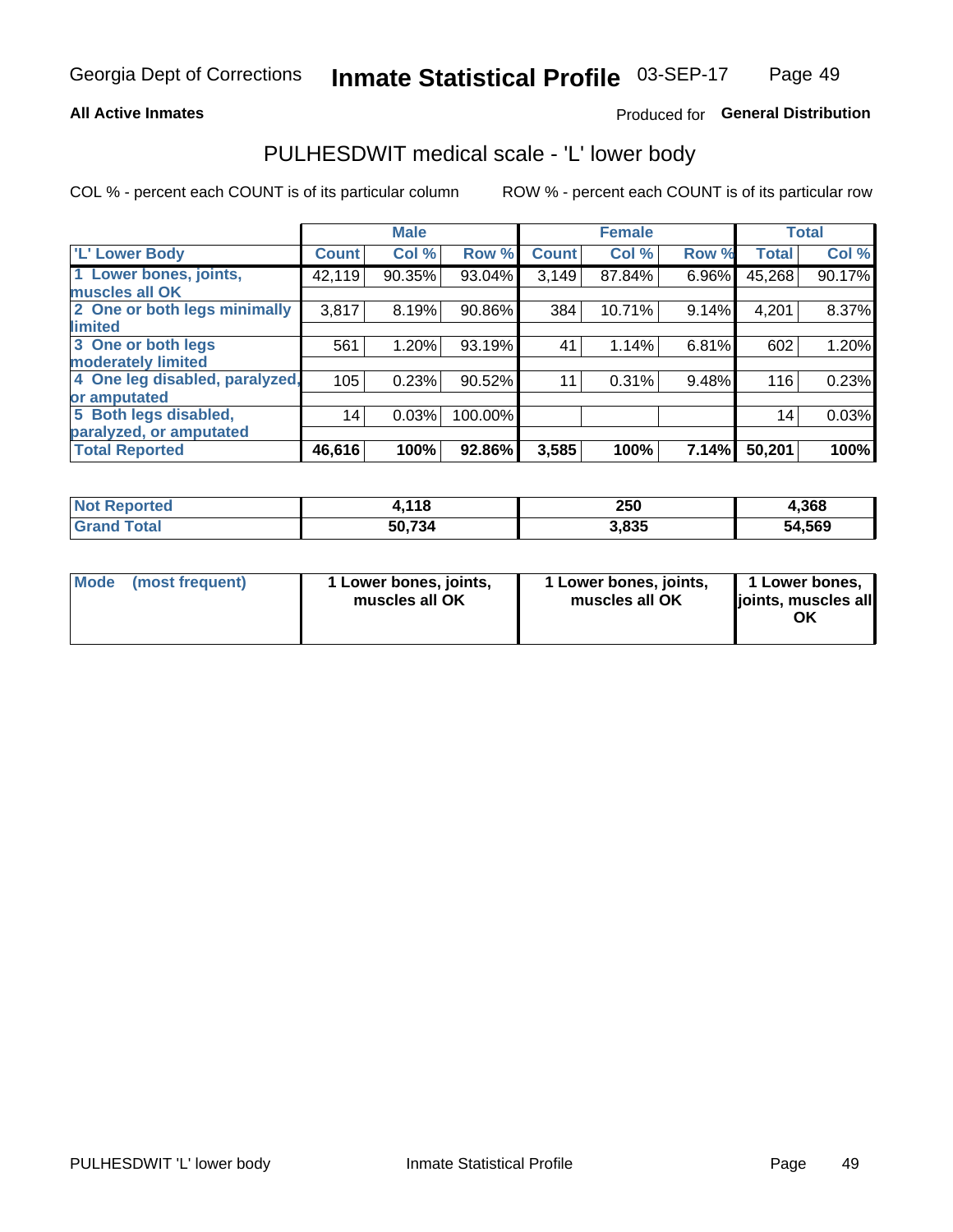## **All Active Inmates**

# Produced for General Distribution

# PULHESDWIT medical scale - 'H' hearing

COL % - percent each COUNT is of its particular column

|                                |              | <b>Male</b> |             |       | <b>Female</b> |        | <b>Total</b> |        |
|--------------------------------|--------------|-------------|-------------|-------|---------------|--------|--------------|--------|
| <b>'H' Hearing</b>             | <b>Count</b> | Col %       | Row % Count |       | Col %         | Row %  | <b>Total</b> | Col %  |
| 1 Normal hearing both ears     | 46,056       | 98.84%      | 92.88%      | 3,533 | 98.58%        | 7.12%  | 49,589       | 98.82% |
| 2 Some loss in one ear with    | 409          | 0.88%       | 89.69%      | 47    | 1.31%         | 10.31% | 456          | 0.91%  |
| other OK, or mild loss in both |              |             |             |       |               |        |              |        |
| 3 Total loss in one ear with   | 94           | 0.20%       | $97.92\%$   | 2     | 0.06%         | 2.08%  | 96           | 0.19%  |
| mild loss in other             |              |             |             |       |               |        |              |        |
| 4 Severe loss in both ears     | 25           | 0.05%       | 100.00%     |       |               |        | 25           | 0.05%  |
| 5 Total loss in both ears,     | 13           | 0.03%       | 86.67%      | 2     | $0.06\%$      | 13.33% | 15           | 0.03%  |
| requiring special housing      |              |             |             |       |               |        |              |        |
| <b>Total Reported</b>          | 46,597       | 100%        | 92.86%      | 3,584 | 100%          | 7.14%  | 50,181       | 100%   |

| <b>orted</b>                  | 407      | OE.   | .388   |
|-------------------------------|----------|-------|--------|
| NOT.                          | H, I J / | ZJ I  |        |
| $F \wedge f \wedge f$<br>υιαι | 50,734   | 3,835 | 54,569 |

| Mode (most frequent) | 1 Normal hearing both ears 11 Normal hearing both ears 1 Normal hearing | both ears |
|----------------------|-------------------------------------------------------------------------|-----------|
|                      |                                                                         |           |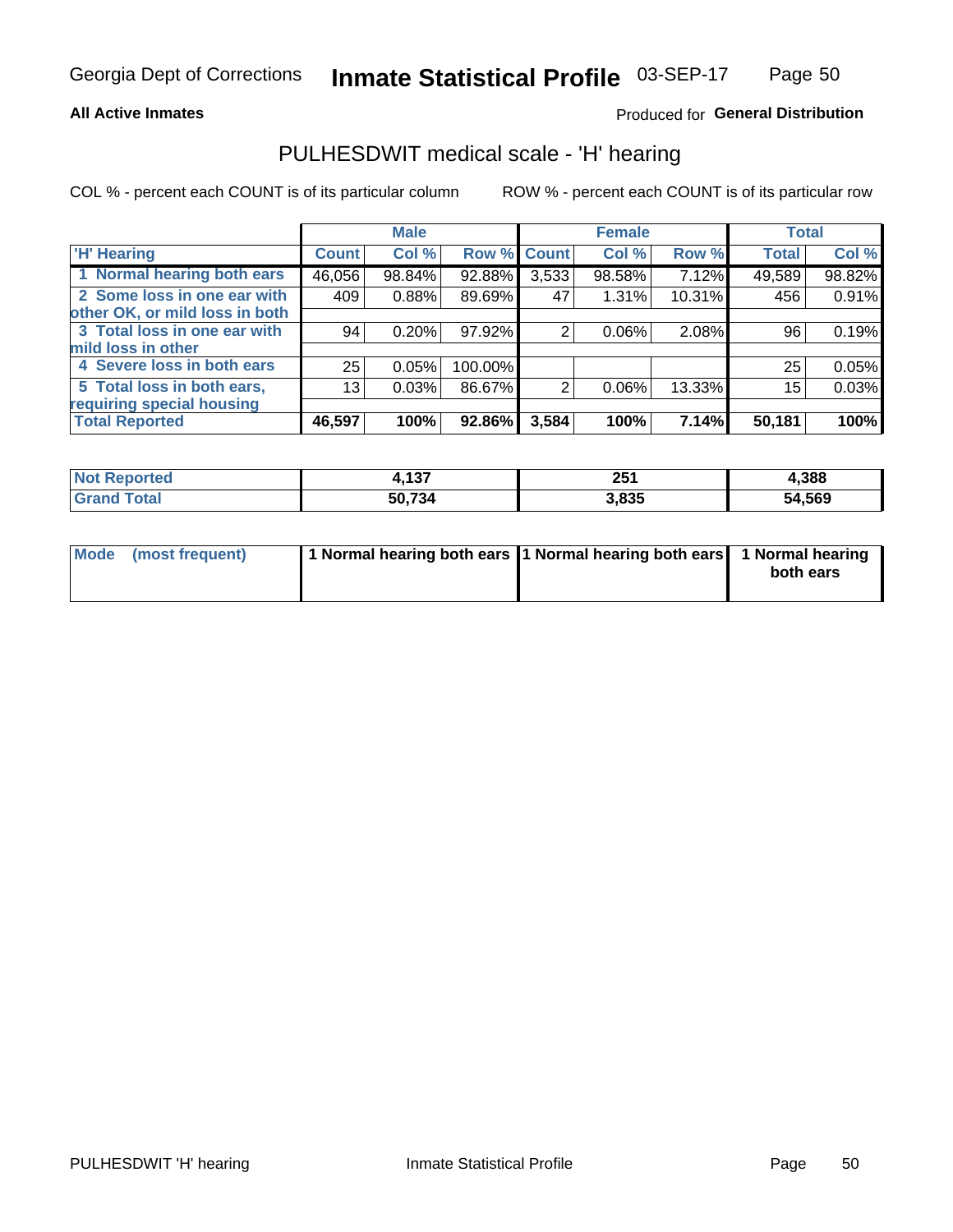## **All Active Inmates**

## Produced for General Distribution

# PULHESDWIT medical scale - 'E' vision

COL % - percent each COUNT is of its particular column

|                                 |              | <b>Male</b> |        |              | <b>Female</b> |        |              | <b>Total</b> |
|---------------------------------|--------------|-------------|--------|--------------|---------------|--------|--------------|--------------|
| 'E' Vision                      | <b>Count</b> | Col %       | Row %  | <b>Count</b> | Col %         | Row %  | <b>Total</b> | Col %        |
| 1 Correctable to 20/40 in both  | 35,212       | 76.22%      | 94.99% | 859. ا       | 52.80%        | 5.01%  | 37,071       | 74.56%       |
| eyes                            |              |             |        |              |               |        |              |              |
| 2 Correctable to 20/70 in one   | 9,967        | 21.57%      | 86.86% | 1,508        | 42.83%        | 13.14% | 11,475       | 23.08%       |
| eye, may be blind in other      |              |             |        |              |               |        |              |              |
| 3 Correctable to 20/200 in one  | 846          | 1.83%       | 85.45% | 144          | 4.09%         | 14.55% | 990          | 1.99%        |
| eye, may be blind in other      |              |             |        |              |               |        |              |              |
| 4 One eye not correctable to    | 159          | 0.34%       | 94.64% | 9            | 0.26%         | 5.36%  | 168          | 0.34%        |
| 20/200, other may be blind      |              |             |        |              |               |        |              |              |
| 5 Blind in both eyes, requiring | 16           | 0.03%       | 94.12% |              | 0.03%         | 5.88%  | 17           | 0.03%        |
| special housing                 |              |             |        |              |               |        |              |              |
| <b>Total Reported</b>           | 46,200       | 100%        | 92.92% | 3,521        | 100%          | 7.08%  | 49,721       | 100%         |

| <b>Not Reported</b> | 4,534  | 314   | 4,848  |
|---------------------|--------|-------|--------|
| <b>Total</b>        | 50,734 | 3,835 | 54,569 |

| Mode (most frequent) | 1 Correctable to 20/40 in both<br>eves | 1 Correctable to 20/40 in   1 Correctable to  <br>both eves | 20/40 in both eyes |
|----------------------|----------------------------------------|-------------------------------------------------------------|--------------------|
|                      |                                        |                                                             |                    |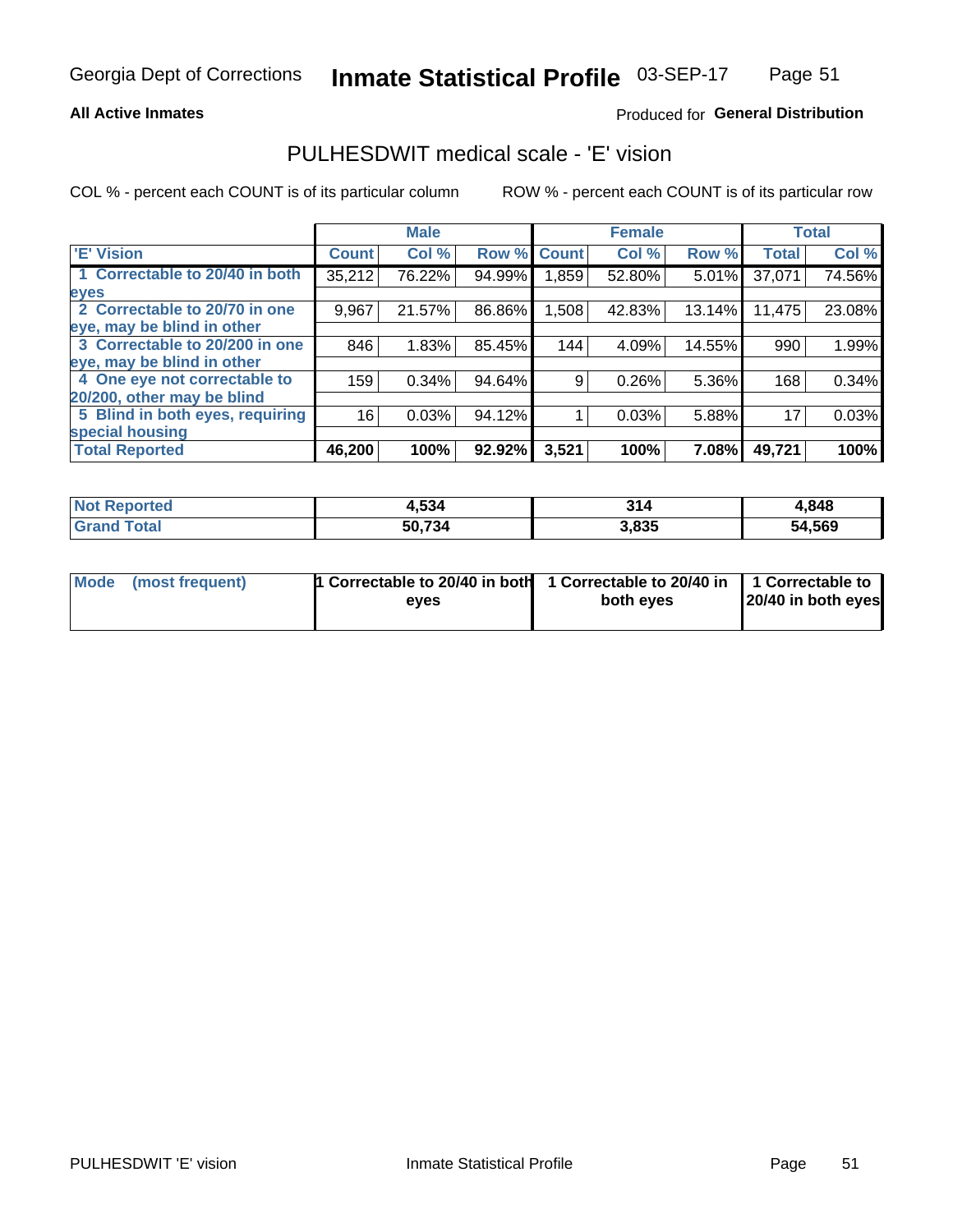## **All Active Inmates**

# Produced for General Distribution

# PULHESDWIT medical scale - 'S' pSychiatric

COL % - percent each COUNT is of its particular column

|                                        |              | <b>Male</b> |             |       | <b>Female</b> |          |              | <b>Total</b> |
|----------------------------------------|--------------|-------------|-------------|-------|---------------|----------|--------------|--------------|
| 'S' pSychiatric                        | <b>Count</b> | Col %       | Row % Count |       | Col %         | Row %    | <b>Total</b> | Col %        |
| 1 No impairment or disorders           | 40,743       | 88.16%      | 96.91%      | 1,301 | 41.14%        | 3.09%    | 42,044       | 85.15%       |
| 2 Stable, or in remission, or          | 4,357        | 9.43%       | 70.34%      | 1,837 | 58.10%        | 29.66%   | 6,194        | 12.54%       |
| mild impairment or retardation         |              |             |             |       |               |          |              |              |
| 3 Requires moderate inpatient          | 933          | 2.02%       | 97.90%      | 20    | 0.63%         | 2.10%    | 953          | 1.93%        |
| treatment                              |              |             |             |       |               |          |              |              |
| 4 Requires intensive inpatient         | 170          | 0.37%       | 98.27%      | 3     | 0.09%         | 1.73%    | 173          | 0.35%        |
| treatment                              |              |             |             |       |               |          |              |              |
| <b>5 Requires Crisis Stabilization</b> | 13           | 0.03%       | 92.86%      |       | 0.03%         | 7.14%    | 14           | 0.03%        |
| Unit (CSU) inpatient care              |              |             |             |       |               |          |              |              |
| <b>Total Reported</b>                  | 46,216       | 100%        | 93.60%      | 3,162 | 100%          | $6.40\%$ | 49,378       | 100%         |

| <b>Not Reported</b>   | 4,518  | 673   | 5,191  |
|-----------------------|--------|-------|--------|
| <b>Total</b><br>Grand | 50,734 | 3,835 | 54,569 |

| Mode | (most frequent) | <b>1 No impairment or disorders</b> 2 Stable, or in remission, 1 No impairment or |                       |           |
|------|-----------------|-----------------------------------------------------------------------------------|-----------------------|-----------|
|      |                 |                                                                                   | or mild impairment or | disorders |
|      |                 |                                                                                   | retardation           |           |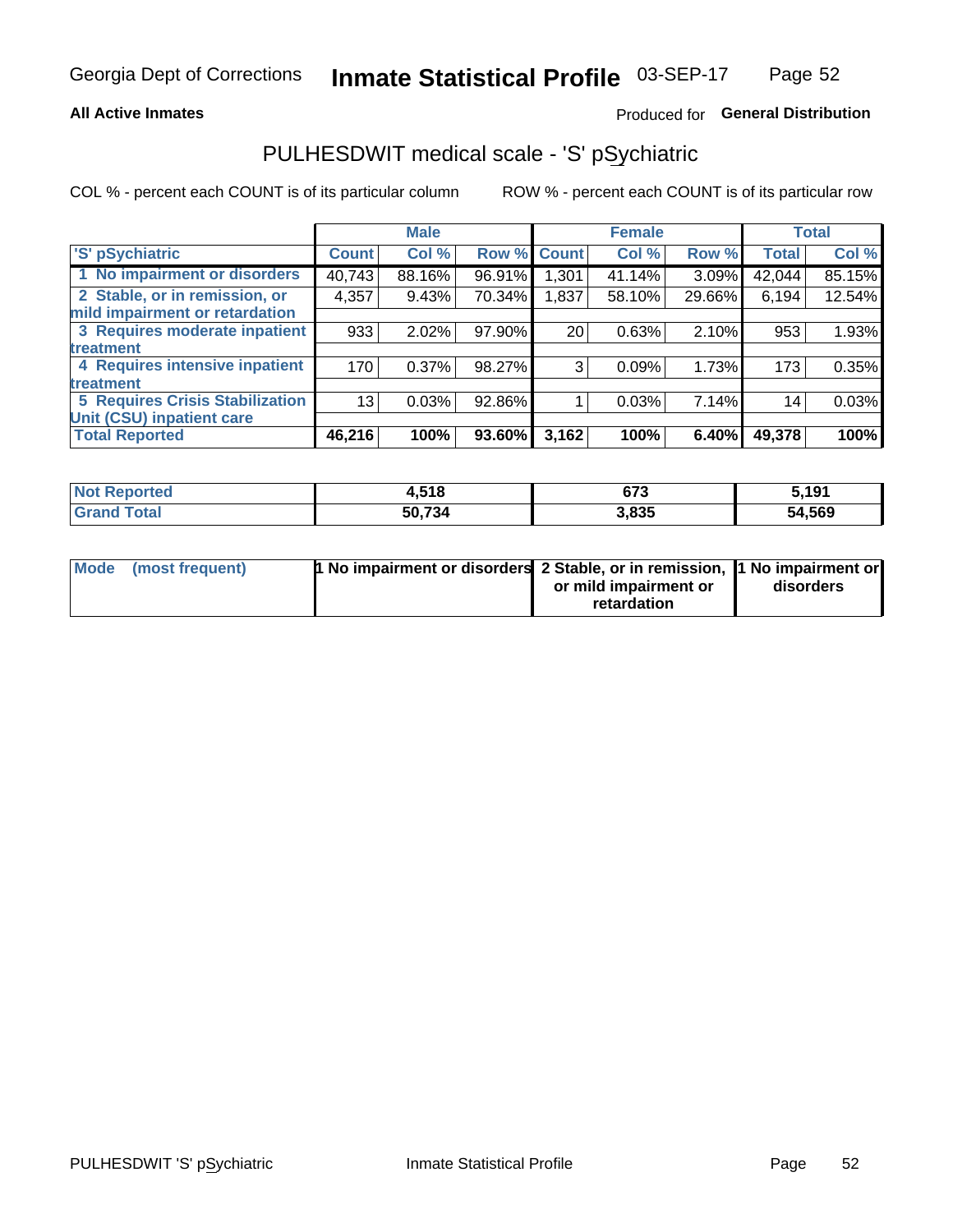## **All Active Inmates**

## Produced for General Distribution

# PULHESDWIT medical scale - 'D' dental

COL % - percent each COUNT is of its particular column

|                                 |              | <b>Male</b> |           |              | <b>Female</b> |       |              | <b>Total</b> |
|---------------------------------|--------------|-------------|-----------|--------------|---------------|-------|--------------|--------------|
| <b>D'</b> Dental                | <b>Count</b> | Col %       | Row %     | <b>Count</b> | Col %         | Row % | <b>Total</b> | Col %        |
| 1 Minimal routine dental health | 26,220       | 59.22%      | 92.35%    | 2,171        | 66.55%        | 7.65% | 28,391       | 59.72%       |
| <b>needs</b>                    |              |             |           |              |               |       |              |              |
| 2 Moderate cavities and/or gum  | 14,823       | 33.48%      | 95.05%    | 772          | 23.67%        | 4.95% | 15,595       | 32.81%       |
| disease                         |              |             |           |              |               |       |              |              |
| 3 Extensive gum disease         | 3,165        | 7.15%       | $90.84\%$ | 319          | 9.78%         | 9.16% | 3,484        | 7.33%        |
| and/or widespread decay         |              |             |           |              |               |       |              |              |
| 4 Urgent need for dental        | 67           | 0.15%       | 100.00%   |              |               |       | 67           | 0.14%        |
| <b>services</b>                 |              |             |           |              |               |       |              |              |
| 5 Life-threatening disease or   |              | 0.01%       | 100.00%   |              |               |       |              | 0.01%        |
| extreme pain or infection       |              |             |           |              |               |       |              |              |
| <b>Total Reported</b>           | 44,276       | 100%        | 93.14%    | 3,262        | 100%          | 6.86% | 47,538       | 100.0%       |

| <b>Not Reported</b>    | 6,458  | ヒフク<br>ว เ ง | 7,031  |
|------------------------|--------|--------------|--------|
| <b>Total</b><br>'Grand | 50,734 | 3,835        | 54,569 |

| 1 Minimal routine dental<br>Mode<br>(most frequent)<br>health needs | 1 Minimal routine dental 1 Minimal routine<br>health needs | dental health<br>needs |
|---------------------------------------------------------------------|------------------------------------------------------------|------------------------|
|---------------------------------------------------------------------|------------------------------------------------------------|------------------------|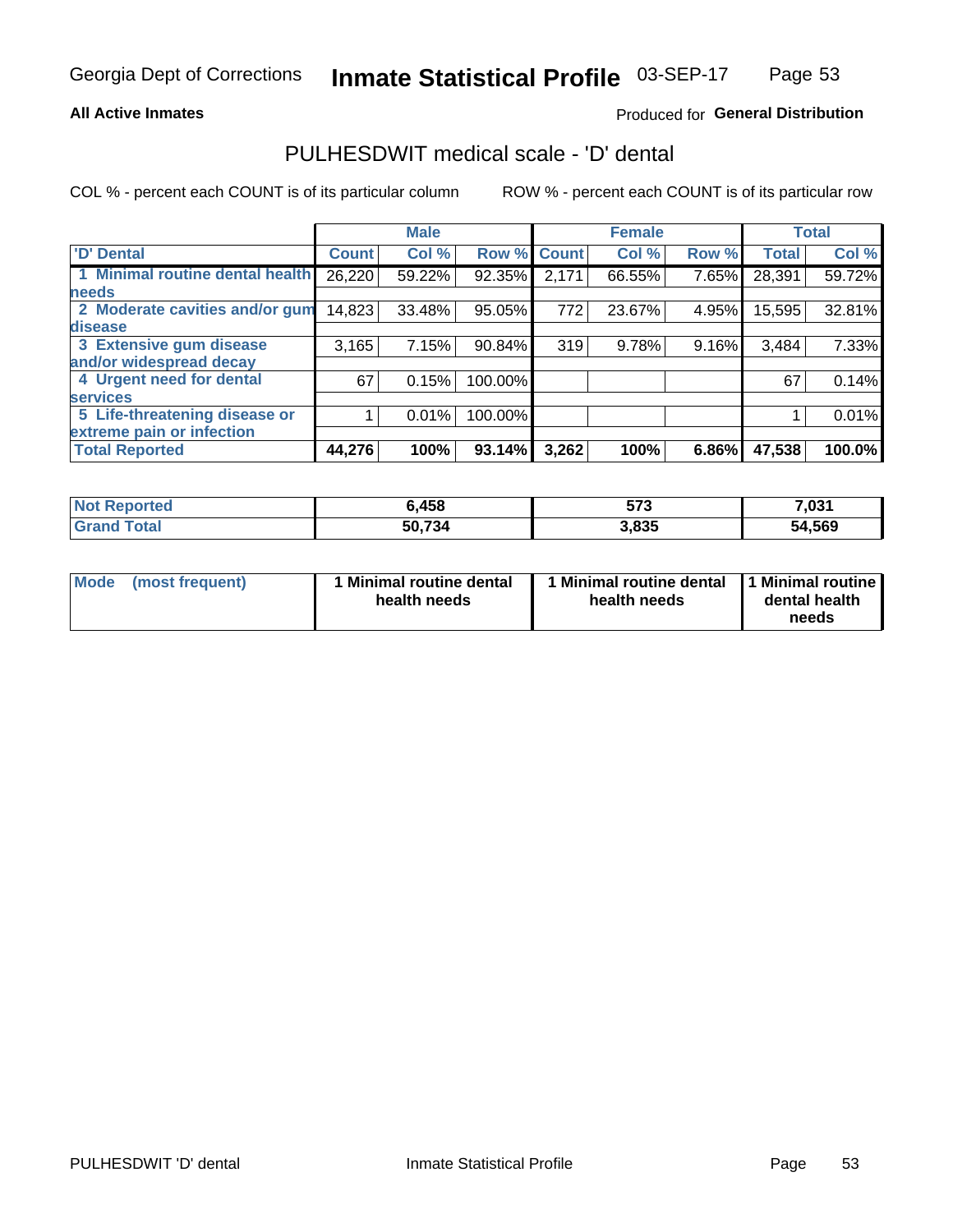## **All Active Inmates**

# Produced for General Distribution

# PULHESDWIT medical scale - 'W' work ability

COL % - percent each COUNT is of its particular column

|                                 |              | <b>Male</b> |        |             | <b>Female</b> |        |              | <b>Total</b> |
|---------------------------------|--------------|-------------|--------|-------------|---------------|--------|--------------|--------------|
| <b>W' work ability</b>          | <b>Count</b> | Col %       |        | Row % Count | Col %         | Row %  | <b>Total</b> | Col %        |
| 1 Unrestricted work or activity | 39,867       | 85.52%      | 93.70% | 2,681       | 74.83%        | 6.30%  | 42,548       | 84.76%       |
| 2 Minor restrictions on type of | 5,323        | 11.42%      | 87.18% | 783         | 21.85%        | 12.82% | 6,106        | 12.16%       |
| <b>work</b>                     |              |             |        |             |               |        |              |              |
| 3 Moderate restrictions on type | 955          | 2.05%       | 94.46% | 56          | 1.56%         | 5.54%  | 1,011        | 2.01%        |
| lof work                        |              |             |        |             |               |        |              |              |
| 4 Major restrictions on type of | 324          | 0.70%       | 90.76% | 33          | 0.92%         | 9.24%  | 357          | 0.71%        |
| <b>work</b>                     |              |             |        |             |               |        |              |              |
| 5 Cannot work under any         | 149          | 0.32%       | 83.24% | 30          | 0.84%         | 16.76% | 179          | 0.36%        |
| <b>circumstances</b>            |              |             |        |             |               |        |              |              |
| <b>Total Reported</b>           | 46,618       | 100%        | 92.86% | 3,583       | 100%          | 7.14%  | 50,201       | 100%         |

| <b>Not Reported</b> | 116    | 252   | 4,368  |
|---------------------|--------|-------|--------|
| Total<br>' Grand    | 50,734 | 3,835 | 54,569 |

| <b>Mode</b>     | 1 Unrestricted work or | 1 Unrestricted work or | 1 Unrestricted   |
|-----------------|------------------------|------------------------|------------------|
| (most frequent) | activity               | activity               | work or activity |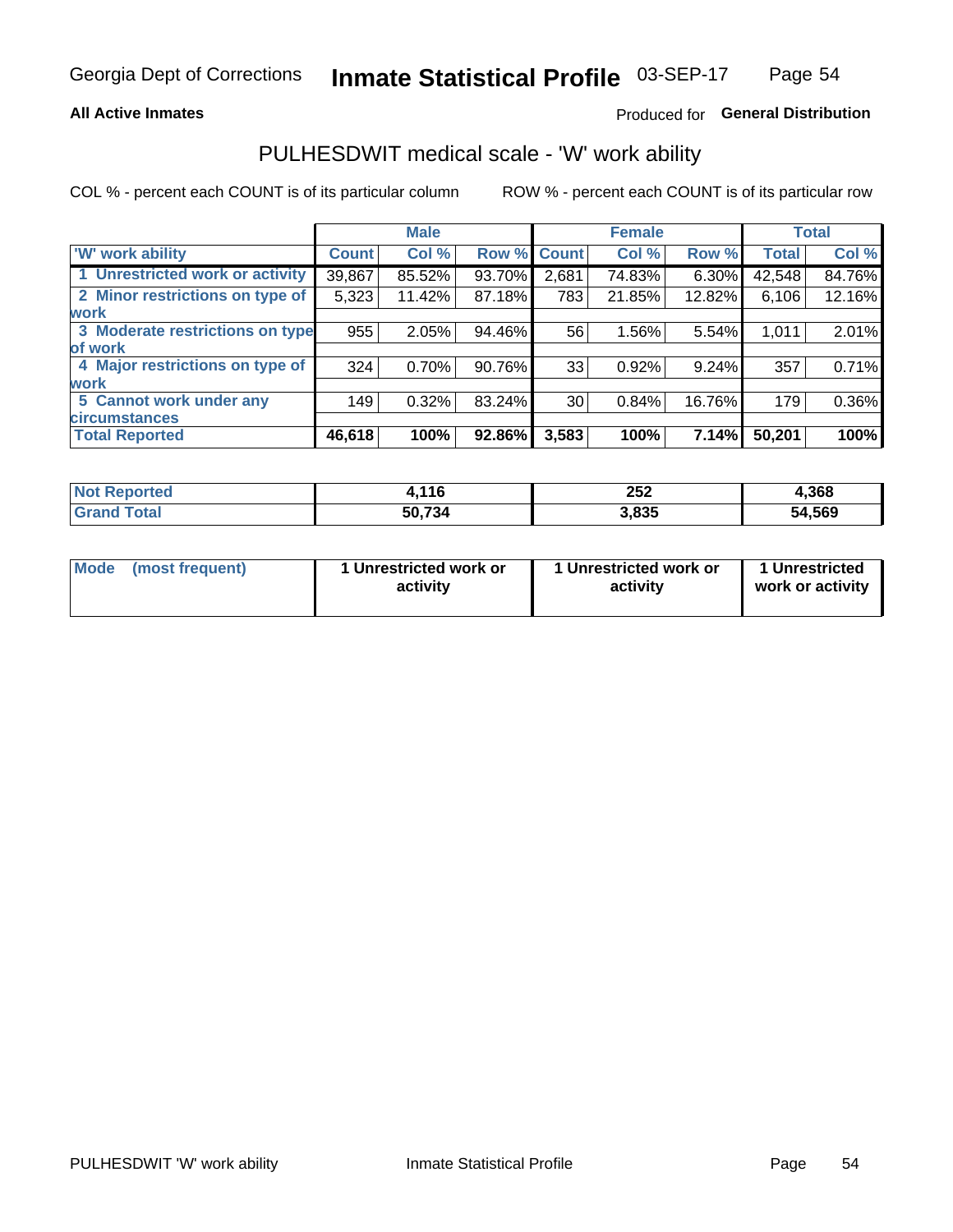## **All Active Inmates**

## Produced for General Distribution

# PULHESDWIT medical scale - 'I' impairment

COL % - percent each COUNT is of its particular column

|                                                              |              | <b>Male</b> |         |             | <b>Female</b> |        |              | <b>Total</b> |
|--------------------------------------------------------------|--------------|-------------|---------|-------------|---------------|--------|--------------|--------------|
| <b>T' Impairment</b>                                         | <b>Count</b> | Col %       |         | Row % Count | Col %         | Row %  | <b>Total</b> | Col %        |
| 1 No impairments or<br><b>disabilities</b>                   | 46,269       | 99.27%      | 92.87%  | 3,552       | 99.11%        | 7.13%  | 49,821       | 99.26%       |
| 2 Wheelchair-bound but<br>otherwise OK                       | 216          | 0.46%       | 90.76%  | 22          | 0.61%         | 9.24%  | 238          | 0.47%        |
| <b>3 Needs low-level Assisted</b><br>Living (level I)        | 43           | 0.09%       | 86.00%  | 7           | 0.20%         | 14.00% | 50           | 0.10%        |
| <b>4 Needs moderate Assisted</b><br><b>Living (level II)</b> | 16           | 0.03%       | 100.00% |             |               |        | 16           | 0.03%        |
| <b>5 Needs maximal Assisted</b><br>Living (level III)        | 64           | 0.14%       | 95.52%  | 3           | 0.08%         | 4.48%  | 67           | 0.13%        |
| <b>Total Reported</b>                                        | 46,608       | 100%        | 92.86%  | 3,584       | 100%          | 7.14%  | 50,192       | 100%         |

| <b>Not</b>   | <b>.126</b> | 251   | っっっ    |
|--------------|-------------|-------|--------|
| Reported     |             | $-$   | - 101  |
| <b>Total</b> | 50,734      | 3,835 | 54,569 |

| <b>Mode</b> | (most frequent) | <b>No impairments or</b><br>disabilities | 1 No impairments or<br>disabilities | 1 No impairments<br>or disabilities |
|-------------|-----------------|------------------------------------------|-------------------------------------|-------------------------------------|
|-------------|-----------------|------------------------------------------|-------------------------------------|-------------------------------------|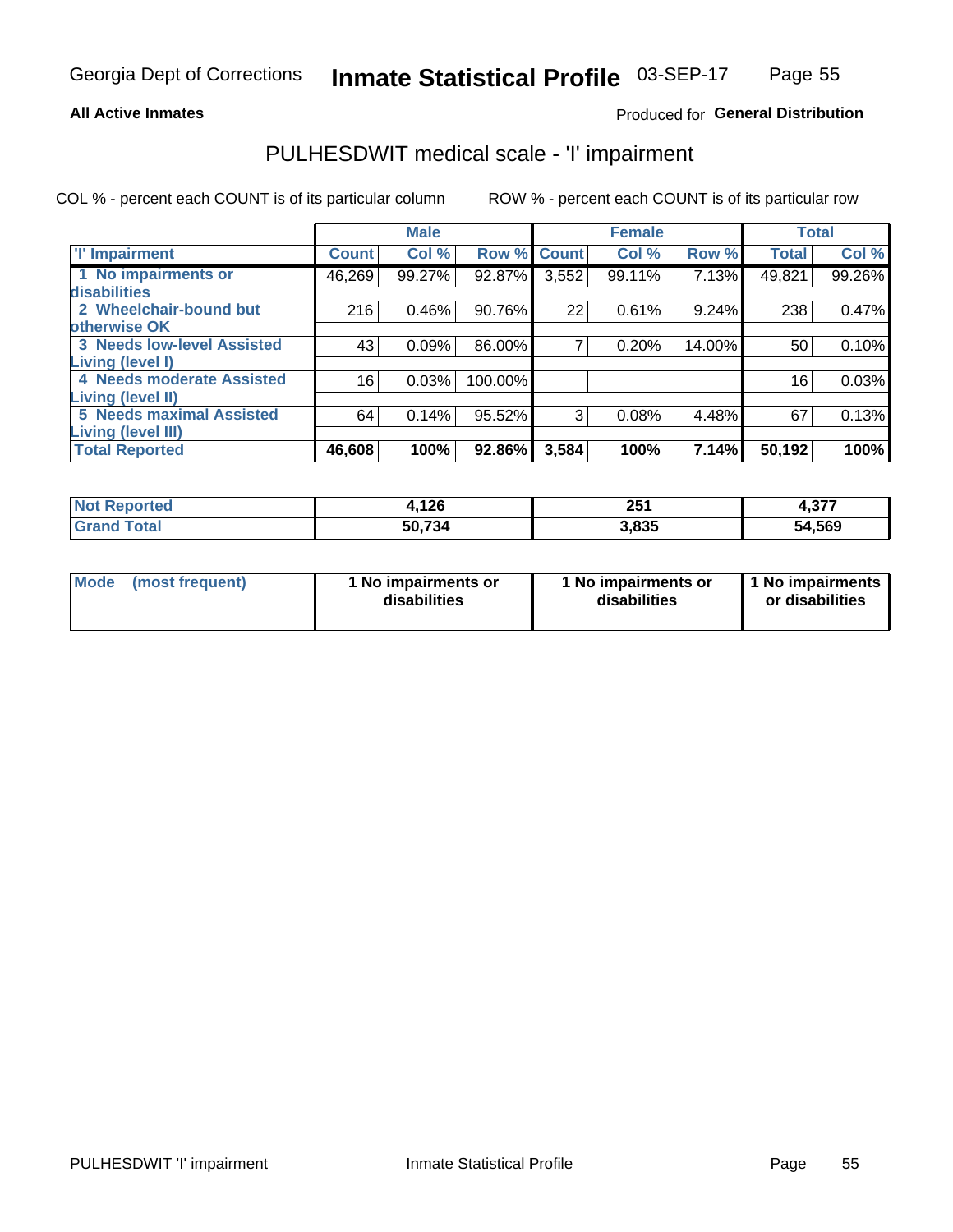## **All Active Inmates**

## Produced fo General Distribution

# PULHESDWIT medical scale - 'T' transportability

COL % - percent each COUNT is of its particular column

|                              |              | <b>Male</b> |         |                 | <b>Female</b> |        | <b>Total</b> |        |
|------------------------------|--------------|-------------|---------|-----------------|---------------|--------|--------------|--------|
| <b>T' Transportability</b>   | <b>Count</b> | Col %       | Row %   | <b>Count</b>    | Col %         | Row %  | <b>Total</b> | Col %  |
| 1 Can be transported in any  | 46,398       | 99.50%      | 92.89%  | 3,554           | 99.47%        | 7.11%  | 49,952       | 99.50% |
| ordinary approved vehicle    |              |             |         |                 |               |        |              |        |
| 2 Wheelchair-bound, not      | 35           | 0.08%       | 87.50%  | 5               | 0.14%         | 12.50% | 40           | 0.08%  |
| needing special vehicle      |              |             |         |                 |               |        |              |        |
| 3 Wheelchair-bound, requires | 9            | 0.02%       | 100.00% |                 |               |        | 9            | 0.02%  |
| special vehicle              |              |             |         |                 |               |        |              |        |
| 4 Needs specially-equipped   | 4            | 0.01%       | 100.00% |                 |               |        | 4            | 0.01%  |
| medical vehicle              |              |             |         |                 |               |        |              |        |
| <b>5 Requires ambulance</b>  | 183          | 0.39%       | 92.89%  | 14 <sub>1</sub> | 0.39%         | 7.11%  | 197          | 0.39%  |
| transport                    |              |             |         |                 |               |        |              |        |
| <b>Total Reported</b>        | 46,629       | 100%        | 92.88%  | 3,573           | 100%          | 7.12%  | 50,202       | 100%   |

| Reported<br>NOI | .105،  | 262<br>$\sim$ $\sim$ | 4,367  |
|-----------------|--------|----------------------|--------|
| Total           | 50,734 | 3,835                | 54,569 |

|  | Mode (most frequent) | 1 Can be transported in any 1 Can be transported in any<br>ordinary approved vehicle   ordinary approved vehicle   transported in any |  | 1 Can be<br>  ordinary approved  <br>vehicle |
|--|----------------------|---------------------------------------------------------------------------------------------------------------------------------------|--|----------------------------------------------|
|--|----------------------|---------------------------------------------------------------------------------------------------------------------------------------|--|----------------------------------------------|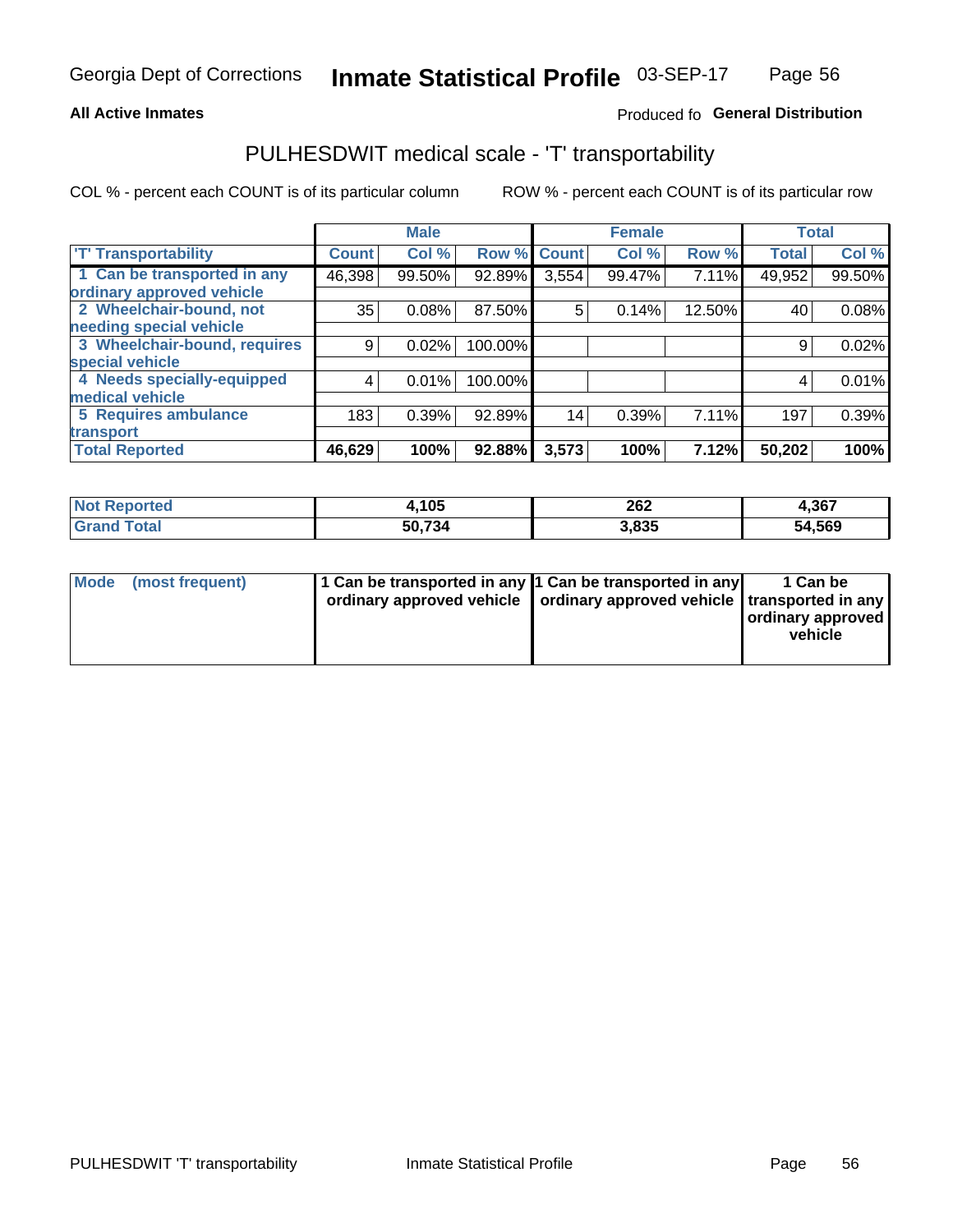### Inmate Statistical Profile 03-SEP-17 Page 57

**All Active Inmates** 

## **Produced for General Distribution**

# Number of prior Georgia incarcerations

COL % - percent each COUNT is of its particular column

|                                       |              | <b>Male</b> |             |       | <b>Female</b> |       |        | <b>Total</b> |
|---------------------------------------|--------------|-------------|-------------|-------|---------------|-------|--------|--------------|
| <b>Num of Prior GA Incarcerations</b> | <b>Count</b> | Col %       | Row % Count |       | Col %         | Row % | Total  | Col %        |
|                                       | 28,315       | 55.81%      | 91.16%      | 2,745 | 71.58%        | 8.84% | 31,060 | 56.92%       |
|                                       | 9,486        | 18.70%      | 94.23%      | 581   | 15.15%        | 5.77% | 10,067 | 18.45%       |
| $\overline{2}$                        | 5,311        | 10.47%      | 95.87%      | 229   | 5.97%         | 4.13% | 5,540  | 10.15%       |
| 3                                     | 3,203        | 6.31%       | 96.30%      | 123   | 3.21%         | 3.70% | 3,326  | 6.10%        |
| $\boldsymbol{4}$                      | 1,808        | 3.56%       | $97.10\%$   | 54    | 1.41%         | 2.90% | 1,862  | 3.41%        |
| 5                                     | 1,062        | 2.09%       | 96.81%      | 35    | 0.91%         | 3.19% | 1,097  | 2.01%        |
| <b>More Than 5</b>                    | 1,549        | 3.05%       | 95.79%      | 68    | 1.77%         | 4.21% | 1,617  | 2.96%        |
| <b>Total Reported</b>                 | 50,734       | 100%        | 92.97%      | 3,835 | 100%          | 7.03% | 54,569 | 100%         |

| Reported<br><b>NOT</b> |        |       |        |
|------------------------|--------|-------|--------|
| ⊺ota.<br>Gr:           | 50,734 | 8,835 | 54,569 |

| Mean (average)       | 1.05 | .60 | 1.02 |
|----------------------|------|-----|------|
| Median (middle)      |      |     |      |
| Mode (most frequent) |      |     |      |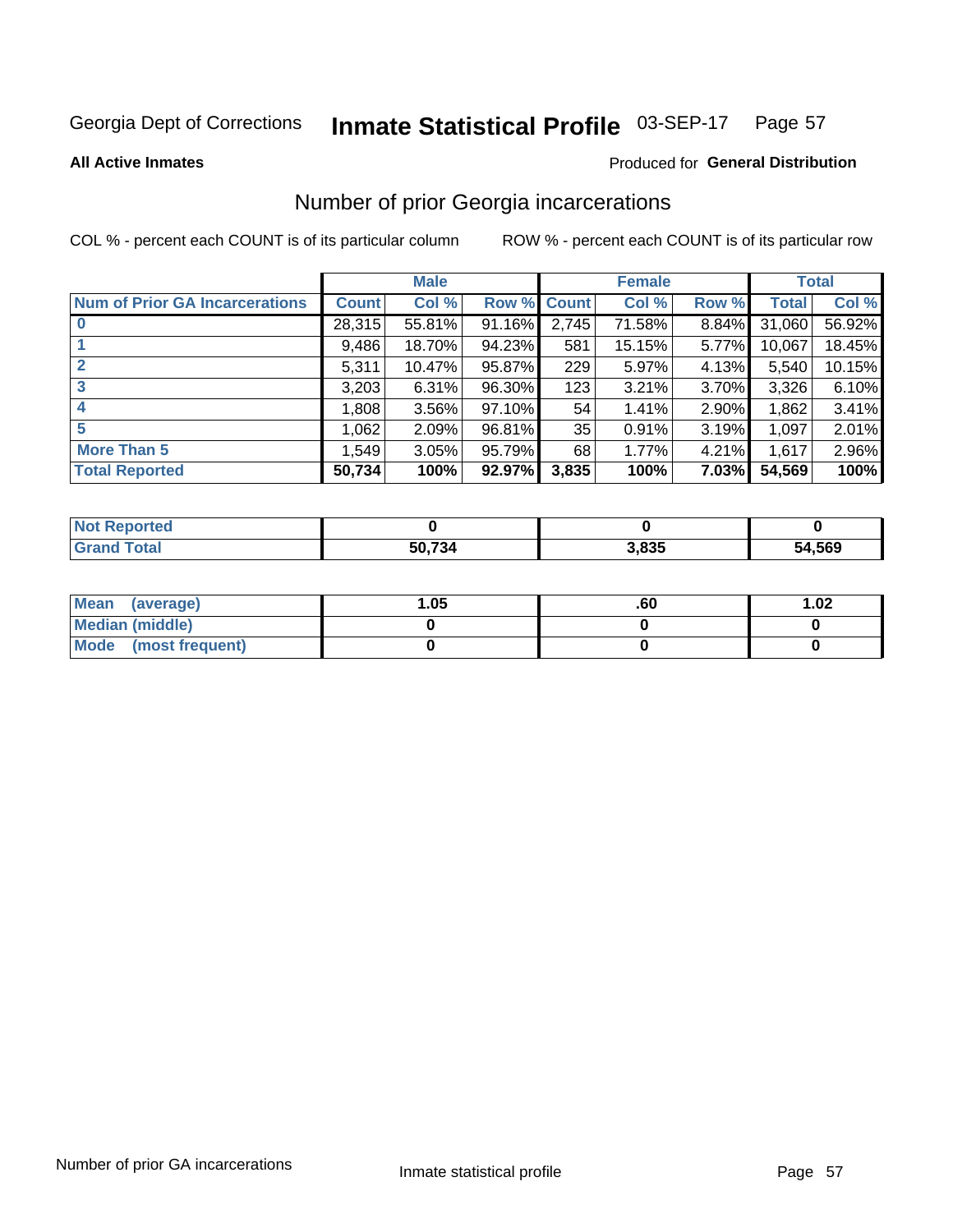#### Inmate Statistical Profile 03-SEP-17 Page 58

### **All Active Inmates**

### Produced for General Distribution

# Prison sentence in years

COL % - percent each COUNT is of its particular column

ROW % - percent each COUNT is of its particular row

|                                 |              | <b>Male</b> |         |                 | <b>Female</b> |        |              | <b>Total</b> |
|---------------------------------|--------------|-------------|---------|-----------------|---------------|--------|--------------|--------------|
| <b>Prison Sentence In Years</b> | <b>Count</b> | Col %       | Row %   | <b>Count</b>    | Col %         | Row %  | <b>Total</b> | Col %        |
| $0 - 1$                         | 461          | 0.91%       | 93.32%  | $\overline{33}$ | 0.86%         | 6.68%  | 494          | 0.91%        |
| $1.1 - 2$                       | 672          | 1.32%       | 90.81%  | 68              | 1.77%         | 9.19%  | 740          | 1.36%        |
| $2.1 - 3$                       | 987          | 1.95%       | 87.11%  | 146             | 3.81%         | 12.89% | 1,133        | 2.08%        |
| $3.1 - 4$                       | 844          | 1.66%       | 90.36%  | 90              | 2.35%         | 9.64%  | 934          | 1.71%        |
| $4.1 - 5$                       | 1,952        | 3.85%       | 90.33%  | 209             | 5.45%         | 9.67%  | 2,161        | 3.96%        |
| $5.1 - 6$                       | 1,057        | 2.08%       | 90.65%  | 109             | 2.84%         | 9.35%  | 1,166        | 2.14%        |
| $6.1 - 7$                       | 1,134        | 2.24%       | 90.58%  | 118             | 3.08%         | 9.42%  | 1,252        | 2.29%        |
| $7.1 - 8$                       | 1,203        | 2.37%       | 91.27%  | 115             | 3.00%         | 8.73%  | 1,318        | 2.42%        |
| $8.1 - 9$                       | 1,249        | 2.46%       | 93.00%  | 94              | 2.45%         | 7.00%  | 1,343        | 2.46%        |
| $9.1 - 10$                      | 3,984        | 7.85%       | 89.55%  | 465             | 12.13%        | 10.45% | 4,449        | 8.15%        |
| $10.1 - 12$                     | 2,490        | 4.91%       | 91.61%  | 228             | 5.95%         | 8.39%  | 2,718        | 4.98%        |
| $12.1 - 15$                     | 5,321        | 10.49%      | 92.30%  | 444             | 11.58%        | 7.70%  | 5,765        | 10.56%       |
| $15.1 - 20$                     | 9,648        | 19.02%      | 93.49%  | 672             | 17.52%        | 6.51%  | 10,320       | 18.91%       |
| 20.1 - Over                     | 10,948       | 21.58%      | 94.57%  | 628             | 16.38%        | 5.43%  | 11,576       | 21.21%       |
| <b>Life</b>                     | 7,276        | 14.34%      | 95.20%  | 367             | 9.57%         | 4.80%  | 7,643        | 14.01%       |
| <b>Life Without Parole</b>      | 1,285        | 2.53%       | 96.47%  | 47              | 1.23%         | 3.53%  | 1,332        | 2.44%        |
| <b>Death</b>                    | 127          | 0.25%       | 100.00% |                 |               |        | 127          | 0.23%        |
| <b>Youthful Offenders</b>       | 96           | 0.19%       | 97.96%  | $\overline{2}$  | 0.05%         | 2.04%  | 98           | 0.18%        |
| <b>Total Reported</b>           | 50,734       | 100%        | 92.97%  | 3,835           | 100.0%        | 7.03%  | 54,569       | 100%         |

| Reported<br>' Not |                       |       |        |
|-------------------|-----------------------|-------|--------|
| Гоtal             | . הדי ה<br>50<br>. 54 | 3,835 | 54,569 |

### **Determinate (numeric) sentences only**

| <b>Mean</b><br>$\cdots$ | מד הה<br>----- | $\sim$<br>---- | nn co<br>–∠.0ŏ<br>----- |
|-------------------------|----------------|----------------|-------------------------|
|                         |                |                |                         |

All sentences (including determinate), with life, life without parole, and death sentences figured at 45 years

| Me:<br>00.OF<br>33.42<br>35<br>$\overline{\phantom{a}}$<br>лı<br>33.3J<br>$ -$ |  |  |  |
|--------------------------------------------------------------------------------|--|--|--|
|                                                                                |  |  |  |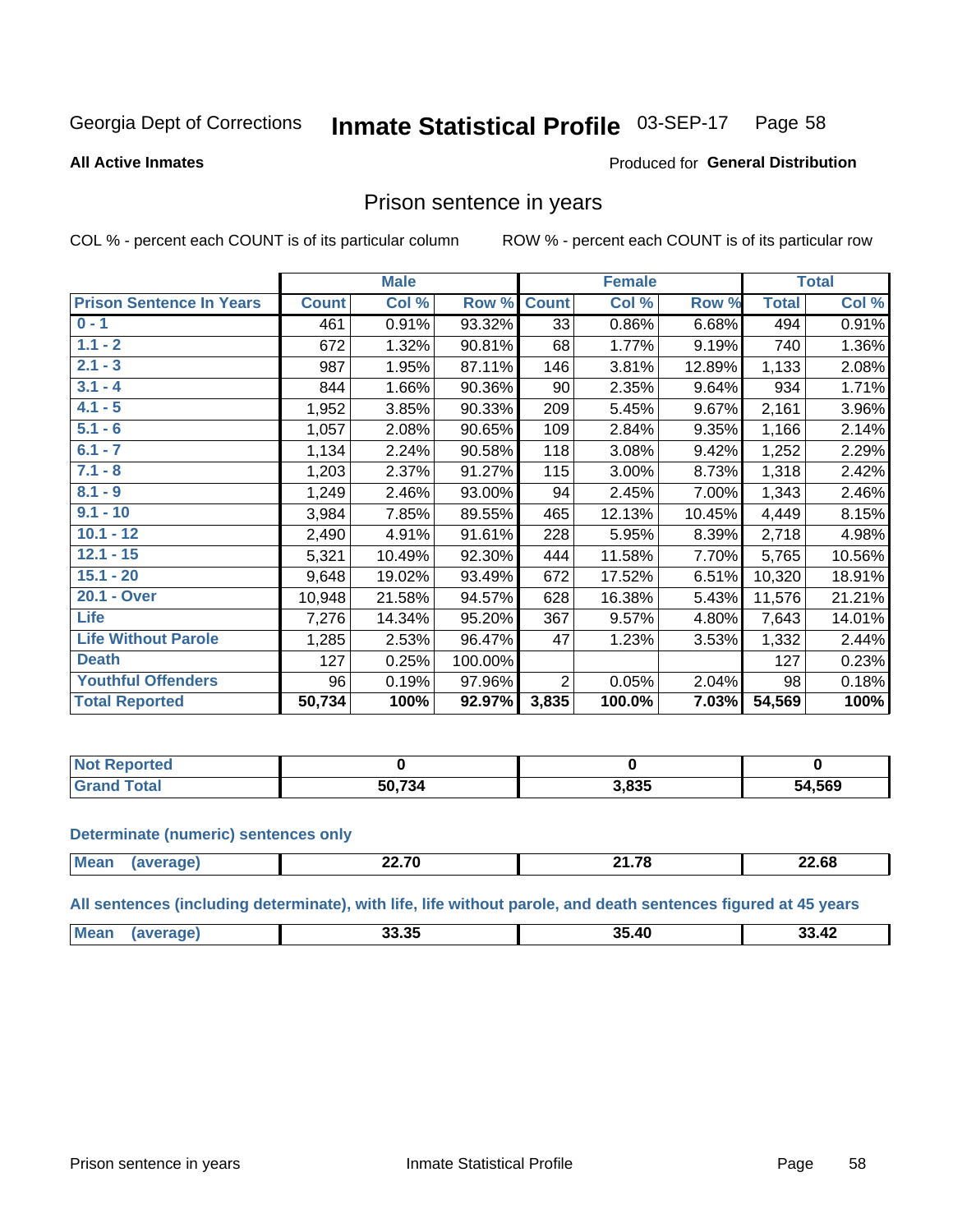#### Inmate Statistical Profile 03-SEP-17 Page 59

### **All Active Inmates**

## **Produced for General Distribution**

# Primary offense, broken out into felonies vs misdemeanors

COL % - percent each COUNT is of its particular column

|                                  |              | <b>Male</b> |           |                    | <b>Female</b> |          | Total        |        |
|----------------------------------|--------------|-------------|-----------|--------------------|---------------|----------|--------------|--------|
| <b>Felonies and Misdemeanors</b> | <b>Count</b> | Col %       |           | <b>Row % Count</b> | Col %         | Row %    | <b>Total</b> | Col %  |
| <b>Felonies</b>                  | 50.511       | 99.81%      | $92.96\%$ | 3.826              | 99.92%        | 7.04%    | 54,337       | 99.82% |
| <b>Misdemeanors</b>              | 97           | 19%         | 97.00%    |                    | .08%          | $3.00\%$ | 100          | 18%    |
| <b>Total Reported</b>            | 50,608       | 100%        | 92.97%    | 3,829              | 100%          | 7.03%    | 54,437       | 100%   |

| <b>Not Reported</b> | 126    |        | $\sim$<br>∣J∠ |
|---------------------|--------|--------|---------------|
| ™otal<br>Grano      | 50.734 | 50.614 | 54,569        |

| M      | .    | nes | onies |
|--------|------|-----|-------|
| nuenti | ____ | .   | .     |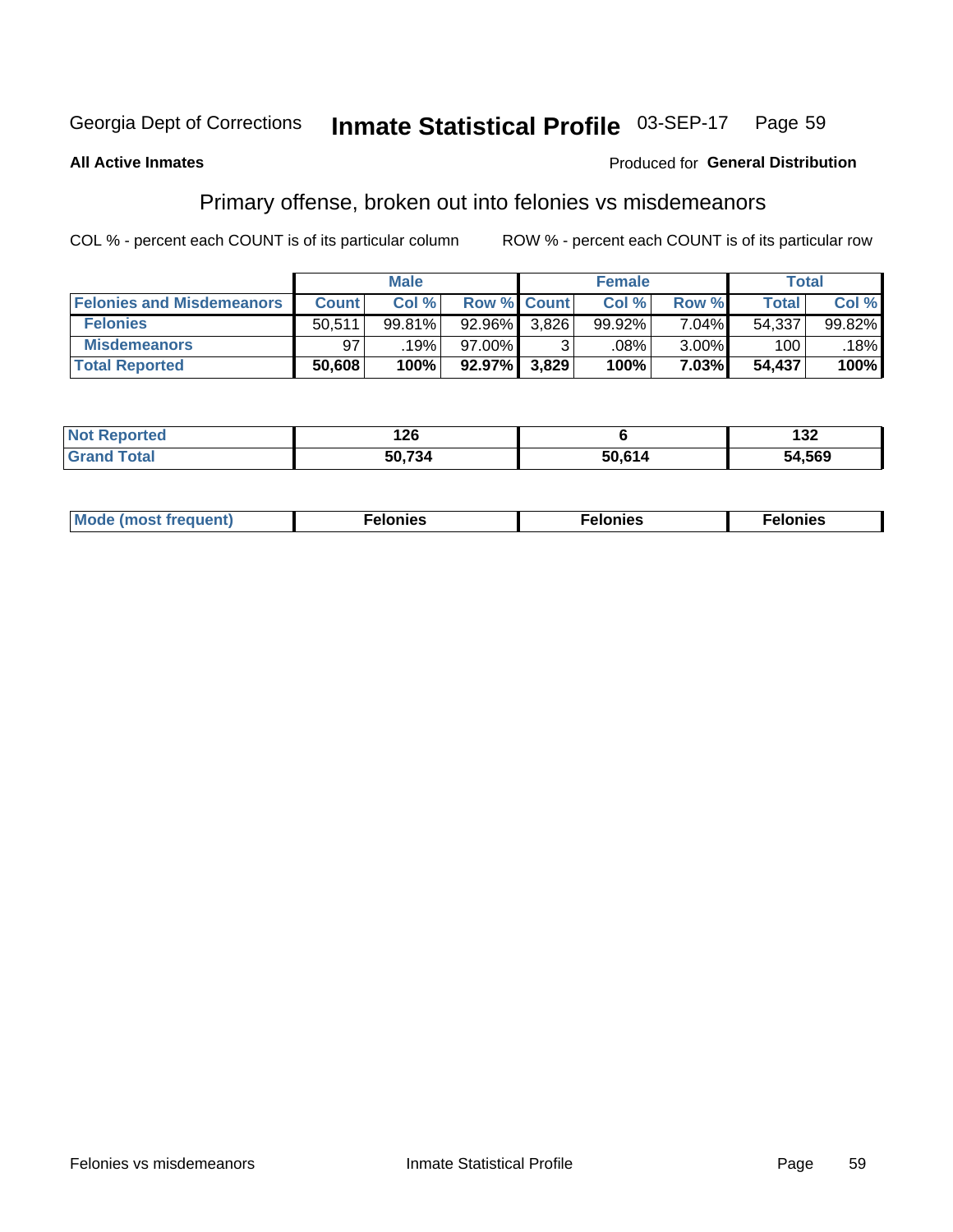#### Inmate Statistical Profile 03-SEP-17 Page 60

### **All Active Inmates**

## Produced for General Distribution

# Primary offense, broken out into six broad crime categories

COL % - percent each COUNT is of its particular column

|                                  |              | <b>Male</b> |        |                 | <b>Female</b> |          | <b>Total</b> |        |  |
|----------------------------------|--------------|-------------|--------|-----------------|---------------|----------|--------------|--------|--|
| <b>Crime Categories</b>          | <b>Count</b> | Col %       |        | Row % Count     | Col %         | Row %    | <b>Total</b> | Col %  |  |
| <b>Violent</b>                   | 26,438       | 52.19%      | 93.92% | 1,710           | 44.59%        | $6.08\%$ | 28,148       | 51.66% |  |
| <b>Sex Crime</b><br>$\mathbf{2}$ | 8,312        | 16.41%      | 98.46% | 130             | 3.39%         | 1.54%    | 8,442        | 15.49% |  |
| <b>Property</b><br>3             | 8,038        | 15.87%      | 89.05% | 988             | 25.76%        | 10.95%   | 9,026        | 16.56% |  |
| <b>Drug</b><br>4                 | 5,341        | 10.54%      | 86.80% | 812             | 21.17%        | 13.20%   | 6,153        | 11.29% |  |
| <b>Habit/DUI</b><br>5            | 95           | .19%        | 90.48% | 10 <sup>1</sup> | .26%          | 9.52%    | 105          | .19%   |  |
| <b>Other</b><br>6                | 2,433        | 4.80%       | 92.93% | 185             | 4.82%         | 7.07%    | 2,618        | 4.80%  |  |
| <b>Total Reported</b>            | 50,657       | 100%        | 92.96% | 3,835           | 100%          | 7.04%    | 54,492       | 100%   |  |

| <b>rortea</b><br>' NOT |        |       |        |
|------------------------|--------|-------|--------|
| Eata                   | 50,734 | 3,835 | 54,569 |

| Mo<br>uent)<br>nos | .<br>/iolent | <br>Violent | - --<br><b>Tiolent</b> |
|--------------------|--------------|-------------|------------------------|
|                    |              |             |                        |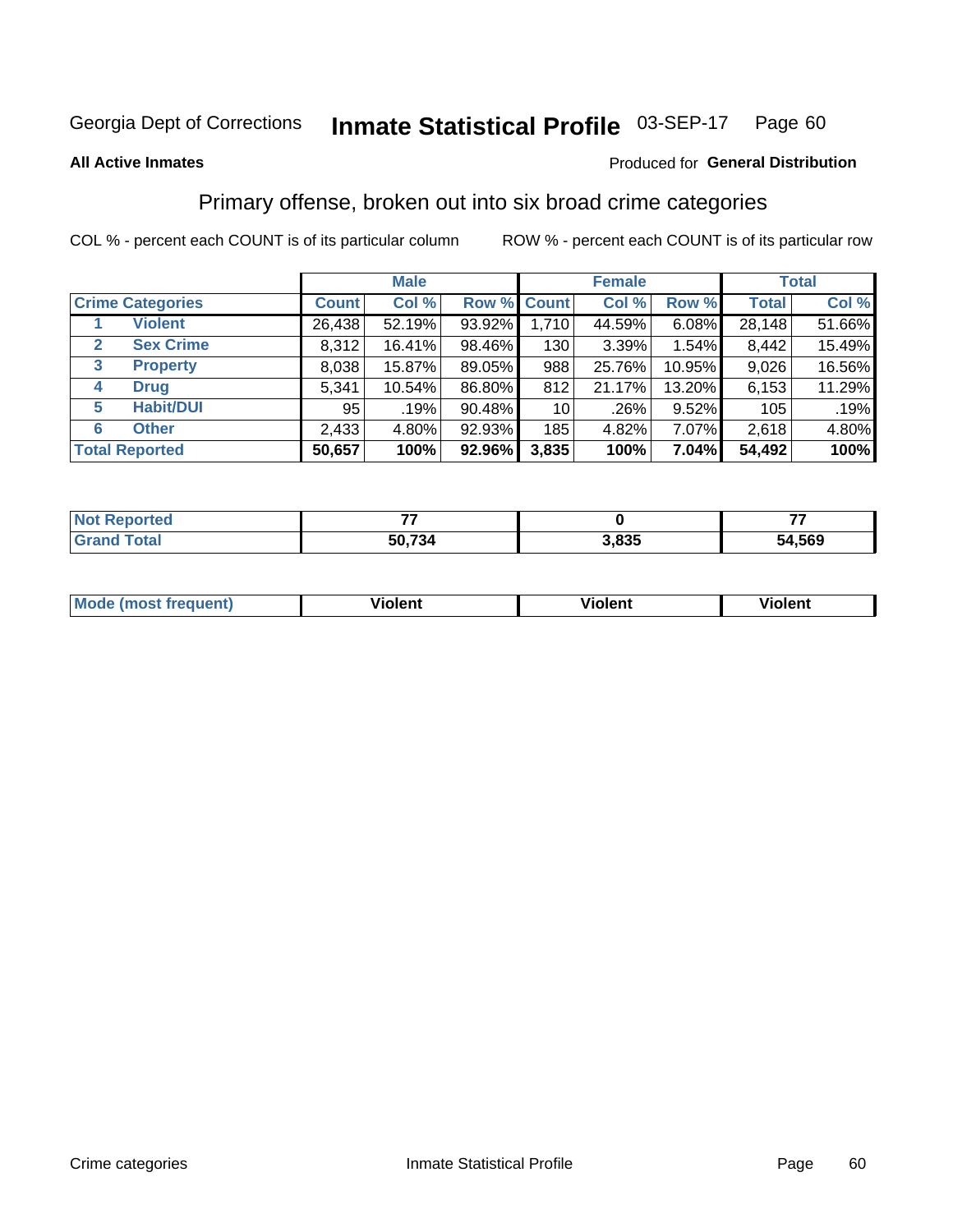### Inmate Statistical Profile 03-SEP-17 Page 61

### **All Active Inmates**

# **Produced for General Distribution**

# Primary offense, detailed offense code

COL % - percent each COUNT is of its particular column

|                                            |                | <b>Male</b> |         |                  | <b>Female</b> |        |                | <b>Total</b> |
|--------------------------------------------|----------------|-------------|---------|------------------|---------------|--------|----------------|--------------|
| <b>Primary Offense</b>                     | <b>Count</b>   | Col %       | Row %   | <b>Count</b>     | Col %         | Row %  | <b>Total</b>   | Col %        |
| <b>Abuse Neglect Elder/Disab (2812)</b>    | 42             | .08%        | 62.69%  | 25               | .65%          | 37.31% | 67             | .12%         |
| Agg Aslt W Intnt To Rape (2095)            | 68             | .13%        | 100.00% |                  |               |        | 68             | .12%         |
| <b>Agg Sex Battery Atmpt (2099)</b>        | $\overline{2}$ | .01%        | 100.00% |                  |               |        | $\overline{2}$ | .01%         |
| <b>Aggrav Assault (1302)</b>               | 5,156          | 10.18%      | 94.41%  | 305              | 7.95%         | 5.59%  | 5,461          | 10.02%       |
| <b>Aggrav Assault Peace Ofcr</b><br>(1314) | 315            | .62%        | 94.59%  | 18               | .47%          | 5.41%  | 333            | .61%         |
| <b>Aggrav Battery (1305)</b>               | 1,355          | 2.67%       | 93.84%  | 89               | 2.32%         | 6.16%  | 1,444          | 2.65%        |
| <b>Aggrav Battery Peace Ofcr</b><br>(1315) | 28             | .06%        | 96.55%  | 1                | .03%          | 3.45%  | 29             | .05%         |
| <b>Aggrav Ch Molest Atmpt (2096)</b>       | 1              | .01%        | 100.00% |                  |               |        | 1              | .01%         |
| <b>Aggrav Child Molestation (2021)</b>     | 1,249          | 2.47%       | 98.42%  | 20               | .52%          | 1.58%  | 1,269          | 2.33%        |
| <b>Aggrav Cruelty To Animals</b><br>(2972) | 15             | .03%        | 93.75%  | 1                | .03%          | 6.25%  | 16             | .03%         |
| <b>Aggrav Sexual Battery (2009)</b>        | 219            | .43%        | 99.55%  | 1                | .03%          | .45%   | 220            | .40%         |
| <b>Aggrav Sodomy (2003)</b>                | 207            | .41%        | 98.57%  | $\overline{3}$   | .08%          | 1.43%  | 210            | .39%         |
| <b>Aggrav Stalking (1321)</b>              | 311            | .61%        | 96.28%  | 12               | .31%          | 3.72%  | 323            | .59%         |
| <b>Aggravated Assault On 65+</b><br>(1304) | 4              | .01%        | 66.67%  | $\overline{2}$   | .05%          | 33.33% | 6              | .01%         |
| <b>Alter Id (1506)</b>                     | 3              | .01%        | 100.00% |                  |               |        | 3              | .01%         |
| <b>Armed Robbery (1902)</b>                | 5,931          | 11.71%      | 96.56%  | 211              | 5.50%         | 3.44%  | 6,142          | 11.27%       |
| Arson 1st Degree (1401)                    | 62             | .12%        | 87.32%  | 9                | .23%          | 12.68% | 71             | .13%         |
| <b>Arson 2nd Degree (1402)</b>             | 8              | .02%        | 88.89%  | 1                | .03%          | 11.11% | 9              | .02%         |
| <b>Arson 3rd Degree (1403)</b>             | 7              | .01%        | 87.50%  | 1                | .03%          | 12.50% | 8              | .01%         |
| Ass W/ Int Transmit Hiv (1313)             | 1              | .01%        | 50.00%  | 1                | .03%          | 50.00% | $\overline{2}$ | .01%         |
| <b>Atmpt Aggrav Assault (1303)</b>         | 8              | .02%        | 80.00%  | $\overline{2}$   | .05%          | 20.00% | 10             | .02%         |
| <b>Atmpt Aggrav Sodomy (2093)</b>          | 4              | .01%        | 100.00% |                  |               |        | 4              | .01%         |
| <b>Atmpt Armed Robbery (1992)</b>          | 100            | .20%        | 94.34%  | 6                | .16%          | 5.66%  | 106            | .19%         |
| <b>Atmpt Burglary (1690)</b>               | 29             | .06%        | 100.00% |                  |               |        | 29             | .05%         |
| <b>Atmpt Child Molestation (2094)</b>      | 42             | .08%        | 100.00% |                  |               |        | 42             | .08%         |
| <b>Atmpt Escape (2590)</b>                 | 1              | .01%        | 100.00% |                  |               |        | 1              | .01%         |
| <b>Atmpt Kidnap (1390)</b>                 | 1              | .01%        | 100.00% |                  |               |        | 1              | .01%         |
| <b>Atmpt Murder (1190)</b>                 | 107            | .21%        | 92.24%  | $\boldsymbol{9}$ | .23%          | 7.76%  | 116            | .21%         |
| Atmpt Rape (2091)                          | 45             | .09%        | 97.83%  | $\mathbf 1$      | .03%          | 2.17%  | 46             | .08%         |
| <b>Atmpt Robbery (1991)</b>                | 40             | .08%        | 95.24%  | $\overline{2}$   | .05%          | 4.76%  | 42             | .08%         |
| <b>Atmpt Sodomy (2092)</b>                 | 3              | .01%        | 100.00% |                  |               |        | 3              | .01%         |
| <b>Atmpt Theft By Taking (1812)</b>        | 3              | .01%        | 100.00% |                  |               |        | 3              | .01%         |
| <b>Atmpt Viol Substance Act (4090)</b>     | 15             | .03%        | 78.95%  | 4                | .10%          | 21.05% | 19             | .03%         |
| <b>Att/Consprcy Commt C/S/Of</b><br>(4134) | 40             | .08%        | 83.33%  | 8                | .21%          | 16.67% | 48             | .09%         |
| <b>Bad Checks (1704)</b>                   | $\mathbf{1}$   | .01%        | 33.33%  | 2 <sup>1</sup>   | .05%          | 66.67% | 3              | .01%         |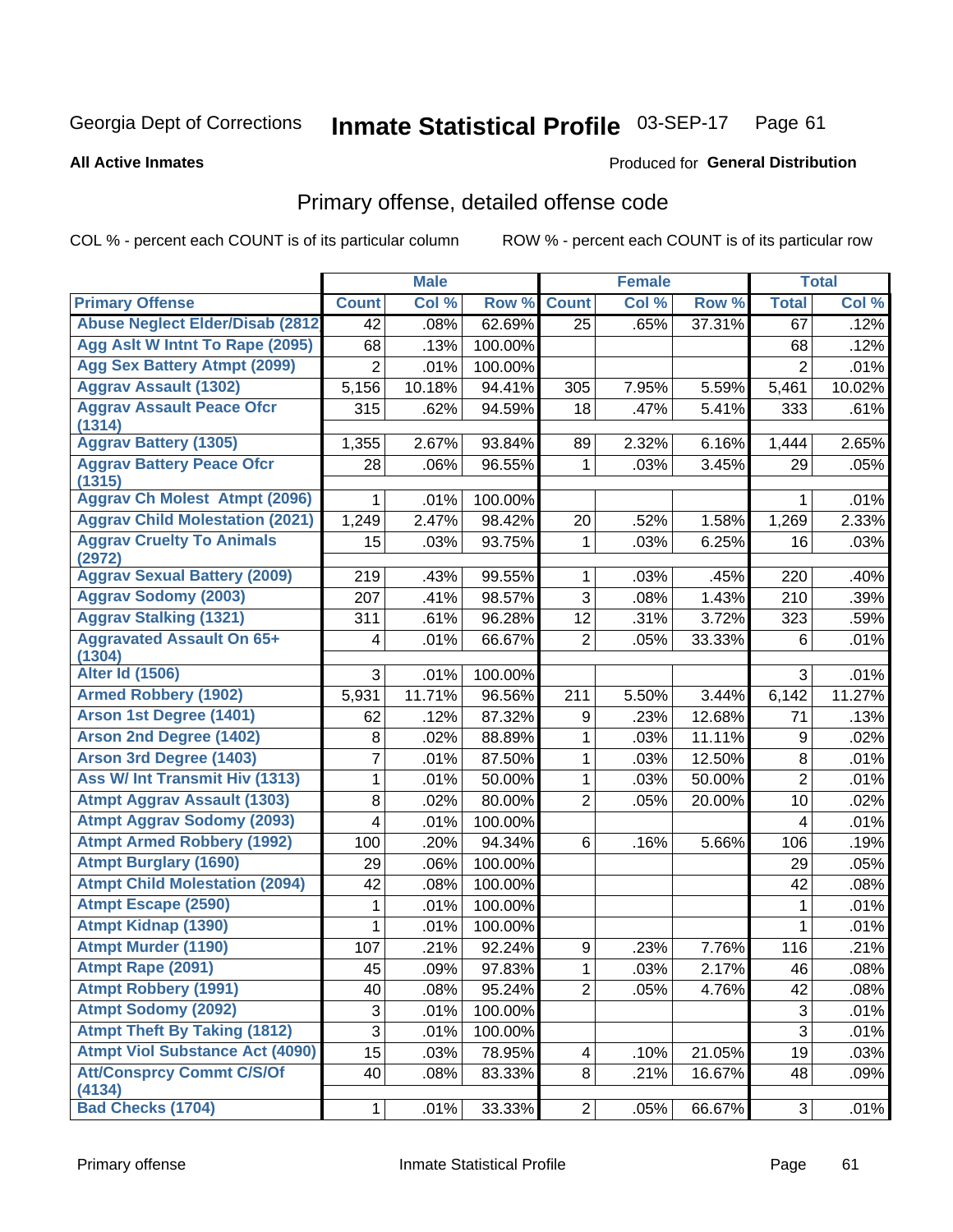### Inmate Statistical Profile 03-SEP-17 Page 62

### **All Active Inmates**

## **Produced for General Distribution**

# Primary offense, detailed offense code

COL % - percent each COUNT is of its particular column

|                                          |                         | <b>Male</b> |         |                         | <b>Female</b> |         |                | <b>Total</b> |
|------------------------------------------|-------------------------|-------------|---------|-------------------------|---------------|---------|----------------|--------------|
| <b>Primary Offense</b>                   | <b>Count</b>            | Col %       | Row %   | <b>Count</b>            | Col %         | Row %   | <b>Total</b>   | Col %        |
| <b>Bail Jumping (2511)</b>               | 3                       | .01%        | 60.00%  | $\overline{2}$          | .05%          | 40.00%  | 5              | .01%         |
| <b>Bigamy (2007)</b>                     | $\overline{c}$          | .01%        | 100.00% |                         |               |         | $\overline{c}$ | .01%         |
| <b>Bribery Govt Officer (2301)</b>       | $\overline{2}$          | .01%        | 66.67%  | 1                       | .03%          | 33.33%  | 3              | .01%         |
| Burg 1st Aft 6/30/12 (1611)              | 1,860                   | 3.67%       | 93.61%  | 127                     | 3.31%         | 6.39%   | 1,987          | 3.65%        |
| Burg 2nd Aft 6/30/12 (1612)              | 631                     | 1.25%       | 95.17%  | 32                      | .83%          | 4.83%   | 663            | 1.22%        |
| <b>Burg Bef 7/1/12 (1601)</b>            | 2,660                   | 5.25%       | 96.69%  | 91                      | 2.37%         | 3.31%   | 2,751          | 5.05%        |
| <b>Carjacking Attempted (1912)</b>       | 1                       | .01%        | 100.00% |                         |               |         | 1              | .01%         |
| <b>Carry Weapon At School (2915)</b>     | 1                       | .01%        | 50.00%  | 1                       | .03%          | 50.00%  | $\overline{2}$ | .01%         |
| <b>Child Molestation (2019)</b>          | 2,628                   | 5.19%       | 98.02%  | 53                      | 1.38%         | 1.98%   | 2,681          | 4.92%        |
| <b>Chop Shop Violation (5003)</b>        | 1                       | .01%        | 100.00% |                         |               |         | 1              | .01%         |
| <b>Cnspire Traffic Cntrl Sub (4130)</b>  | 6                       | .01%        | 100.00% |                         |               |         | 6              | .01%         |
| <b>Computer Pornography (1760)</b>       | 78                      | .15%        | 98.73%  | 1                       | .03%          | 1.27%   | 79             | .14%         |
| <b>Computer Theft (1761)</b>             | $\overline{2}$          | .01%        | 28.57%  | 5                       | .13%          | 71.43%  | $\overline{7}$ | .01%         |
| <b>Computer Trespass (1762)</b>          |                         |             |         | $\overline{2}$          | .05%          | 100.00% | $\overline{2}$ | .01%         |
| <b>Conceal Death Of Another (1125)</b>   | 17                      | .03%        | 68.00%  | 8                       | .21%          | 32.00%  | 25             | .05%         |
| <b>Conspiracy (9901)</b>                 | 27                      | .05%        | 79.41%  | 7                       | .18%          | 20.59%  | 34             | .06%         |
| <b>Convsn Paymnts Real Propy</b>         | $\mathbf 2$             | .01%        | 100.00% |                         |               |         | $\overline{2}$ | .01%         |
| (1811)                                   |                         |             |         |                         |               |         |                |              |
| Crmnl Atmpt (9905)                       | 1                       | .01%        | 100.00% |                         |               |         | 1              | .01%         |
| <b>Crmnl Damage 1st Degree (1501)</b>    | 26                      | .05%        | 89.66%  | 3                       | .08%          | 10.34%  | 29             | .05%         |
| <b>Crmnl Damage 2nd Degree</b><br>(1502) | 61                      | .12%        | 85.92%  | 10                      | .26%          | 14.08%  | 71             | .13%         |
| <b>Crmnl Interfere Govt Prop (2613)</b>  | 15                      | .03%        | 88.24%  | $\overline{2}$          | .05%          | 11.76%  | 17             | .03%         |
| <b>Crmnl Trespassing (9912)</b>          | 1                       | .01%        | 100.00% |                         |               |         | 1              | .01%         |
| <b>Cruelty To Animals (2971)</b>         | 1                       | .01%        | 100.00% |                         |               |         | 1              | .01%         |
| <b>Cruelty To Children (2801)</b>        | 285                     | .56%        | 73.08%  | 105                     | 2.74%         | 26.92%  | 390            | .72%         |
| <b>Cruelty To Elder Person (2811)</b>    | 21                      | .04%        | 56.76%  | 16                      | .42%          | 43.24%  | 37             | .07%         |
| <b>Defrauding State (2307)</b>           | 1                       | .01%        | 50.00%  | 1                       | .03%          | 50.00%  | $\overline{2}$ | .01%         |
| Dogfighting (2718)                       | 1                       | .01%        | 100.00% |                         |               |         | 1              | .01%         |
| <b>Drvng Habtl Violator (5004)</b>       | 7                       | .01%        | 100.00% |                         |               |         | $\overline{7}$ | .01%         |
| Eavesdrop & Surveillance (3001)          | 1                       | .01%        | 100.00% |                         |               |         | 1              | .01%         |
| <b>Entering Vehicle (1880)</b>           | 128                     | .25%        | 97.71%  | 3                       | .08%          | 2.29%   | 131            | .24%         |
| <b>Entice Child Attempted (2090)</b>     | $\overline{\mathbf{4}}$ | .01%        | 100.00% |                         |               |         | 4              | .01%         |
| <b>Enticing Child-Indec Purp (2020)</b>  | 75                      | .15%        | 92.59%  | 6                       | .16%          | 7.41%   | 81             | .15%         |
| <b>Escape (2501)</b>                     | 23                      | .05%        | 85.19%  | $\overline{\mathbf{4}}$ | .10%          | 14.81%  | 27             | .05%         |
| <b>False Certificates (2311)</b>         | 3                       | .01%        | 100.00% |                         |               |         | $\sqrt{3}$     | .01%         |
| <b>False Imprisonment (1308)</b>         | 188                     | .37%        | 95.43%  | 9                       | .23%          | 4.57%   | 197            | .36%         |
| <b>False Statements Govt (2408)</b>      | 28                      | .06%        | 84.85%  | 5                       | .13%          | 15.15%  | 33             | .06%         |
| <b>False Swearing (2402)</b>             | $\sqrt{3}$              | .01%        | 100.00% |                         |               |         | 3              | .01%         |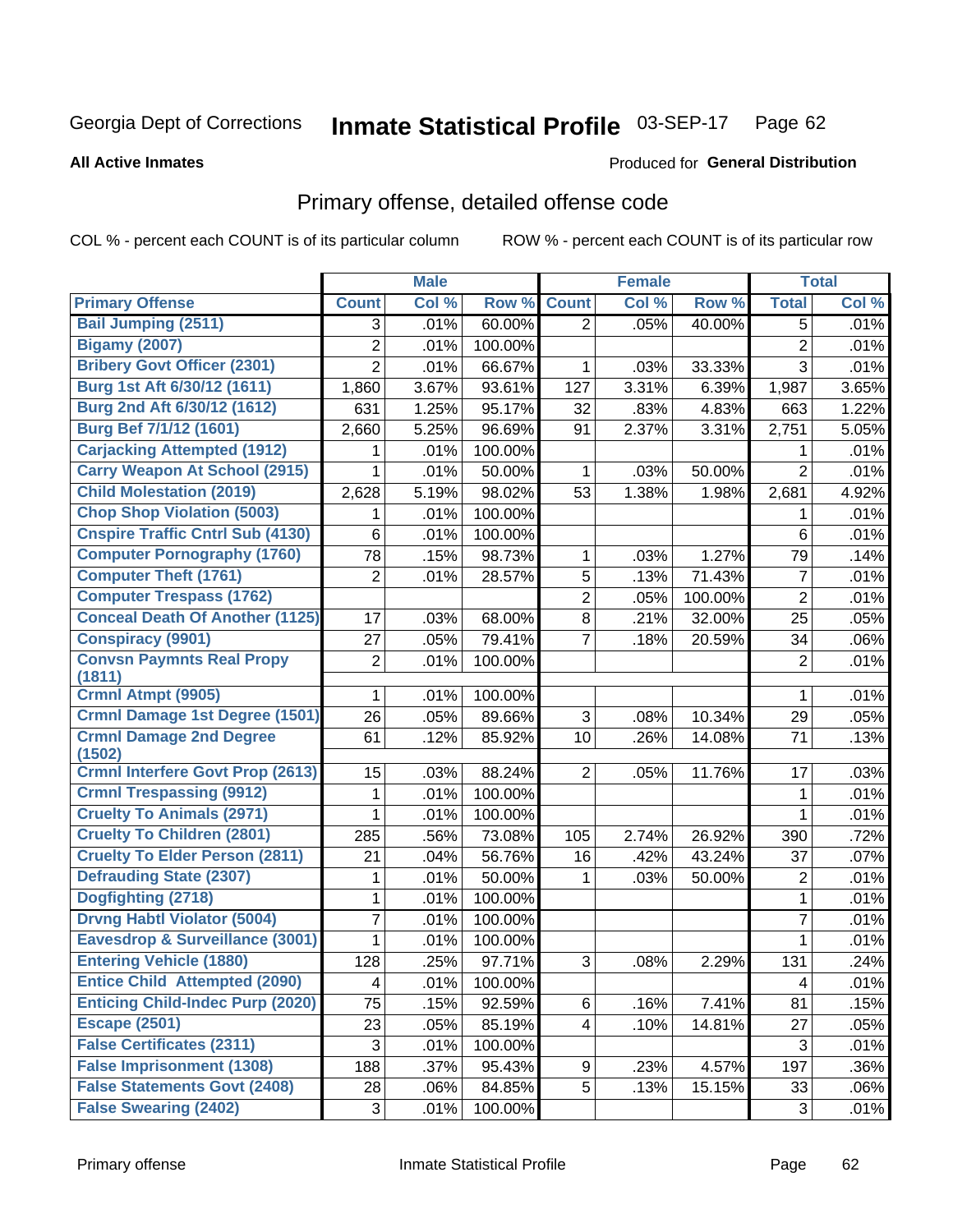### Inmate Statistical Profile 03-SEP-17 Page 63

**All Active Inmates** 

## **Produced for General Distribution**

# Primary offense, detailed offense code

COL % - percent each COUNT is of its particular column

|                                            |                | <b>Male</b> |         |                | <b>Female</b> |         |                | <b>Total</b> |
|--------------------------------------------|----------------|-------------|---------|----------------|---------------|---------|----------------|--------------|
| <b>Primary Offense</b>                     | <b>Count</b>   | Col %       | Row %   | <b>Count</b>   | Col %         | Row %   | <b>Total</b>   | Col %        |
| <b>False Swearng Writtn Stmt</b>           |                |             |         | $\mathbf{1}$   | .03%          | 100.00% | $\mathbf 1$    | .01%         |
| (2205)                                     |                |             |         |                |               |         |                |              |
| <b>Family Violence Battery (1301)</b>      | 170            | .34%        | 96.05%  | 7              | .18%          | 3.95%   | 177            | .32%         |
| Feticide (1121)                            | 1              | .01%        | 100.00% |                |               |         | 1              | .01%         |
| <b>Feticide By Vehicle (1118)</b>          | 3              | .01%        | 100.00% |                |               |         | 3              | .01%         |
| <b>Financial Identity Fraud (1756)</b>     | 56             | .11%        | 60.22%  | 37             | .96%          | 39.78%  | 93             | .17%         |
| <b>Fleeing/Eluding Police (2316)</b>       | 403            | .80%        | 96.41%  | 15             | .39%          | 3.59%   | 418            | .77%         |
| Forg 1st Aft 6/30/12 (1711)                | 103            | .20%        | 68.67%  | 47             | 1.23%         | 31.33%  | 150            | .28%         |
| Forg 1st Bef 7/1/12 (1701)                 | 263            | .52%        | 69.39%  | 116            | 3.02%         | 30.61%  | 379            | .70%         |
| Forg 2nd Aft 6/30/12 (1712)                | 23             | .05%        | 63.89%  | 13             | .34%          | 36.11%  | 36             | .07%         |
| Forg 2nd Bef 7/1/12 (1702)                 | 11             | .02%        | 100.00% |                |               |         | 11             | .02%         |
| Forg 3rd Aft 6/30/12 (1713)                | 59             | .12%        | 79.73%  | 15             | .39%          | 20.27%  | 74             | .14%         |
| Forg 4th Aft 6/30/12 (1714)                | 9              | .02%        | 52.94%  | 8              | .21%          | 47.06%  | 17             | .03%         |
| <b>Forgery Credit Card (1752)</b>          | 5              | .01%        | 100.00% |                |               |         | 5              | .01%         |
| <b>Fraudulent Access Compute</b>           | 5              | .01%        | 100.00% |                |               |         | 5              | .01%         |
| (1796)                                     |                |             |         |                |               |         |                |              |
| <b>Fraudulent Checks (1750)</b>            | 1              | .01%        | 33.33%  | $\overline{2}$ | .05%          | 66.67%  | 3              | .01%         |
| <b>Fraudulent Credit Card (1753)</b>       | 53             | .10%        | 70.67%  | 22             | .57%          | 29.33%  | 75             | .14%         |
| <b>Gang Participation (9914)</b>           | 26             | .05%        | 100.00% |                |               |         | 26             | .05%         |
| <b>Guard Line W/Weapon/Drugs</b><br>(2963) | 22             | .04%        | 70.97%  | 9              | .23%          | 29.03%  | 31             | .06%         |
| <b>Habit Traf Viol/Impaired (5005)</b>     | 6              | .01%        | 85.71%  | 1              | .03%          | 14.29%  | $\overline{7}$ | .01%         |
| <b>Habit Traf Viol/Other (5006)</b>        | 9              | .02%        | 100.00% |                |               |         | 9              | .02%         |
| <b>Harbor/Conceal Sex Offndr</b><br>(2027) |                |             |         | 1              | .03%          | 100.00% | 1              | .01%         |
| <b>Hijacking Motor Vehicle (1911)</b>      | 36             | .07%        | 97.30%  | 1              | .03%          | 2.70%   | 37             | .07%         |
| <b>Hindering Appreh Or Pun (2503)</b>      | 3              | .01%        | 75.00%  | 1              | .03%          | 25.00%  | 4              | .01%         |
| Hit-Run W/Injury/Fatality (5007)           | 26             | .05%        | 81.25%  | 6              | .16%          | 18.75%  | 32             | .06%         |
| Home Invasion 1st Degree (7007)            | 6              | .01%        | 85.71%  | 1              | .03%          | 14.29%  | $\overline{7}$ | .01%         |
| <b>Homicide By Vessel (1124)</b>           | 58             | .11%        | 89.23%  | 7              | .18%          | 10.77%  | 65             | .12%         |
| <b>Illegal Attm To Obt Drugs (4011)</b>    | 1              | .01%        | 25.00%  | 3              | .08%          | 75.00%  | 4              | .01%         |
| <b>Impersonating Officer (2405)</b>        | $\overline{2}$ | .01%        | 66.67%  | 1              | .03%          | 33.33%  | 3              | .01%         |
| <b>Impersonation (2404)</b>                | $\overline{2}$ | .01%        | 100.00% |                |               |         | $\overline{2}$ | .01%         |
| <b>Incest (2006)</b>                       | 206            | .41%        | 99.52%  | 1              | .03%          | .48%    | 207            | .38%         |
| <b>Incest Atmpt (2098)</b>                 | 1              | .01%        | 100.00% |                |               |         | 1              | .01%         |
| <b>Inciting To Insurrection (2203)</b>     | 3              | $.01\%$     | 100.00% |                |               |         | 3              | .01%         |
| <b>Influencing Witness (2313)</b>          | 9              | .02%        | 81.82%  | $\overline{2}$ | .05%          | 18.18%  | 11             | .02%         |
| <b>Injury By Vehicle (1318)</b>            | 90             | .18%        | 81.08%  | 21             | .55%          | 18.92%  | 111            | .20%         |
| <b>Insurrection (2202)</b>                 | $\mathfrak{S}$ | .01%        | 100.00% |                |               |         | $\mathbf{3}$   | .01%         |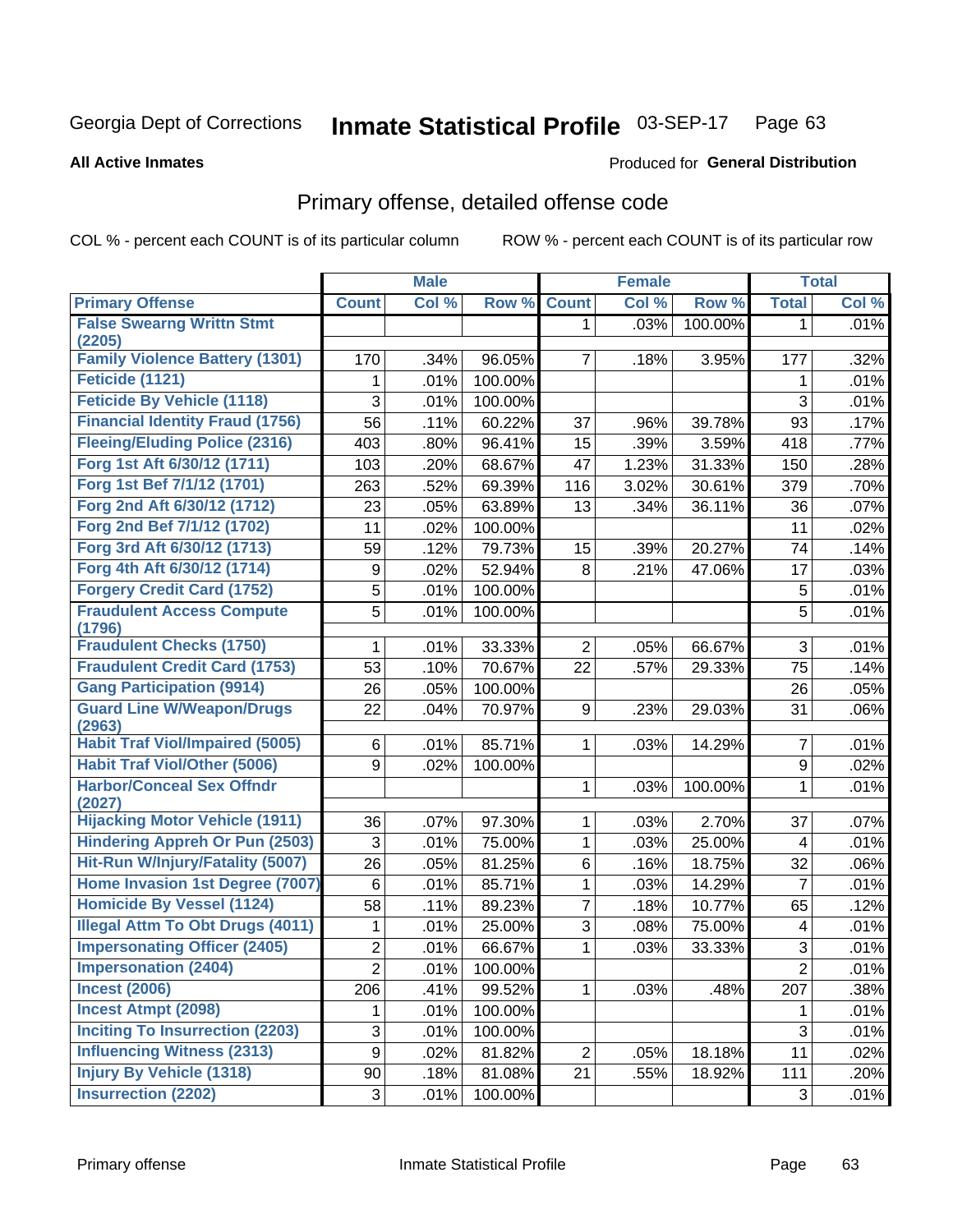### Inmate Statistical Profile 03-SEP-17 Page 64

**All Active Inmates** 

### Produced for General Distribution

# Primary offense, detailed offense code

COL % - percent each COUNT is of its particular column

|                                            |                         | <b>Male</b> |         |                | <b>Female</b> |        |                         | <b>Total</b> |
|--------------------------------------------|-------------------------|-------------|---------|----------------|---------------|--------|-------------------------|--------------|
| <b>Primary Offense</b>                     | <b>Count</b>            | Col %       | Row %   | <b>Count</b>   | Col %         | Row %  | <b>Total</b>            | Col %        |
| <b>Interference With Custody (1312)</b>    | $\overline{13}$         | .03%        | 92.86%  | $\mathbf{1}$   | .03%          | 7.14%  | 14                      | .03%         |
| <b>Involuntary Manslaughter (1103)</b>     | 171                     | .34%        | 85.93%  | 28             | .73%          | 14.07% | 199                     | .37%         |
| Kidnapping (1311)                          | 1,471                   | 2.90%       | 97.42%  | 39             | 1.02%         | 2.58%  | 1,510                   | 2.77%        |
| <b>Livestock Theft (1817)</b>              | 4                       | .01%        | 100.00% |                |               |        | 4                       | .01%         |
| <b>Lottery Violation (2730)</b>            | 1                       | .01%        | 100.00% |                |               |        | 1                       | .01%         |
| Manf Methamph 200-399 Gm<br>(4144)         | 5                       | .01%        | 83.33%  | 1              | .03%          | 16.67% | 6                       | .01%         |
| Manf Methamph 28-199 Gm<br>(4143)          | 15                      | .03%        | 75.00%  | 5              | .13%          | 25.00% | 20                      | .04%         |
| <b>Manf Methamph Unspec Amt</b><br>(4147)  | 118                     | .23%        | 90.77%  | 12             | .31%          | 9.23%  | 130                     | .24%         |
| <b>Manufac Marijuana (7012)</b>            | 8                       | .02%        | 100.00% |                |               |        | 8                       | .01%         |
| <b>Manufact Meth Near Child (2803)</b>     | 12                      | .02%        | 85.71%  | $\overline{2}$ | .05%          | 14.29% | 14                      | .03%         |
| <b>Misc Assault/Battery (1300)</b>         | 13                      | .03%        | 100.00% |                |               |        | 13                      | .02%         |
| <b>Misc Correctionl Inst Off (6200)</b>    | 3                       | .01%        | 75.00%  | 1              | .03%          | 25.00% | $\overline{\mathbf{4}}$ | .01%         |
| <b>Misc Criminal Damage (1500)</b>         | 1                       | .01%        | 100.00% |                |               |        | 1                       | .01%         |
| <b>Misc Drugs Trafficking (4100)</b>       | 9                       | .02%        | 100.00% |                |               |        | 9                       | .02%         |
| <b>Misc Family Violence (1306)</b>         | $\mathbf{1}$            | .01%        | 100.00% |                |               |        | 1                       | .01%         |
| Misc Forgery (1700)                        | $\overline{c}$          | .01%        | 66.67%  | 1              | .03%          | 33.33% | 3                       | .01%         |
| Misc Fraud (1799)                          | $\overline{7}$          | .01%        | 53.85%  | 6              | .16%          | 46.15% | 13                      | .02%         |
| <b>Misc Homicide Offense (1100)</b>        | 9                       | .02%        | 90.00%  | 1              | .03%          | 10.00% | 10                      | .02%         |
| <b>Misc Invasion Of Privacy (3000)</b>     | 5                       | .01%        | 100.00% |                |               |        | 5                       | .01%         |
| <b>Misc Obscenity (2100)</b>               | $\overline{2}$          | .01%        | 100.00% |                |               |        | $\overline{c}$          | .01%         |
| <b>Misc Public Order (2200)</b>            | $\overline{2}$          | .01%        | 100.00% |                |               |        | $\overline{2}$          | .01%         |
| <b>Misc Sexual Offense (2000)</b>          | 19                      | .04%        | 95.00%  | 1              | .03%          | 5.00%  | 20                      | .04%         |
| <b>Misc Weapon/Explosive Off</b><br>(2900) | $\overline{2}$          | .01%        | 100.00% |                |               |        | $\overline{2}$          | .01%         |
| <b>Murder (1101)</b>                       | 5,953                   | 11.75%      | 93.79%  | 394            | 10.27%        | 6.21%  | 6,347                   | 11.65%       |
| <b>Murder Conspire To Commit</b><br>(1191) | 14                      | .03%        | 100.00% |                |               |        | 14                      | .03%         |
| <b>Mutiny In Penal Inst (2507)</b>         | 4                       | .01%        | 100.00% |                |               |        | 4                       | .01%         |
| Necrophilia (2022)                         | 1                       | .01%        | 100.00% |                |               |        | 1                       | .01%         |
| <b>Obstr Of Law Enf Officer (2314)</b>     | 416                     | .82%        | 90.63%  | 43             | 1.12%         | 9.37%  | 459                     | .84%         |
| <b>Pandering By Compulsion (2017)</b>      | 1                       | .01%        | 100.00% |                |               |        | 1                       | .01%         |
| Peeping Tom (3002)                         | 21                      | .04%        | 100.00% |                |               |        | 21                      | .04%         |
| <b>Perjury (2401)</b>                      | $\overline{\mathbf{4}}$ | .01%        | 66.67%  | $\overline{2}$ | .05%          | 33.33% | 6                       | .01%         |
| <b>Pimping A Minor Under 18 (2016)</b>     | 11                      | .02%        | 91.67%  | 1.             | .03%          | 8.33%  | 12                      | .02%         |
| Poss Alprazolam (7003)                     | 5                       | .01%        | 100.00% |                |               |        | 5                       | .01%         |
| Poss By Inm Proh Items (7015)              | 3                       | .01%        | 100.00% |                |               |        | 3                       | .01%         |
| <b>Poss Contraband Articles (5171)</b>     | $\overline{\mathbf{4}}$ | .01%        | 100.00% |                |               |        | 4                       | .01%         |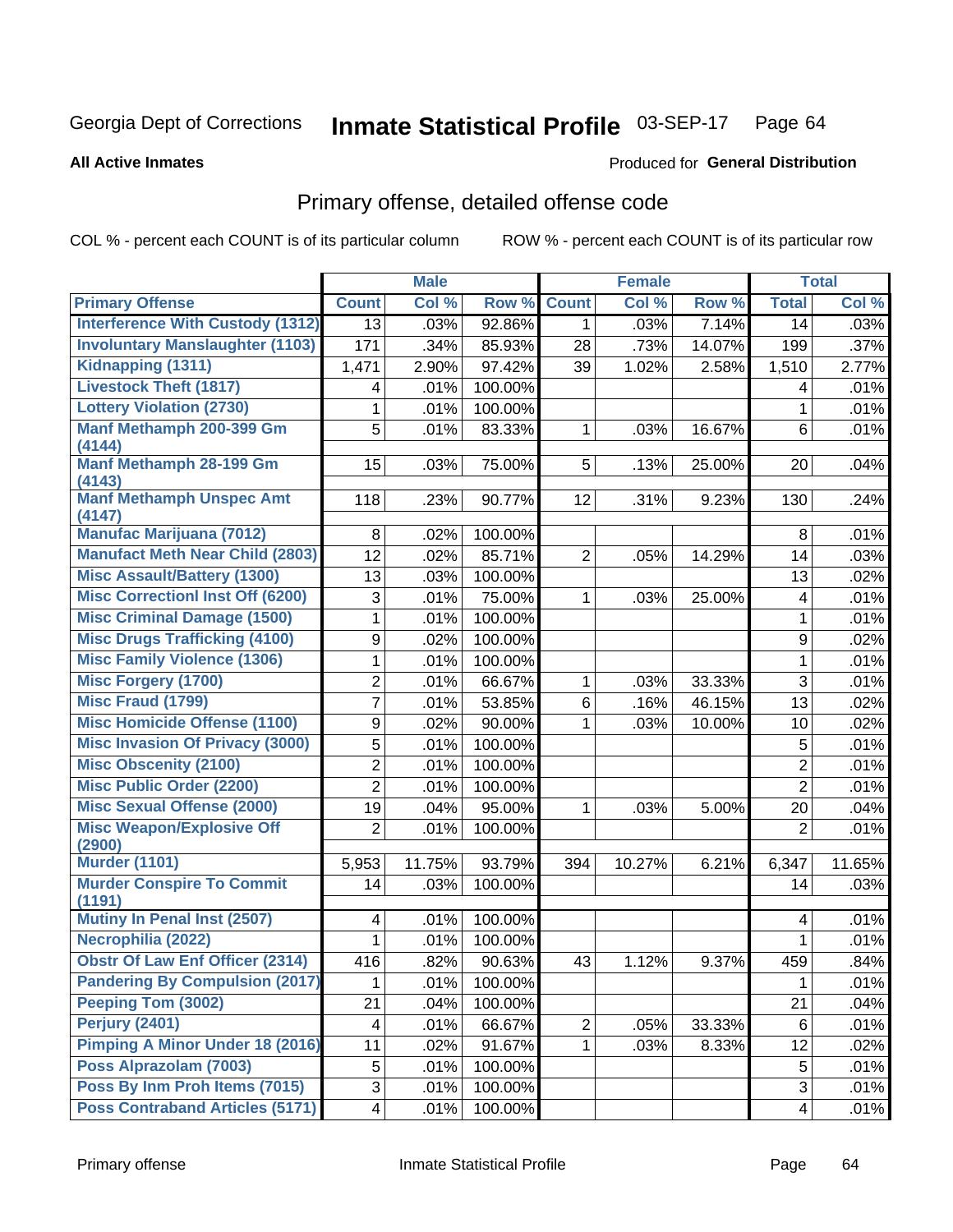### Inmate Statistical Profile 03-SEP-17 Page 65

**All Active Inmates** 

### Produced for General Distribution

# Primary offense, detailed offense code

COL % - percent each COUNT is of its particular column

|                                            |                 | <b>Male</b> |         |                     | <b>Female</b> |        |                | <b>Total</b> |
|--------------------------------------------|-----------------|-------------|---------|---------------------|---------------|--------|----------------|--------------|
| <b>Primary Offense</b>                     | <b>Count</b>    | Col %       | Row %   | <b>Count</b>        | Col %         | Row %  | <b>Total</b>   | Col %        |
| <b>Poss Dep Stim Cntrf Drugs</b>           | $\overline{73}$ | .14%        | 73.00%  | 27                  | .70%          | 27.00% | 100            | .18%         |
| (4007)                                     |                 |             |         |                     |               |        |                |              |
| Poss Drug Related Matrl (4016)             | 29              | .06%        | 80.56%  | $\overline{7}$      | .18%          | 19.44% | 36             | .07%         |
| Poss Ephedrine (4030)                      |                 | .01%        | 50.00%  | $\mathbf{1}$        | .03%          | 50.00% | $\overline{2}$ | .01%         |
| Poss Firearm 1st Offender (2913)           | 101             | .20%        | 95.28%  | $\overline{5}$      | .13%          | 4.72%  | 106            | .19%         |
| <b>Poss Firearm Convct Felon</b><br>(2914) | 1,096           | 2.16%       | 97.16%  | 32                  | .83%          | 2.84%  | 1,128          | 2.07%        |
| Poss Hydrocodone (7004)                    | 5               | .01%        | 71.43%  | $\overline{2}$      | .05%          | 28.57% | $\overline{7}$ | .01%         |
| <b>Poss Knife During Crime (2911)</b>      | 3               | .01%        | 100.00% |                     |               |        | $\overline{3}$ | .01%         |
| Poss Mda/Extsy (4033)                      | $\overline{3}$  | .01%        | 100.00% |                     |               |        | 3              | .01%         |
| Poss Methamphetamine (4031)                | 457             | .90%        | 77.72%  | 131                 | 3.42%         | 22.28% | 588            | 1.08%        |
| <b>Poss Narcotics Opiates (4006)</b>       | 63              | .12%        | 69.23%  | 28                  | .73%          | 30.77% | 91             | .17%         |
| <b>Poss Of Certain Weapons (2912)</b>      | 25              | .05%        | 92.59%  | $\overline{2}$      | .05%          | 7.41%  | 27             | .05%         |
| Poss Of Cocaine (4022)                     | 397             | .78%        | 89.82%  | 45                  | 1.17%         | 10.18% | 442            | .81%         |
| <b>Poss Of Firearm Dur Crime</b><br>(2910) | 767             | 1.51%       | 96.12%  | 31                  | .81%          | 3.88%  | 798            | 1.46%        |
| <b>Poss Of Lsd (4008)</b>                  | 1               | .01%        | 100.00% |                     |               |        | 1              | .01%         |
| Poss Of Marijuana (4009)                   | 79              | .16%        | 95.18%  | 4                   | .10%          | 4.82%  | 83             | .15%         |
| <b>Poss Tools Commit Crime (1602)</b>      | 27              | .05%        | 100.00% |                     |               |        | 27             | .05%         |
| Poss W Int Dis Other Drug (4053)           | 120             | .24%        | 87.59%  | 17                  | .44%          | 12.41% | 137            | .25%         |
| Poss W Int Dist Cocaine (4050)             | 312             | .62%        | 94.26%  | 19                  | .50%          | 5.74%  | 331            | .61%         |
| Poss W Int Dist Marijuana (4051)           | 596             | 1.18%       | 93.27%  | 43                  | 1.12%         | 6.73%  | 639            | 1.17%        |
| Poss W Int Dist Meth (4052)                | 445             | .88%        | 79.75%  | 113                 | 2.95%         | 20.25% | 558            | 1.02%        |
| <b>Poss Wpn Drugs By Prisnr</b>            | 47              | .09%        | 85.45%  | 8                   | .21%          | 14.55% | 55             | .10%         |
| (2965)<br><b>Racketeering (3404)</b>       |                 |             |         |                     |               |        |                |              |
| Rape (2001)                                | 95              | .19%        | 72.52%  | 36                  | .94%          | 27.48% | 131            | .24%         |
| <b>Reck Cond Infected Person</b>           | 1,788           | 3.53%       | 99.50%  | 9<br>$\overline{2}$ | .23%          | .50%   | 1,797          | 3.30%        |
| (1317)                                     | 13              | .03%        | 86.67%  |                     | .05%          | 13.33% | 15             | .03%         |
| <b>Recv Gds Srvs Fraud Obtnd</b><br>(1755) | 1               | .01%        | 100.00% |                     |               |        | 1              | .01%         |
| <b>Removal Baggage Cargo Etc</b><br>(2761) | 1               | .01%        | 50.00%  | $\mathbf 1$         | .03%          | 50.00% | $\overline{2}$ | .01%         |
| <b>Robbery (1901)</b>                      | 1,351           | 2.67%       | 93.11%  | 100                 | 2.61%         | 6.89%  | 1,451          | 2.66%        |
| <b>Robbery By Force (1903)</b>             | 243             | .48%        | 94.92%  | 13                  | .34%          | 5.08%  | 256            | .47%         |
| <b>Robbery By Intimidation (1904)</b>      | 263             | .52%        | 92.28%  | 22                  | .57%          | 7.72%  | 285            | .52%         |
| <b>Robbery By Sudden Snatch</b>            | 128             | .25%        | 94.12%  | 8 <sup>1</sup>      | .21%          | 5.88%  | 136            | .25%         |
| (1905)                                     |                 |             |         |                     |               |        |                |              |
| S/D Cocaine (4021)                         | 442             | .87%        | 94.65%  | 25                  | .65%          | 5.35%  | 467            | .86%         |
| S/D Cont Sub Public (4017)                 | 29              | .06%        | 100.00% |                     |               |        | 29             | .05%         |
| S/D Cont Sub School (4018)                 | 23              | .05%        | 88.46%  | 3                   | .08%          | 11.54% | 26             | .05%         |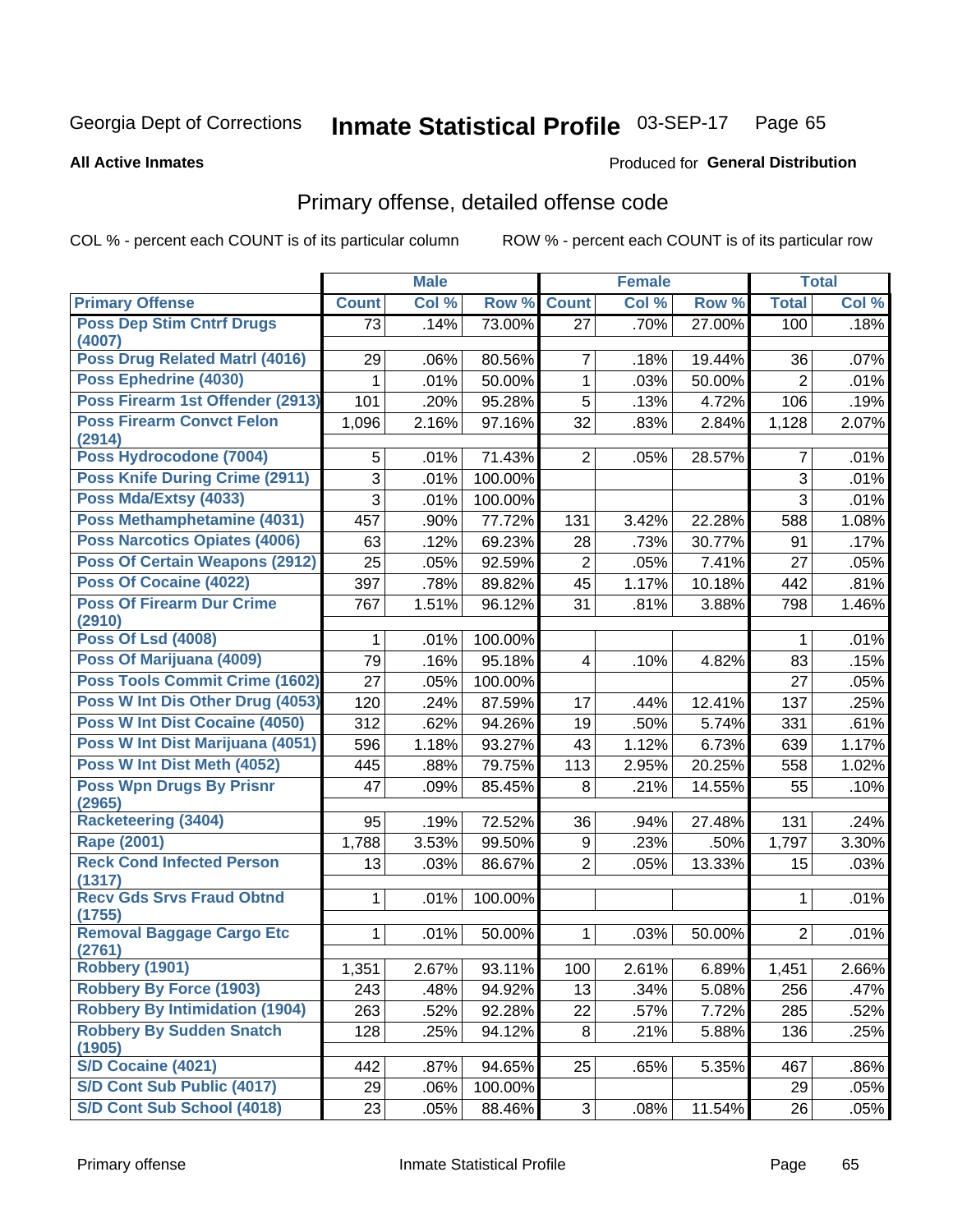### Inmate Statistical Profile 03-SEP-17 Page 66

**All Active Inmates** 

### Produced for General Distribution

# Primary offense, detailed offense code

COL % - percent each COUNT is of its particular column

|                                            |                | <b>Male</b> |         |                | <b>Female</b> |         |                         | <b>Total</b> |
|--------------------------------------------|----------------|-------------|---------|----------------|---------------|---------|-------------------------|--------------|
| <b>Primary Offense</b>                     | <b>Count</b>   | Col %       | Row %   | <b>Count</b>   | Col %         | Row %   | <b>Total</b>            | Col %        |
| S/D Dep Stim Cntrf Drugs (4002)            | 53             | .10%        | 79.10%  | 14             | .37%          | 20.90%  | 67                      | .12%         |
| <b>S/D Narcotics Opiates (4001)</b>        | 17             | .03%        | 80.95%  | 4              | .10%          | 19.05%  | 21                      | .04%         |
| S/D Of Marijuana (4004)                    | 238            | .47%        | 94.82%  | 13             | .34%          | 5.18%   | 251                     | .46%         |
| Sale Mda/Extsy (4034)                      | 5              | .01%        | 100.00% |                |               |         | 5                       | .01%         |
| Sale Methamphetamine (4032)                | 243            | .48%        | 83.22%  | 49             | 1.28%         | 16.78%  | 292                     | .54%         |
| <b>Sex Exploitation Child (2843)</b>       | 195            | .38%        | 99.49%  | 1              | .03%          | .51%    | 196                     | .36%         |
| <b>Sex Offender Fail Registr (2026)</b>    | 481            | .95%        | 98.77%  | 6              | .16%          | 1.23%   | 487                     | .89%         |
| <b>Sex Offender Fail To Move (2028)</b>    | 4              | .01%        | 100.00% |                |               |         | 4                       | .01%         |
| Sexl/Asslt/Agn/Pers/Cstdy (2023)           | 15             | .03%        | 93.75%  | 1              | .03%          | 6.25%   | 16                      | .03%         |
| <b>Sexual Aslt By Therapist (2024)</b>     |                |             |         | 1              | .03%          | 100.00% | 1                       | .01%         |
| <b>Sexual Battery (2011)</b>               | 184            | .36%        | 98.92%  | $\overline{2}$ | .05%          | 1.08%   | 186                     | .34%         |
| <b>Simple Battery (1316)</b>               | 12             | .02%        | 100.00% |                |               |         | 12                      | .02%         |
| <b>Sodomy (2002)</b>                       | 13             | .03%        | 100.00% |                |               |         | 13                      | .02%         |
| <b>Solicit Sodomy From Minor</b>           | 6              | .01%        | 100.00% |                |               |         | 6                       | .01%         |
| (2025)                                     |                |             |         |                |               |         |                         |              |
| <b>Solicit/Accepting Bribe (2712)</b>      | 1              | .01%        | 100.00% |                |               |         | 1                       | .01%         |
| <b>Stalking (1320)</b>                     | 6              | .01%        | 100.00% |                |               |         | 6                       | .01%         |
| <b>Statutory Rape (2018)</b>               | 736            | 1.45%       | 97.23%  | 21             | .55%          | 2.77%   | 757                     | 1.39%        |
| <b>Tampering With Evidence (2315)</b>      | 7              | .01%        | 63.64%  | 4              | .10%          | 36.36%  | 11                      | .02%         |
| <b>Terrorist Threats &amp; Acts (1307)</b> | 372            | .73%        | 93.94%  | 24             | .63%          | 6.06%   | 396                     | .73%         |
| <b>Theft Bring Prop In State (1815)</b>    | 4              | .01%        | 80.00%  | 1              | .03%          | 20.00%  | 5                       | .01%         |
| <b>Theft By Conversion (1808)</b>          | 15             | .03%        | 83.33%  | 3              | .08%          | 16.67%  | 18                      | .03%         |
| <b>Theft By Deception (1803)</b>           | 26             | .05%        | 70.27%  | 11             | .29%          | 29.73%  | 37                      | .07%         |
| <b>Theft By Extortion (1804)</b>           | 1              | .01%        | 33.33%  | $\overline{2}$ | .05%          | 66.67%  | 3                       | .01%         |
| <b>Theft By Rec Stolen Prop (1806)</b>     | 526            | 1.04%       | 89.61%  | 61             | 1.59%         | 10.39%  | 587                     | 1.08%        |
| <b>Theft By Shoplifting (1821)</b>         | 445            | .88%        | 72.48%  | 169            | 4.41%         | 27.52%  | 614                     | 1.13%        |
| <b>Theft By Taking (1802)</b>              | 698            | 1.38%       | 83.49%  | 138            | 3.60%         | 16.51%  | 836                     | 1.53%        |
| <b>Theft Credit Card (1751)</b>            | 22             | .04%        | 73.33%  | 8              | .21%          | 26.67%  | 30                      | .06%         |
| <b>Theft Motorveh Or Part (1813)</b>       | 32             | .06%        | 96.97%  | 1              | .03%          | 3.03%   | 33                      | .06%         |
| <b>Theft Of Lost Property (1805)</b>       | $\overline{2}$ | .01%        | 50.00%  | $\overline{2}$ | .05%          | 50.00%  | $\overline{\mathbf{4}}$ | .01%         |
| <b>Theft Of Services (1807)</b>            | 1              | .01%        | 100.00% |                |               |         | 1                       | .01%         |
| <b>Theft Recv Prop Out State (1816)</b>    | $\overline{c}$ | .01%        | 100.00% |                |               |         | $\overline{2}$          | .01%         |
| <b>Traf Amphtmine 200-399 Gm</b>           | $\overline{3}$ | .01%        | 75.00%  | 1              | .03%          | 25.00%  | $\overline{4}$          | .01%         |
| (4127)<br><b>Traf Amphtmine 28-199 Gm</b>  | 6              | .01%        | 75.00%  | 2 <sup>1</sup> | .05%          | 25.00%  | 8                       | .01%         |
| (4126)                                     |                |             |         |                |               |         |                         |              |
| Traf Amphtmine 400+ Gm (4128)              | 3              | .01%        | 100.00% |                |               |         | 3                       | .01%         |
| <b>Traf Cocaine 201-400 Gm (4102)</b>      | 102            | .20%        | 98.08%  | $\overline{2}$ | .05%          | 1.92%   | 104                     | .19%         |
| <b>Traf Cocaine 401+ Gm (4103)</b>         | 94             | .19%        | 96.91%  | 3              | .08%          | 3.09%   | 97                      | .18%         |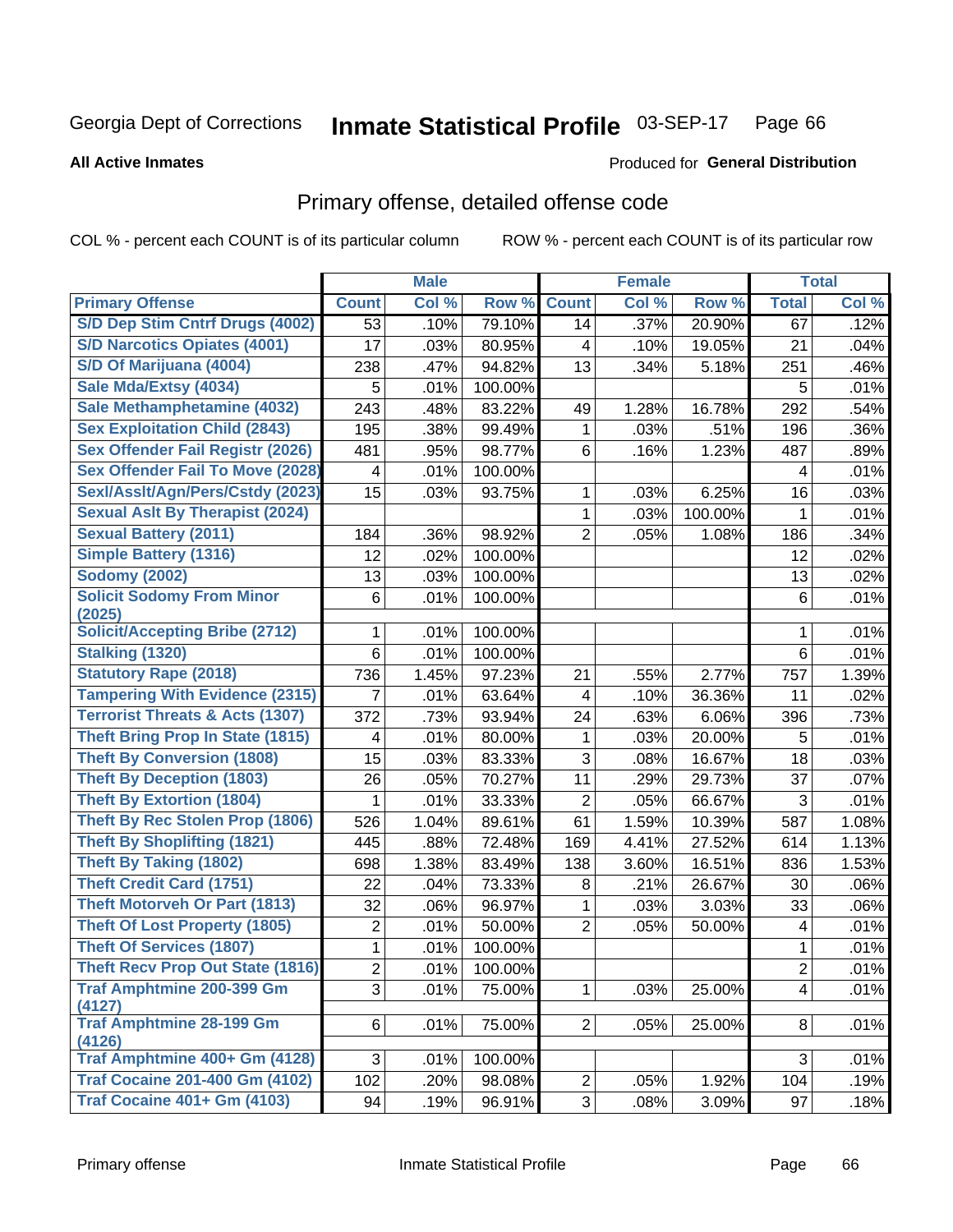### Inmate Statistical Profile 03-SEP-17 Page 67

**All Active Inmates** 

### Produced for General Distribution

# Primary offense, detailed offense code

COL % - percent each COUNT is of its particular column

|                                                |                 | <b>Male</b> |         |                     | <b>Female</b> |        |                | <b>Total</b> |
|------------------------------------------------|-----------------|-------------|---------|---------------------|---------------|--------|----------------|--------------|
| <b>Primary Offense</b>                         | <b>Count</b>    | Col %       | Row %   | <b>Count</b>        | Col %         | Row %  | <b>Total</b>   | Col%         |
| Traf Cocaine Less 200 Gm (4101)                | 235             | .46%        | 98.33%  | 4                   | .10%          | 1.67%  | 239            | .44%         |
| <b>Traf Marijna 10-2000 Lb (4121)</b>          | 61              | .12%        | 91.04%  | 6                   | .16%          | 8.96%  | 67             | .12%         |
| <b>Traf Marijna 10001+ Lb (4123)</b>           | 1               | .01%        | 100.00% |                     |               |        | 1              | .01%         |
| <b>Traf Marijna 2001-10k Lb (4122)</b>         | $\overline{2}$  | .01%        | 100.00% |                     |               |        | $\overline{2}$ | .01%         |
| Traf Mda/Extsy 200-399gm                       | $\overline{4}$  | .01%        | 100.00% |                     |               |        | 4              | .01%         |
| (4151)                                         |                 |             |         |                     |               |        |                |              |
| <b>Traf Mda/Extsy 28-199gm (4150)</b>          | 11              | .02%        | 84.62%  | $\overline{2}$      | .05%          | 15.38% | 13             | .02%         |
| Traf Mda/Extsy 400+Gm (4152)                   | 1               | .01%        | 100.00% |                     |               |        | 1              | .01%         |
| Traf Methamph 200-399 Gm<br>(4141)             | 99              | .20%        | 86.84%  | 15                  | .39%          | 13.16% | 114            | .21%         |
| <b>Traf Methamph 28-199 Gm</b>                 | 339             | .67%        | 79.58%  | 87                  | 2.27%         | 20.42% | 426            | .78%         |
| (4140)                                         |                 |             |         |                     |               |        |                |              |
| Traf Methamph 400+ Gm (4142)                   | 65              | .13%        | 86.67%  | 10                  | .26%          | 13.33% | 75             | .14%         |
| <b>Traf Methamph Unspec Amt</b>                | 102             | .20%        | 75.00%  | 34                  | .89%          | 25.00% | 136            | .25%         |
| (4146)                                         |                 |             |         |                     |               |        |                |              |
| <b>Traf Methaqualone&lt; 400 Gm</b><br>(4124)  | $\overline{2}$  | .01%        | 100.00% |                     |               |        | $\overline{2}$ | .01%         |
| <b>Traf Narcotic 15-28 Gm (4112)</b>           | 27              | .05%        | 93.10%  | $\overline{2}$      | .05%          | 6.90%  | 29             | .05%         |
| Traf Narcotic 29+ Gm (4113)                    | 31              | .06%        | 93.94%  | $\overline{2}$      | .05%          | 6.06%  | 33             | .06%         |
| <b>Traf Narcotic Less 14 Gm (4111)</b>         | 36              | .07%        | 94.74%  | $\overline{2}$      | .05%          | 5.26%  | 38             | .07%         |
| <b>Traffick Sexual Servitude (1331)</b>        | 12              | .02%        | 80.00%  | 3                   | .08%          | 20.00% | 15             | .03%         |
| <b>Unauth Dist Contrild Sub (4135)</b>         | 1               | .01%        | 50.00%  | 1                   | .03%          | 50.00% | $\overline{c}$ | .01%         |
| <b>Unauth Dist Recrd Devices</b>               | $\overline{2}$  | .01%        | 100.00% |                     |               |        | $\overline{2}$ | .01%         |
| (9907)                                         |                 |             |         |                     |               |        |                |              |
| <b>Unknown Offense (9999)</b>                  | 17              | .03%        | 94.44%  | 1.                  | .03%          | 5.56%  | 18             | .03%         |
| Uniwfl Mfg/Del/Dist N-C S (4014)               | 11              | .02%        | 100.00% |                     |               |        | 11             | .02%         |
| <b>Use Comm Facity Vio C Sub</b>               | 10              | .02%        | 90.91%  | 1                   | .03%          | 9.09%  | 11             | .02%         |
| (4133)                                         |                 |             |         |                     |               |        |                |              |
| <b>Vandalism To Church Etc (1505)</b>          | 1               | .01%        | 100.00% |                     |               |        | 1              | .01%         |
| <b>Vehicular Homicide (1123)</b>               | 265             | .52%        | 79.10%  | 70                  | 1.83%         | 20.90% | 335            | .61%         |
| <b>Viol Dngrous Drgs Act (4013)</b>            | 219             | .43%        | 80.51%  | 53                  | 1.38%         | 19.49% | 272            | .50%         |
| Viol Ga Cntrl Sbst Act (4012)                  | 9               | .02%        | 69.23%  | 4                   | .10%          | 30.77% | 13             | .02%         |
| <b>Viol Ga Securities Act (1800)</b>           | 1               | .01%        | 100.00% |                     |               |        | 1              | .01%         |
| <b>Viol Motor Vehicle Laws (5001)</b>          | $\overline{38}$ | .08%        | 92.68%  | $\overline{\omega}$ | .08%          | 7.32%  | 41             | .08%         |
| <b>Viol Oath Public Offcr (2302)</b>           | 2               | .01%        | 100.00% |                     |               |        | $\overline{2}$ | .01%         |
| <b>Violatn Othr States Law (8001)</b>          | 39              | .08%        | 81.25%  | 9 <sup>1</sup>      | .23%          | 18.75% | 48             | .09%         |
| <b>Vol Manslaughter Of Fetus</b>               | $\overline{2}$  | .01%        | 100.00% |                     |               |        | $\overline{2}$ | .01%         |
| (1119)<br><b>Voluntary Manslaughter (1102)</b> | 1,098           | 2.17%       | 88.62%  | 141                 | 3.68%         | 11.38% | 1,239          | 2.27%        |
| <b>Abandonment Of Dep Child (11)</b>           | 4               | .01%        | 100.00% |                     |               |        | 4              | .01%         |
| <b>Agg Assault With Firearm (27)</b>           | $\mathbf 1$     | .01%        | 100.00% |                     |               |        | 1              | .01%         |
|                                                |                 |             |         |                     |               |        |                |              |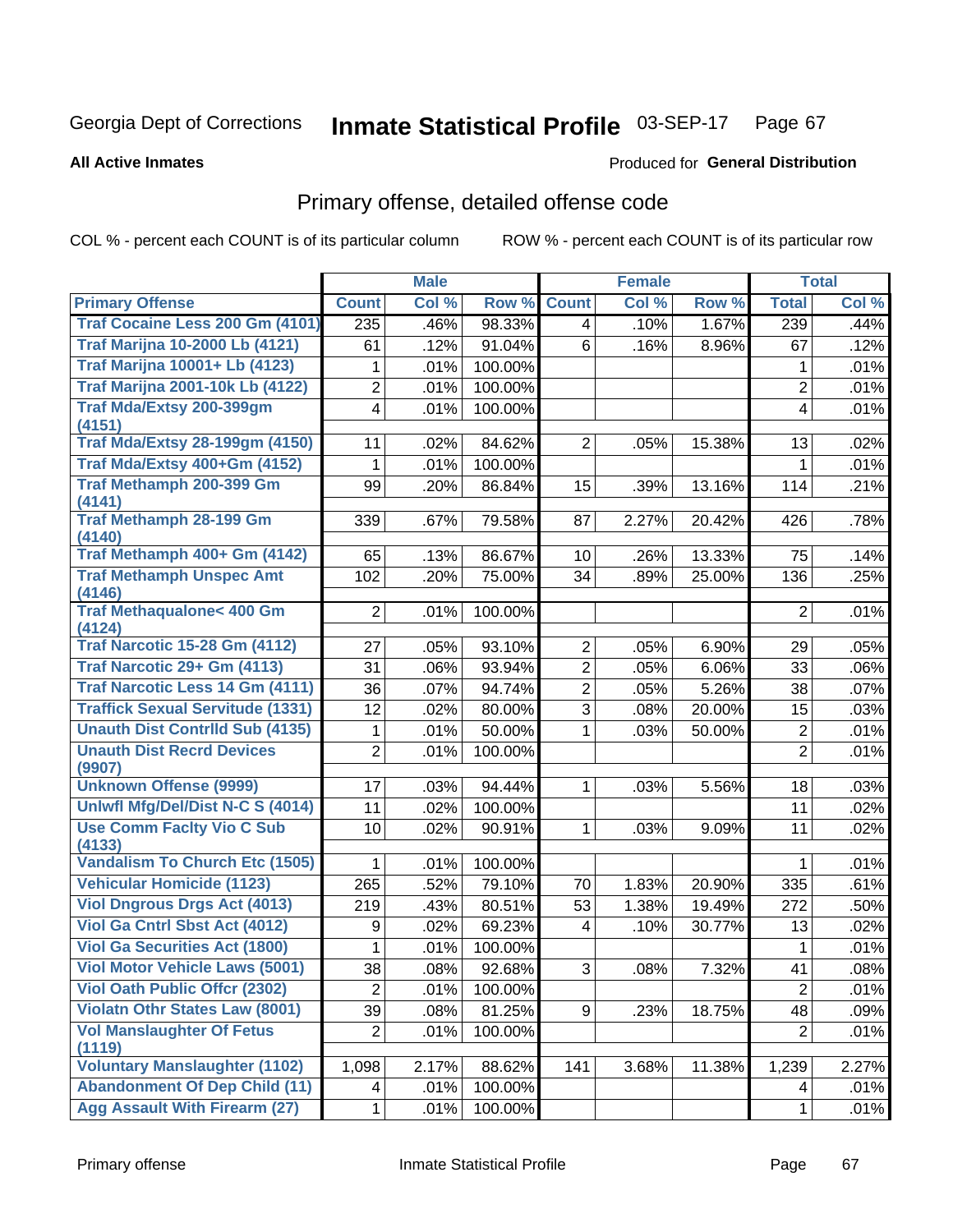### Inmate Statistical Profile 03-SEP-17 Page 68

**All Active Inmates** 

### Produced for General Distribution

# Primary offense, detailed offense code

COL % - percent each COUNT is of its particular column

|                                         |                | <b>Male</b> |         |              | <b>Female</b> |         |                     | <b>Total</b> |
|-----------------------------------------|----------------|-------------|---------|--------------|---------------|---------|---------------------|--------------|
| <b>Primary Offense</b>                  | <b>Count</b>   | Col %       | Row %   | <b>Count</b> | Col %         | Row %   | <b>Total</b>        | Col %        |
| <b>Assault &amp; Battery (21)</b>       | 6              | .01%        | 100.00% |              |               |         | 6                   | .01%         |
| <b>Bad Checks (52)</b>                  | $\overline{2}$ | .01%        | 66.67%  | 1            | .03%          | 33.33%  | 3                   | .01%         |
| <b>Burglary (45)</b>                    | 7              | .01%        | 100.00% |              |               |         | $\overline{7}$      | .01%         |
| <b>Cheating &amp; Swindling (51)</b>    | 2              | .01%        | 100.00% |              |               |         | $\overline{2}$      | .01%         |
| <b>Cpwl &amp; Concealed Weapon (93)</b> | 5              | .01%        | 100.00% |              |               |         | 5                   | .01%         |
| <b>Crmnl Attempt (98)</b>               | 2              | .01%        | 100.00% |              |               |         | $\overline{2}$      | .01%         |
| <b>Dui</b> (72)                         | 9              | .02%        | 100.00% |              |               |         | 9                   | .02%         |
| Escape (92)                             | 3              | .01%        | 100.00% |              |               |         | 3                   | .01%         |
| Forgery (55)                            | 3              | .01%        | 100.00% |              |               |         | 3                   | .01%         |
| <b>Misc Misdemeanor (500)</b>           | 3              | .01%        | 100.00% |              |               |         | 3                   | .01%         |
| <b>Other Misdemeanor (99)</b>           | 9              | .02%        | 100.00% |              |               |         | 9                   | .02%         |
| <b>Pointing Gun At Another (96)</b>     | 1              | .01%        | 100.00% |              |               |         | 1                   | .01%         |
| <b>Poss Ntp Whiskey (64)</b>            | $\overline{2}$ | .01%        | 100.00% |              |               |         | $\overline{2}$      | .01%         |
| Poss Of Marijuana (70)                  | 1              | .01%        | 100.00% |              |               |         | 1                   | .01%         |
| <b>Prostitution (81)</b>                |                |             |         | $\mathbf{1}$ | .03%          | 100.00% | 1                   | .01%         |
| <b>Public Drunkenness (61)</b>          | 3              | .01%        | 100.00% |              |               |         | 3                   | .01%         |
| <b>Public Indecency (83)</b>            | 3              | .01%        | 100.00% |              |               |         | 3                   | .01%         |
| <b>Shoplifting (94)</b>                 |                | .01%        | 100.00% |              |               |         | 1                   | .01%         |
| <b>Simple Assault (24)</b>              | 1              | .01%        | 100.00% |              |               |         | 1                   | .01%         |
| <b>Simple Battery (25)</b>              |                | .01%        | 100.00% |              |               |         |                     | .01%         |
| <b>Theft By Taking - Larceny (41)</b>   | 24             | .05%        | 100.00% |              |               |         | 24                  | .04%         |
| <b>Viol Dangerous Drugs Act (167)</b>   |                | .01%        | 50.00%  | 1            | .03%          | 50.00%  | $\overline{2}$      | .01%         |
| Viol Motor Veh Law (71)                 | 3              | .01%        | 100.00% |              |               |         | 3                   | .01%         |
| <b>Wife Beating (28)</b>                | $\overline{2}$ | .01%        | 100.00% |              |               |         | $\overline{2}$      | .01%         |
| <b>Total Rported</b>                    | 50,657         | 101%        | 92.96%  | 3,835        | 100%          | 7.04%   | $\overline{54,}492$ | 101%         |

| <b>NOT</b><br>ported | --             |       | --     |
|----------------------|----------------|-------|--------|
|                      | 50,734<br>.130 | 3,835 | 54,569 |

| <b>Mode (most frequent)</b> | 1101 Murder | 1101 Murder | 1101 Murder |
|-----------------------------|-------------|-------------|-------------|
|                             |             |             |             |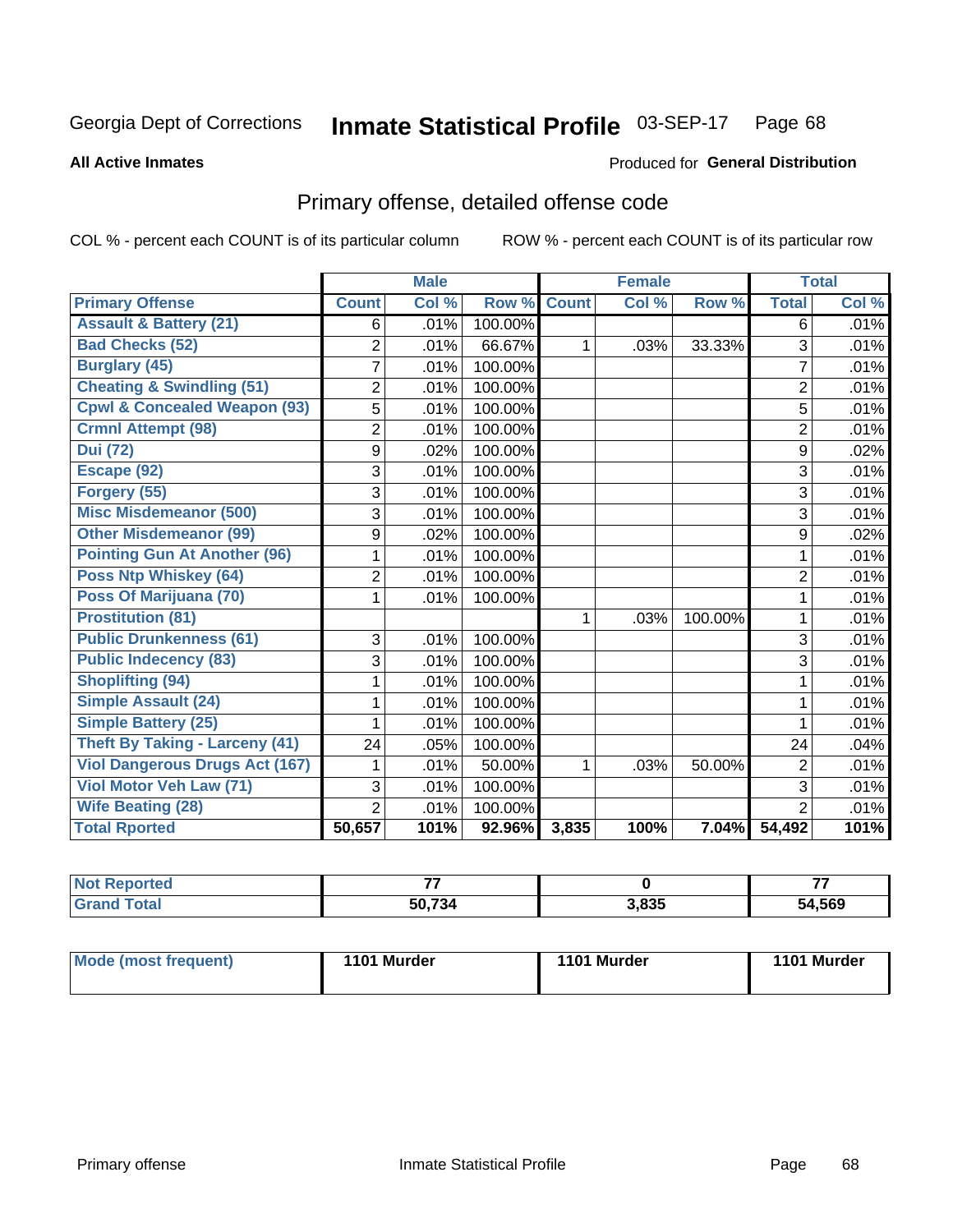### Inmate Statistical Profile 03-SEP-17 Page 69

### **All Active Inmates**

# **Produced for General Distribution**

# County of conviction of primary offense

COL % - percent each COUNT is of its particular column

|     |                             |              | <b>Male</b> |         |                | <b>Female</b> |        |              | <b>Total</b> |
|-----|-----------------------------|--------------|-------------|---------|----------------|---------------|--------|--------------|--------------|
|     | <b>County of Conviction</b> | <b>Count</b> | Col %       | Row %   | <b>Count</b>   | Col %         | Row %  | <b>Total</b> | Col %        |
| 000 | <b>Unknown</b>              | 181          | .36%        | 94.76%  | 10             | .26%          | 5.24%  | 191          | .35%         |
| 001 | <b>Appling County</b>       | 105          | .21%        | 96.33%  | 4              | .10%          | 3.67%  | 109          | .20%         |
| 002 | <b>Atkinson County</b>      | 53           | .10%        | 94.64%  | 3              | .08%          | 5.36%  | 56           | .10%         |
| 003 | <b>Bacon County</b>         | 67           | .13%        | 91.78%  | 6              | .16%          | 8.22%  | 73           | .13%         |
| 004 | <b>Baker County</b>         | 8            | .02%        | 100.00% |                |               |        | 8            | .01%         |
| 005 | <b>Baldwin County</b>       | 309          | .61%        | 91.96%  | 27             | .70%          | 8.04%  | 336          | .62%         |
| 006 | <b>Banks County</b>         | 62           | .12%        | 91.18%  | 6              | .16%          | 8.82%  | 68           | .12%         |
| 007 | <b>Barrow County</b>        | 303          | .60%        | 89.38%  | 36             | .94%          | 10.62% | 339          | .62%         |
| 008 | <b>Bartow County</b>        | 666          | 1.31%       | 87.06%  | 99             | 2.58%         | 12.94% | 765          | 1.40%        |
| 009 | <b>Ben Hill County</b>      | 264          | .52%        | 92.63%  | 21             | .55%          | 7.37%  | 285          | .52%         |
| 010 | <b>Berrien County</b>       | 90           | .18%        | 98.90%  | 1              | .03%          | 1.10%  | 91           | .17%         |
| 011 | <b>Bibb County</b>          | 1,146        | 2.26%       | 93.63%  | 78             | 2.03%         | 6.37%  | 1,224        | 2.24%        |
| 012 | <b>Bleckley County</b>      | 71           | .14%        | 93.42%  | 5              | .13%          | 6.58%  | 76           | .14%         |
| 013 | <b>Brantley County</b>      | 65           | .13%        | 91.55%  | 6              | .16%          | 8.45%  | 71           | .13%         |
| 014 | <b>Brooks County</b>        | 58           | .11%        | 96.67%  | $\overline{c}$ | .05%          | 3.33%  | 60           | .11%         |
| 015 | <b>Bryan County</b>         | 72           | .14%        | 98.63%  | $\mathbf{1}$   | .03%          | 1.37%  | 73           | .13%         |
| 016 | <b>Bulloch County</b>       | 558          | 1.10%       | 94.26%  | 34             | .89%          | 5.74%  | 592          | 1.08%        |
| 017 | <b>Burke County</b>         | 213          | .42%        | 95.52%  | 10             | .26%          | 4.48%  | 223          | .41%         |
| 018 | <b>Butts County</b>         | 102          | .20%        | 94.44%  | $\,6$          | .16%          | 5.56%  | 108          | .20%         |
| 019 | <b>Calhoun County</b>       | 28           | .06%        | 96.55%  | 1              | .03%          | 3.45%  | 29           | .05%         |
| 020 | <b>Camden County</b>        | 186          | .37%        | 94.42%  | 11             | .29%          | 5.58%  | 197          | .36%         |
| 021 | <b>Candler County</b>       | 114          | .22%        | 91.94%  | 10             | .26%          | 8.06%  | 124          | .23%         |
| 022 | <b>Carroll County</b>       | 618          | 1.22%       | 91.69%  | 56             | 1.46%         | 8.31%  | 674          | 1.24%        |
| 023 | <b>Catoosa County</b>       | 363          | .72%        | 90.75%  | 37             | .96%          | 9.25%  | 400          | .73%         |
| 024 | <b>Charlton County</b>      | 61           | .12%        | 91.04%  | 6              | .16%          | 8.96%  | 67           | .12%         |
| 025 | <b>Chatham County</b>       | 1,953        | 3.85%       | 95.59%  | 90             | 2.35%         | 4.41%  | 2,043        | 3.74%        |
| 026 | <b>Chattahoochee County</b> | 28           | .06%        | 96.55%  | 1              | .03%          | 3.45%  | 29           | .05%         |
| 027 | <b>Chattooga County</b>     | 247          | .49%        | 89.49%  | 29             | .76%          | 10.51% | 276          | .51%         |
| 028 | <b>Cherokee County</b>      | 545          | 1.07%       | 88.62%  | 70             | 1.83%         | 11.38% | 615          | 1.13%        |
| 029 | <b>Clarke County</b>        | 523          | 1.03%       | 93.39%  | 37             | .96%          | 6.61%  | 560          | 1.03%        |
| 030 | <b>Clay County</b>          | 17           | .03%        | 80.95%  | 4              | .10%          | 19.05% | 21           | .04%         |
| 031 | <b>Clayton County</b>       | 1,402        | 2.76%       | 93.59%  | 96             | 2.50%         | 6.41%  | 1,498        | 2.75%        |
| 032 | <b>Clinch County</b>        | 44           | .09%        | 97.78%  | $\mathbf 1$    | .03%          | 2.22%  | 45           | .08%         |
| 033 | <b>Cobb County</b>          | 2,488        | 4.90%       | 92.42%  | 204            | 5.32%         | 7.58%  | 2,692        | 4.93%        |
| 034 | <b>Coffee County</b>        | 250          | .49%        | 93.63%  | 17             | .44%          | 6.37%  | 267          | .49%         |
| 035 | <b>Colquitt County</b>      | 202          | .40%        | 96.19%  | 8              | .21%          | 3.81%  | 210          | .38%         |
| 036 | <b>Columbia County</b>      | 433          | .85%        | 91.93%  | 38             | .99%          | 8.07%  | 471          | .86%         |
| 037 | <b>Cook County</b>          | 119          | .23%        | 92.25%  | 10             | .26%          | 7.75%  | 129          | .24%         |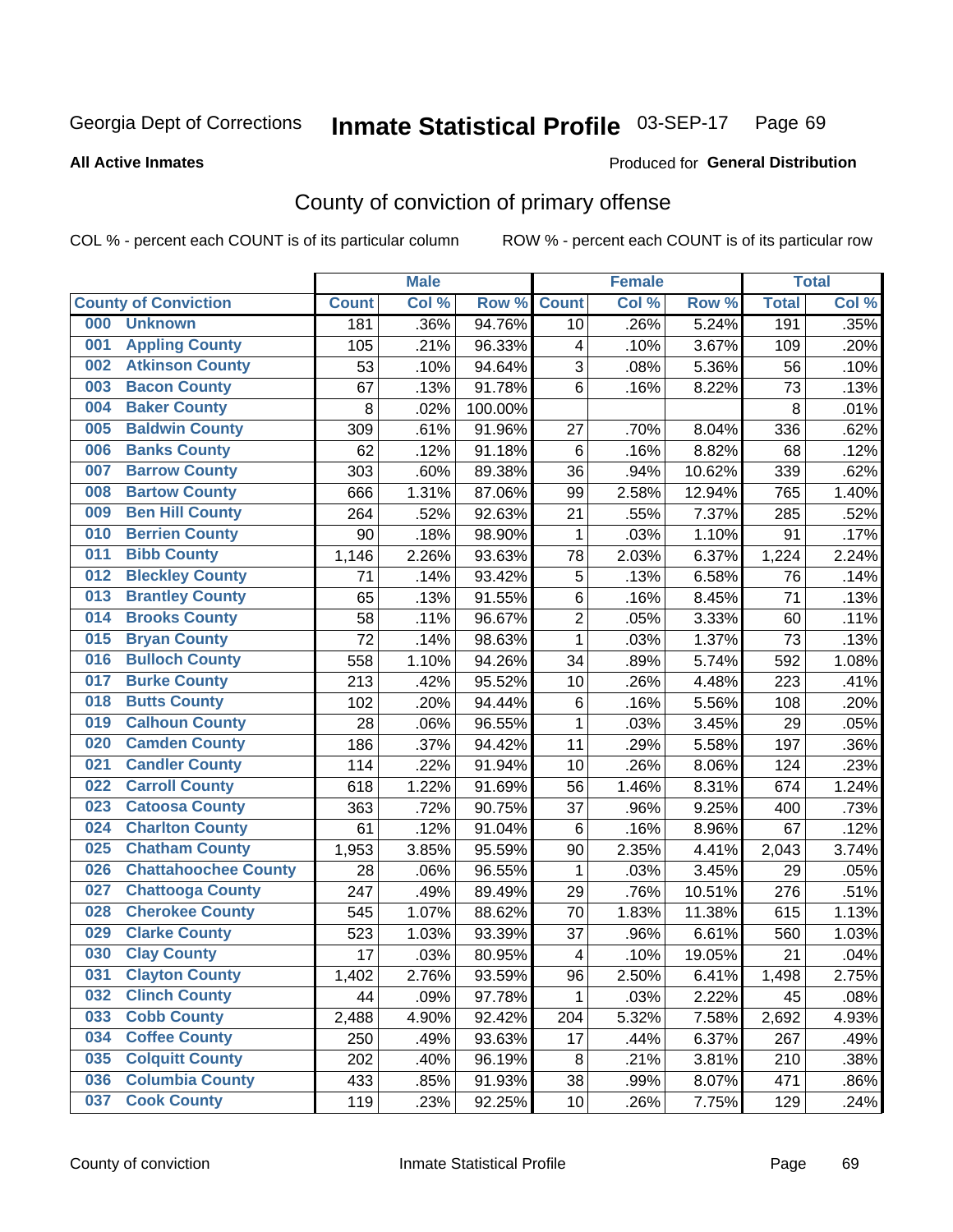### Inmate Statistical Profile 03-SEP-17 Page 70

Produced for General Distribution

### **All Active Inmates**

# County of conviction of primary offense

COL % - percent each COUNT is of its particular column

|     |                             |              | <b>Male</b> |         |                | <b>Female</b> |        |              | <b>Total</b> |
|-----|-----------------------------|--------------|-------------|---------|----------------|---------------|--------|--------------|--------------|
|     | <b>County of Conviction</b> | <b>Count</b> | Col %       | Row %   | <b>Count</b>   | Col%          | Row %  | <b>Total</b> | Col %        |
| 038 | <b>Coweta County</b>        | 632          | 1.25%       | 92.67%  | 50             | 1.30%         | 7.33%  | 682          | 1.25%        |
| 039 | <b>Crawford County</b>      | 24           | .05%        | 85.71%  | 4              | .10%          | 14.29% | 28           | .05%         |
| 040 | <b>Crisp County</b>         | 305          | .60%        | 93.85%  | 20             | .52%          | 6.15%  | 325          | .60%         |
| 041 | <b>Dade County</b>          | 103          | .20%        | 88.03%  | 14             | .37%          | 11.97% | 117          | .21%         |
| 042 | <b>Dawson County</b>        | 98           | .19%        | 83.76%  | 19             | .50%          | 16.24% | 117          | .21%         |
| 043 | <b>Decatur County</b>       | 226          | .45%        | 95.36%  | 11             | .29%          | 4.64%  | 237          | .43%         |
| 044 | <b>Dekalb County</b>        | 3,131        | 6.17%       | 95.17%  | 159            | 4.15%         | 4.83%  | 3,290        | 6.03%        |
| 045 | <b>Dodge County</b>         | 164          | .32%        | 91.62%  | 15             | .39%          | 8.38%  | 179          | .33%         |
| 046 | <b>Dooly County</b>         | 105          | .21%        | 93.75%  | $\overline{7}$ | .18%          | 6.25%  | 112          | .21%         |
| 047 | <b>Dougherty County</b>     | 947          | 1.87%       | 94.70%  | 53             | 1.38%         | 5.30%  | 1,000        | 1.83%        |
| 048 | <b>Douglas County</b>       | 1,061        | 2.09%       | 89.76%  | 121            | 3.16%         | 10.24% | 1,182        | 2.17%        |
| 049 | <b>Early County</b>         | 91           | .18%        | 92.86%  | $\overline{7}$ | .18%          | 7.14%  | 98           | .18%         |
| 050 | <b>Echols County</b>        | 11           | .02%        | 100.00% |                |               |        | 11           | .02%         |
| 051 | <b>Effingham County</b>     | 250          | .49%        | 92.94%  | 19             | .50%          | 7.06%  | 269          | .49%         |
| 052 | <b>Elbert County</b>        | 153          | .30%        | 92.73%  | 12             | .31%          | 7.27%  | 165          | .30%         |
| 053 | <b>Emanuel County</b>       | 160          | .32%        | 89.89%  | 18             | .47%          | 10.11% | 178          | .33%         |
| 054 | <b>Evans County</b>         | 84           | .17%        | 91.30%  | $\,8\,$        | .21%          | 8.70%  | 92           | .17%         |
| 055 | <b>Fannin County</b>        | 87           | .17%        | 87.00%  | 13             | .34%          | 13.00% | 100          | .18%         |
| 056 | <b>Fayette County</b>       | 340          | .67%        | 91.40%  | 32             | .83%          | 8.60%  | 372          | .68%         |
| 057 | <b>Floyd County</b>         | 896          | 1.77%       | 89.42%  | 106            | 2.76%         | 10.58% | 1,002        | 1.84%        |
| 058 | <b>Forsyth County</b>       | 378          | .75%        | 90.21%  | 41             | 1.07%         | 9.79%  | 419          | .77%         |
| 059 | <b>Franklin County</b>      | 167          | .33%        | 91.26%  | 16             | .42%          | 8.74%  | 183          | .34%         |
| 060 | <b>Fulton County</b>        | 5,145        | 10.14%      | 96.19%  | 204            | 5.32%         | 3.81%  | 5,349        | 9.80%        |
| 061 | <b>Gilmer County</b>        | 86           | .17%        | 89.58%  | 10             | .26%          | 10.42% | 96           | .18%         |
| 062 | <b>Glascock County</b>      | 6            | .01%        | 100.00% |                |               |        | 6            | .01%         |
| 063 | <b>Glynn County</b>         | 548          | 1.08%       | 93.84%  | 36             | .94%          | 6.16%  | 584          | 1.07%        |
| 064 | <b>Gordon County</b>        | 388          | .76%        | 88.38%  | 51             | 1.33%         | 11.62% | 439          | .80%         |
| 065 | <b>Grady County</b>         | 145          | .29%        | 96.67%  | 5              | .13%          | 3.33%  | 150          | .27%         |
| 066 | <b>Greene County</b>        | 120          | .24%        | 94.49%  | $\overline{7}$ | .18%          | 5.51%  | 127          | .23%         |
| 067 | <b>Gwinnett County</b>      | 2,659        | 5.24%       | 93.17%  | 195            | 5.08%         | 6.83%  | 2,854        | 5.23%        |
| 068 | <b>Habersham County</b>     | 110          | .22%        | 90.91%  | 11             | .29%          | 9.09%  | 121          | .22%         |
| 069 | <b>Hall County</b>          | 718          | 1.42%       | 91.93%  | 63             | 1.64%         | 8.07%  | 781          | 1.43%        |
| 070 | <b>Hancock County</b>       | 34           | .07%        | 97.14%  | 1              | .03%          | 2.86%  | 35           | .06%         |
| 071 | <b>Haralson County</b>      | 120          | .24%        | 95.24%  | 6              | .16%          | 4.76%  | 126          | .23%         |
| 072 | <b>Harris County</b>        | 117          | .23%        | 91.41%  | 11             | .29%          | 8.59%  | 128          | .23%         |
| 073 | <b>Hart County</b>          | 154          | .30%        | 91.12%  | 15             | .39%          | 8.88%  | 169          | .31%         |
| 074 | <b>Heard County</b>         | 51           | .10%        | 89.47%  | 6              | .16%          | 10.53% | 57           | .10%         |
| 075 | <b>Henry County</b>         | 512          | 1.01%       | 89.51%  | 60             | 1.56%         | 10.49% | 572          | 1.05%        |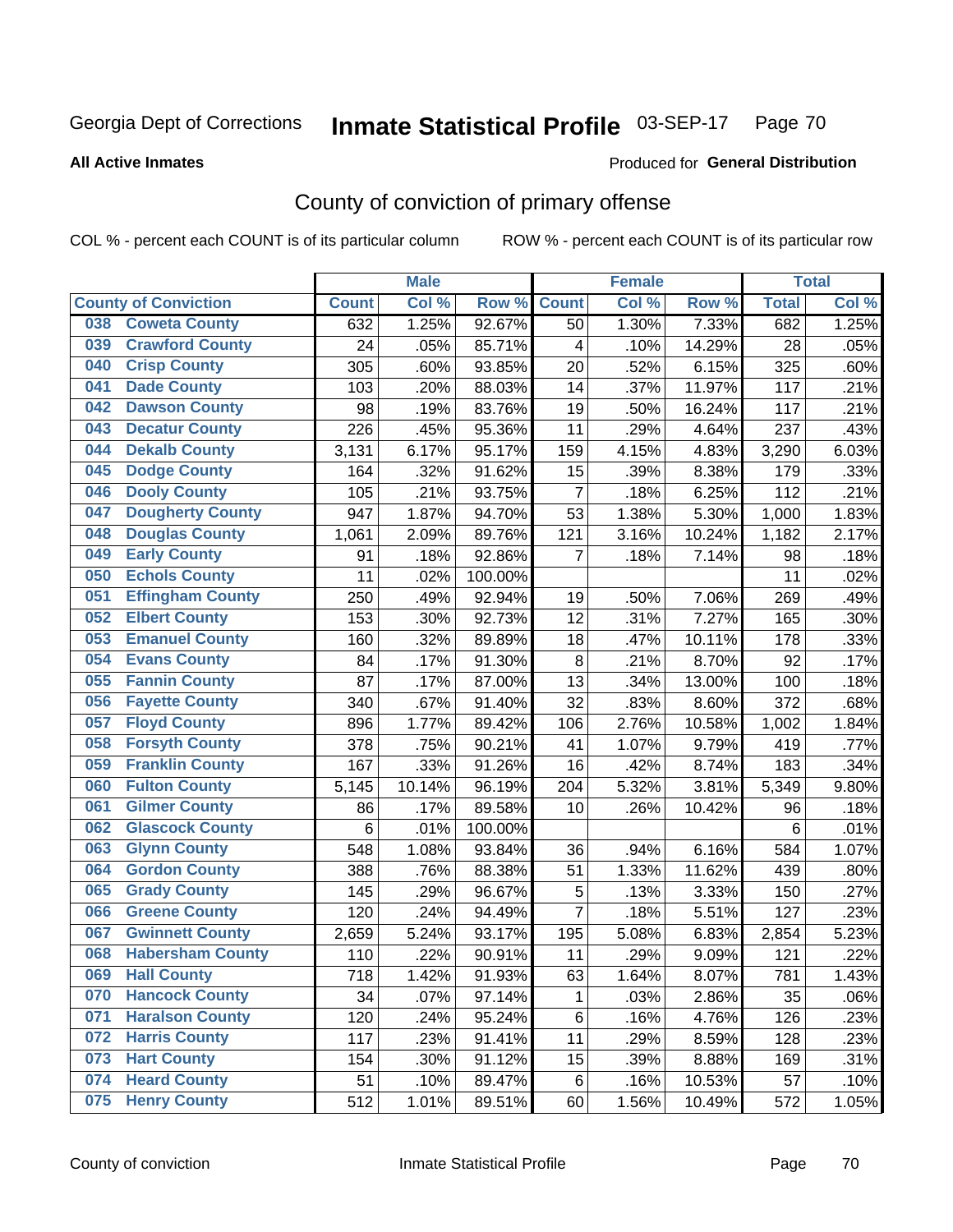### Inmate Statistical Profile 03-SEP-17 Page 71

**All Active Inmates** 

### Produced for General Distribution

# County of conviction of primary offense

COL % - percent each COUNT is of its particular column

|                                 |              | <b>Male</b> |         |                           | <b>Female</b> |        |              | <b>Total</b> |
|---------------------------------|--------------|-------------|---------|---------------------------|---------------|--------|--------------|--------------|
| <b>County of Conviction</b>     | <b>Count</b> | Col %       | Row %   | <b>Count</b>              | Col %         | Row %  | <b>Total</b> | Col%         |
| <b>Houston County</b><br>076    | 633          | 1.25%       | 93.09%  | 47                        | 1.23%         | 6.91%  | 680          | 1.25%        |
| <b>Irwin County</b><br>077      | 80           | .16%        | 98.77%  | 1                         | .03%          | 1.23%  | 81           | .15%         |
| <b>Jackson County</b><br>078    | 245          | .48%        | 90.41%  | 26                        | .68%          | 9.59%  | 271          | .50%         |
| <b>Jasper County</b><br>079     | 51           | .10%        | 94.44%  | $\ensuremath{\mathsf{3}}$ | .08%          | 5.56%  | 54           | .10%         |
| <b>Jeff Davis County</b><br>080 | 98           | .19%        | 94.23%  | 6                         | .16%          | 5.77%  | 104          | .19%         |
| 081<br><b>Jefferson County</b>  | 151          | .30%        | 96.79%  | 5                         | .13%          | 3.21%  | 156          | .29%         |
| <b>Jenkins County</b><br>082    | 79           | .16%        | 96.34%  | 3                         | .08%          | 3.66%  | 82           | .15%         |
| <b>Johnson County</b><br>083    | 36           | .07%        | 94.74%  | $\overline{2}$            | .05%          | 5.26%  | 38           | .07%         |
| <b>Jones County</b><br>084      | 223          | .44%        | 88.14%  | 30                        | .78%          | 11.86% | 253          | .46%         |
| <b>Lamar County</b><br>085      | 82           | .16%        | 90.11%  | 9                         | .23%          | 9.89%  | 91           | .17%         |
| <b>Lanier County</b><br>086     | 45           | .09%        | 95.74%  | $\overline{2}$            | .05%          | 4.26%  | 47           | .09%         |
| <b>Laurens County</b><br>087    | 255          | .50%        | 93.75%  | 17                        | .44%          | 6.25%  | 272          | .50%         |
| <b>Lee County</b><br>088        | 72           | .14%        | 90.00%  | 8                         | .21%          | 10.00% | 80           | .15%         |
| <b>Liberty County</b><br>089    | 250          | .49%        | 93.98%  | 16                        | .42%          | 6.02%  | 266          | .49%         |
| <b>Lincoln County</b><br>090    | 34           | .07%        | 94.44%  | $\mathbf 2$               | .05%          | 5.56%  | 36           | .07%         |
| <b>Long County</b><br>091       | 69           | .14%        | 92.00%  | 6                         | .16%          | 8.00%  | 75           | .14%         |
| <b>Lowndes County</b><br>092    | 491          | .97%        | 96.09%  | 20                        | .52%          | 3.91%  | 511          | .94%         |
| <b>Lumpkin County</b><br>093    | 83           | .16%        | 91.21%  | 8                         | .21%          | 8.79%  | 91           | .17%         |
| <b>Macon County</b><br>094      | 45           | .09%        | 97.83%  | 1                         | .03%          | 2.17%  | 46           | .08%         |
| <b>Madison County</b><br>095    | 137          | .27%        | 88.96%  | 17                        | .44%          | 11.04% | 154          | .28%         |
| <b>Marion County</b><br>096     | 21           | .04%        | 91.30%  | $\overline{2}$            | .05%          | 8.70%  | 23           | .04%         |
| <b>Mcduffie County</b><br>097   | 198          | .39%        | 93.84%  | 13                        | .34%          | 6.16%  | 211          | .39%         |
| <b>Mcintosh County</b><br>098   | 46           | .09%        | 100.00% |                           |               |        | 46           | .08%         |
| <b>Meriwether County</b><br>099 | 185          | .36%        | 89.37%  | 22                        | .57%          | 10.63% | 207          | .38%         |
| <b>Miller County</b><br>100     | 34           | .07%        | 87.18%  | 5                         | .13%          | 12.82% | 39           | .07%         |
| <b>Mitchell County</b><br>101   | 158          | .31%        | 91.33%  | 15                        | .39%          | 8.67%  | 173          | .32%         |
| <b>Monroe County</b><br>102     | 130          | .26%        | 94.20%  | 8                         | .21%          | 5.80%  | 138          | .25%         |
| <b>Montgomery County</b><br>103 | 40           | .08%        | 90.91%  | 4                         | .10%          | 9.09%  | 44           | .08%         |
| <b>Morgan County</b><br>104     | 138          | .27%        | 93.24%  | 10                        | .26%          | 6.76%  | 148          | .27%         |
| <b>Murray County</b><br>105     | 195          | .38%        | 91.98%  | 17                        | .44%          | 8.02%  | 212          | .39%         |
| <b>Muscogee County</b><br>106   | 1,186        | 2.34%       | 95.03%  | 62                        | 1.62%         | 4.97%  | 1,248        | 2.29%        |
| 107<br><b>Newton County</b>     | 720          | 1.42%       | 91.14%  | 70                        | 1.83%         | 8.86%  | 790          | 1.45%        |
| <b>Oconee County</b><br>108     | 54           | .11%        | 96.43%  | $\overline{2}$            | .05%          | 3.57%  | 56           | .10%         |
| <b>Oglethorpe County</b><br>109 | 72           | .14%        | 90.00%  | 8                         | .21%          | 10.00% | 80           | .15%         |
| <b>Paulding County</b><br>110   | 236          | .47%        | 92.55%  | 19                        | .50%          | 7.45%  | 255          | .47%         |
| <b>Peach County</b><br>111      | 106          | .21%        | 92.98%  | 8                         | .21%          | 7.02%  | 114          | .21%         |
| <b>Pickens County</b><br>$112$  | 108          | .21%        | 90.76%  | 11                        | .29%          | 9.24%  | 119          | .22%         |
| <b>Pierce County</b><br>113     | 119          | .23%        | 92.97%  | 9                         | .23%          | 7.03%  | 128          | .23%         |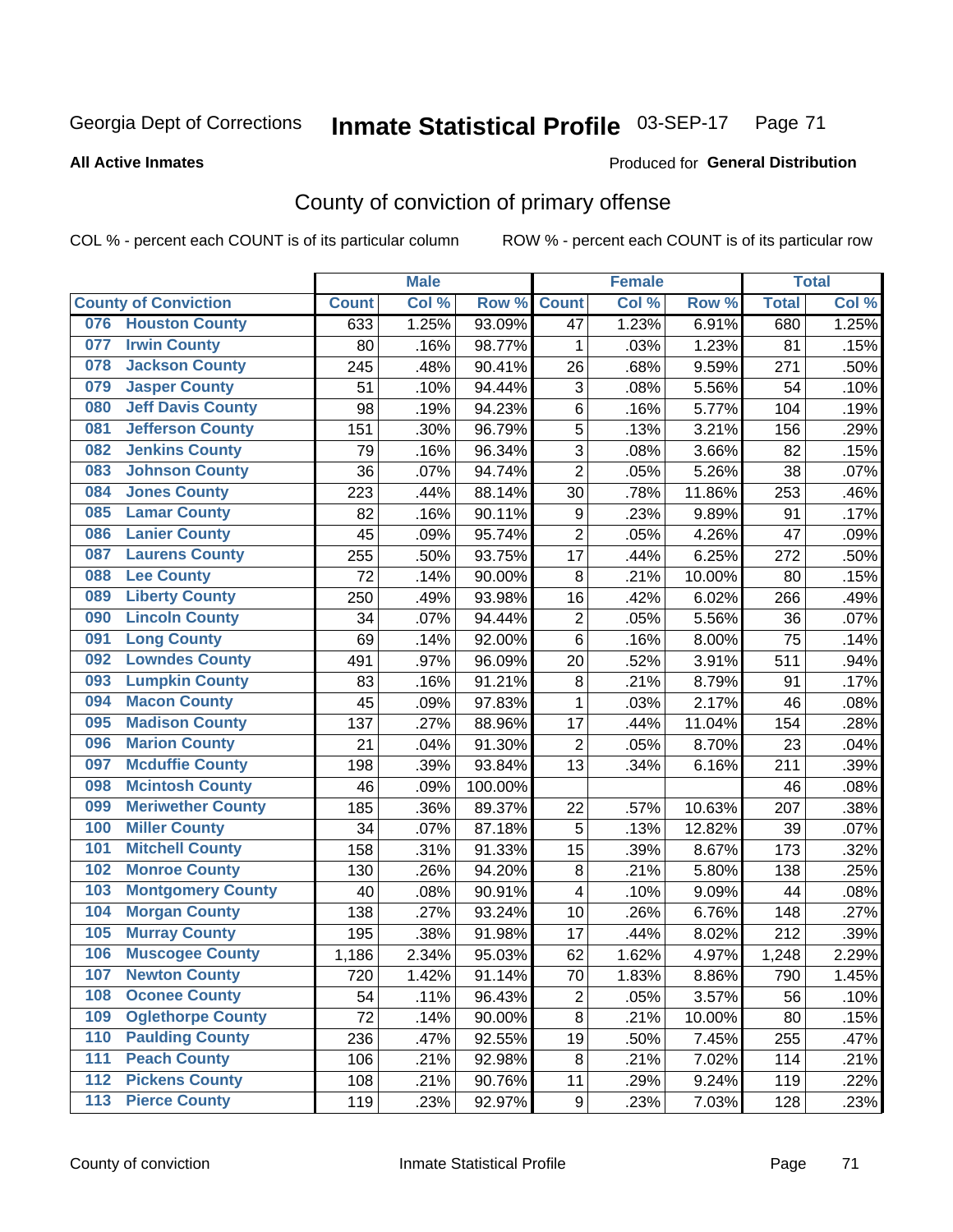### Inmate Statistical Profile 03-SEP-17 Page 72

### **All Active Inmates**

## **Produced for General Distribution**

# County of conviction of primary offense

COL % - percent each COUNT is of its particular column

|                                          |              | <b>Male</b> |         |                | <b>Female</b> |        |                 | <b>Total</b> |
|------------------------------------------|--------------|-------------|---------|----------------|---------------|--------|-----------------|--------------|
| <b>County of Conviction</b>              | <b>Count</b> | Col %       | Row %   | <b>Count</b>   | Col %         | Row %  | <b>Total</b>    | Col %        |
| <b>Pike County</b><br>114                | 47           | .09%        | 92.16%  | $\overline{4}$ | .10%          | 7.84%  | $\overline{51}$ | .09%         |
| <b>Polk County</b><br>$\overline{115}$   | 191          | .38%        | 93.17%  | 14             | .37%          | 6.83%  | 205             | .38%         |
| <b>Pulaski County</b><br>116             | 51           | .10%        | 94.44%  | 3              | .08%          | 5.56%  | 54              | .10%         |
| <b>Putnam County</b><br>117              | 156          | .31%        | 90.70%  | 16             | .42%          | 9.30%  | 172             | .32%         |
| <b>Quitman County</b><br>118             | 20           | .04%        | 100.00% |                |               |        | 20              | .04%         |
| <b>Rabun County</b><br>119               | 54           | .11%        | 94.74%  | 3              | .08%          | 5.26%  | 57              | .10%         |
| <b>Randolph County</b><br>120            | 68           | .13%        | 95.77%  | $\overline{3}$ | .08%          | 4.23%  | 71              | .13%         |
| <b>Richmond County</b><br>121            | 1,921        | 3.79%       | 93.16%  | 141            | 3.68%         | 6.84%  | 2,062           | 3.78%        |
| <b>Rockdale County</b><br>122            | 487          | .96%        | 91.89%  | 43             | 1.12%         | 8.11%  | 530             | .97%         |
| <b>Schley County</b><br>123              | 14           | .03%        | 87.50%  | $\overline{2}$ | .05%          | 12.50% | 16              | .03%         |
| <b>Screven County</b><br>124             | 131          | .26%        | 97.76%  | $\overline{3}$ | .08%          | 2.24%  | 134             | .25%         |
| <b>Seminole County</b><br>125            | 76           | .15%        | 86.36%  | 12             | .31%          | 13.64% | 88              | .16%         |
| <b>Spalding County</b><br>126            | 464          | .91%        | 93.74%  | 31             | .81%          | 6.26%  | 495             | .91%         |
| <b>Stephens County</b><br>127            | 161          | .32%        | 90.45%  | 17             | .44%          | 9.55%  | 178             | .33%         |
| <b>Stewart County</b><br>128             | 36           | .07%        | 97.30%  | 1              | .03%          | 2.70%  | 37              | .07%         |
| <b>Sumter County</b><br>129              | 191          | .38%        | 95.02%  | 10             | .26%          | 4.98%  | 201             | .37%         |
| <b>Talbot County</b><br>130              | 42           | .08%        | 91.30%  | 4              | .10%          | 8.70%  | 46              | .08%         |
| <b>Taliaferro County</b><br>131          | 16           | .03%        | 94.12%  | 1              | .03%          | 5.88%  | 17              | .03%         |
| <b>Tattnall County</b><br>132            | 184          | .36%        | 92.93%  | 14             | .37%          | 7.07%  | 198             | .36%         |
| <b>Taylor County</b><br>133              | 69           | .14%        | 92.00%  | 6              | .16%          | 8.00%  | 75              | .14%         |
| <b>Telfair County</b><br>134             | 104          | .20%        | 92.86%  | 8              | .21%          | 7.14%  | 112             | .21%         |
| <b>Terrell County</b><br>135             | 89           | .18%        | 91.75%  | 8              | .21%          | 8.25%  | 97              | .18%         |
| <b>Thomas County</b><br>136              | 220          | .43%        | 95.24%  | 11             | .29%          | 4.76%  | 231             | .42%         |
| <b>Tift County</b><br>137                | 352          | .69%        | 94.12%  | 22             | .57%          | 5.88%  | 374             | .69%         |
| <b>Toombs County</b><br>138              | 324          | .64%        | 90.25%  | 35             | .91%          | 9.75%  | 359             | .66%         |
| <b>Towns County</b><br>139               | 48           | .09%        | 76.19%  | 15             | .39%          | 23.81% | 63              | .12%         |
| <b>Treutlen County</b><br>140            | 81           | .16%        | 96.43%  | 3              | .08%          | 3.57%  | 84              | .15%         |
| <b>Troup County</b><br>141               | 637          | 1.26%       | 90.74%  | 65             | 1.69%         | 9.26%  | 702             | 1.29%        |
| <b>Turner County</b><br>142              | 68           | .13%        | 95.77%  | 3              | .08%          | 4.23%  | 71              | .13%         |
| <b>Twiggs County</b><br>$\overline{143}$ | 50           | .10%        | 94.34%  | 3              | .08%          | 5.66%  | 53              | .10%         |
| <b>Union County</b><br>144               | 90           | .18%        | 90.00%  | 10             | .26%          | 10.00% | 100             | .18%         |
| 145<br><b>Upson County</b>               | 177          | .35%        | 93.65%  | 12             | .31%          | 6.35%  | 189             | .35%         |
| <b>Walker County</b><br>146              | 438          | .86%        | 90.50%  | 46             | 1.20%         | 9.50%  | 484             | .89%         |
| <b>Walton County</b><br>147              | 549          | 1.08%       | 92.74%  | 43             | 1.12%         | 7.26%  | 592             | 1.08%        |
| <b>Ware County</b><br>148                | 357          | .70%        | 92.01%  | 31             | .81%          | 7.99%  | 388             | .71%         |
| <b>Warren County</b><br>149              | 36           | .07%        | 100.00% |                |               |        | 36              | .07%         |
| <b>Washington County</b><br>150          | 186          | .37%        | 90.29%  | 20             | .52%          | 9.71%  | 206             | .38%         |
| <b>Wayne County</b><br>151               | 152          | .30%        | 93.83%  | 10             | .26%          | 6.17%  | 162             | $.30\%$      |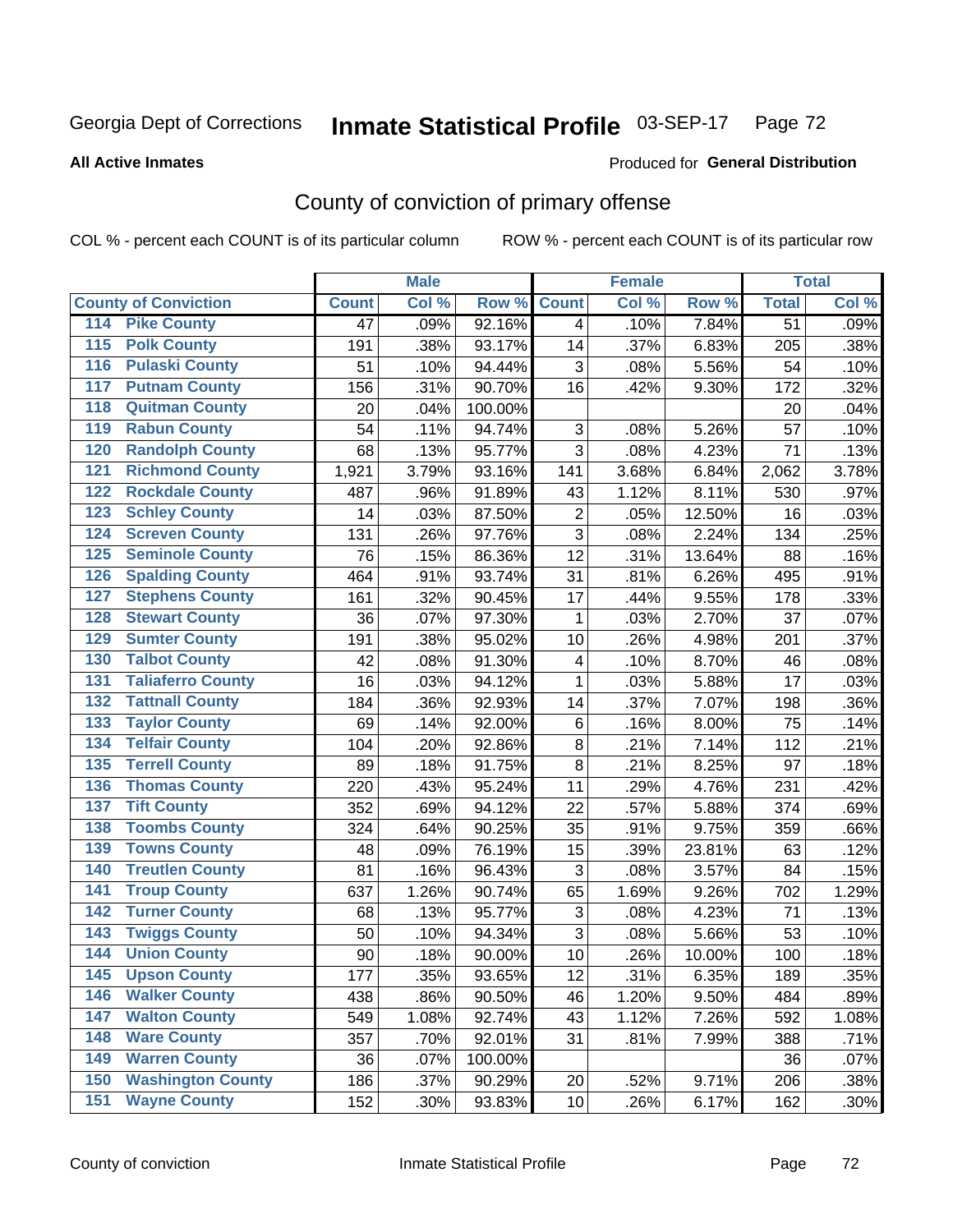### Inmate Statistical Profile 03-SEP-17 Page 73

**All Active Inmates** 

## **Produced for General Distribution**

# County of conviction of primary offense

COL % - percent each COUNT is of its particular column

|                                |              | <b>Male</b> |         |              | <b>Female</b> |          |              | <b>Total</b> |
|--------------------------------|--------------|-------------|---------|--------------|---------------|----------|--------------|--------------|
| <b>County of Conviction</b>    | <b>Count</b> | Col %       | Row %   | <b>Count</b> | Col %         | Row %    | <b>Total</b> | Col %        |
| <b>Webster County</b><br>152   | 4            | $.01\%$     | 100.00% |              |               |          | 4            | .01%         |
| <b>Wheeler County</b><br>153   | 24           | $.05\%$     | 92.31%  | 2            | .05%          | 7.69%    | 26           | .05%         |
| <b>White County</b><br>154     | 100          | .20%        | 86.21%  | 16           | .42%          | 13.79%   | 116          | .21%         |
| <b>Whitfield County</b><br>155 | 728          | 1.43%       | 87.71%  | 102          | 2.66%         | 12.29%   | 830          | 1.52%        |
| <b>Wilcox County</b><br>156    | 45           | .09%        | 97.83%  |              | .03%          | 2.17%    | 46           | .08%         |
| <b>Wilkes County</b><br>157    | 73           | .14%        | 92.41%  | 6            | .16%          | 7.59%    | 79           | .14%         |
| <b>Wilkinson County</b><br>158 | 47           | $.09\%$     | 97.92%  |              | .03%          | 2.08%    | 48           | .09%         |
| <b>Worth County</b><br>159     | 130          | .26%        | 90.91%  | 13           | .34%          | $9.09\%$ | 143          | .26%         |
| <b>Troup County Ci</b><br>447  |              | $.01\%$     | 100.00% |              |               |          |              | .01%         |
| <b>Total Rported</b>           | 50,734       | 100%        | 92.97%  | 3,835        | 100%          | 7.03%    | 54,569       | 100%         |

| <b>Not Reported</b> |        |       |        |
|---------------------|--------|-------|--------|
| <b>Grand Total</b>  | 50,734 | 3,835 | 54,569 |

|  | <b>Mode (most frequent)</b> | <b>Fulton County</b> | <b>Fulton County</b> | <b>Fulton County</b> |
|--|-----------------------------|----------------------|----------------------|----------------------|
|--|-----------------------------|----------------------|----------------------|----------------------|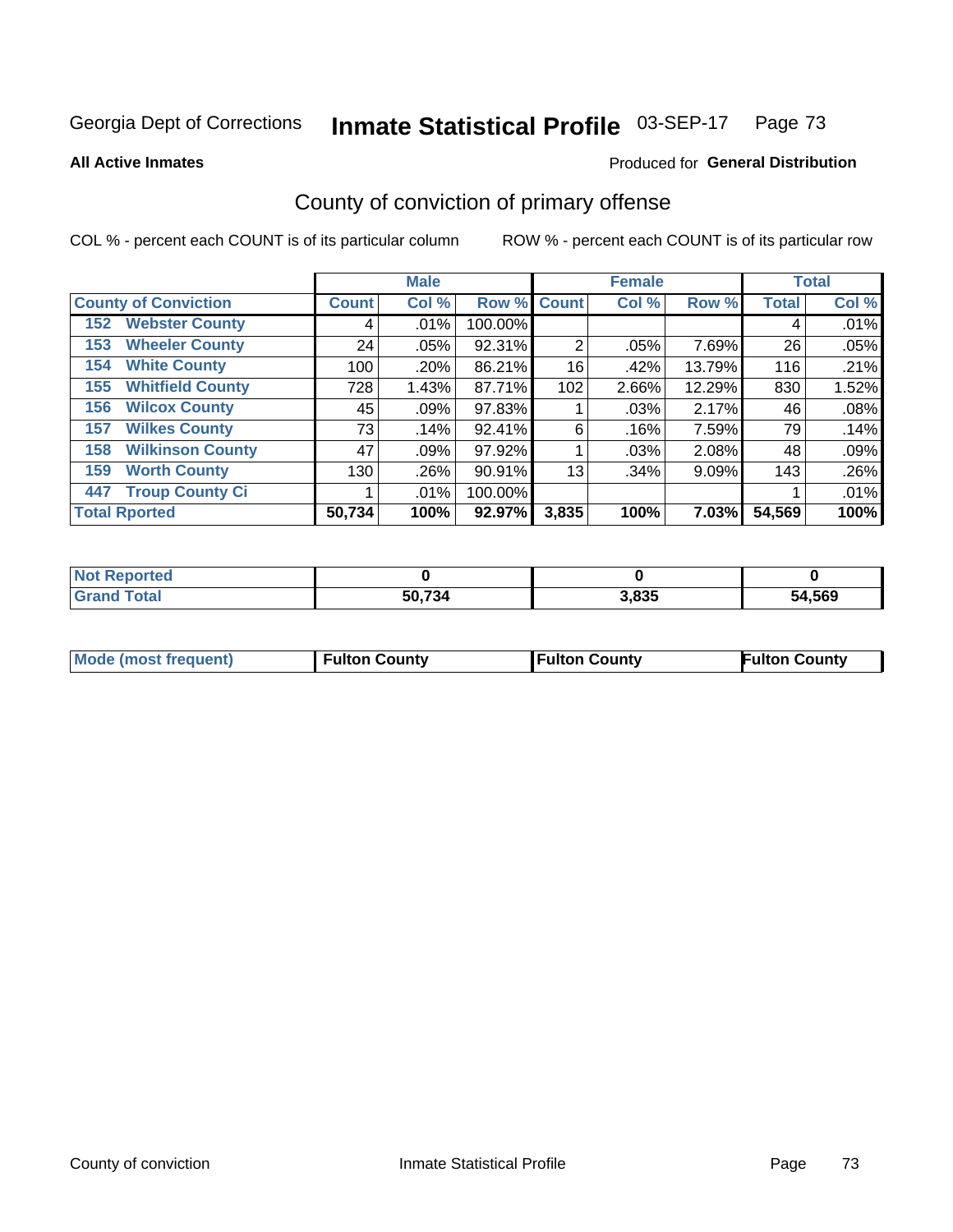# Georgia Dept of Corrections **All Active Inmates**

### Inmate Statistical Profile 03-SEP-17 Page 74

Produced for General Distribution

# Circuit of conviction of primary offense

COL % - percent each COUNT is of its particular column ROW % - percent each COUNT is of its particular row

|                         |                                 |              | <b>Male</b> |        |                 | <b>Female</b> |        |              | <b>Total</b> |
|-------------------------|---------------------------------|--------------|-------------|--------|-----------------|---------------|--------|--------------|--------------|
|                         | <b>Circuit of Conviction</b>    | <b>Count</b> | Col %       | Row %  | <b>Count</b>    | Col %         | Row %  | <b>Total</b> | Col %        |
| 1                       | <b>Alapaha Circuit</b>          | 351          | .69%        | 95.38% | $\overline{17}$ | .44%          | 4.62%  | 368          | .68%         |
| $\overline{2}$          | <b>Alcovy Circuit</b>           | 1,269        | 2.51%       | 91.82% | 113             | 2.95%         | 8.18%  | 1,382        | 2.54%        |
| $\overline{\mathbf{3}}$ | <b>Atlanta Circuit</b>          | 5,145        | 10.18%      | 96.19% | 204             | 5.33%         | 3.81%  | 5,349        | 9.84%        |
| 4                       | <b>Atlantic Circuit</b>         | 705          | 1.39%       | 94.00% | 45              | 1.18%         | 6.00%  | 750          | 1.38%        |
| $\overline{5}$          | <b>Augusta Circuit</b>          | 2,567        | 5.08%       | 93.14% | 189             | 4.94%         | 6.86%  | 2,756        | 5.07%        |
| $\overline{6}$          | <b>Blue Ridge Circuit</b>       | 545          | 1.08%       | 88.62% | 70              | 1.83%         | 11.38% | 615          | 1.13%        |
| $\overline{\mathbf{7}}$ | <b>Brunswick Circuit</b>        | 1,089        | 2.15%       | 94.20% | 67              | 1.75%         | 5.80%  | 1,156        | 2.13%        |
| $\overline{\mathbf{8}}$ | <b>Chattahoochee Circuit</b>    | 1,463        | 2.89%       | 94.45% | 86              | 2.25%         | 5.55%  | 1,549        | 2.85%        |
| $\overline{9}$          | <b>Cherokee Circuit</b>         | 1,054        | 2.08%       | 87.54% | 150             | 3.92%         | 12.46% | 1,204        | 2.21%        |
| 10                      | <b>Clayton Circuit</b>          | 1,402        | 2.77%       | 93.59% | 96              | 2.51%         | 6.41%  | 1,498        | 2.75%        |
| $\overline{11}$         | <b>Cobb Circuit</b>             | 2,488        | 4.92%       | 92.42% | 204             | 5.33%         | 7.58%  | 2,692        | 4.95%        |
| $\overline{12}$         | <b>Conasauga Circuit</b>        | 923          | 1.83%       | 88.58% | 119             | 3.11%         | 11.42% | 1,042        | 1.92%        |
| 13                      | <b>Cordele Circuit</b>          | 719          | 1.42%       | 93.62% | 49              | 1.28%         | 6.38%  | 768          | 1.41%        |
| 14                      | <b>Coweta Circuit</b>           | 2,123        | 4.20%       | 91.43% | 199             | 5.20%         | 8.57%  | 2,322        | 4.27%        |
| 15                      | <b>Dougherty Circuit</b>        | 947          | 1.87%       | 94.70% | 53              | 1.39%         | 5.30%  | 1,000        | 1.84%        |
| 16                      | <b>Dublin Circuit</b>           | 422          | .83%        | 94.41% | 25              | .65%          | 5.59%  | 447          | .82%         |
| 17                      | <b>Eastern Circuit</b>          | 1,953        | 3.86%       | 95.59% | 90              | 2.35%         | 4.41%  | 2,043        | 3.76%        |
| 18                      | <b>Flint Circuit</b>            | 512          | 1.01%       | 89.51% | 60              | 1.57%         | 10.49% | 572          | 1.05%        |
| 19                      | <b>Griffin Circuit</b>          | 1,028        | 2.03%       | 92.86% | 79              | 2.07%         | 7.14%  | 1,107        | 2.04%        |
| 20                      | <b>Gwinnett Circuit</b>         | 2,659        | 5.26%       | 93.17% | 195             | 5.10%         | 6.83%  | 2,854        | 5.25%        |
| $\overline{21}$         | <b>Houston Circuit</b>          | 633          | 1.25%       | 93.09% | 47              | 1.23%         | 6.91%  | 680          | 1.25%        |
| $\overline{22}$         | <b>Lookout Mountain Circuit</b> | 1,151        | 2.28%       | 90.13% | 126             | 3.29%         | 9.87%  | 1,277        | 2.35%        |
| 23                      | <b>Macon Circuit</b>            | 1,276        | 2.52%       | 93.41% | 90              | 2.35%         | 6.59%  | 1,366        | 2.51%        |
| $\overline{24}$         | <b>Middle Circuit</b>           | 935          | 1.85%       | 91.40% | 88              | 2.30%         | 8.60%  | 1,023        | 1.88%        |
| 25                      | <b>Mountain Circuit</b>         | 325          | .64%        | 91.29% | 31              | .81%          | 8.71%  | 356          | .65%         |
| 26                      | <b>Northeastern Circuit</b>     | 816          | 1.61%       | 90.87% | 82              | 2.14%         | 9.13%  | 898          | 1.65%        |
| $\overline{27}$         | <b>Northern Circuit</b>         | 683          | 1.35%       | 90.95% | 68              | 1.78%         | 9.05%  | 751          | 1.38%        |
| 28                      | <b>Ocmulgee Circuit</b>         | 1,078        | 2.13%       | 91.90% | 95              | 2.48%         | 8.10%  | 1,173        | 2.16%        |
| 29                      | <b>Oconee Circuit</b>           | 454          | .90%        | 92.46% | 37              | .97%          | 7.54%  | 491          | .90%         |
| 30                      | <b>Ogeechee Circuit</b>         | 1,018        | 2.01%       | 94.52% | 59              | 1.54%         | 5.48%  | 1,077        | 1.98%        |
| $\overline{31}$         | <b>Pataula Circuit</b>          | 395          | .78%        | 91.01% | 39              | 1.02%         | 8.99%  | 434          | .80%         |
| 32                      | <b>Piedmont Circuit</b>         | 610          | 1.21%       | 89.97% | 68              | 1.78%         | 10.03% | 678          | 1.25%        |
| 33                      | <b>Rome Circuit</b>             | 896          | 1.77%       | 89.42% | 106             | 2.77%         | 10.58% | 1,002        | 1.84%        |
| 34                      | <b>South Georgia Circuit</b>    | 565          | 1.12%       | 94.64% | 32              | .84%          | 5.36%  | 597          | 1.10%        |
| 35                      | <b>Southern Circuit</b>         | 982          | 1.94%       | 95.99% | 41              | 1.07%         | 4.01%  | 1,023        | 1.88%        |
| 36                      | <b>Southwestern Circuit</b>     | 362          | .72%        | 94.27% | 22              | .58%          | 5.73%  | 384          | .71%         |
| 37                      | <b>Stone Mountain Circuit</b>   | 3,131        | 6.19%       | 95.17% | 159             | 4.16%         | 4.83%  | 3,290        | 6.05%        |
| 38                      | <b>Tallapoosa Circuit</b>       | 311          | .62%        | 93.96% | 20              | .52%          | 6.04%  | 331          | .61%         |
| 39                      | <b>Tifton Circuit</b>           | 630          | 1.25%       | 94.17% | 39              | 1.02%         | 5.83%  | 669          | 1.23%        |
| 40                      | <b>Toombs Circuit</b>           | 363          | .72%        | 94.29% | 22              | .58%          | 5.71%  | 385          | .71%         |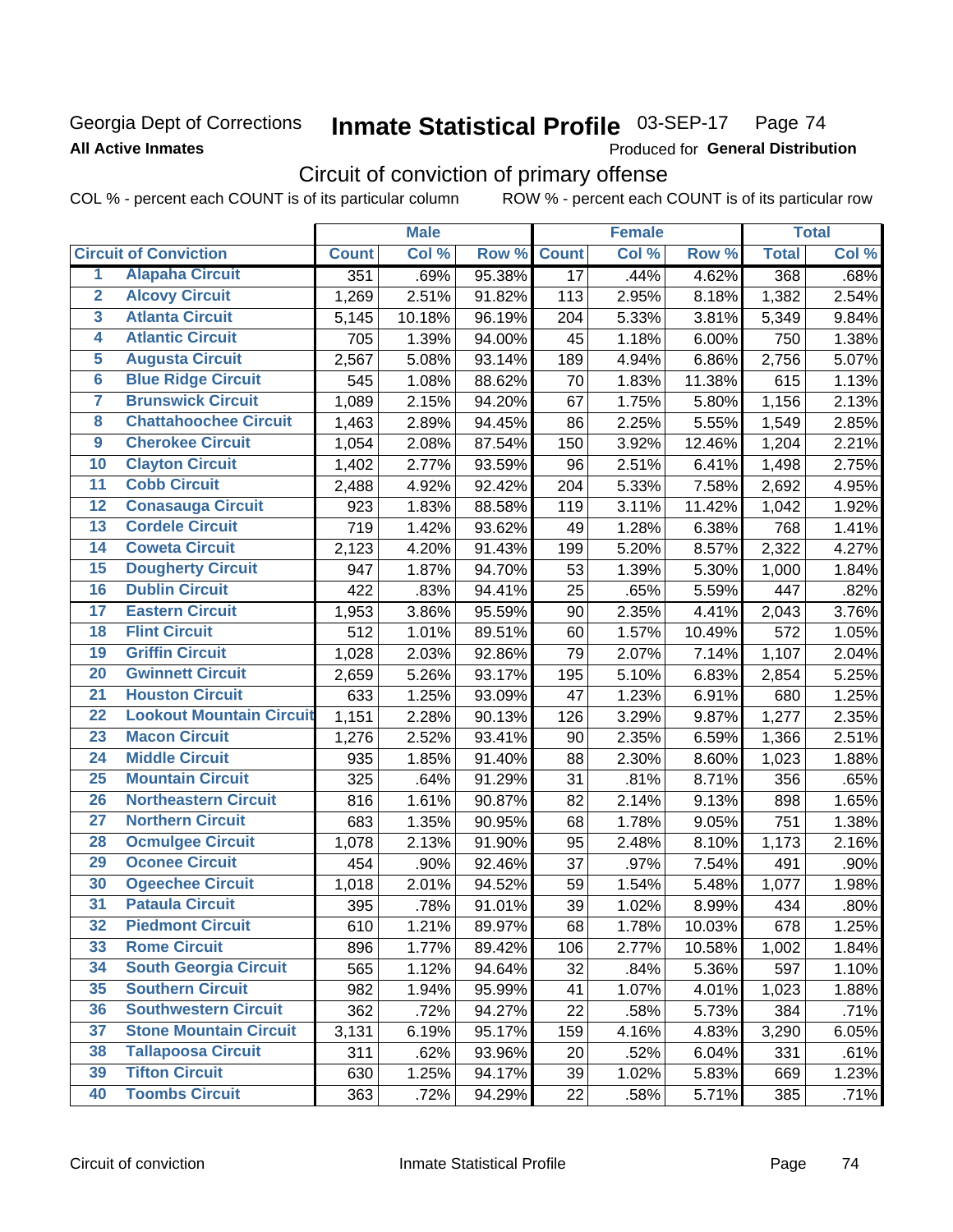# Georgia Dept of Corrections **All Active Inmates**

# Inmate Statistical Profile 03-SEP-17 Page 75

Produced for General Distribution

# Circuit of conviction of primary offense

COL % - percent each COUNT is of its particular column ROW % - percent each COUNT is of its particular row

|                     |                                  |              | <b>Male</b> |        |              | <b>Female</b> |        |              | <b>Total</b> |
|---------------------|----------------------------------|--------------|-------------|--------|--------------|---------------|--------|--------------|--------------|
|                     | <b>Circuit of Conviction</b>     | <b>Count</b> | Col %       | Row %  | <b>Count</b> | Col %         | Row %  | <b>Total</b> | Col %        |
| 41                  | <b>Waycross Circuit</b>          | 919          | 1.82%       | 92.45% | 75           | 1.96%         | 7.55%  | 994          | 1.83%        |
| 42                  | <b>Western Circuit</b>           | 577          | 1.14%       | 93.67% | 39           | 1.02%         | 6.33%  | 616          | 1.13%        |
| 43                  | <b>Rockdale Circuit</b>          | 487          | .96%        | 91.89% | 43           | 1.12%         | 8.11%  | 530          | $.97\%$      |
| 44                  | <b>Douglas Circuit</b>           | 1,061        | 2.10%       | 89.76% | 121          | 3.16%         | 10.24% | 1,182        | 2.17%        |
| 45                  | <b>Appalachian Circuit</b>       | 281          | .56%        | 89.21% | 34           | .89%          | 10.79% | 315          | .58%         |
| 46                  | <b>Enotah Circuit</b>            | 321          | .63%        | 86.76% | 49           | 1.28%         | 13.24% | 370          | .68%         |
| 47                  | <b>Bell-Forsyth J.C.</b>         | 378          | .75%        | 90.21% | 41           | 1.07%         | 9.79%  | 419          | .77%         |
| 48                  | <b>Towaliga Judicial Circuit</b> | 314          | .62%        | 93.18% | 23           | .60%          | 6.82%  | 337          | .62%         |
| 49                  | <b>Paulding Circuit</b>          | 236          | .47%        | 92.55% | 19           | .50%          | 7.45%  | 255          | .47%         |
|                     | <b>Total Rported</b>             | 50,552       | 100%        | 92.97% | 3,825        | 100%          | 7.03%  | 54,377       | 100%         |
| <b>Not Reported</b> |                                  |              | 182         |        |              | 10            |        |              | 192          |

| <b>Grand Total</b>           | 50,734         | 3,835 | 54,569  |
|------------------------------|----------------|-------|---------|
| Mode<br>` frequent)<br>(most | <b>Atlanta</b> | Cobb  | Atlanta |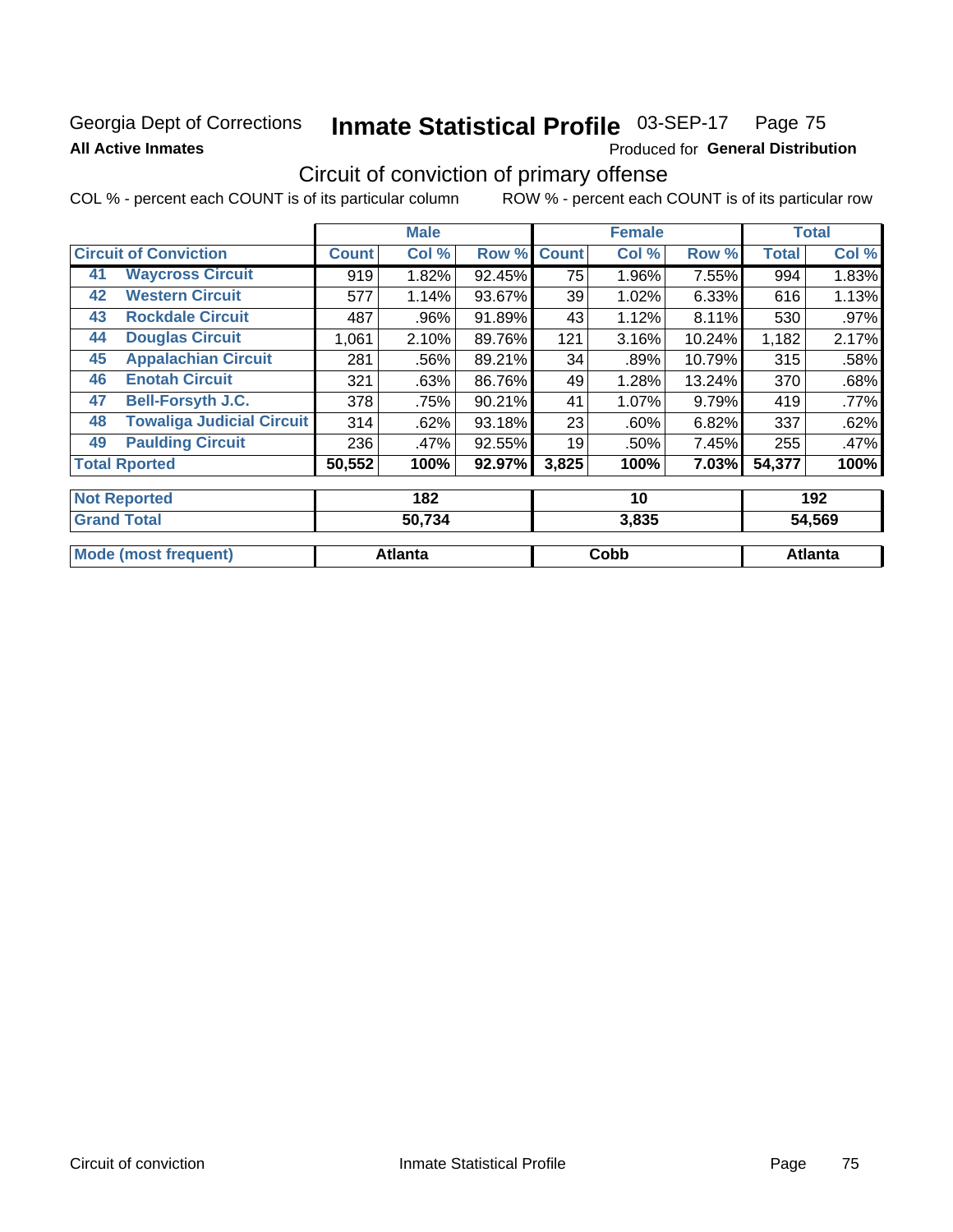### **All Active Inmates**

### Produced for **General Distribution**

# Years served (jail + prison) in this incarceration

|                       |              | <b>Male</b> |        |              | <b>Female</b>       |       |              | <b>Total</b> |
|-----------------------|--------------|-------------|--------|--------------|---------------------|-------|--------------|--------------|
| <b>Years Served</b>   | <b>Count</b> | Col %       | Row %  | <b>Count</b> | Col %               | Row % | <b>Total</b> | Col %        |
| Less than one year    | 9,454        | 18.64%      | 90.80% | 958          | 24.99%              | 9.20% | 10,412       | 19.09%       |
| 1 to 1.99 years       | 7,534        | 14.86%      | 91.45% | 704          | 18.37%              | 8.55% | 8,238        | 15.10%       |
| $2$ to 2.99 years     | 5,372        | 10.59%      | 91.45% | 502          | 13.10%              | 8.55% | 5,874        | 10.77%       |
| $3$ to $3.99$ years   | 4,269        | 8.42%       | 92.24% | 359          | 9.37%               | 7.76% | 4,628        | 8.49%        |
| 4 to 4.99 years       | 3,451        | 6.81%       | 92.05% | 298          | 7.77%               | 7.95% | 3,749        | 6.87%        |
| $5$ to $5.99$ years   | 2,861        | 5.64%       | 93.86% | 187          | 4.88%               | 6.14% | 3,048        | 5.59%        |
| 6 to 6.99 years       | 2,427        | 4.79%       | 93.67% | 164          | 4.28%               | 6.33% | 2,591        | 4.75%        |
| 7 to 7.99 years       | 1,841        | 3.63%       | 94.60% | 105          | 2.74%               | 5.40% | 1,946        | 3.57%        |
| 8 to 8.99 years       | 1,656        | 3.27%       | 94.52% | 96           | 2.50%               | 5.48% | 1,752        | 3.21%        |
| 9 to 9.99 years       | 1,559        | 3.07%       | 95.70% | 70           | 1.83%               | 4.30% | 1,629        | 2.99%        |
| 10 to 10.99 years     | 1,239        | 2.44%       | 95.16% | 63           | 1.64%               | 4.84% | 1,302        | 2.39%        |
| 11 to 11.99 years     | 986          | 1.94%       | 95.54% | 46           | $\overline{1.20\%}$ | 4.46% | 1,032        | 1.89%        |
| 12 to 12.99 years     | 728          | 1.44%       | 95.66% | 33           | 0.86%               | 4.34% | 761          | 1.40%        |
| 13 to 13.99 years     | 679          | 1.34%       | 95.63% | 31           | 0.81%               | 4.37% | 710          | 1.30%        |
| 14 to 14.99 years     | 703          | 1.39%       | 95.78% | 31           | 0.81%               | 4.22% | 734          | 1.35%        |
| 15 to 15.99 years     | 524          | 1.03%       | 94.93% | 28           | 0.73%               | 5.07% | 552          | 1.01%        |
| 16 to 16.99 years     | 535          | 1.06%       | 97.45% | 14           | 0.37%               | 2.55% | 549          | 1.01%        |
| 17 to 17.99 years     | 504          | 0.99%       | 95.82% | 22           | 0.57%               | 4.18% | 526          | 0.96%        |
| 18 to 18.99 years     | 433          | 0.85%       | 94.96% | 23           | 0.60%               | 5.04% | 456          | 0.84%        |
| 19 to 19.99 years     | 488          | 0.96%       | 96.63% | 17           | 0.44%               | 3.37% | 505          | 0.93%        |
| 20 to 20.99 years     | 435          | 0.86%       | 97.75% | 10           | 0.26%               | 2.25% | 445          | 0.82%        |
| 21 to 21.99 years     | 362          | 0.71%       | 96.53% | 13           | 0.34%               | 3.47% | 375          | 0.69%        |
| 22 to 22.99 years     | 350          | 0.69%       | 97.77% | 8            | 0.21%               | 2.23% | 358          | 0.66%        |
| 23 to 23.99 years     | 311          | 0.61%       | 95.99% | 13           | 0.34%               | 4.01% | 324          | 0.59%        |
| 24 to 24.99 years     | 265          | 0.52%       | 98.15% | 5            | 0.13%               | 1.85% | 270          | 0.50%        |
| 25 to 25.99 years     | 216          | 0.43%       | 96.00% | 9            | 0.23%               | 4.00% | 225          | 0.41%        |
| 26 to 26.99 years     | 216          | 0.43%       | 97.30% | 6            | 0.16%               | 2.70% | 222          | 0.41%        |
| 27 to 27.99 years     | 146          | 0.29%       | 96.05% | 6            | 0.16%               | 3.95% | 152          | 0.28%        |
| 28 to 28.99 years     | 128          | 0.25%       | 99.22% | 1            | 0.03%               | 0.78% | 129          | 0.24%        |
| 29 to 29.99 years     | 133          | 0.26%       | 99.25% | $\mathbf 1$  | 0.03%               | 0.75% | 134          | 0.25%        |
| Thirty + years        | 904          | 1.78%       | 98.91% | 10           | 0.26%               | 1.09% | 914          | 1.68%        |
| <b>Total Reported</b> | 50,709       | 100%        | 92.97% | 3,833        | 100%                | 7.03% | 54,542       | 100.0%       |

| <b>Not Reported</b> | クベ<br>ΔJ<br>__ |       | ^7<br><u>__</u> |
|---------------------|----------------|-------|-----------------|
| <b>Grand Total</b>  | 50,734         | 3,835 | 54,569          |
|                     |                |       |                 |

| Mean (average)         | 6.59               | 4.18               | 6.42          |
|------------------------|--------------------|--------------------|---------------|
| <b>Median (middle)</b> | 3.67               | 2.46               | 3.53          |
| Mode (most frequent)   | Less than one year | Less than one year | Less than one |
|                        |                    |                    | vear          |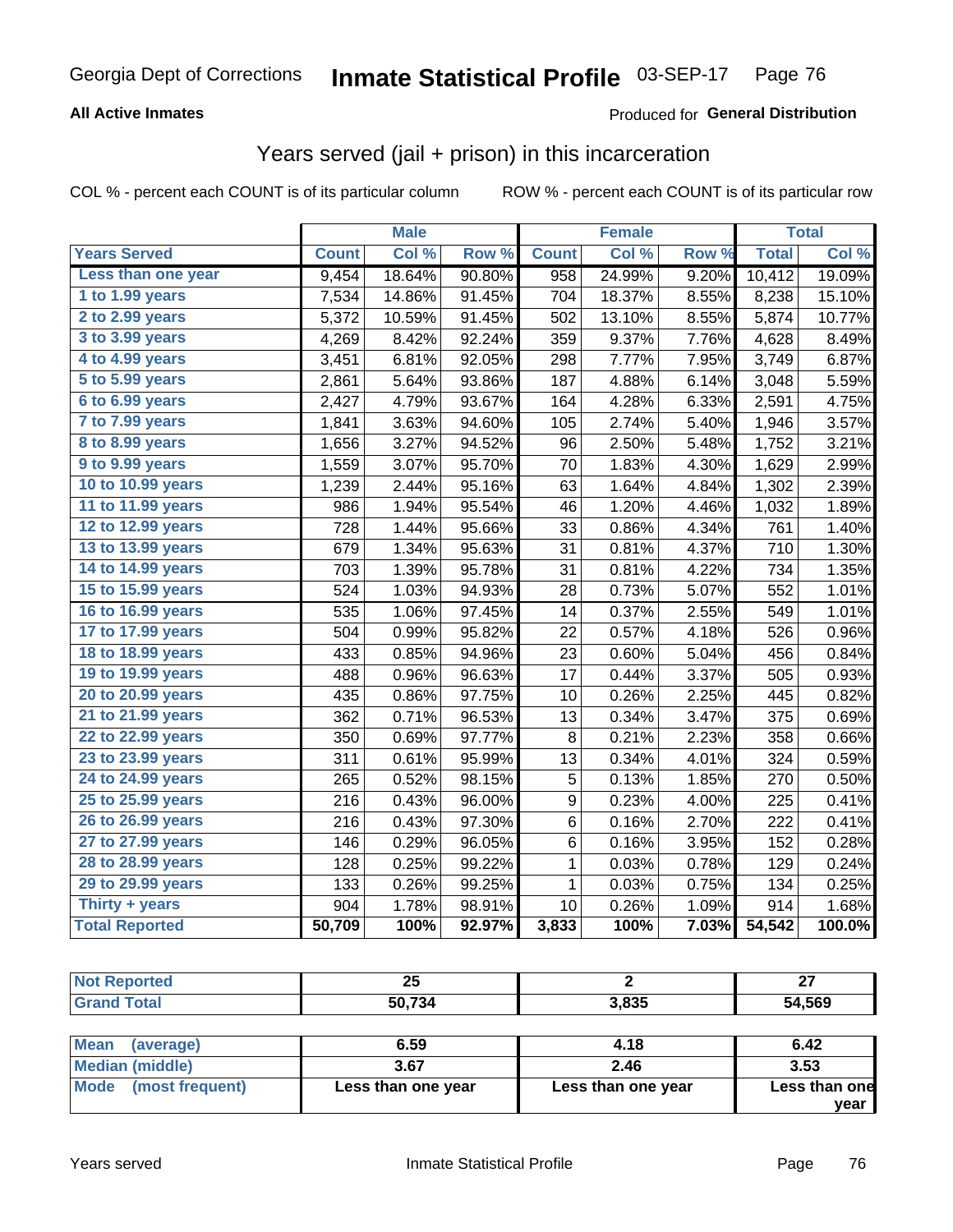### **All Active Inmates**

Produced for **General Distribution**

## Results of most recent HIV tests

|                         |              | <b>Male</b> |           |              | <b>Female</b> |          |        | <b>Total</b> |
|-------------------------|--------------|-------------|-----------|--------------|---------------|----------|--------|--------------|
| <b>HIV Test Results</b> | <b>Count</b> | Col %       | Row %I    | <b>Count</b> | Col %         | Row %    | Total  | Col %        |
| <b>Positive</b>         | 689          | 1.50%       | 92.73%    | 54           | 1.54%         | 7.27%    | 743    | 1.50%        |
| <b>Negative</b>         | 45,188       | 98.49%      | 92.89%    | 3,460        | 98.46%        | 7.11%    | 48,648 | 98.49%       |
| <b>Indeterminate</b>    | ີ            | 0.01%       | 100.00%   |              |               |          |        | 0.01%        |
| <b>Total Reported</b>   | 45,880       | 100%        | $92.89\%$ | 3,514        | 100%          | $7.11\%$ | 49,394 | 100%         |

| <b>Not Reported</b> | 4,854  | 321   | 5,175  |
|---------------------|--------|-------|--------|
| <b>Grand Total</b>  | 50.734 | 3,835 | 54,569 |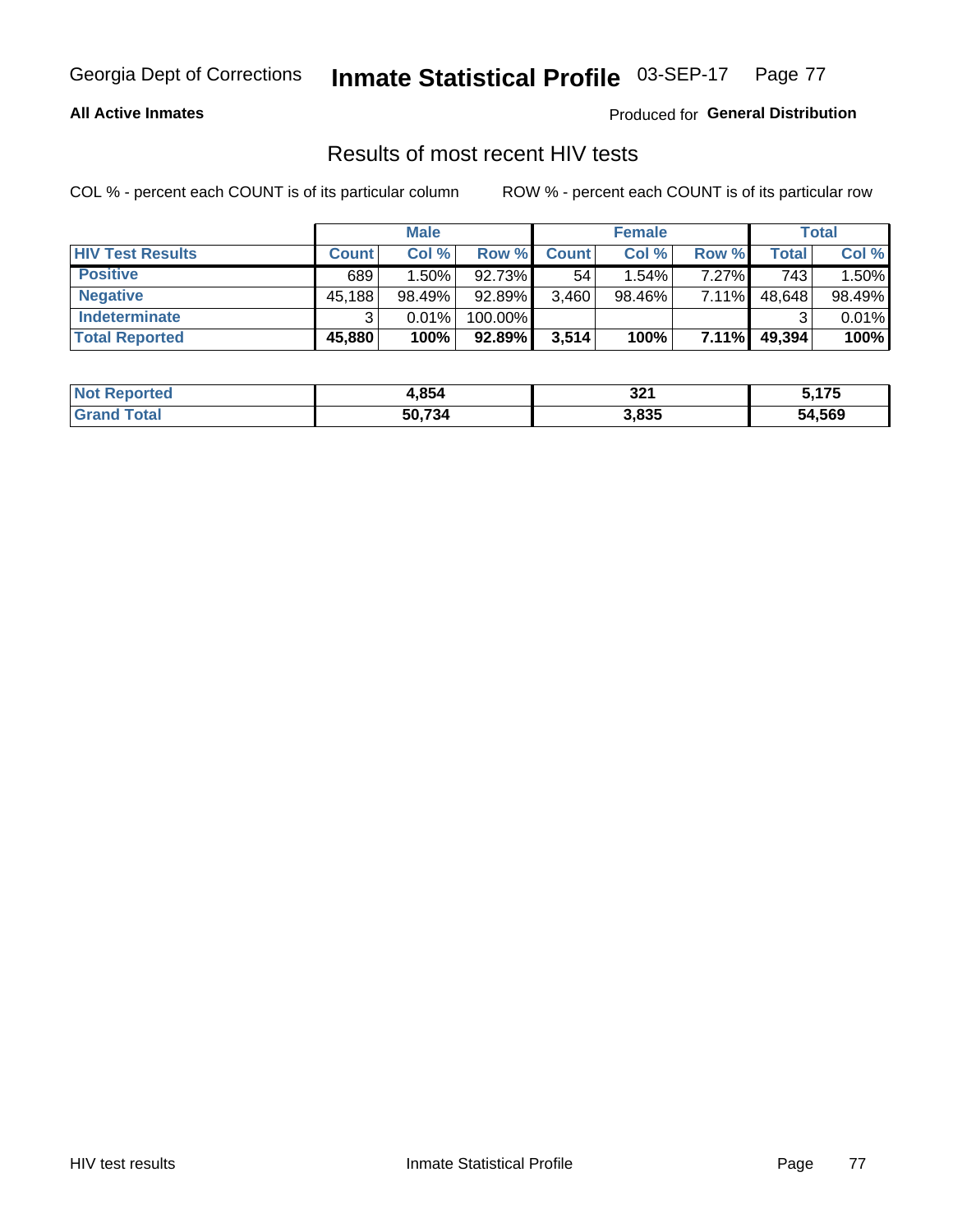### **All Active Inmates**

### Produced for **General Distribution**

### Results of most recent tuberculosis test

|                                  | <b>Male</b>  |        | <b>Female</b> |              |           | Total    |        |        |
|----------------------------------|--------------|--------|---------------|--------------|-----------|----------|--------|--------|
| <b>Tuberculosis Test Results</b> | <b>Count</b> | Col %  | Row %         | <b>Count</b> | Col %     | Row %    | Total  | Col %  |
| <b>Positive on current test</b>  | 6,961        | 14.62% | $97.55\%$     | 175          | 4.74%     | 2.45%    | 7,136  | 13.91% |
| <b>Positive on previous test</b> |              | 0.01%  | 100.00%       |              |           |          |        | 0.01%  |
| <b>Negative</b>                  | 40.646       | 85.37% | 92.03%        | 3.519        | $95.26\%$ | $7.97\%$ | 44.165 | 86.09% |
| <b>Total Reported</b>            | 47,609       | 100%   | 92.80%        | 3,694        | 100%      | $7.20\%$ | 51,303 | 100.0% |

| <b>Not Reported</b> | 3,125  | 141   | 3,266  |
|---------------------|--------|-------|--------|
| Total<br>'Grand     | 50,734 | 3,835 | 54,569 |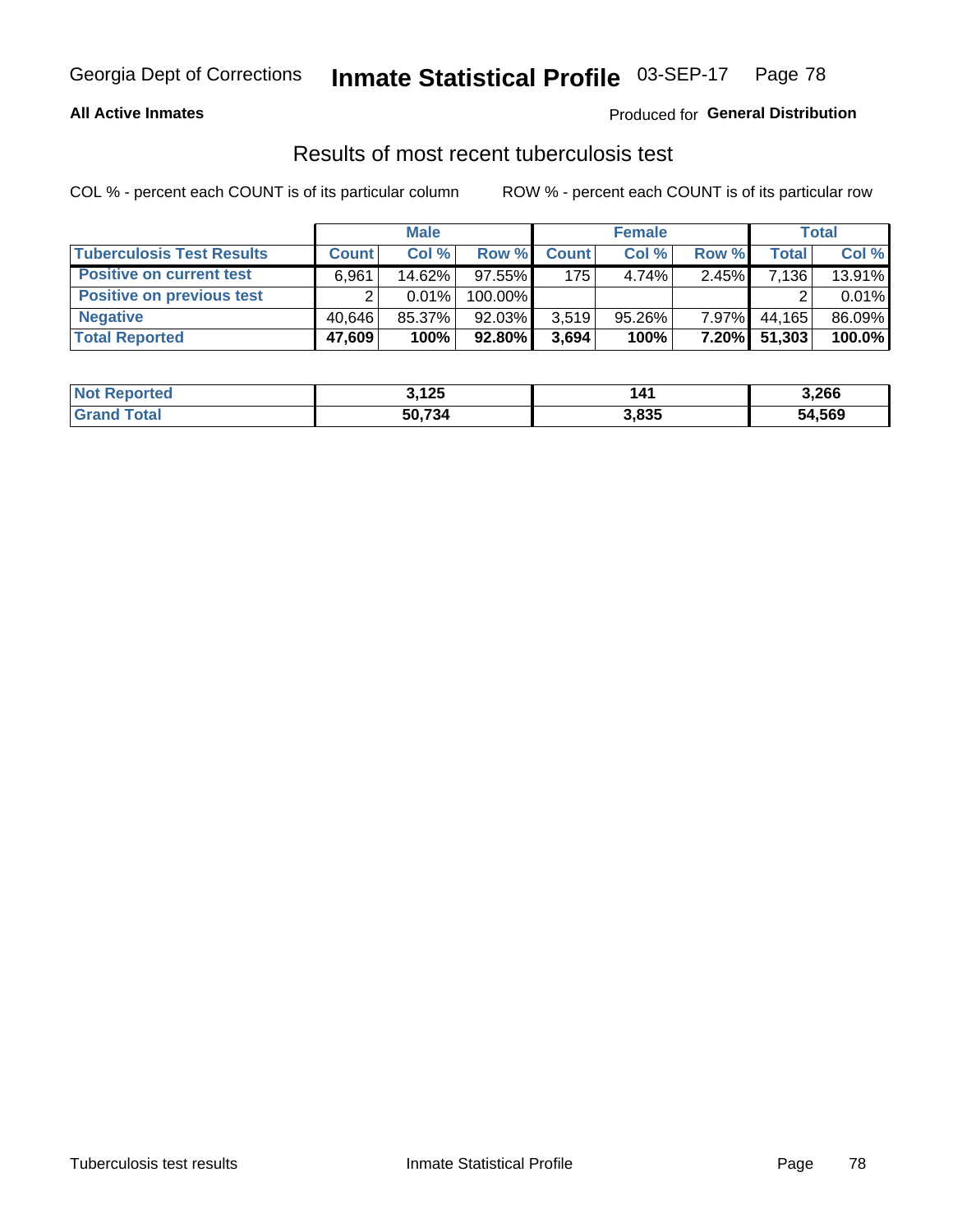### **All Active Inmates**

Produced for **General Distribution**

## Results of most recent syphilis test

|                                 | <b>Male</b>  |          |           | <b>Female</b>   |        |          | Total  |        |
|---------------------------------|--------------|----------|-----------|-----------------|--------|----------|--------|--------|
| <b>Syphilis Test Results</b>    | <b>Count</b> | Col%     | Row %     | <b>Count</b>    | Col %  | Row %I   | Total  | Col %  |
| <b>Positive on current test</b> | 189          | $1.31\%$ | $94.97\%$ | 10 <sub>1</sub> | 1.87%  | $5.03\%$ | 199    | 1.33%  |
| <b>Negative</b>                 | 14.206       | 98.69%   | 96.44%    | 525             | 98.13% | $3.56\%$ | 14.731 | 98.67% |
| <b>Total Reported</b>           | 14,395       | 100%     | 96.42%    | 535             | 100%   | 3.58%    | 14,930 | 100%   |

| <b>Not Reported</b> | 36,339 | 3,300 | 39,639 |
|---------------------|--------|-------|--------|
| <b>Grand Total</b>  | 50.734 | 3,835 | 54,569 |